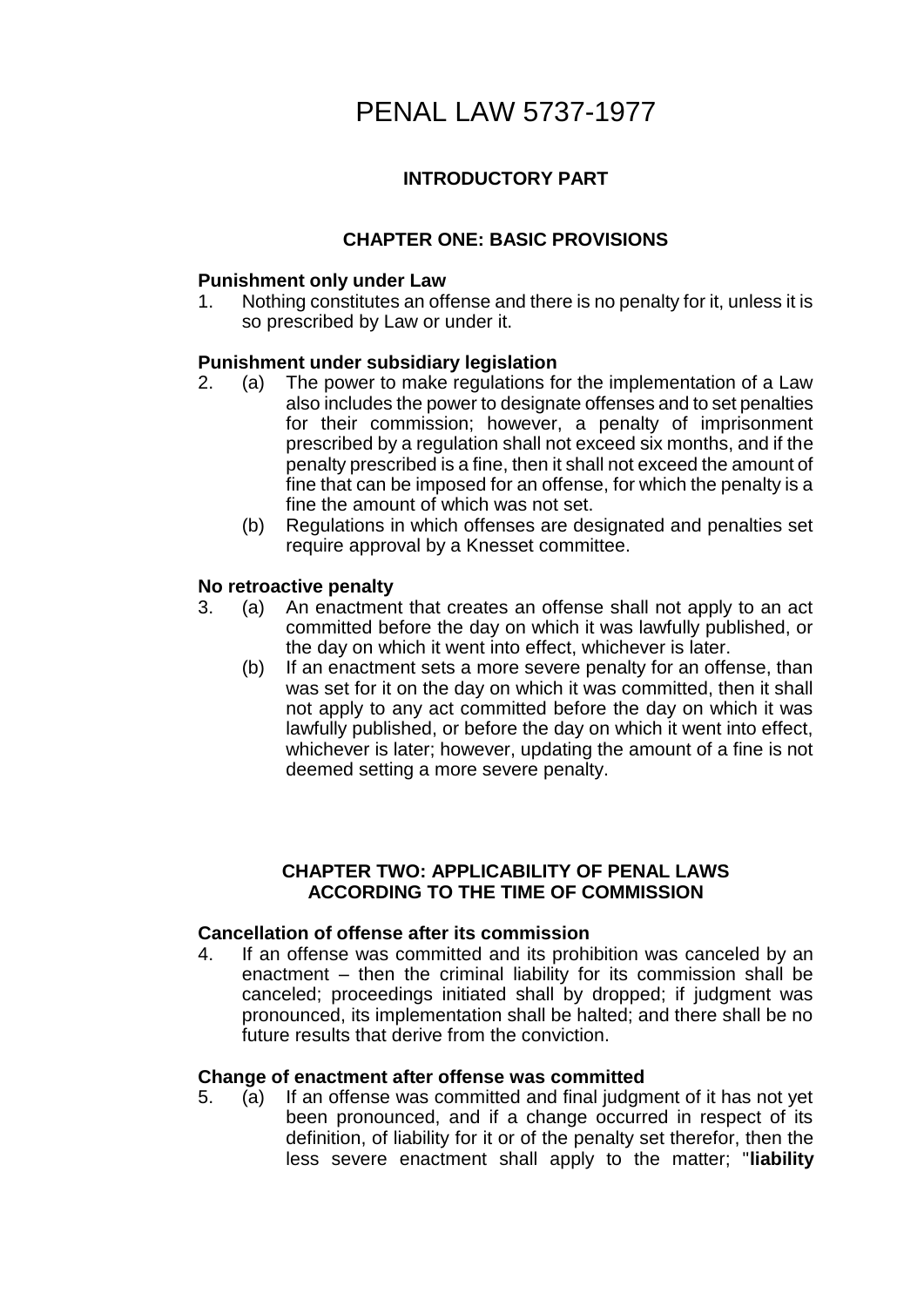**therefor**" – includes the applicability of restrictions on criminal liability for the act.

(b) If a person was convicted by final judgment of an offense, and if thereafter an enactment set a penalty, which – in respect of its degree or category – is lighter than the penalty imposed on him, then his penalty shall be the maximum penalty set by the enactment, as if it had been imposed originally.

#### **Offenses caused by time**

6. The provisions of sections 4 and 5 shall not apply to an offense under an enactment, in which or in respect of which it has been prescribed that it shall be in effect for a certain period of time, or which by its very nature is subject to changes from time to time.

# **CHAPTER THREE: APPLICABILITY OF PENAL LAWS ACCORDING TO THE PLACE WHERE THE OFFENSE WAS COMMITTED**

# **Article One: General Provisions**

#### **Offenses by location**

### 7. "**Domestic offense**" –

- (1) an offense, all or part of which was committed within Israel territory;
- (2) an act in preparation for the commission of an offense, an attempt, an attempt to induce another to commit an offense, or a conspiracy to commit an offense committed abroad, on condition that all or part of the offense was intended to be committed within Israel territory;

"**foreign offense**" – an offense that is not a domestic offense;

"**Israel territory**", for the purposes of this section – the area of Israel sovereignty, including the strip of its coastal waters, as well as every vessel and every aircraft registered in Israel.

#### **Location of omission**

8. If an offense was committed by means of an omission, then the location of the offense shall be the place where the obligatory act should have been carried out.

#### **Conditions of applicability**

- 9. (a) The applicability of Israel penal laws also in respect of foreign offenses – is not restricted by any foreign enactment or any act of a foreign Court of Law, unless otherwise is provide by Law.
	- (b) No person shall be put on trial for a foreign offense, except by the Attorney General or with his written consent, if he concluded that doing so is in the public interest.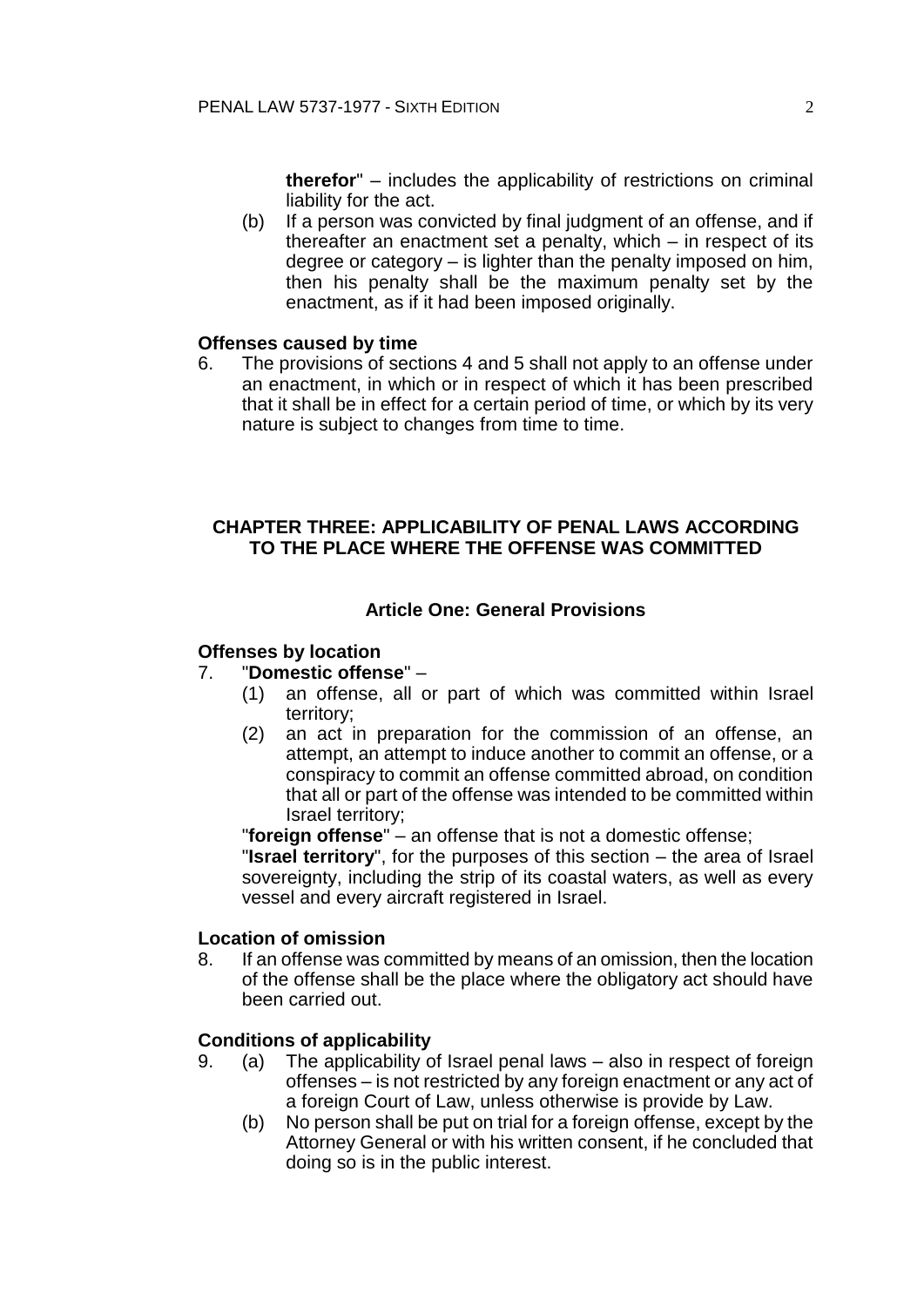- (c) Israel penal laws shall not be applicable to an offense, if the person was tried for it abroad at the request of the State of Israel, and  $-$  if he was convicted there  $-$  if he also bore his penalty therefor.
- (d) In any case, to which Israel penal laws can be applied by virtue of several ways of applicability, they shall be applicable by the least restricted applicability.

#### **Penalty imposed abroad**

- 10. (a) If a person who was adjudged abroad by a final judgment in respect of an offense to which the Israel penal laws apply is in Israel , and if he did not bear the full penalty there, then the Attorney General may – instead of bringing him to trial – apply to a Court that the penalty imposed abroad – or that part of it which was not carried out – be carried out in Israel, as if the penalty had been imposed in Israel by a final judgment; in an order said in this section the Court may shorten the period of imprisonment which the convicted person must serve in Israel and set it at the maximum set in Israel's penal laws for the offense for which the penalty was imposed, on condition that it is possible to do so under the agreement between the State of Israel and the state in which the penalty was imposed.
	- (b) If, in the requesting state, a fine of compensation for another person was adjudged against the convicted person said in subsection (a), in addition to imprisonment, and if the requesting state gave notice that the convicted person has not yet paid the fine or compensation or part thereof, then the Court in Israel shall order – at the application of the Attorney General or his representative – that he be obligated to pay the fine or compensation or the part thereof that was not yet paid by him in the requesting state, as if they had been imposed in Israel, and the statute applicable in Israel to the nonpayment of a fine or compensation and their collection shall apply to the matter; for purposes of this section, "**compensation to another person**" – compensation to a person who suffered harm from the extradition offense of which the convicted person was found guilty in the requesting state.
	- (c) If the State of Israel collected a fine or compensation said in subsection (b), then it shall transfer it to the requesting state according to an arrangement to be made for this matter between the State of Israel and the requesting State, also on the matter of deducting the cost of collecting the fine or compensation.

#### **Deduction of penalty or arrest**

11. If a person bore abroad a penalty for an offense, or if he was under arrest there because of it, then the penalty or the period of arrest shall be deducted from the penalty which he must bear in Israel for that offense.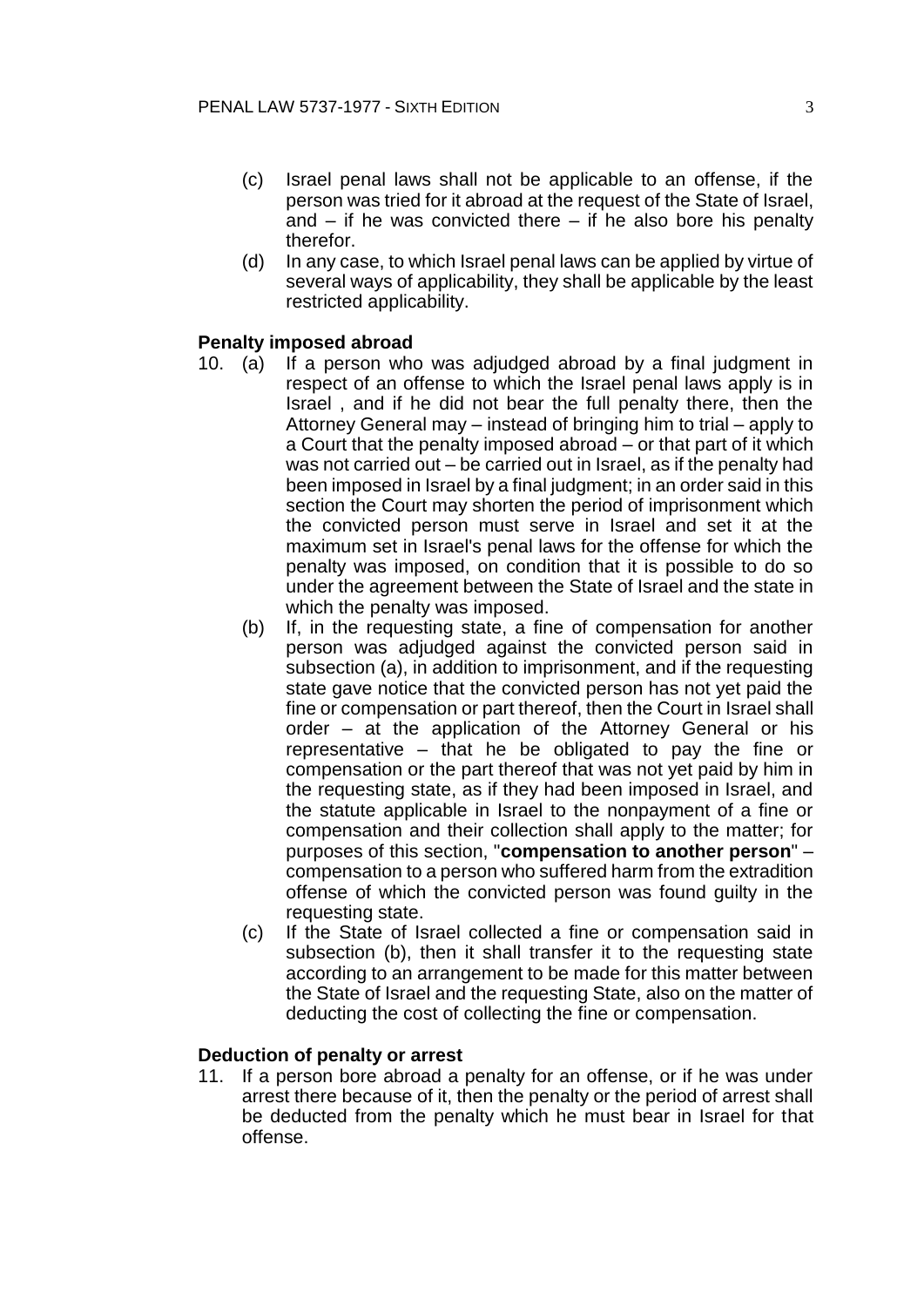### **Article Two: Applicability to Domestic Offenses**

#### **Domestic offenses**

12. Israel penal laws shall apply to all domestic offenses.

# **Article Three: Applicability to Foreign Offenses**

#### **Offenses against the State or against the Jewish people**

13. (a) Israel penal laws shall apply to foreign offenses against –

- (1) national security, the State's foreign relations or its secrets;<br>(2) the form of government in the State:
	- the form of government in the State:
	- (3) the orderly functioning of State authorities;
	- (4) State property, its economy and its transportation and communication links with other countries;
	- (5) the property, rights or orderly functioning of an organization or body enumerated in subsection (c).
- (b) Israel penal laws shall also apply to foreign offenses against
	- (1) the life, body, health, freedom or property of an Israel citizen, an Israel resident or a public servant, in his capacity as such;
	- (2) the life, body, health, freedom or property of a Jew, as a Jew, or the property of a Jewish institution, because it is such.
- (b1) Israel penal laws shall also apply to foreign offenses that are violations of the Denial of the Holocaust (Prohibition) Law 5746- 1986;
- (c) "**Organization or body**", for the purposes of subsection (a)(5)
	- (1) World Zionist Organization;
	- Jewish Agency for Israel;
	- (3) Jewish National Fund;
	- Keren Hayessod United Jewish Appeal;
	- (5) an audited body, within its meaning in the State Comptroller Law [Consolidated Version] 5718-1958.

The Minister of Justice may, with approval by the Knesset Constitution, Law and Justice Committee, prescribe in Regulations additional organizations or bodies for purposes of this section.

# **Offenses against Israel citizen or Israel resident**

- 14. (a) The penal laws of Israel shall apply to foreign offenses against the life, body, health or freedom of an Israel citizen or of an Israel resident, for which the maximum penalty is one year imprisonment or more.
	- (b) If an offense was committed on a territory that is subject to the jurisdiction of another state, then Israel penal laws shall apply to it only if all the following conditions are met:
		- (1) it is an offense also under the Laws of that state;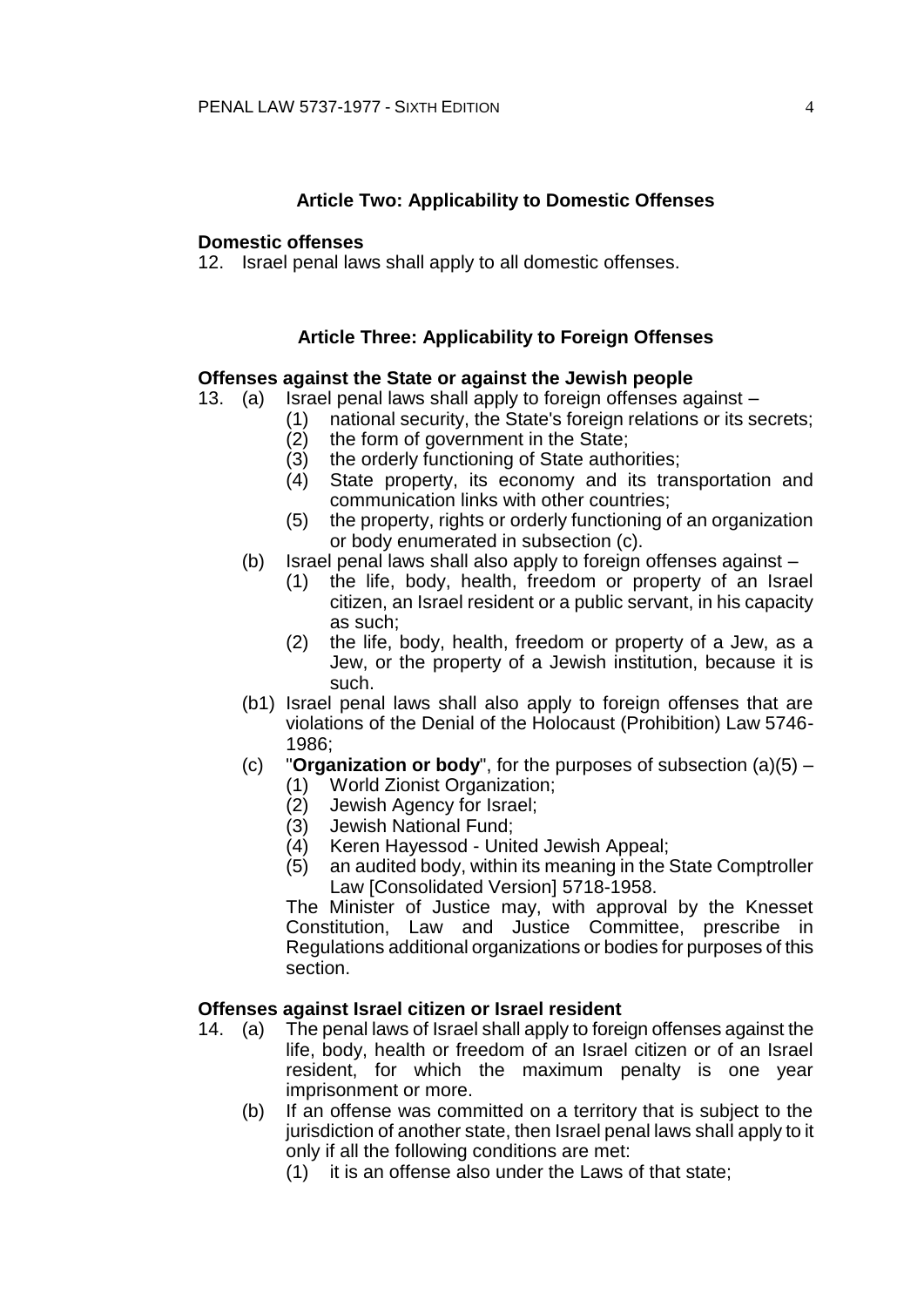- (2) no restriction on criminal liability applies to the offense under the Laws of that state;
- (3) the person was not already found innocent of it in that state, or  $-$  if he was found guilty  $-$  he did not serve the penalty imposed on him for it.
- (c) No penalty shall be imposed for the offense that is more severe than that, which could have been imposed under the Laws of the state in which the offense was committed.

# **Offense committed by Israel citizen or Israel resident**

- 15. (a) The penal laws of Israel shall apply to a foreign offense of the categories of felony or misdemeanor, which was committed by a person who – when the offense was committed or thereafter – was an Israel citizen or an Israel resident; if a person was extradited from Israel to another country because of that offense, and if he was tried for it there, then Israel penal laws shall no longer apply.
	- (b) The restrictions said in section 14(b) and (c) shall also apply to the applicability of Israel penal laws under this section; however, the restriction said in section 14(b)(1) shall not apply if the offense is one of these, committed by a person who – when he committed it – was an Israel citizen:
		- (1) polygamy under section 176;
		- (2) an offense under Article Ten of Chapter Eight, committed by a minor or in connection to a minor;
		- (3) conveying beyond the borders of the State under section 370;
		- (4) causing departure from the State for prostitution or enslavement under section 376B;
		- (5) commerce in human beings under section 377A.

### **Offenses against international law**

- 16. (a) Israel penal laws shall apply to foreign offenses, which the State of Israel undertook – under multilateral international conventions that are open to accession – to punish, and that even if they were committed by a person who is not an Israel citizen or an Israel resident and no matter where they were committed.
	- (b) The restrictions said in section 14(b)(2) and (3) and (c) shall also apply to the applicability of Israel penal laws under this section.

# **Vicarious applicability**

- 17. (a) The State of Israel may assume obligation, by international conventions, to apply its penal laws to foreign offenses or to apply the provisions of section 10 – at the request of a foreign state and on a reciprocal basis – also to cases different from those enumerated in sections 13 to 16, on condition that all the following conditions are met:
	- (1) the penal laws of the requesting state apply to the offense;
	- (2) the offense was committed by a person who is on Israel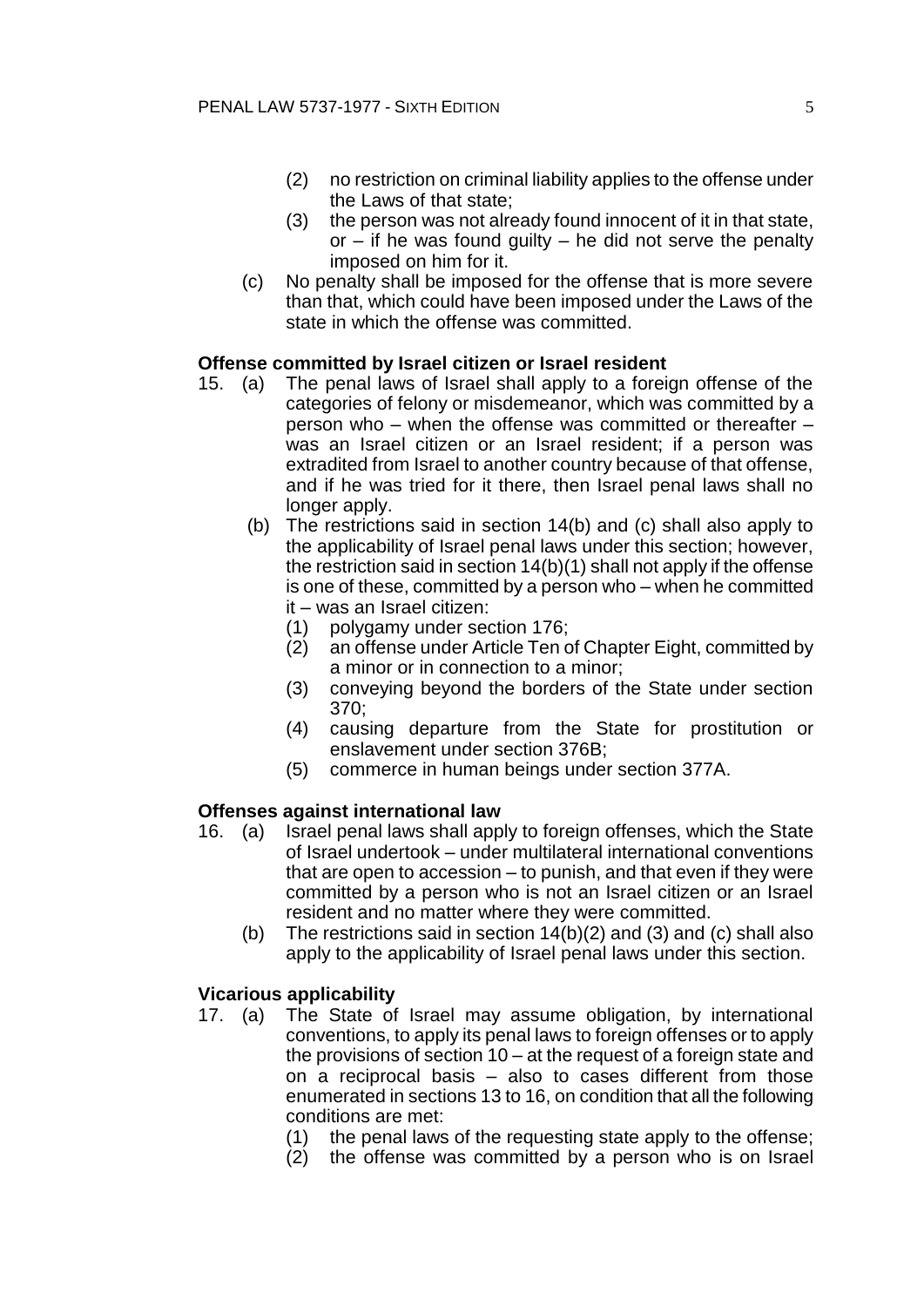territory and who is an Israel resident, whether or not he is an Israel citizen;

- (3) in its request, the requesting state waived subject to the full application of Israel Law against that person – the applicability of its law to the case at hand.
- (b) In Israel no more severe penalty shall be imposed for the offense, than could have been imposed under the laws of the state that made the request.
- (c) All other conditions shall be set in the convention.

# PART ONE: GENERAL

# **CHAPTER FOUR: THE CRIMINAL OFFENSE AND LIABILITY FOR IT**

# **Article One: Factual Basis of the Offense**

# **Structure of factual basis**

- 18. (a) "**Particular**", for purposes of an offense the act as defined, as well as any circumstance or consequence caused by the act, if they are part of the definition of that offense.
	- (b) "**Act**" includes an omission, if there is no different provision..
	- (c) "**Omission**" abstention from doing anything, which is obligatory under any enactment or contract.

# **Article Two: Psychological Basis of the Offense**

### **Criminal intent is required**

- 19. A person commits an offense only if he committed it with criminal intent, unless –
	- (1) in the definition of the offense, negligence is stated to be the necessary psychological basis for its commission; or
	- (2) the offense is of the category of offenses with enhanced liability.

### **Criminal intent**

- 20. (a) Criminal intent awareness of the character of the act, of the circumstances and of possible consequences of the act, such as are of the particulars of the offense, and in respect of the consequences also one of the following:
	- (1) intent in order to cause those results;
	- (2) recklessness, which consists of one of the following:
		- (a) indifference a casual attitude to the possibility that those consequences will result;
		- (b) imprudence in accepting an unreasonable risk that those consequences may result, while hoping to be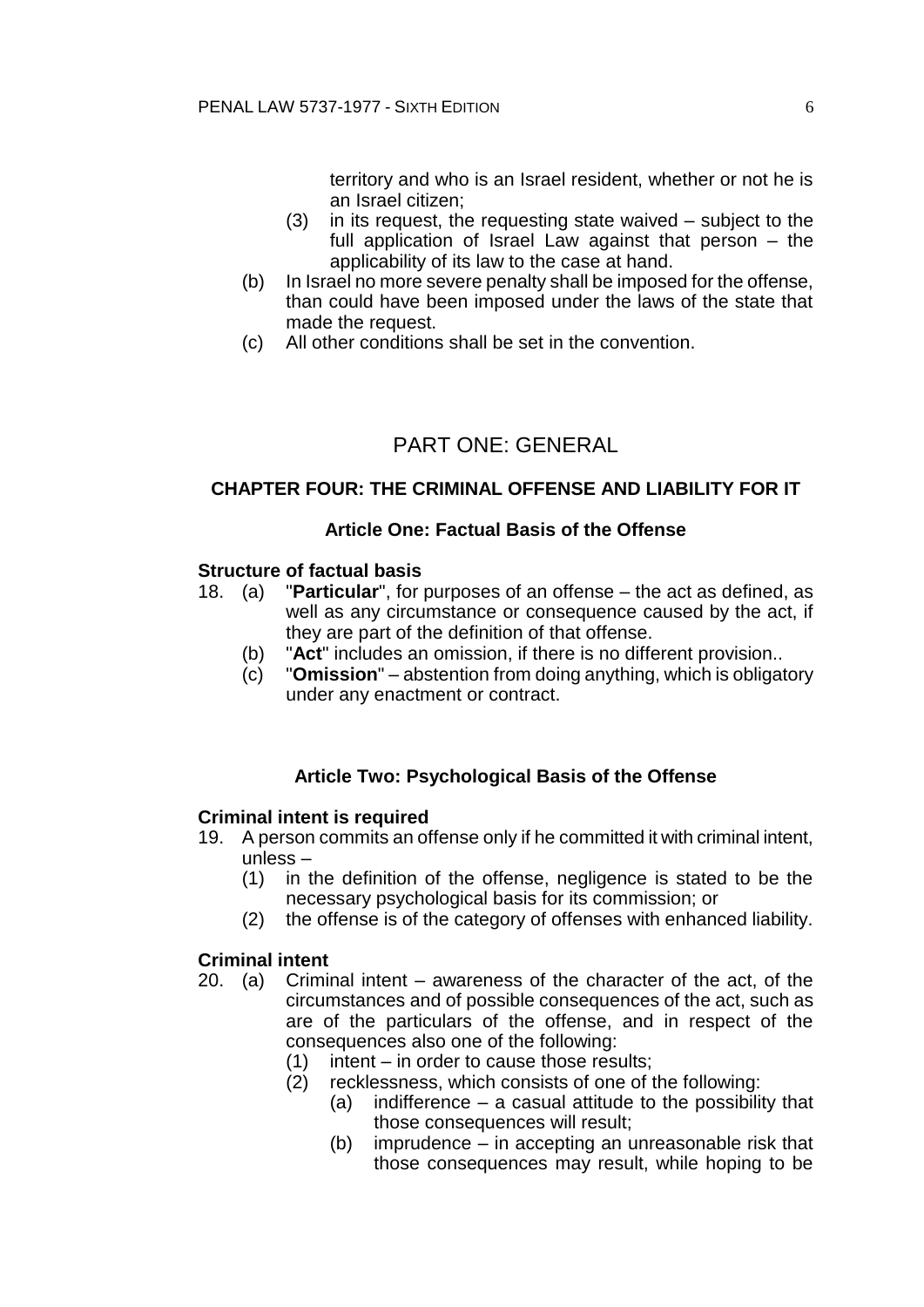successful in avoiding them.

- (b) For purposes of the intent, the ability to foresee that a certain consequence is an almost certainly possible occurrence is equivalent to the intent to cause that occurrence.
- (c) For purposes of this section
	- (1) if a person suspected the nature of his conduct or the possibility that the said circumstances would be caused, then he shall be deemed to have been aware of them, if he failed to clarify the matter;
	- (2) it is immaterial if the act was committed against a person or asset different from that against which it was intended to commit the act.

# **Negligence**

- 21. (a) Negligence is the lack of awareness of the nature of an act, of its circumstances and of the possibility that the act may cause certain consequences – those elements being among the particulars of the offense – when an ordinary person would, under the given circumstances, have been aware of that particular, on condition that –
	- (1) in respect of the remaining particulars there was at least negligence, as aforesaid;
	- (2) that the possibility of causing the consequences was not part of the reasonable risk.
	- (b) Negligence may be prescribed a sufficient psychological basis only for offenses that are nor felonies.

# **Article Three: Enhanced Liability**

# **Enhanced liability and its extent**

- 22. (a) A person bears enhanced liability for an offense, if in an enactment it is prescribed that the offense does not require proof of criminal intent or of negligence; however, the provisions of this subsection shall not void liability for offenses legislated before this Law went into effect and it was lawfully determined that they do not require proof of criminal intent or of negligence; for purposes of this section, "**lawfully**" – includes by judicial precedent.
	- (b) No person shall bear liability under this section if he acted without criminal intent and without negligence and did everything possible to prevent the offense; the person who so argues bears the burden of proof.
	- (c) For purposes of liability under this section, a person shall not be sentenced to imprisonment, unless criminal intent or negligence was proven.

# **Article Four: Criminal Liability of Body Corporate**

# **Extent of Criminal Liability of a Body Corporate**

23. (a) A body corporate shall bear criminal liability –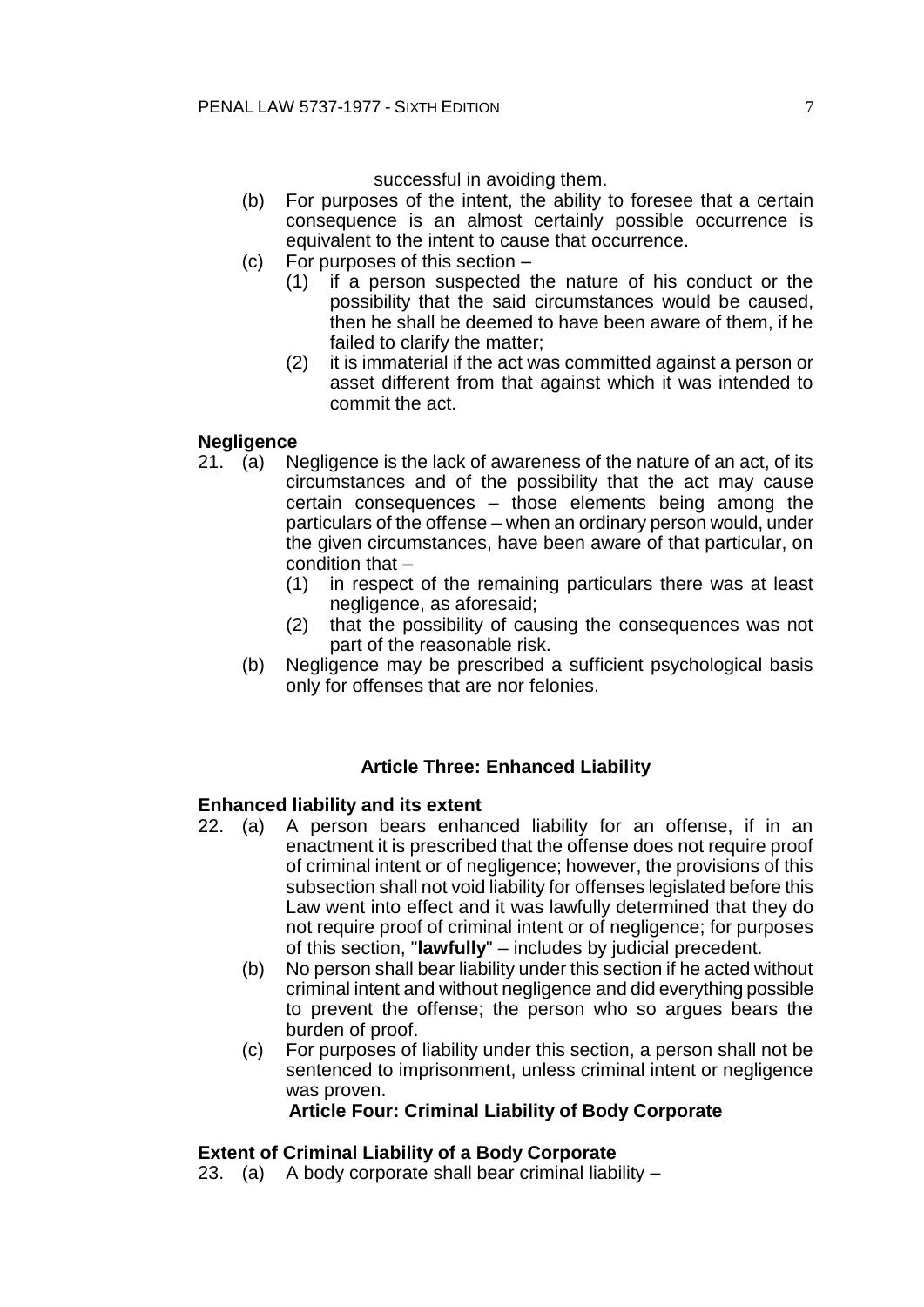- (1) under section 22, if the offense was committed by a person in the course of the performance of his function in the body corporate;
- (2) for an offense that requires proof of criminal intent or negligence, if – under the circumstances of the case and in the light of the position, authority and responsibility of the person in the management of the affairs of the body corporate – the act by which he committed the offense, his criminal intent or his negligence are to be deemed the act, the criminal intent or the negligence of the body corporate.
- (b) If the offense was committed by way of omission, when the obligation to perform is directly imposed on the body corporate, then it is immaterial whether the offense can or cannot be related also to a certain officer of the body corporate.

### **Article Five: Offenses by Their Severity**

#### **Classification of offenses**

- 24. The following are the categories of offense, by their severity:
	- (1) "**felony**" an offense, for which a penalty more severe than three years imprisonment; has been set;
	- (2) "**misdemeanor**" an offense, for which a penalty of imprisonment for more than three months, but not more than three years was set; and if the penalty only consists of a fine – if the fine exceeds the amount of fine that can be imposed for an offense, for which the penalty is a fine the amount of which has not been set;
	- (3) "**transgression**" an offense, for which a penalty of imprisonment for not more than three months was set; if the penalty only consists of a fine – if the fine does not exceed the amount of fine that can be imposed for an offense, for which the penalty is a fine the amount of which has not been set.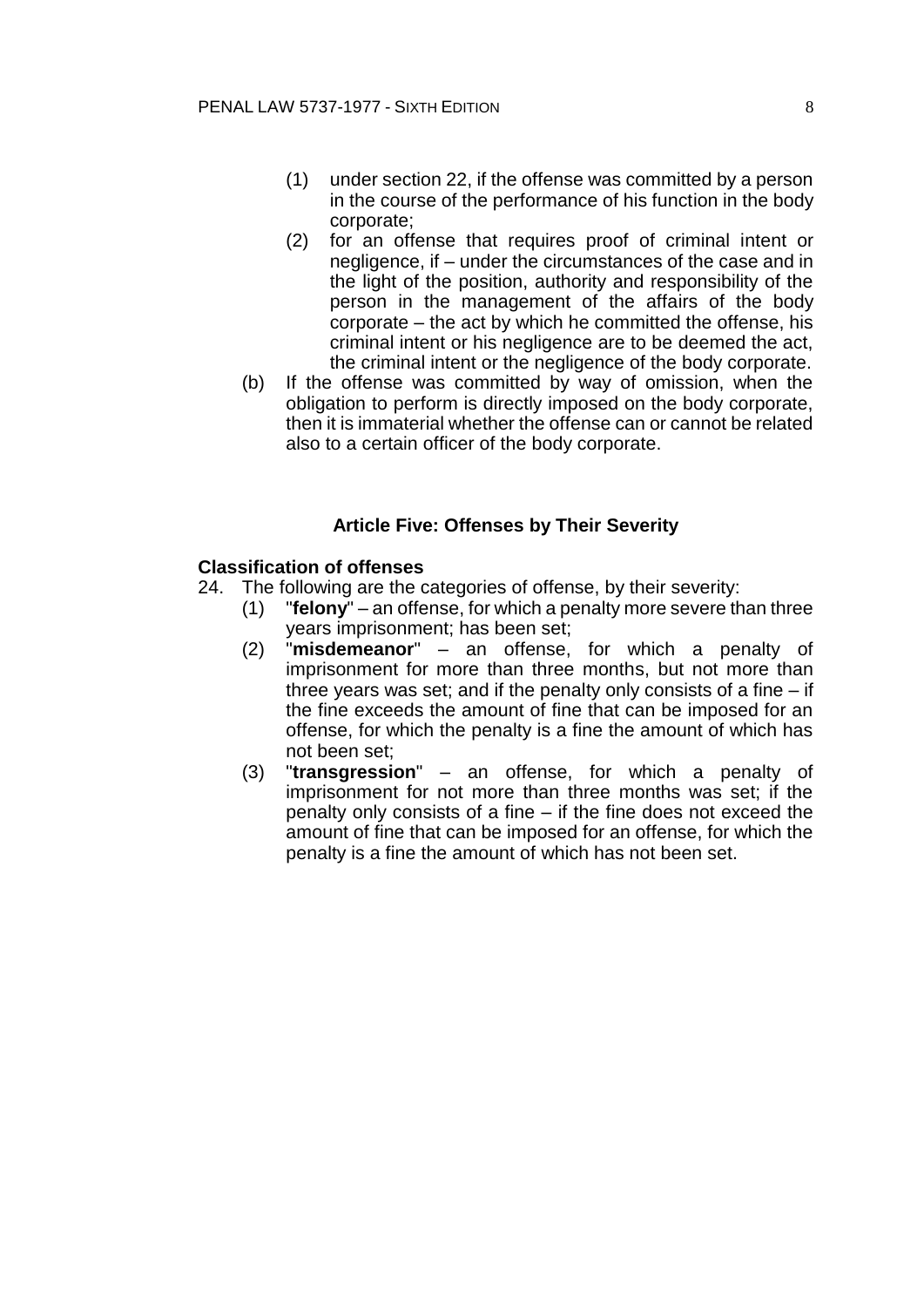# **CHAPTER FIVE: DERIVATIVE OFFENSES**

#### **Article One: Attempt**

#### **What constitutes an attempt**

25. A person attempts to commit an offense, if he – with intent to commit it – commits an act that does not only constitute preparation, on condition that the offense was not completed.

#### **Commission of offense is impossible**

26. For purposes of attempt, it is immaterial that commission of the offense was impossible, because of circumstances of which the person who made the attempt was not aware or in respect of which he was mistaken.

### **Special penalty for attempt**

27. If a provision sets a mandatory penalty or a minimum penalty for an offense, then it shall not apply to an attempt to commit it.

#### **Exemption because of remorse**

28. If a person attempted to commit an offense, he shall not bear criminal liability therefor, if he proved that – of his own free will and out of remorse – he stopped in the commission of the act or substantively contributed to prevention of the results, on which the completion of the offense depends; however, the aforesaid does not derogate from his criminal liability for another completed offense connected to the act.

# **Article Two: Parties to the Offense**

#### **Perpetrator**

- 29. (a) Perpetrator of the offense includes a perpetrator together with others or through another.
	- (b) Participants in the commission of an offense, who perform acts for its commission, are joint perpetrators, and it is immaterial whether all acts were performed jointly, or some were performed by one person and some by another.
	- (c) The perpetrator of an offense through another is a person who contributed to the commission of the act by another who acted as his instrument, the other person being in one of the following situations, within their meaning in this Law:
		- (1) minority or mental incompetence;
		- (2) lack of control;
		- (3) without criminal intent;
		- (4) misunderstanding of the circumstances;
		- (5) under duress or with justification.
	- (d) For the purposes of subsection (c), if the offense is conditional on a certain perpetrator, then the person in question shall be deemed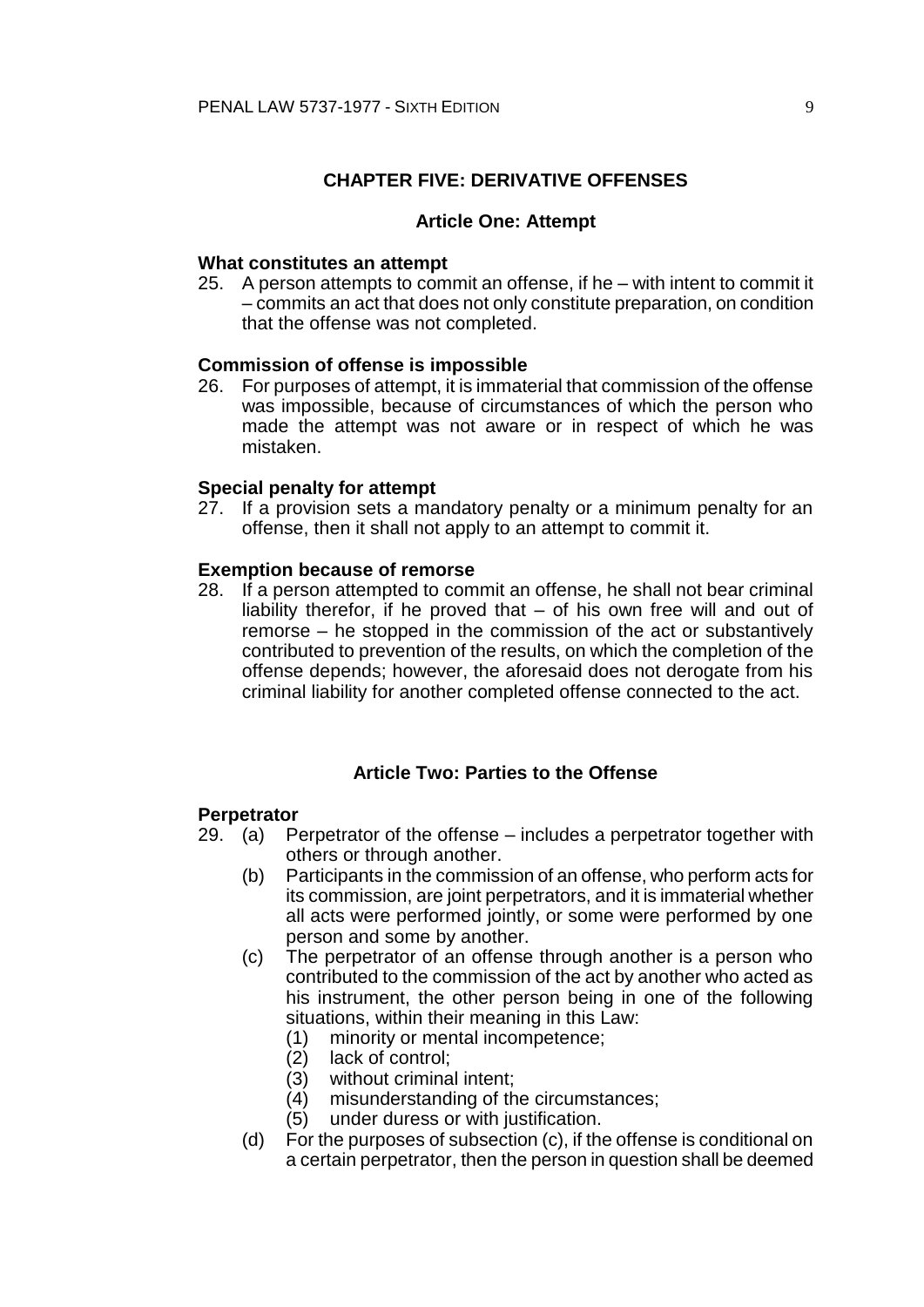to have committed that offense even if the condition is only met by the other person.

# **Enticement**

30. If a person causes another to commit an offense by means of persuasion, encouragement, demand, cajolery or by means of anything else that constitutes the application of pressure, then he entices to an offense.

### **Accessory**

31. If a person does anything – before an offense is committed or during its commission – to make its commission possible, to support or protect it, or to prevent the perpetrator from being taken or the offense or its loot from being discovered, or if he contributes in any other way to the creation of conditions for the commission of the offense, then he is an accessory.

# **Penalty of accessory**

- 32. The penalty for being an accessory to the commission of an offense is half the penalty set by enactment for commission of the main offense; however, if the penalty set is –
	- (1) the death penalty or mandatory life imprisonment, then his penalty shall be twenty years imprisonment;
	- (2) life imprisonment, then his penalty shall be ten years imprisonment;
	- (3) a minimum penalty, then his penalty shall not be less than half the minimum penalty;
	- (4) any mandatory penalty, then it shall be the maximum penalty and half thereof shall be the minimum penalty.

### **Attempt to entice**

- 33. The penalty for attempting to entice a person to commit an offense is half the penalty set for its main commission; however, if the penalty for it is set at –
	- (1) the death penalty or mandatory life imprisonment, then his penalty shall be twenty years imprisonment;
	- (2) life imprisonment, then his penalty shall be ten years imprisonment;
	- (3) a minimum penalty, then his penalty shall not be less than half the minimum penalty;
	- (4) any mandatory penalty, then it shall be the maximum penalty and half thereof shall be the minimum penalty.

# **Exemption because of remorse**

34. (a) If a person incited another or was an accessory, then he shall not bear criminal liability for enticement or for being an accessory, if he prevented the commission or completion of the offense, or if he informed the authorities of the offense in time in order to prevent its commission or its completion, or if – to that end – he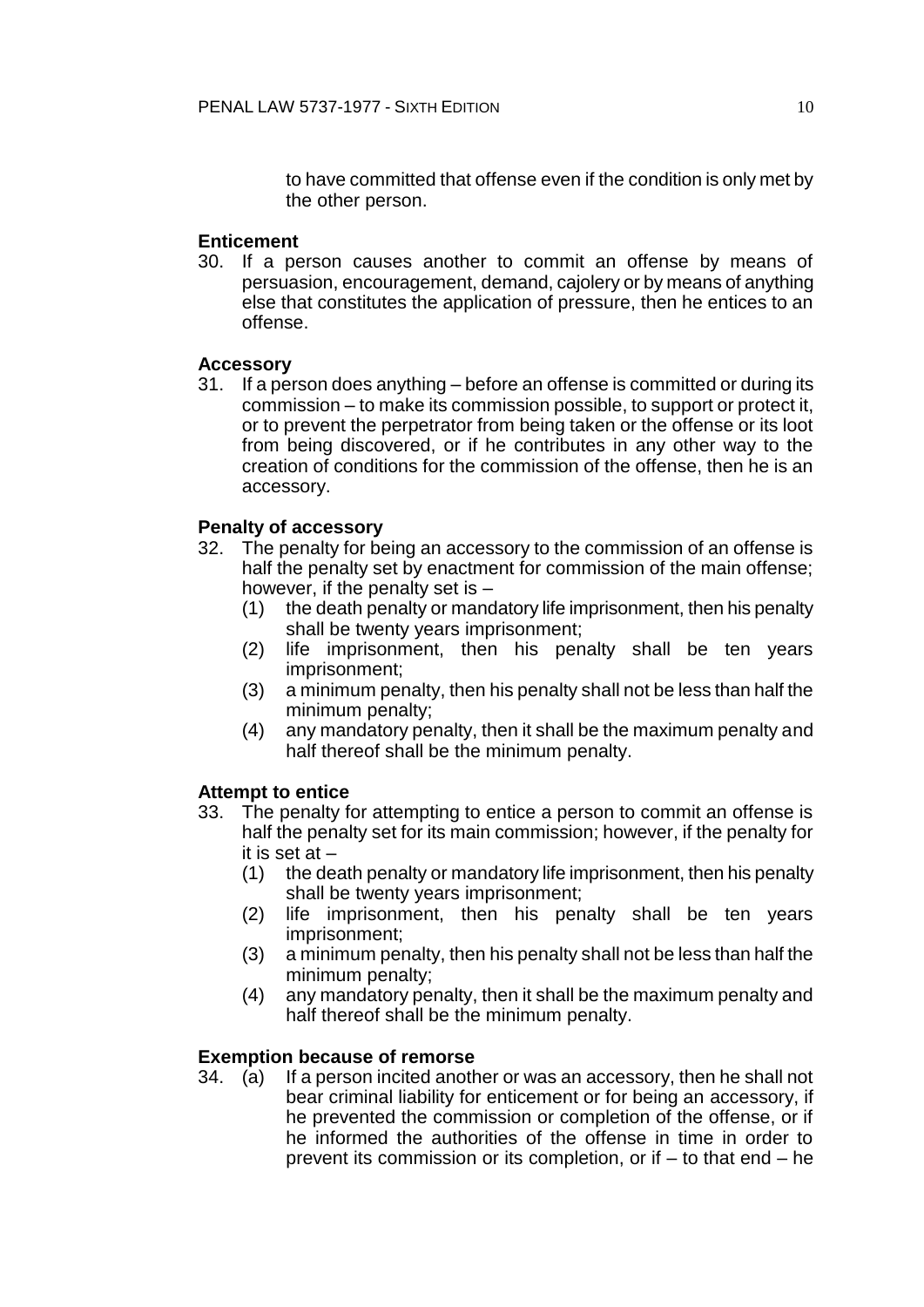acted to the best of his ability in some other manner; however, the aforesaid does not derogate from criminal liability for another completed offense connected to the same act.

(b) For purposes of this section, "**authorities**" – the Israel Police or any other body lawfully empowered to prevent the commission or completion of an offense.

# **Other or additional offense**

- 34A. (a) If, while committing an offense, a perpetrator also committed a different or an additional offense, and if – under the circumstances – an ordinary person could have been aware of the possibility that it would be committed, then –
	- (1) the other joint perpetrators shall also bear liability for it; however, if the other or additional offense was committed with intent, then the other joint perpetrators shall bear liability for it only as an offense of indifference;
	- (2) a person who enticed or was an accessory shall also bear liability for it as an offense of negligence, if – with the given factual basis – there is such an offense.
	- (b) If the Court convicted an accused under subsection (a)(1) for an offense for which a mandatory penalty is set, then it may impose a lighter penalty on him.

# **Personal and factual data**

34B. If a datum is a precondition for an offense, then it shall be relevant for every party to that offense, even if it does not hold true for him; however, if by virtue of legislation a personal datum makes a penalty more severe, less severe, changes it in some other manner or prevents it, then it shall be relevant only in respect of the party for whom it does hold true.

### **Article Three: Common Provisions**

#### **Restrictions on attempt, accessories and incitement**

34C. An attempt, incitement, attempt to incite or abetting are not punishable in respect of an offense that is a contravention..

### **Restrictions on attempt, accessories and incitement**

34D. Unless legislation explicitly or implicitly provides otherwise, every enactment that applies to the commission of a completed offense itself also applies to an attempt, incitement, an attempt to incite or abetting in respect of that same offense.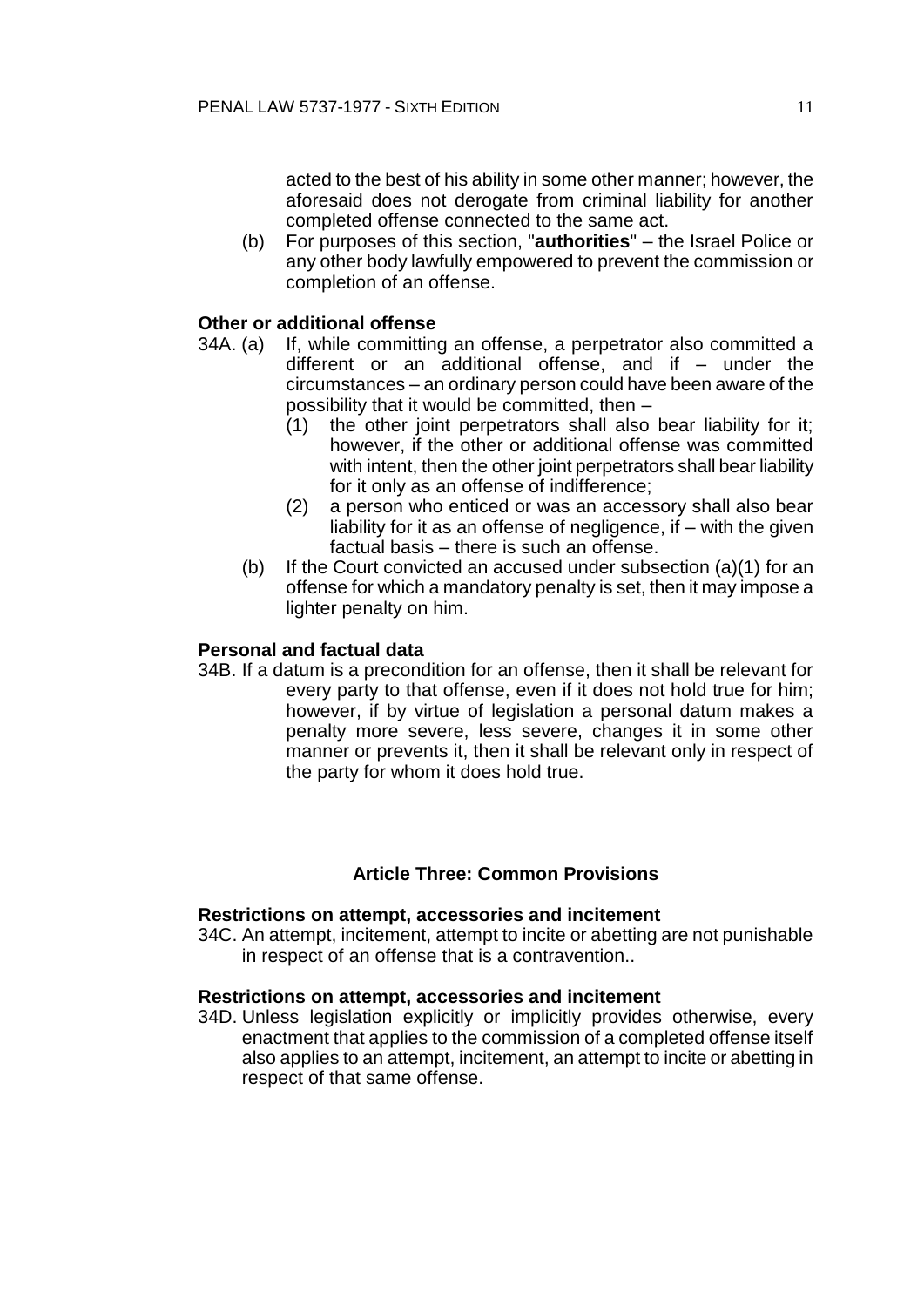# **CHAPTER FIVE "A": RESTRICTIONS OF CRIMINAL LIABILITY**

### **Article One: General Provisions**

### **Burden of proof**

34E. Unless legislation provides otherwise, any act shall be assumed to have been committed under conditions that do not include a restriction of criminal liability.

# **Article Two: Restrictions on Criminal Nature of Act**

### **Minority**

34F. No person shall bear criminal responsibility for an act committed by him before he reached age twelve.

#### **Lack of control**

34G. No person shall bear criminal responsibility for an act committed by him when he was not free to choose between its commission or abstention from it, because he did not have control of his bodily movements in respect of that act; for an act committed under physical coercion which the perpetrator could not overcome; in a reflexive or convulsive reaction; while he was asleep; or in a condition of automatism or under hypnosis.

#### **Mental incompetence**

- 34H. No person shall bear criminal responsibility for an act committed by him, if – at the time the act was committed, because of a disease that adversely affected his spirit or because of a mental impediment – he lacked any real ability –
	- (1) to understand what he did or the wrongful nature of his act; or
	- (2) to abstain from committing the act.

# **Intoxication**

- 34I. (a) No person shall bear criminal responsibility for an act committed by him in a state of intoxication, which was not caused by his controlled conduct or intentionally.
	- (b) If a person committed an act while he was in a state of intoxication, and if he caused that condition by his controlled conduct and intentionally, then he shall be deemed to have committed the act with criminal intent, if the offense is one of behavior, or with indifference, if the offense is also conditional on its consequence.
	- (c) If a person caused the state of intoxication in order to commit the offense under its influence, then he shall be deemed to have committed it with criminal intent, if the offense is one of behavior, or with intent, if the offense is also conditional on its consequence.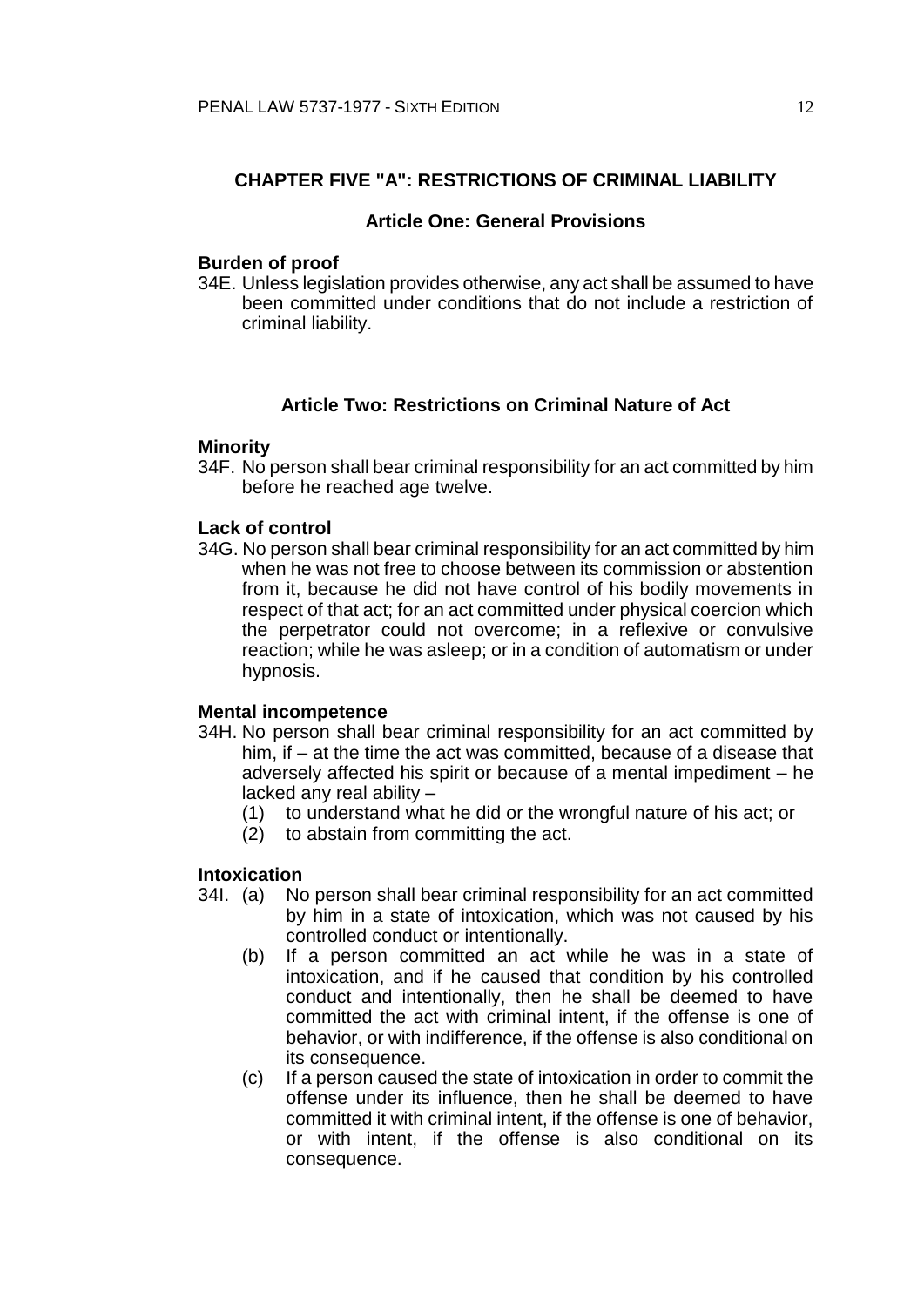- (d) In this section "**state of intoxication**" a condition in which a person is under the influence of alcoholic material, of a dangerous drug or of some other intoxicating factor, in consequence of which – at the time the act was committed – he lacked any real ability to understand what he did or the wrongful nature of his act, or to abstain from committing the act.
- (e) Subsections (a), (b) and (c) also apply to a person who was not incapacitated, as said in subsection (d), but who at the time when he committed the act was – because of partial intoxication – not aware of any of the particulars of the offense.

# **Self defense**

34J. No person shall bear criminal responsibility for an act that was immediately necessary in order to repel an unlawful attack, which posed real danger to his own or another person's life, freedom, bodily welfare or property; however, a person is not acting in self defense when his own wrongful conduct caused the attack, the possibility of such a development having been foreseen by himself.

# **Defense of residential premises, business premises and fenced agricultural farms**

- 34J1.(a) No person shall bear criminal liability for an act that was immediately required in order to repel a person who broke into or entered – with the intent to perform an offense – his or another person's residential premises, business premises or fenced agricultural farm, or a person who attempts to break in or to enter as aforesaid.
	- (b) The provision of subsection (a) shall not apply if  $-$ 
		- (1) under the circumstances of the case the act was obviously not reasonable for the repulsion of the person who breaks in or enters;
		- (2) the person caused the break-in or the entry by his unacceptable conduct, foreseeing in advance the way matters would develop.
	- (c) For the purposes of this section, "**agricultural farm**" includes grazing areas and areas used for the storage of farm equipment and vehicles on the agricultural farm.

### **Necessity**

34K. No person shall bear criminal responsibility for an act that was immediately necessary in order to save his own or another person's life, freedom, bodily welfare or property from a real danger of severe injury, due to the conditions prevalent when the act was committed, there being no alternative but to commit the act.

### **Duress**

34L. No person shall bear criminal responsibility for an act, which he was ordered to commit under a threat, which posed danger of injury to his own or another person's life, freedom, bodily welfare or property, and which he consequently was forced to commit.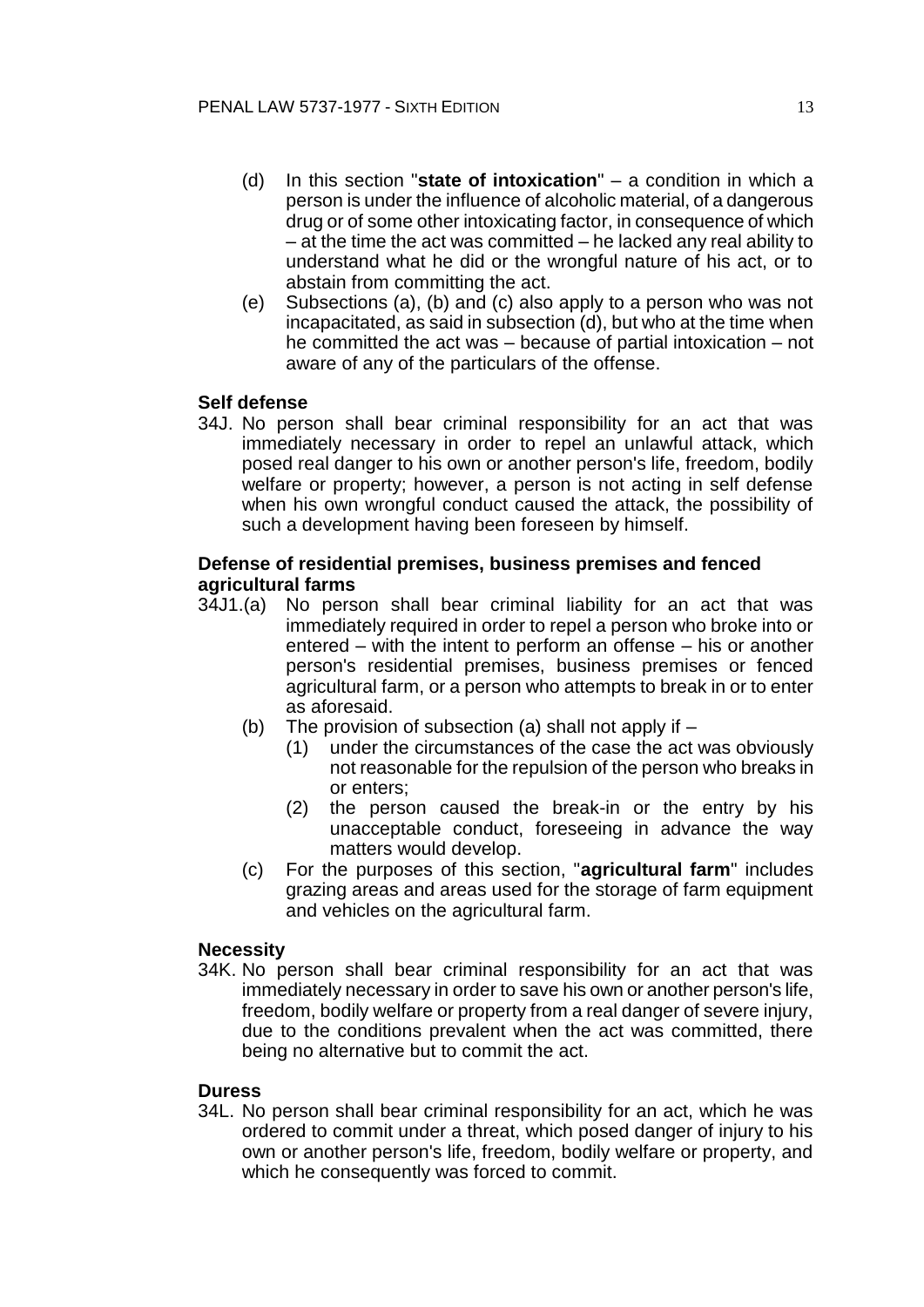# **Justification**

- 34M.No person shall bear criminal responsibility for an act, which he committed under any of the following circumstances:
	- (1) he was lawfully obligated or authorized to commit it;
	- (2) he committed it under the order of a competent authority, which he was obligated to obey under Law, unless the order was obviously unlawful;
	- (3) in respect of an act which lawfully requires consent, when the act was immediately necessary in order to save a person's life or his bodily welfare, or to prevent severe injury to his health, if – under the circumstances – he was not able to obtain the consent;
	- (4) he committed it on a person with lawful consent, in the course of a medical procedure or treatment, the objective of which was that person's or another person's benefit;
	- (5) he committed it in the course of a sports activity or of a sports game, such as are not prohibited by law and do not conflict with public order, in accordance with rules customary for to them.

### **Entering a situation by wrongful conduct**

- 34N. (a) The provisions of sections 34G, 34K and 34L shall not apply, if the perpetrator was aware – or if an ordinary person in his place could, under the circumstances, have been aware – before the circumstances arose under which he committed the act, that he was liable to commit it under those circumstances, and if he entered upon that situation by his controlled and wrongful conduct, on condition that the substance of the act committed under the circumstances said in section 34K or section 34L was not to save another person's interest.
	- (b) In a case said in subsection (a), the person shall be deemed to have committed the act with criminal intent, if the offense is one of behavior, or with indifference, if the offense is also conditional on its consequence; if the person entered into the situation in order to commit the offense, which is conditional on its consequence, he shall be deemed a person who committed the offense with intent.

### **Obligation to face danger or threat**

34O. The provisions of sections 34K and 34L shall not apply, if the person was under lawful obligation, by virtue of his position, to face dangers or threats.

#### **Beyond reason**

34P. The provisions of sections 34J, 34K and 34L shall not apply, if – under the circumstances – the act was not a reasonable one for the prevention of the injury.

#### **Lack of importance**

34Q. No person shall bear criminal responsibility for an act, if – when the nature of the act, its circumstances, its consequence and the public interest are taken into consideration – it is of minor importance.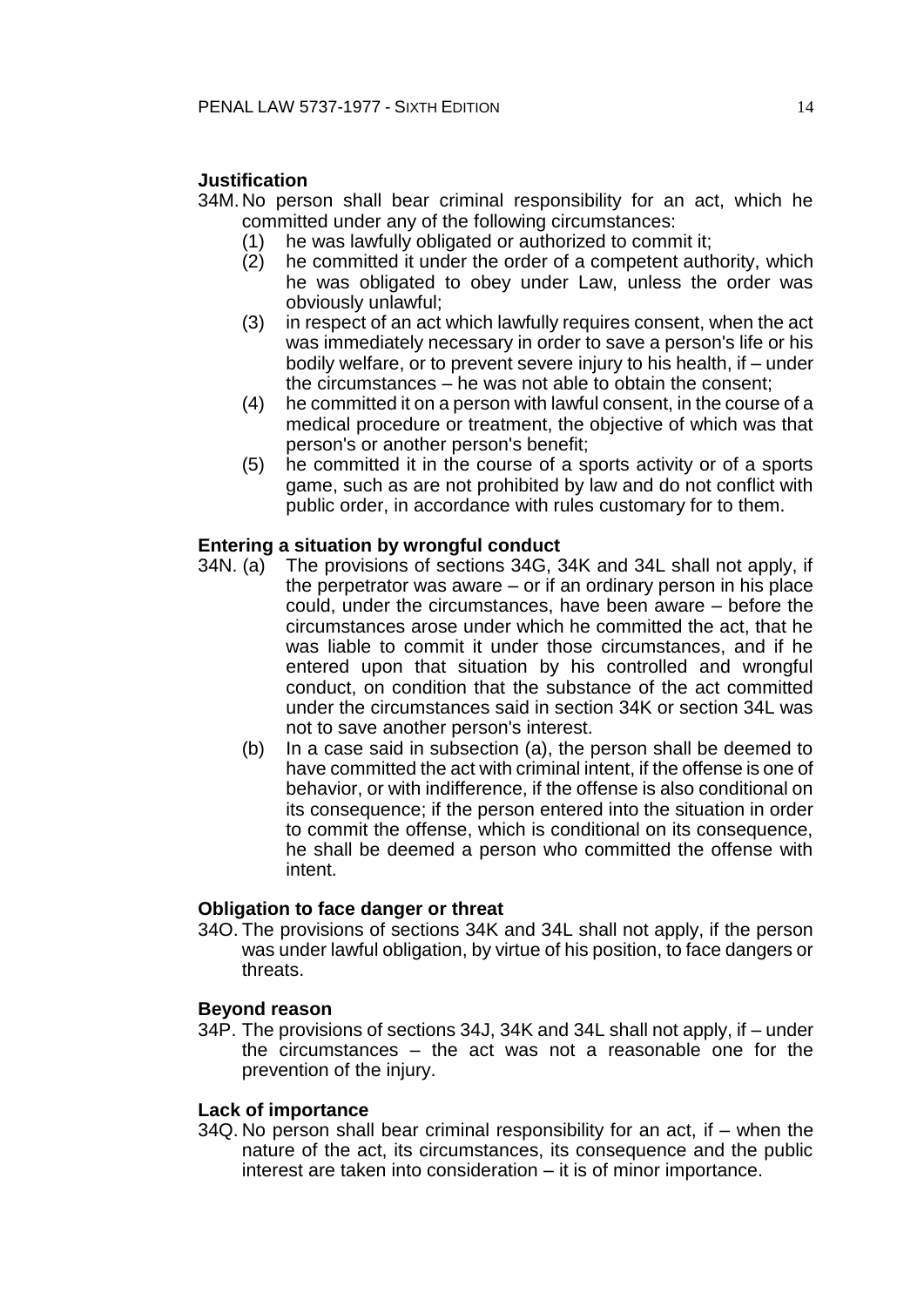# **Misinterpretation of situation**

- $34R.(a)$  If a person commits an act, while imagining a situation that does not exist, then he shall bear criminal responsibility only to the extent that he would have had to bear it, had the situation really been as he imagined it.
	- (b) Subsection (a) shall also apply to an offense of negligence on condition that the mistake was reasonable, and to an offense of enhanced liability subject to the provisions of section 22(b).

### **Mistake on legal situation**

34S.For the purposes of criminal liability it is immaterial whether a person imagined that his act was not prohibited, because of a mistake on the existence of a criminal prohibition or on his understanding of the prohibition, unless the mistake is reasonably inevitable.

# **Defense of judicial authority**

34T. A person who holds a judicial position shall not bear criminal responsibility for an act which he committed in the performance of his judicial functions, even if he did exceed the bounds of his authority.

# **CHAPTER FIVE "B": MISCELLANEOUS PROVISIONS**

### **Interpretation**

34U. If an enactment can be reasonably interpreted in several ways in respect of its purpose, then the matter shall be decided according to the interpretation that is most favorable for whoever is about to bear criminal liability under that enactment.

# **Doubt**

- 34V.(a) A person shall not bear criminal responsibility for an offense, unless it was proven beyond all reasonable doubt.
	- (b) If reasonable doubt arose, whether there is a restriction on criminal liability, and if the doubt has not been removed, than the restriction shall apply.

### **Generality of Introductory Part and of General Part**

34W If a Law does not include a contradictory provision, then the provisions of the Introductory Part and of the General Part shall also apply to offenses not under this Law.

# **Definitions**

- 34X. In relation to an offense
	- "**dwelling house**" any building or structure or part thereof, kept by its owner or occupier as residence for himself, his family or employees, even if from time to time it is not inhabited; for this purpose a building or structure adjacent to or occupied or used for a certain purpose with a dwelling house is deemed to be part of it, on condition that there is a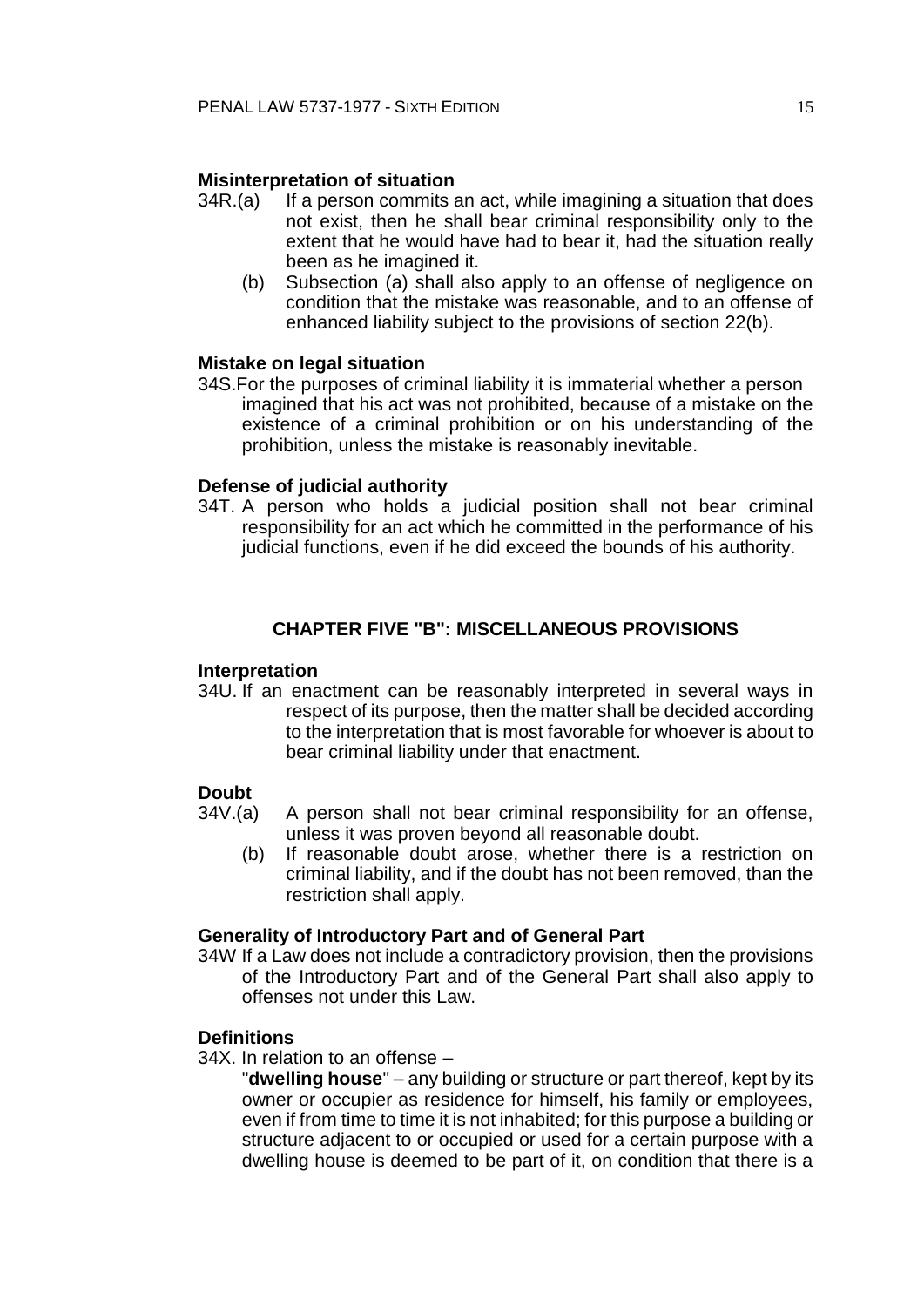connection between them, either attached or by means of an enclosed and covered passage that leads from one to the other;

"**owner**" and similar terms, when used in reference to assets – including bodies corporate, bodies of persons capable of owning assets, and the State;

"**public way**" – highway, marketplace, square, street, bridge and every way through which the public lawfully passes;

"**possession**" – a person's control of a thing in his custody or in the custody of another person or in any place, whether it belongs to him or not; a thing held by or in the possession of one or several of a group, with the knowledge and consent of the rest, is deemed to be in the custody and possession of each of them and of all together;

"**judicial proceeding**" – any proceeding before any Court, tribunal, judicial authority, commission of inquiry or person competent to swear witnesses;

"**harm**" – a bodily hurt, disease or disorder, whether permanent or temporary;

"**grievous harm**" – any harm which amounts to dangerous harm, or which seriously or permanently injures or is liable to injure the health or comfort of the person harmed, or which extends to permanent disfigurement or to a permanent or serious injury to an external or internal organ, membrane or sense;

"**dangerous harm**" – harm that endangers life;

"**computer material**", "**computer**" – as defined in the Computers Law 5755-1995;

"**Law**" – including Acts of the British Parliament, or Orders in Council, parts thereof or regulations thereunder, as they are in effect in the State;

"**knowledge**", in connection with any term that denotes uttering or using knowledge of the character of the thing uttered or used;

"**money**" – including currency notes, bank drafts, checks and any other warrants for the payment of money;

"**night**" – from 18:30 hours to 06:30 hours;

"**public location**" – a way, building, place or conveyance to which the public is at that time entitled or permitted to access, either unconditionally or on condition of payment, and every building or place used at that time for a public or religious gathering or as an open Court; "**utter**" anything – including its use or dealing with and attempting to use or deal with, or attempting to cause a person to use, deal with or act upon it;

"**security**" – including a document that is evidence of a right, or of a right of claim to an asset;

"**asset**" – an animate or inanimate object, which can be the subject of ownership;

"**public servant**" –

- (1) a State employee, including a soldier within its meaning in the Military Justice Law 5715-1955;
- (2) an employee of a local authority or of a local education authority;
- (3) an employee of a religious council;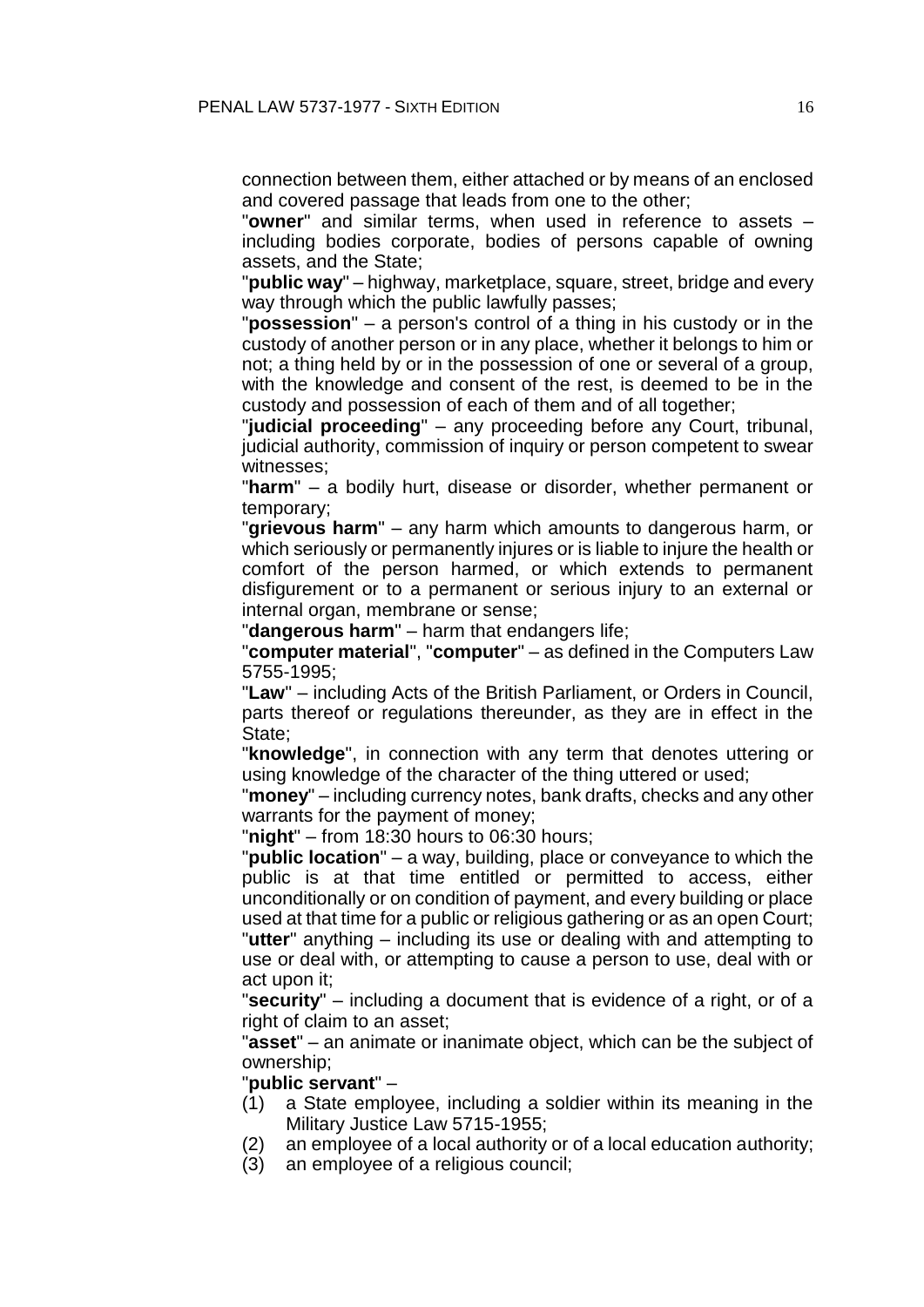- (4) an employee of the National Insurance Institute;
- (5) an employee of the Bank of Israel;
- (6) an employee of the World Zionist Organization, the Jewish Agency for Israel, the Jewish National Fund and the Keren Hayessod - United Israel Appeal, including a member of the board or management of those institutions;
- (7) an employee of an Employment Service office;
- (8) an employee of an enterprise, institution, fund or other body in the management of which the Government participates, including a member of the board or management of those bodies;
- (9) an arbitrator;
- (10) the holder of an office or function under an enactment, whether by appointment, election or agreement, even if he is not one of the public servants enumerated in paragraphs (1) to (9);
- (11) a director on behalf of the State in a Government company, Government subsidiary company or mixed company, within their meaning in the Government Companies Law 5735-1975, and a person employed by or engaged in the service of an aforesaid company;

"**publicly**", for purposes of an act –

- (1) a public place, so that people can see it from any place whatsoever;
- (2) not a public place, on condition that persons in a public place can see it;

"**wound**" – a cut or puncture that divides or pierces an exterior membrane of the body, and for this purpose any membrane that can be touched without cutting or piercing any other membrane is exterior;

"**publication**" – written matter, printed matter, computer material or any other visual presentation and any audio means capable of presenting words or ideas, whether alone or with the help of any medium; "**publish**" –

- $(1)$  in respect of spoken matter to utter words orally or by other means at a public gathering or in a public place or so that they may be heard by persons in a public place, or letting them be heard by radio or television broadcasts to the public, or distributing them by means of computers in a manner accessible to the public, or offering them to the public by means of computers;
- (2) in respect of matter other than spoken its distribution among people or its presentation so that people in a public place can see it, selling it or offering it for sale in any place, broadcasting it by television broadcasts to the public, or distributing it by means of computers in a manner accessible to the public, or offering it to the public by means of computers;

"**public**" – including any part of it likely to be adversely affected by the conduct referred to in the context of this term;

"**minor**" – a person who has not reached age 18.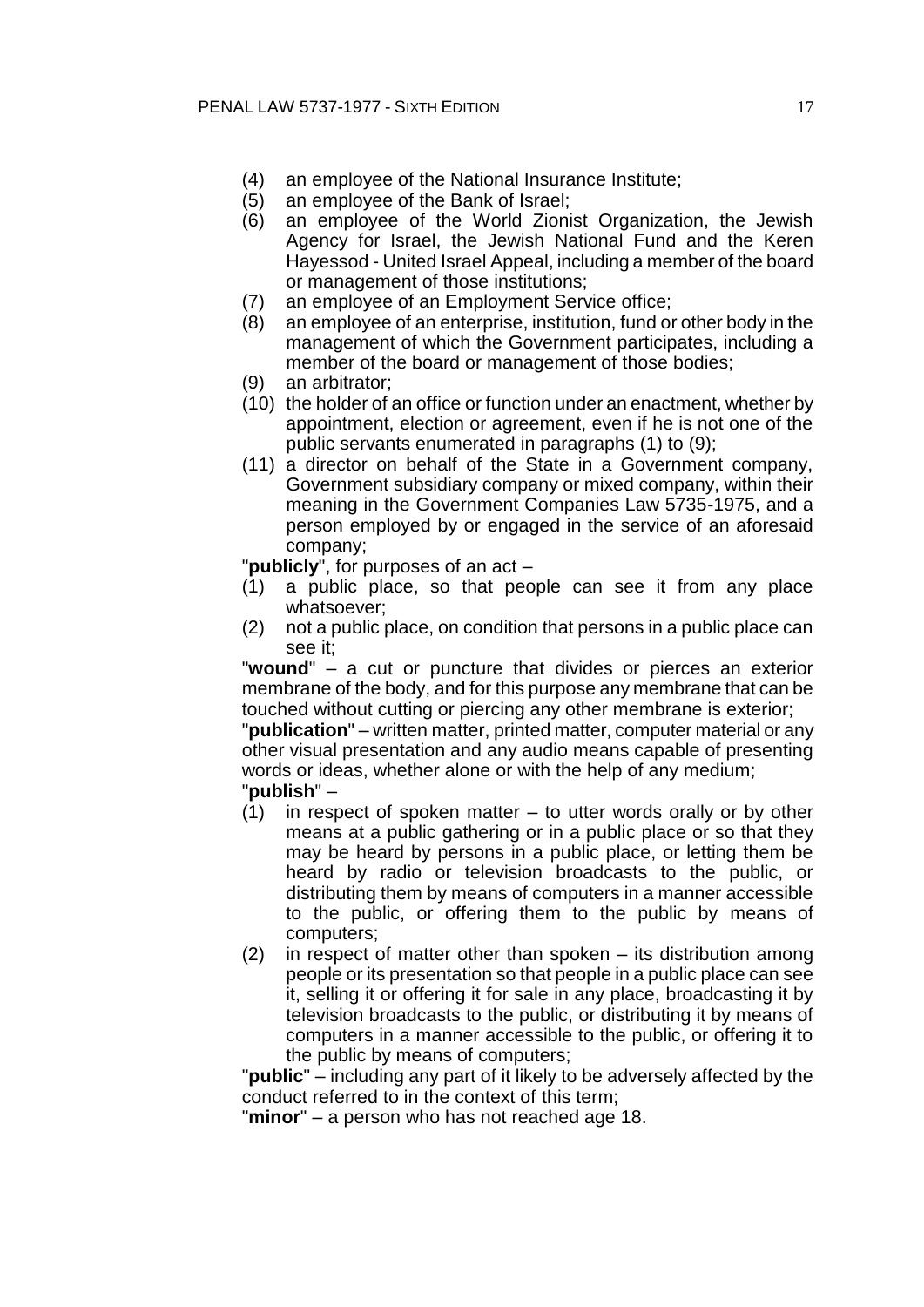# **CHAPTER SIX: WAYS OF PUNISHMENT**

### **Article One: General**

### **The penalties are maximum penalties**

- 35. (a) If a Court convicted a person of an offense, then it may impose on him any penalty that does not exceed the penalty prescribed by enactment for that offense.
	- (b) If the penalty is a fine or compensation under section 77, then the Court may set it at a rate that shall not exceed its updated rate on the day on which the Court makes its decision, and if appeal was filed – a fine or compensation that does not exceed its updated rate on the day the appeal is decided; for this purpose, "**updated rate**" – the rate of fine for the offense stated in the Law, as it was on the day it was committed, as changed by order by virtue of section 64, and for compensation under section 77 – the rate of compensation stated in the Law on the day when the offense was committed, as changed by a said order.
	- (c) If the rate of fine or compensation was changed not in the manner said in subsection (b), then the Court may impose a fine or compensation at a rate no greater than its rate on the day the offense was committed, plus linkage differentials according to index changes published until the day of the Court's decision; in this section, "**index**" – the consumer price index published by the Central Bureau of Statistics.

#### **Mandatory penalty and mitigating circumstances**

- 35A. (a) If a person was convicted of an offense for which there is a mandatory penalty, then a lighter penalty may be imposed on him if the offense was committed under special alleviating circumstances, which shall be specified in the judgment.
	- (b) The provisions of subsection (a) shall not apply to the following:
		- (1) the offense of murder under section 300, except for the instances specified in section 300A;
			- (2) an offense under the
				- (a) Nazi and Nazi Collaborators (Punishment) Law 5710- 1950;
				- (b) Crime of Genocide (Prevention and Punishment) Law 5710-1950;
				- (c) Air Navigation (Offenses and Jurisdiction) Law 5731- 1971.

#### **Imprisonment and fine**

36. If a law prescribes imprisonment only, or imprisonment or a fine alternatively, then the Court may impose imprisonment or a fine or both; however, if the Law prescribes mandatory imprisonment the Court shall not impose a fine alone.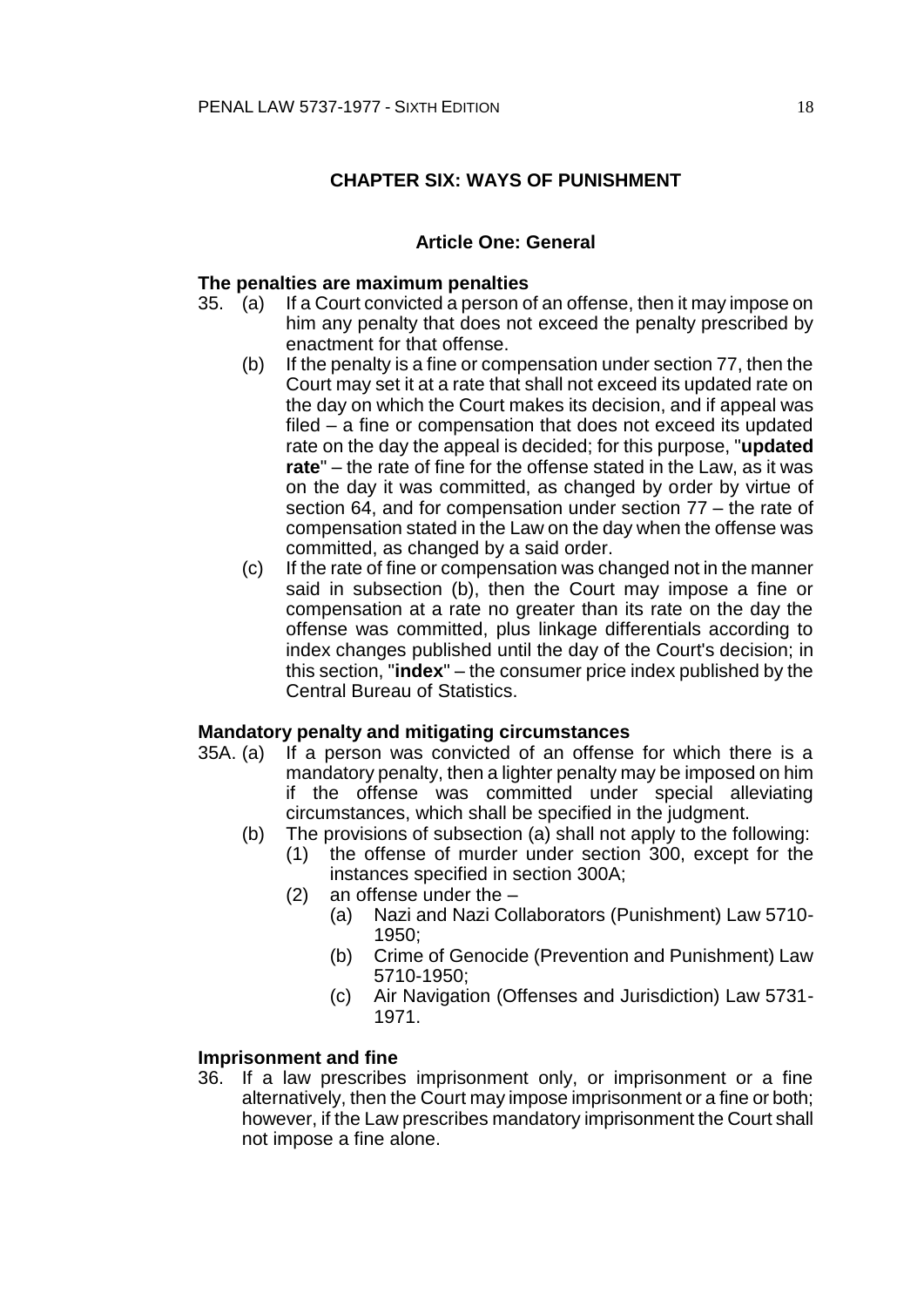# **Inquiry**

- 37. (a) If a person was convicted, then the Court may before passing sentence on him – request a written report from a probation officer on all of the following:
	- (1) the defendant's past;
	- (2) the defendant's family situation, with the fullest possible details about his parents, spouse, children, brothers and sisters;
	- (3) the defendant's economic position;
	- (4) the state of health of the defendant and of members of his family;
	- (5) special personal circumstances, if any, which led him to crime.
	- (b) In an aforesaid report the probation officer may recommend to the Court the type of punishment which, in his opinion, offers prospects of reforming the accused.
	- (c) If the Court, after receiving the report, imposes imprisonment, a copy of the report shall be sent to the Prisons Commissioner, to be used by him as guideline for the prisoner's treatment.
	- (d) A contention that the report submitted to the Court was not drawn up in accordance with the provisions of this section is not grounds for appeal.

# **Report is mandatory**

- 38. (a) The Court shall impose a penalty of imprisonment, other than conditional imprisonment, only after having received a report under section 37.
	- (b) The Minister of Justice may, by declaration published from time to time in Reshumot, restrict the applicability of subsection (a) by categories of Courts, by offenses, by the age of the accused, or by any other classification.

### **Other offenses admitted by the defendant**

- 39. (a) If a person convicted of a particular offense requests that the Court try him also for other offenses which he admits having committed, then the Court may – after giving the prosecutor an opportunity to present his arguments on the matter – convict and sentence or place him under probation for each of the other offenses.
	- (b) The Court shall exercise its power under this section only in respect of offenses which are within its material jurisdiction and which it is competent to try in its present composition; however, a District Court may do so also in respect of misdemeanors and contraventions.
	- (c) If a person was convicted under this section in spite of the prosecutor's opposition, then the prosecutor may appeal against this conviction.
	- (d) If the Court exercised its power under this section and in an appeal against its judgment – the conviction in respect of the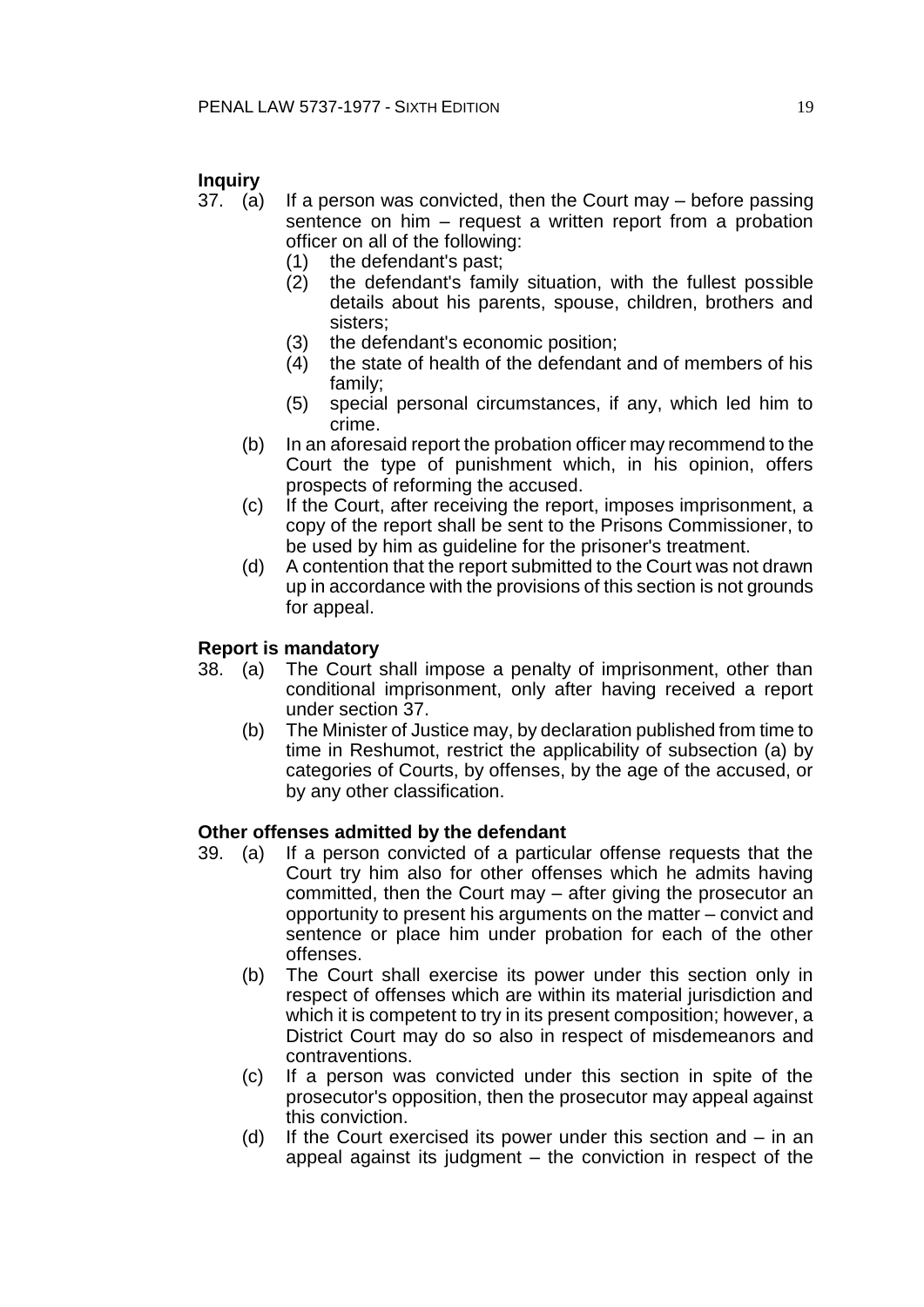offense with which the defendant was charged is quashed, that shall not affect the conviction and sentence in respect of the other offenses.

(e) In this section, "**other offenses**" – whether or not a charge has been brought for them, on condition that sufficient particulars of the offenses are given for their identification.

# **Offenses for which no penalty is prescribed**

- 40. If an offense was created by a Law before September 17, 1954, and no penalty is prescribed for it, then the Court may –
	- (1) if the offense is a misdemeanor impose up to three years imprisonment or a fine of not more than NS 67,300, or both;
	- (2) if it is not stated that the offense is a misdemeanor impose up to seven days imprisonment or a fine of not more than NS 2,500, or both.

# **Article Two: Imprisonment**

### **Imprisonment for life**

41. If an offense is punishable by life imprisonment, but that penalty is not designated as mandatory, then the term of imprisonment imposed by the Court shall not exceed twenty years.

### **Indeterminate imprisonment**

42. If an offense is punishable by imprisonment for an indefinite term, then the term of imprisonment imposed by the Court shall not exceed one year.

### **Calculation of the term of imprisonment**

43. If person has been sentenced to imprisonment, then his term of imprisonment shall be calculated from the date of the sentence, unless the Court directed otherwise; if the sentenced person is released on bail after the sentence, then the period of release shall not be reckoned part of the term of imprisonment.

### **Postponed imprisonment**

44. If the Court imposed a penalty of imprisonment, then it may order that the penalty begin on a date prescribed by it.

# **Concurrent imprisonment**

- 45. (a) If a person was sentenced at one trial to terms of imprisonment in respect of different offenses, and if the Court did not direct that he shall serve all or part of them consecutively, then he shall only serve the longest term.
	- (b) If a person was sentenced to imprisonment and before he completed his term he was again sentenced to imprisonment, and if the Court which last sentenced him did not direct that he serve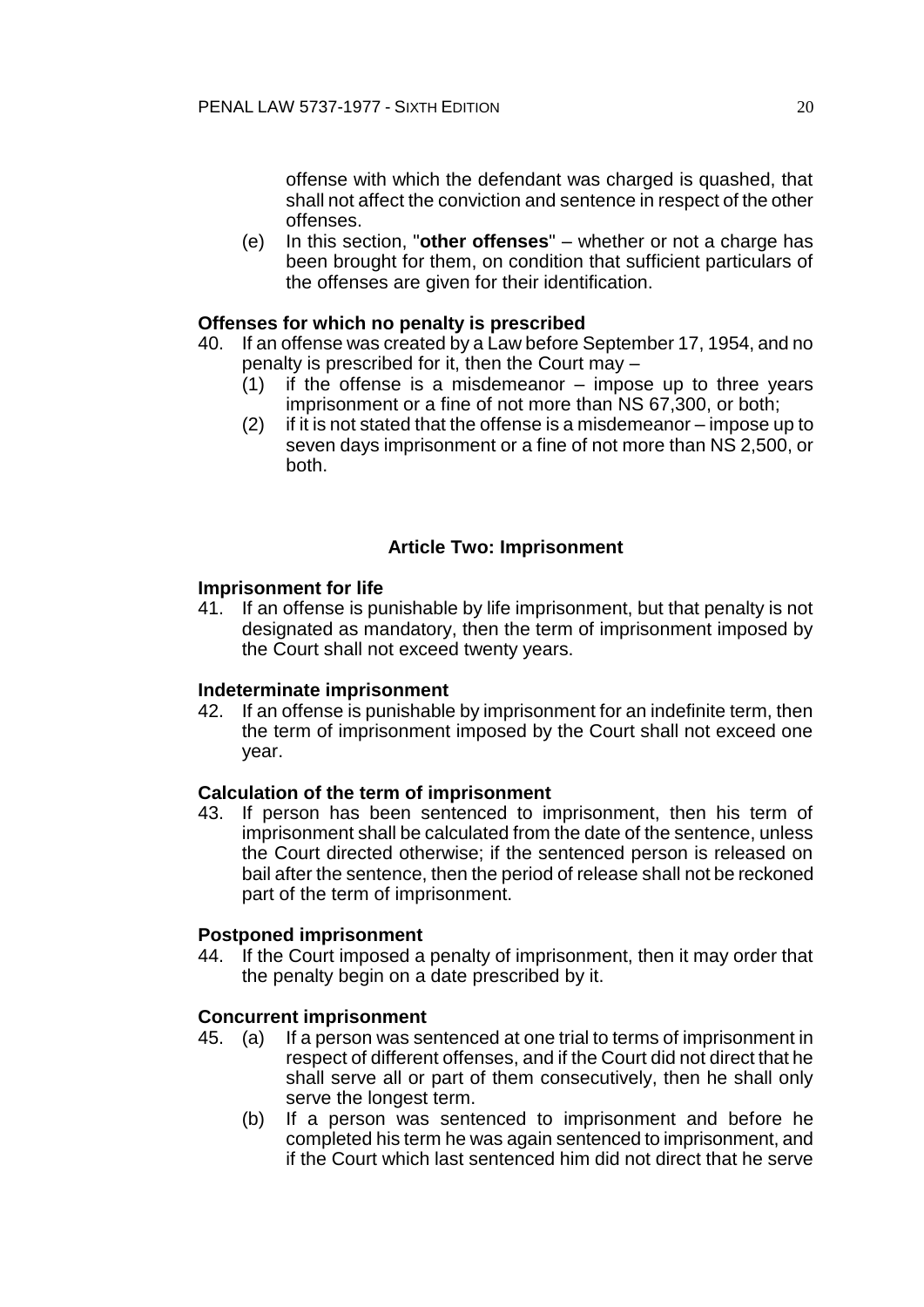all or part of the terms of imprisonment consecutively, then he shall only serve a single penalty of imprisonment, and that the one of the longest term.

(c) If a person is sentenced to two or more terms of imprisonment, one of which is partly concurrent with the other, then – after he finished serving one – he shall serve only that remainder of the other, which is not concurrent.

### **Sequence of serving criminal imprisonment**

46. If a person was sentenced to different terms of imprisonment, which he must serve consecutively, then he shall first serve the shorter term, except for a term which he had already begun to serve when he was sentenced to a further term and subject to the provisions of section 58; if the terms of imprisonment include imprisonment for non-payment of a fine, then he shall serve it first before any other criminal imprisonment; and if he serves criminal imprisonment when imprisonment for nonpayment of a fine is imposed on him, then that imprisonment shall be interrupted in order to serve the imprisonment for non-payment of the fine, and it shall be resumed when the said imprisonment ends.

### **Sequence of serving civil imprisonment**

- 47. (a) If civil imprisonment was imposed on a person, he shall serve it in addition to any other term of imprisonment which he must serve, no matter whether the other is criminal imprisonment or civil imprisonment.
	- (b) If civil and criminal imprisonments were imposed on a person, then he shall serve the civil imprisonment first; if he served criminal imprisonment when the civil imprisonment was imposed on him, the criminal imprisonment shall be interrupted in order to serve the civil imprisonment and it shall be resumed when the civil imprisonment ends.
	- (c) If more than one civil imprisonment was imposed on a person for the same cause, then he shall serve them consecutively in the order in which they were imposed; if the imprisonments were for different causes, then shall be serve then consecutively in the following order:
		- (1) imprisonment to compel compliance with a Court order or to compel proper conduct in Court;
		- (2) imprisonment to compel payment of a maintenance debt;
		- (3) imprisonment to compel payment of any other civil debt;
		- (4) imprisonment to compel the giving of a get or the giving of halitza *(religious divorce and release from levirate obligation, respectively – Tr.);*
		- (5) imprisonment for any other cause.
	- (d) In this section –

"**criminal imprisonment**" – imprisonment imposed in a criminal trial as punishment for an offense, including imprisonment for non-payment of a fine imposed as aforesaid;

"**civil imprisonment**" – imprisonment other than criminal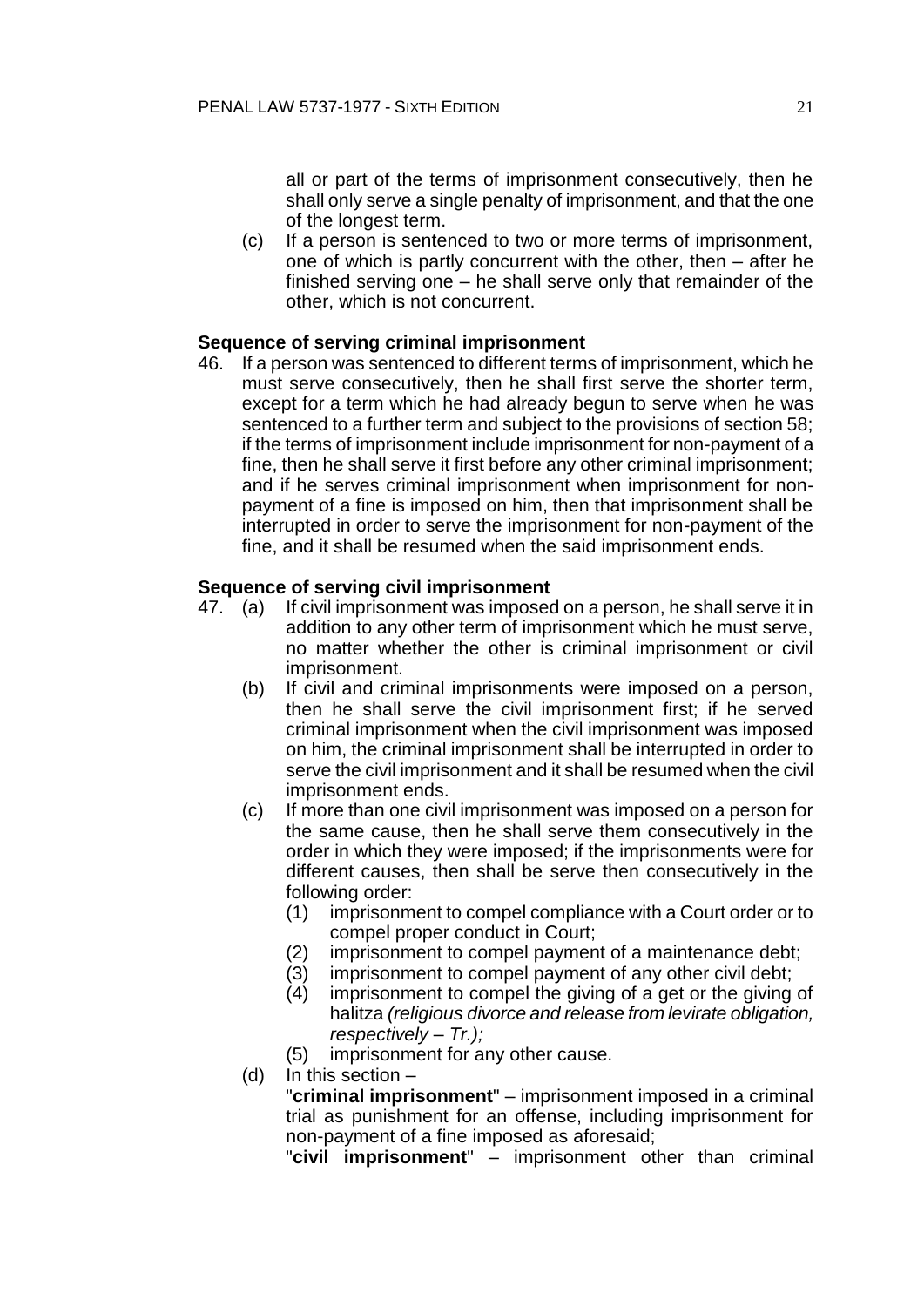imprisonment, and for the purpose of subsection (b) – exclusive of imprisonment imposed by an order under the Execution Law 5727-1967;

"**Court**" – includes a tribunal and a commission of inquiry.

# **Imprisonment with labor**

- 48. (a) A prisoner must work in accordance with the Prisons Ordinance [New Version] 5732-1971 and the regulations made thereunder; those regulations shall include provisions on pay and on terms of employment of a prisoner outside the prison precincts.
	- (b) The Parole Board may grant exemption from the obligation to work or restrict it, if it finds one of the following to be true:
		- (1) the prisoner's state of health so requires;
		- (2) the exemption or restriction will, in its opinion, help him to reform;
		- (3) some other reasonable ground.
	- (c) A prisoner shall be employed in work outside State institutions only with his consent and on customary terms of employment.

49. to 51. Repealed

# **Article Two "A": Serving Imprisonment by Service Labor**

# **Definitions**

51A. In this Article –

"**Director**" – the person in charge of service labor, appointed under section 51K;

"**economic labor**" – labor outside the prison walls, including within one of the State's institutions, the category, place and conditions of which were determined by the Director General of the Employment Service in accordance with the needs of the economy; a said determination does not require publication in Reshumot;

"**public labor**" – labor outside the prison walls, including within one of the State's institutions or in another public body, which is not economic labor and is to the public benefit, its category, place and conditions having been determined by the Director General of the Employment Service; a said determination does not require publication in Reshumot; "**service labor**" – economic labor or public labor;

"**service laborer**" – a person who serves a prison sentence by way of service labor.

### **Serving imprisonment by way of service labor**

51B. (a) If a Court sentenced a person to actual imprisonment for a period of not more than six months, then itmay decide that the convict serve all or part of his imprisonment by way of service labor; if it decided that part of the imprisonment be served by way of service labor, then it shall decide in which order the sentence is to be served.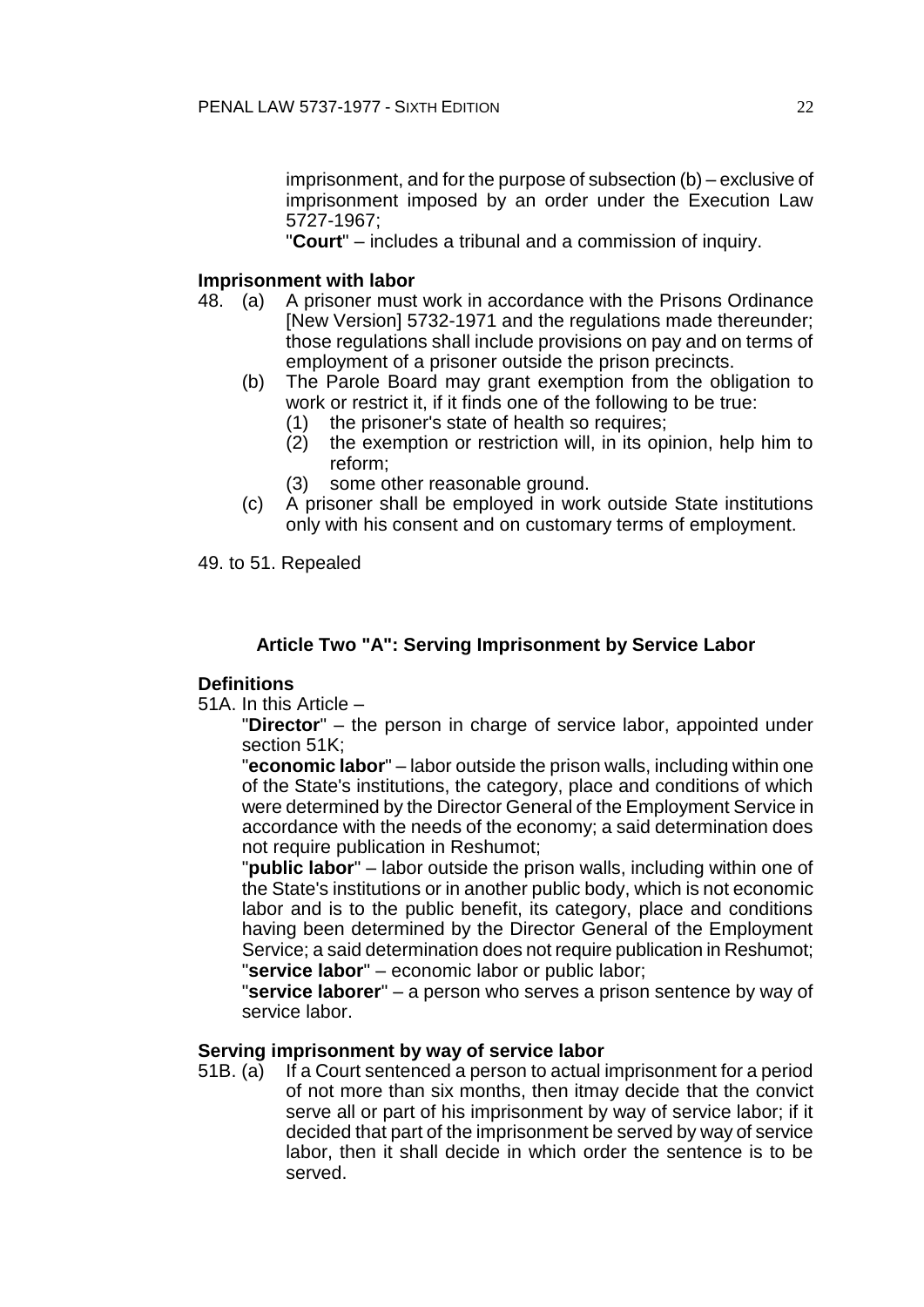- (b) The Court shall make a decision said in subsection (a) only after the convict agreed to serve his imprisonment by way of service labor and after the Director informed the Court at what service labor the convict can work; the Court may request a said opinion from the Director either before or after it sentenced the defendant to imprisonment.
- (c) The Court may set conditions for service labor.
- (d) For purposes of this section, a period of actual imprisonment shall be calculated as follows:
	- (1) concurrent periods of imprisonment according to the longest period;
	- (2) consecutive periods of imprisonment according to the total of all the periods.

# **Service labor**

- 51C. (a) If a Court decided in respect of a person on service labor and did not decide that that labor begin after he serves imprisonment, then that person shall not be imprisoned and he shall begin the service labor on the day after sentence was pronounced or on a later date, as the Court shall prescribe; if the Court decided that service labor shall be after part of the imprisonment, then it shall prescribe when the service labor shall begin, unless the service labor was stopped under the provisions of section 51I or 51J and the remaining period of imprisonment, which the prisoner must serve in subsequence of the stoppage, exceeds three months.
	- (b) Section 2 of the Conditional Release from Imprisonment Law 5761-2001 (in this subsection: Conditional Release Law) shall not apply to a person, in respect of whom the Court decided that he serve the penalty of imprisonment by way of service labor, but if the said decision applies to only part of the adjudged period of imprisonment , and if the remaining period of imprisonment under the decision exceeds three months, or if service labor was interrupted according to the provisions of section 51I or 51J and the prisoner's remaining period of imprisonment exceeds three months, then section 2 of the Conditional Release Law shall apply to the remainder of the said periods of imprisonment.
	- (c) Service labor shall be under the supervision of a supervisor appointed by the Director (hereinafter: supervisor), and for this purpose the supervisor may call on the assistance of others.
	- (d) The Director may transfer a service laborer to another place of work, for reasons connected with the service labor and in accordance with rules to be prescribed by the Minister of Police in regulations.

# **Conditions of economic labor**

51D. (a) A service laborer engaged in economic labor shall be deemed the employee of the employer at the workplace where he is employed (hereinafter: employer), and the working conditions that apply in that workplace shall apply to him, with changes and adaptations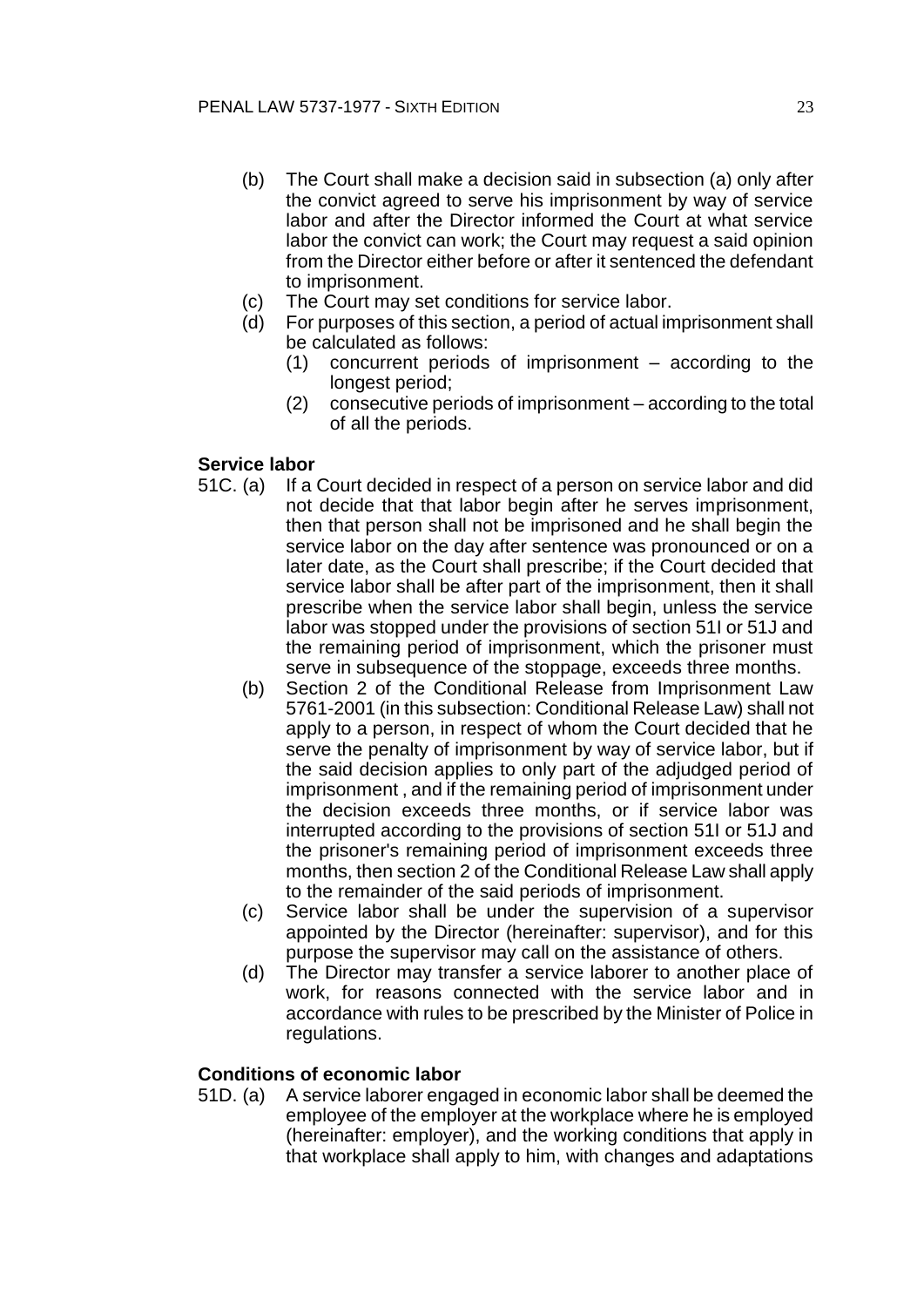which the Minister of Labor and Social Welfare may prescribe in regulations with approval by the Knesset Constitution, Law and Justice Committee.

- (b) The employer shall pay the service laborer's wage to the Prison Service; the Prisons Commissioner may, with the Employment Service's agreement, instruct the employer to pay the wage to the Employment Service; the wage shall be transmitted in a manner to be prescribed in regulations.
- (c) The Prisons Service or the Employment Service, as the case may be, shall pay the wage to the service laborer, after making the deductions specified in subsection (d), all as shall be prescribed in regulations, on condition that the wage left to the service laborer every month be not less than 90% of the minimum wage, as defined in the Minimum Wage Law 5747-1987.
- (d) The deductions are as follows:
	- (1) expenses connected with organizing the service labor and supervising service laborers, on condition that the deduction not exceed 10% of the service laborer's wage;
	- (2) compensation or expenses, which the service laborer owes under Article Six;
	- (3) fines imposed on the service laborer under Article Four.

# **Conditions of public labor**

51E.A service laborer on public labor shall not receive any page and shall not be deemed the employee of the person for or through whom he performs the service, except for purposes of the penal laws, work safety laws and liability in tort towards that service laborer.

### **Length of service labor**

51F. The number of days on service labor shall be equal to the number of days of imprisonment in the period of imprisonment imposed on the convict by the Court, or equal to the number of days of imprisonment during the period of imprisonment in respect of which the Court decided that it be by way of service labor, as the case may be, less the convict's days of rest and days of rest under Law.

### **Cessation of service labor**

- 51G.(a) If work at a place of service labor ends, then the Director shall transfer the service laborer immediately to service labor at another work place.
	- (b) The service laborer shall inform the Director without delay of any interruption in the work or of absence from it; the notification shall be in a manner to be prescribed by regulations.
	- (c) A service laborer shall be absent from his work only with the Director's or supervisor's permission; permission shall be in accordance with rules to be made by the Minister of Police in regulations.
	- (d) Days of interrupted service labor and days of a service laborer's absence under this section shall not be counted as days of service labor.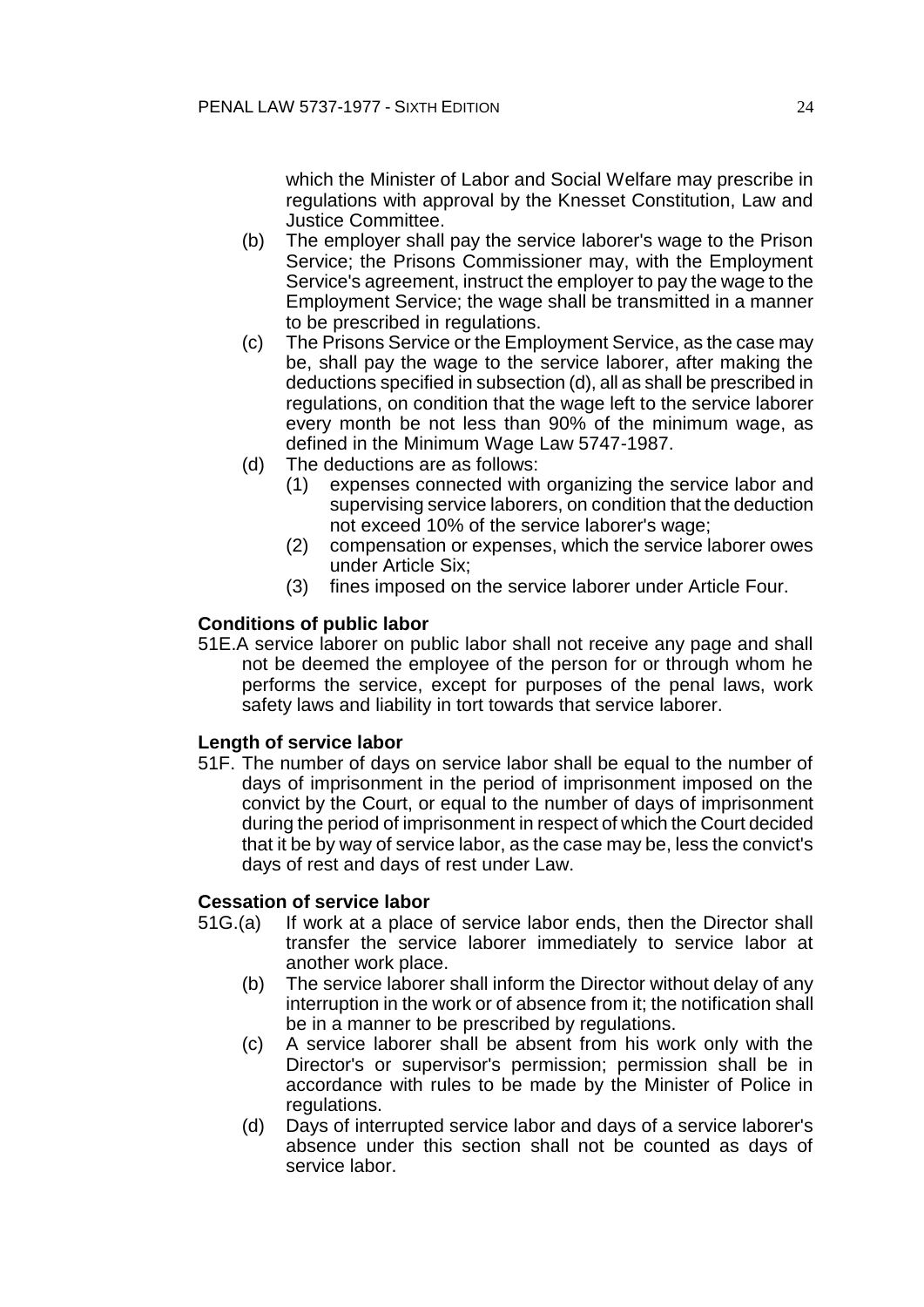# **Obligations of service laborer**

51H. A service laborer shall perform the service labor imposed on him, and he shall obey the supervisor's instructions in all matters connected with the service labor.

### **Administrative interruption of service labor**

- 51I. (a) The Prisons Commissioner may decide that a service laborer's work be stopped and that he serve the rest of his sentence in prison, if he finds that one of the following holds true for the service laborer:
	- (1) he was absent from work without permission from the Director or supervisor;
	- (2) he was careless in the performance of his work, or his conduct at work was unsatisfactory in another respect;
	- (3) he violated one of the conditions of service labor set by the Court under section 51B(c);
	- (4) he disobeyed an instruction of the Director or supervisor and failed to fulfill any obligation incumbent upon him under this Article;
	- (5) an investigation was opened against him, on the suspicion that he committed an offense.
	- (b) If the Prisons Commissioner decided as said in subsection (a), the notification thereof shall be delivered to the service laborer without delay, and his work shall be stopped the day after the notification was delivered.
	- (c) The service laborer may petition under section 62A of the Prisons Ordinance [New Version] 5732-1971 against a decision of the Prisons Commissioner under subsection (a) (hereinafter: petition) to the District Court, within whose jurisdiction the service laborer's place of residence is located, and that within seven days after the day on which the decision was delivered to him; the provisions of Article Eight "A" of Chapter Two of the said Ordinance shall apply to a said petition, as far as they do not contradict the provisions of this section.
	- (d) When a service laborer has petitioned, then the interruption in his work shall continue until the day after the Court's decision was handed down; if he did not petition, then the service laborer shall serve the rest of his sentence in prison, beginning on the day after the time for submission of a petition ended.
	- (e) The Court's decision on the petition shall be carried out from the day after the day on which it was handed down, unless the Court set another date.
	- (f) Days of interrupted service labor under this section shall not be counted as days of service labor.

# **Judicial interruption of service labor**

51J. (a) If a Court finds a service laborer guilty of another offense during the period of his service labor, then the following provisions shall apply: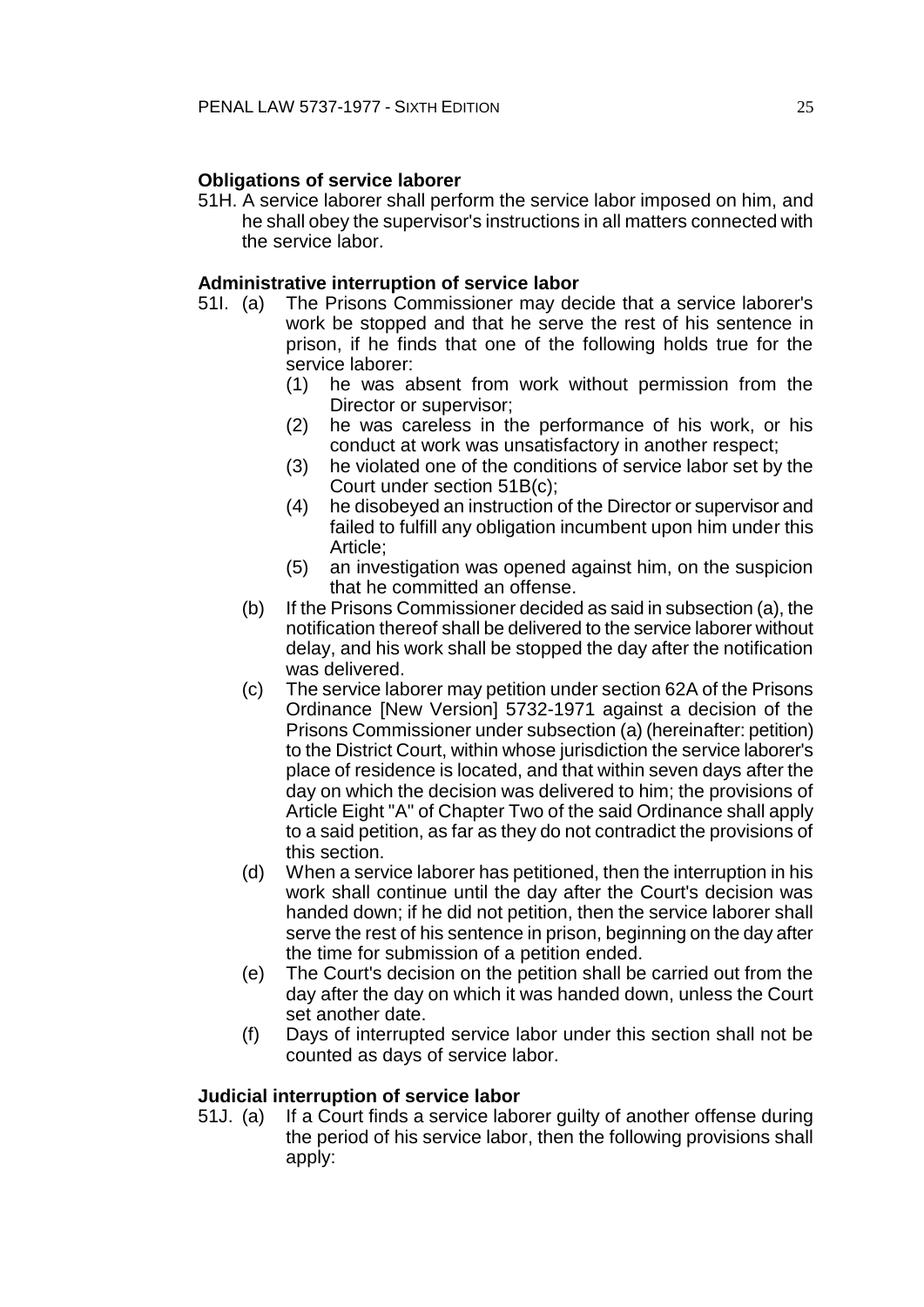- (1) if the Court imposed imprisonment for the other offense, then the service labor shall be interrupted from the day on which sentence was pronounced and the service laborer shall serve the rest of his sentence in prison from the said day or from another day set by the Court; the service laborer shall serve the periods of imprisonment consecutively, unless the Court which convicted him of the other offense ordered that all or part of the two periods be concurrent;
- (2) if the Court decided to impose a penalty for the other offense other than a penalty of imprisonment, then it may prescribe that the service labor be interrupted and that the service laborer serve the rest of his sentence in prison, beginning on a day set by the Court.
- (b) Against a decision of the Court under subsection (a)(2) is appealable within seven days after the day on which the decision was served on the appellant; the Court shall hear the appeal before a single judge whose decision shall be final.

# **Director of service labor**

- 51K.(a) The Minister of Police shall appoint a Prisons Service officer to be Director of Service Labor.
	- (b) The Director shall act in coordination with the Employment Service to organize service labor, to find workplaces for service labor, to place convicts at work there, to appoint supervisors from among State employees and to supervise service labor.

### **Regulations**

- 51L. (a) The Minister of Police may make regulations for the implementation of this Article.
	- (b) Regulations made by the Minister of Police under this Article shall be in consultation with the Ministers of Justice and of Labor and Social Welfare, and with approval by the Knesset Constitution, Law and Justice Committee.

# **Article Three: Conditional Imprisonment**

### **Conditional imprisonment**

- 52. (a) When a Court imposes a penalty of imprisonment, it may in the sentence – direct that all or part of that penalty be conditional.
	- (b) (1) A person sentenced to conditional imprisonment shall serve his sentence only if  $-$  during the period stated in the sentence, which shall not be less than one year and not more than three years (hereafter: conditional period) – he committed one of the offenses designated in the sentence and was convicted of that offense (hereinafter: further offense) within or after the conditional period.
		- (2) If a person was convicted of an election offense, then the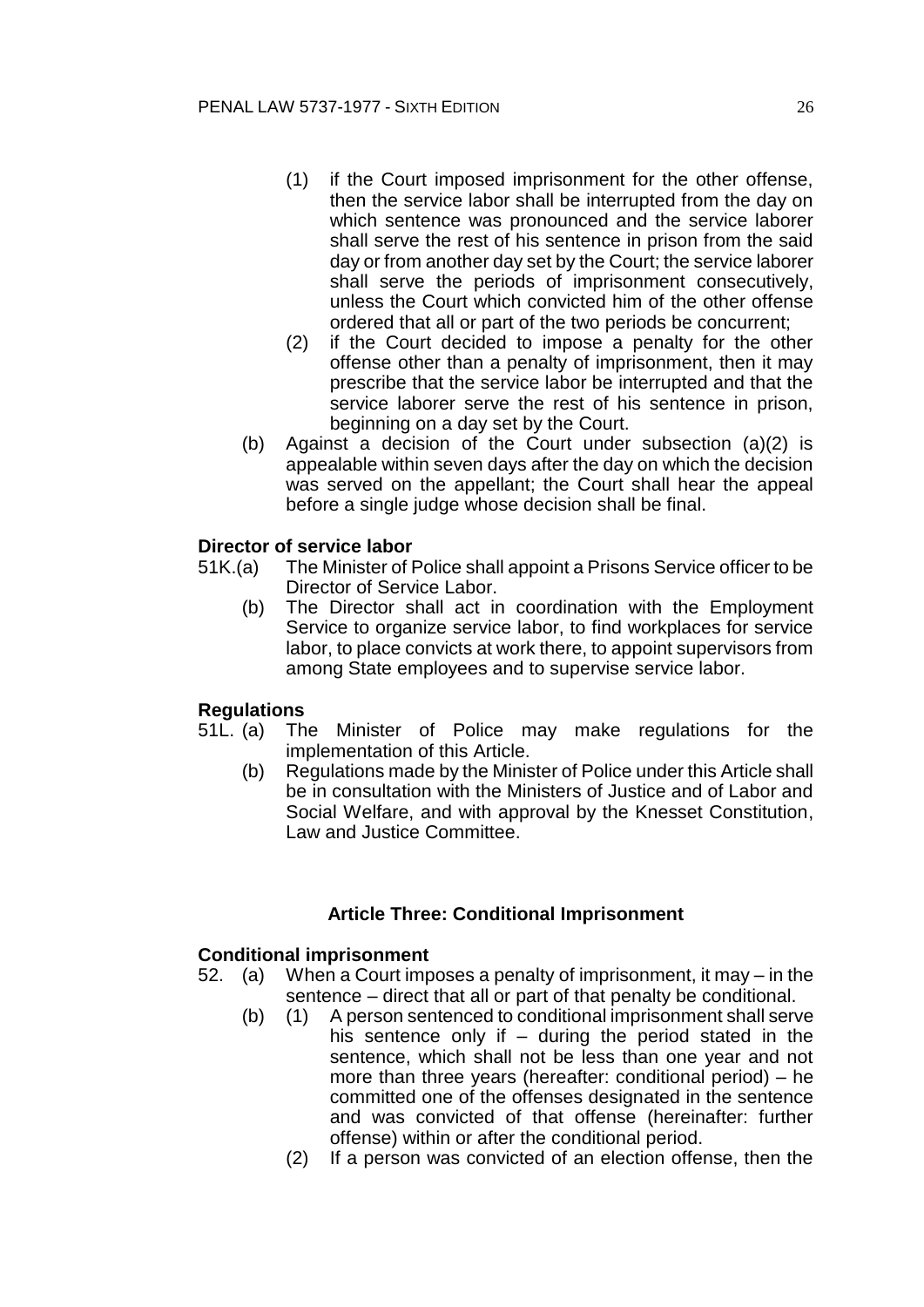conditional period in respect of an additional offense that is an election offense may be longer than three years, on condition that it is not longer than five years; for purposes of this paragraph – "**election offense**" –

- an offense under the Knesset and Prime Minister Election Law [Consolidated Version] 5729-1969;
- (2) an offense under the Local Authorities Law (Elections) 5725-1965;
- (3) an offense under the Elections (Ways of Propaganda) Law 5719-1959.
- 53. Repealed

### **Imprisonment in respect of additional offense**

54. If the Court imposes a penalty of imprisonment for an additional offense, then it shall not direct that all of that penalty be conditional.

#### **Activation of conditional imprisonment**

- 55. (a) If a person sentenced to conditional imprisonment is subsequently convicted of an additional offense, then the Court shall order the conditional imprisonment to be activated.
	- (b) In an order under subsection (a), the Court may direct that activation of the conditional imprisonment be subject to the outcome of the appeal against the conviction for the additional offense.
	- (c) An order under this section shall be made by the Court that convicted the convict of the further offense, and it may be made by any judge of that Court.

### **Extension of period of suspension**

- 56. (a) If a Court convicted a defendant of an additional offense and does not impose a penalty of imprisonment for that offense, then it may order – notwithstanding the provisions of section 55 and instead of ordering the conditional imprisonment to be activated, and for reasons which shall be recorded – that the period of suspension be extended or renewed for an additional period of not more than two years, if the Court is satisfied that under the circumstances of the case it is not necessary to activate the conditional imprisonment.
	- (b) The Court may exercise its power under this section only in respect of the defendant's first conviction for an additional offense.
	- (c) If the Court extended the period of suspension for an additional period before the period of suspension ended, then the additional period of suspension shall begin when the period of suspension ends; if the Court renewed the period of suspension after the period of suspension ended, then the additional period of suspension shall begin on the day judgment is given, all if the Court did not order otherwise.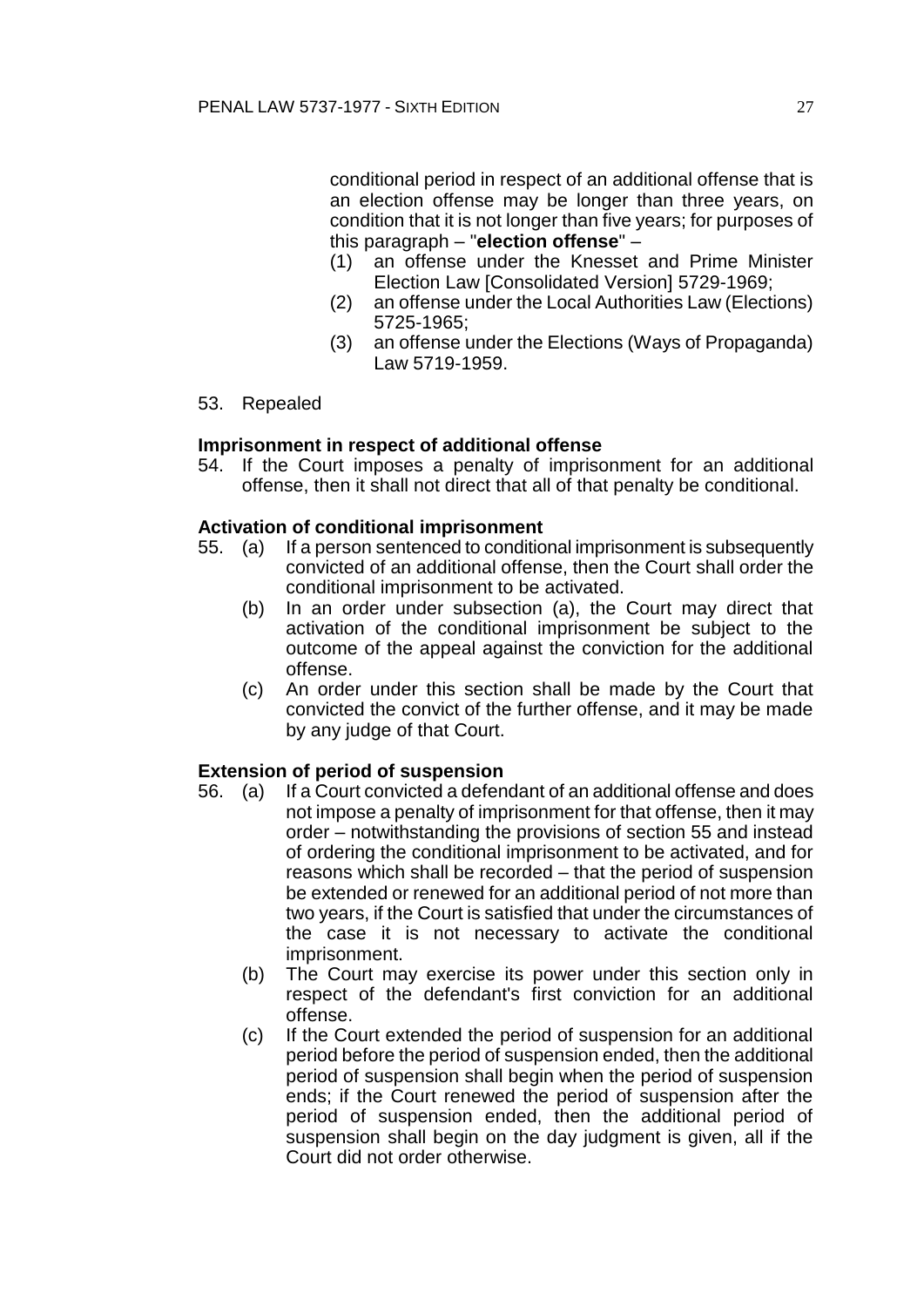# **Conditional imprisonment imposed by a Court martial**

57. For the purposes of sections 54 to 56, conditional imprisonment imposed by a Military Court, within its meaning in the Military Justice Law 5715-1955, shall be treated like imprisonment imposed by a (civil – Ed.) Court, unless the Court which convicted of the additional offense deems the offense for which the Military Court imposed conditional imprisonment to have been a military offense, within its meaning in that Law.

# **Consecutive terms of imprisonment**

58. If imprisonment was imposed on a person for an additional offense and conditional imprisonment was activated, then – notwithstanding the provisions of section 45 – he shall serve the two terms consecutively, unless the Court which convicted him of the additional offense ordered – for reasons which shall be recorded – that all or part of the two terms run concurrently.

### **Begin imprisonment under activated sentence**

59. If conditional imprisonment is activated against a person, then he shall begin to serve it on the day on which the activating order is made, unless the Court ordered that he begin on another day.

#### **Appeal**

- 60. (a) An order under sections 55 to 59 is appealable.
	- (b) If an appeal against a said order has not been filed under this section, then it may be included in an appeal against the conviction for the additional offense.

# **Article Four: Fines**

### **Indeterminate fine**

- 61. (a) Notwithstanding anything provided in any Law, when a Court is empowered to impose a fine, it may –
	- (1) if imprisonment for not more than six months, or only a fine, or a fine of no fixed amount is prescribed for the offense – impose a fine of up to NS 12,900;
	- (2) if imprisonment for more than six months, but not more than one year is prescribed for the offense – impose a fine of up to NS 26,100;
	- (3) if imprisonment for more than one year, but not more than three years is prescribed for the offense – impose a fine of up to NS 67,300;
	- (4) if imprisonment for more than three years is prescribed for the offense – impose a fine of up to NS 202,000;
	- (b) This section shall not derogate from any provision that empowers a Court to impose fines in excess of the amounts stated in subsection (a), or from the provisions of section 63.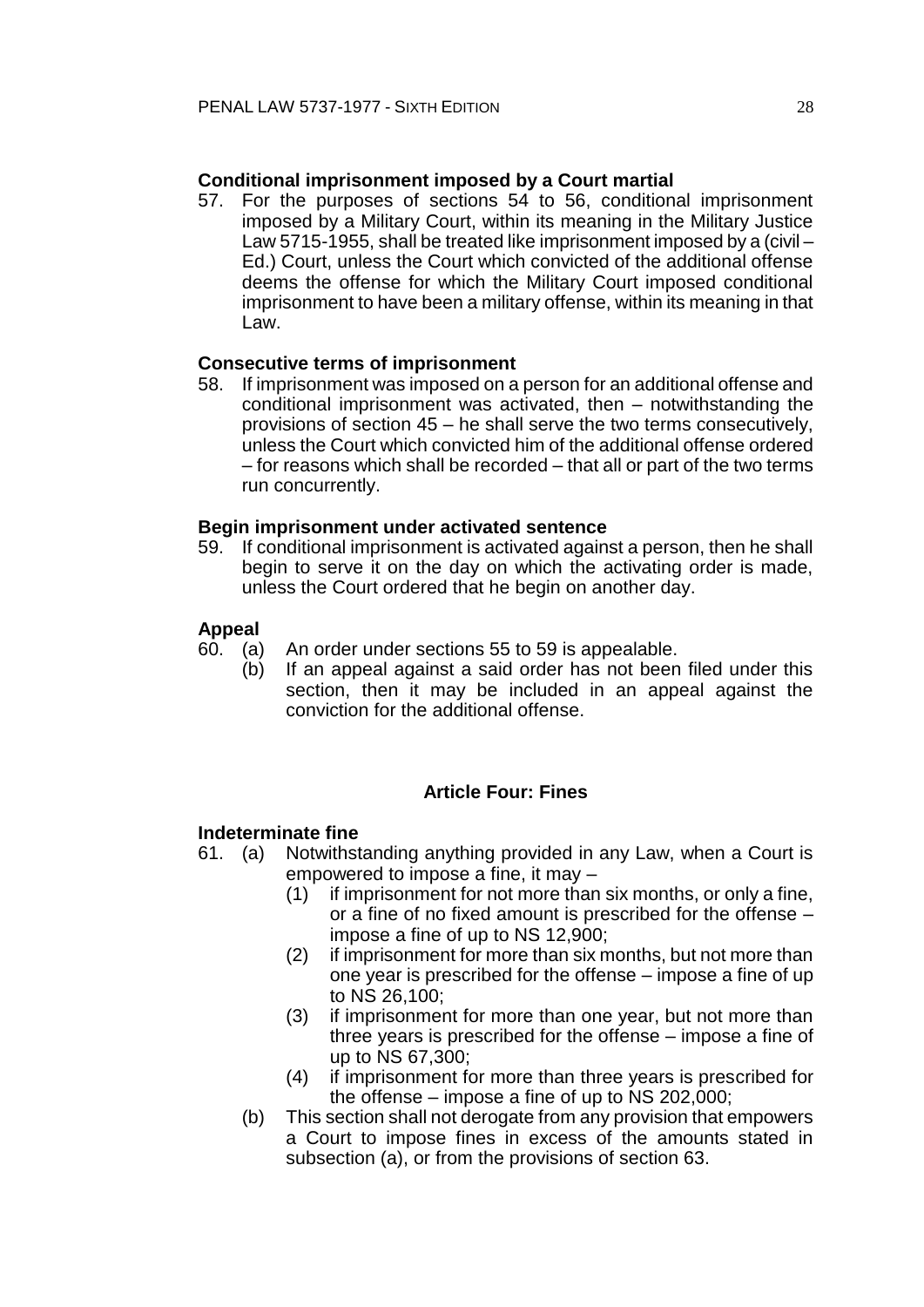- (c) If a Law prescribes a fine or an additional fine for every day that the offense continues, then the Court may – instead of that fine – impose a fine of up to NS 1,300.
- (d) This section is not intended to change the amounts which the Court is competent to impose as fines for noncompliance with an order that concerns testimony or the production of documents, or for contempt of Court.
- *(NOTE: The monetary values in section 61 are presented here as updated by the Penal Order (Change of Amounts of Fines) 5763-2002, published in KT of 5763, p. 123, October 31, 2002 – Tr.)*
- 62. Repealed

### **Fine according to amount of damage or benefit**

- 63. (a) In respect of an offense through which the accused intended to cause another person monetary damage or to obtain a benefit for himself or for another person, the Court may impose on the defendant a fine four times the value of the damage caused or of the benefit obtained through the offense, or the fine prescribed by an enactment, whichever is the greater amount.
	- (b) If a person was convicted of an offense and received some thing as remuneration for its commission or as a means for its commission, then the Court may impose on him a fine four times the value of that thing or the fine prescribed by an enactment, whichever is the greater amount.
	- (c) In determining the amount of the fine under this section, the Court may also take into account the effect which paying the fine will have on the defendant's ability to compensate the injured party for the damage caused to him by the offense.
	- (d) Setting the fine according to the value of the damage caused or of the benefit obtained shall be at their value on the day the offense was committed or on the day on which the Court's decision is handed down, whichever is greater.

# **Updating of fines**

- 64. (a) The Minister of Justice may, by order, change the amounts of fines prescribed in any Law, in accordance with changes in the index since the index published in the month when those amounts were last determined.
	- (b) Amounts of fines shall not be increased under this section before six months have passed since the last increase.
	- (c) In this section "**index**" – the consumer price index published by the Central Bureau of Statistics; "**fines**" – including ceilings for fines which the Law enables to set, including the compensation ceilings said in section 77.
- 65. Repealed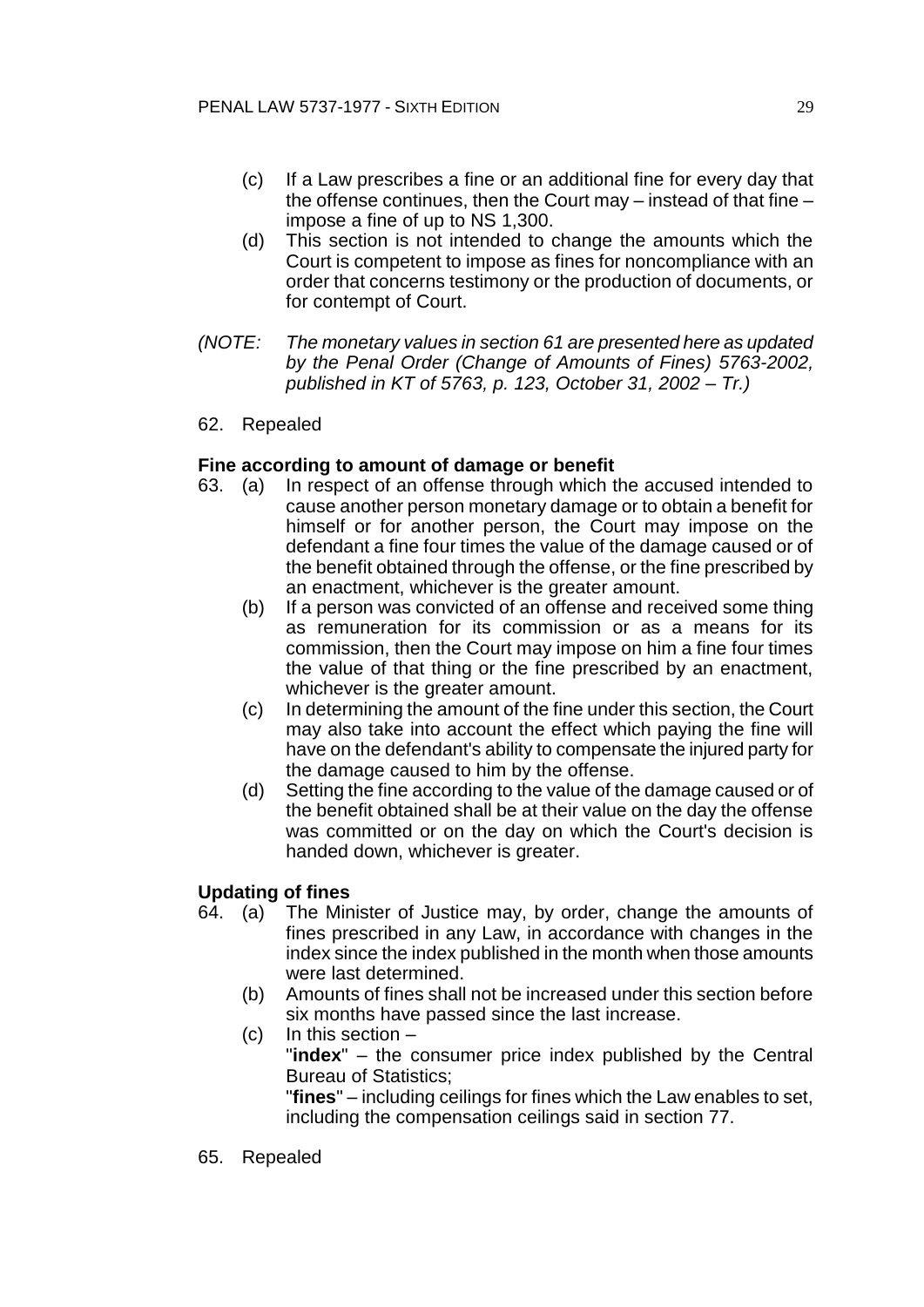# **Time for payment of fine**

- 66. (a) An imposed fine shall be paid immediately: however, the Court may order that the fine to be paid within a period and on conditions prescribed by it, and it may prescribe that a surcharge said in section 67 be paid in respect of the period of deferment on all or part of the deferred amount..
	- (b) If the Court prescribed that a fine be paid in installments, then the provisions of section 71 shall apply to each installment.

# **Arrears surcharge for nonpayment of fine**

- 67. (a) If all or part of a fine was not paid at the prescribed time, then an arrears surcharge (hereinafter: surcharge) shall be added to it.
	- (b) The rate of the surcharge shall be 50% of the amount of the fine or of its unpaid part, as the case may be, and – at the end of every six month period after the prescribed time – an additional 5% of the amount of the fine or its aforesaid part.
	- (c) The prescribed time for purposes of this section is as said in section 66 or – if the fine was not in the presence of the defendant or his of defense counsel – thirty days after the day on which notice of the sentence was sent to the defendant by post or served upon him in a manner in which documents may be lawfully served.

# **Collection of surcharge**

- 68. (a) For purposes of collection, the surcharge shall be treated like the fine; however, section 71 shall not apply to it.
	- (b) An amount paid or collected on account of a fine, to which a surcharge was added, shall first be credited against the surcharge.

### **Exemption from payment of surcharge**

- 69. (a) A Court or Registrar may, on application, exempt a person from payment of all or part of a surcharge, if satisfied that there were reasonable grounds for nonpayment of all or part of the fine by the prescribed time.
	- (b) The application for exemption shall be in writing and supported by an affidavit that certifies the facts set out therein; the Court or Registrar may decide on the application on the basis of the affidavit alone or in the presence of the applicant alone.
	- (c) The Court's or the Registrar's decision is appealable, like any other decision of that Court in a civil matter, if leave to appeal is given by whoever made the decision.

### **Collection of fines**

70. If a fine was not paid on time, then the provisions of the Taxes (Collection) Ordinance shall apply to its collection, as if it were a tax within its meaning in that Ordinance.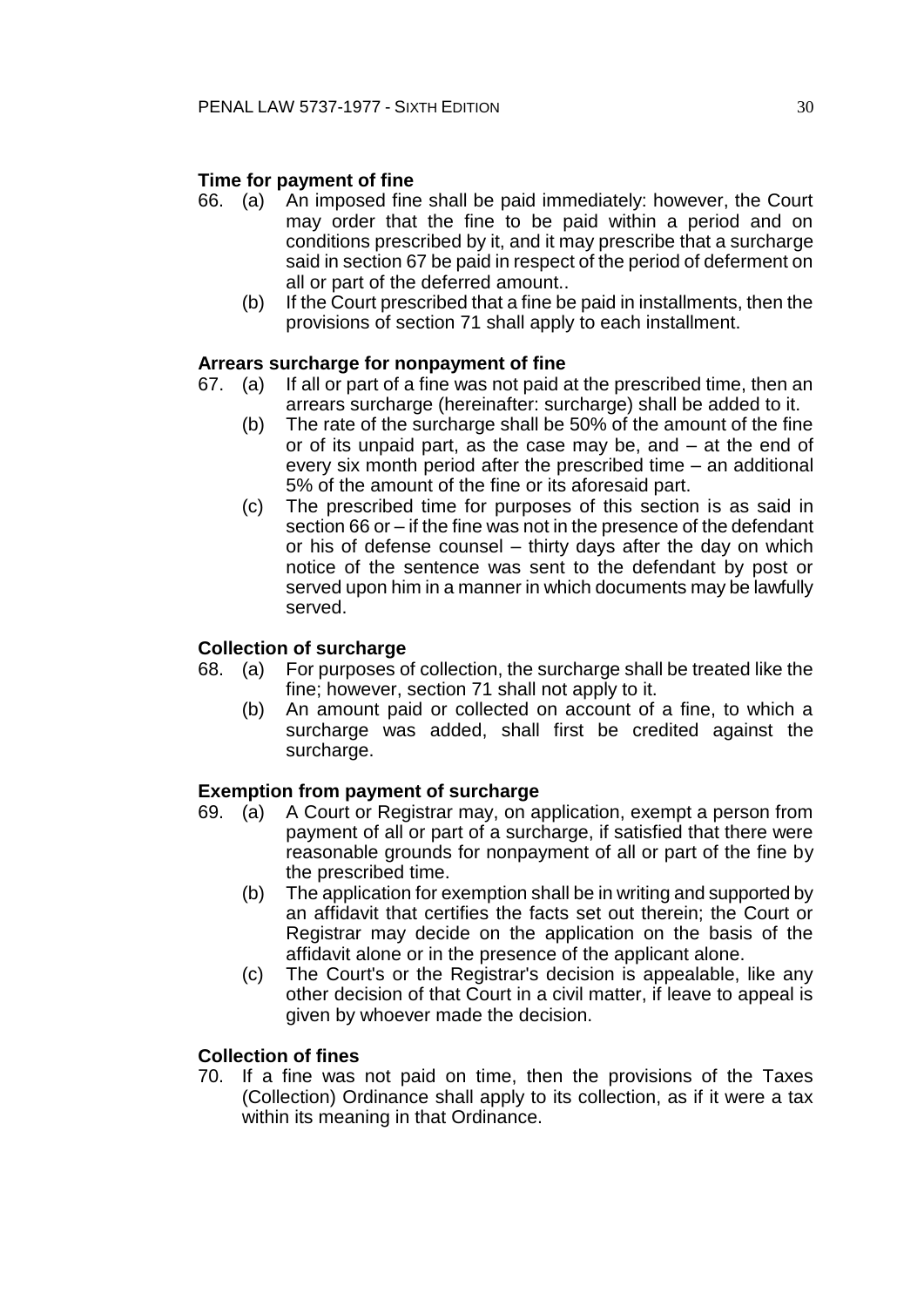# **Imprisonment in lieu of a fine**

- 71. (a) If the Court sentenced a person to a fine, then it may impose on him imprisonment for up to three years, if all or part of the fine is not paid on time, on condition that the term of imprisonment in lieu of the fine not exceed the term of imprisonment prescribed for the offense for which the fine was imposed; if only a fine is prescribed as penalty for a certain offense, or if the offense was one of enhanced liability as said in the closing passage of section 22(a), then the term of imprisonment in lieu of the fine shall not exceed one year.
	- (b) Repealed
	- (c) If a person was imprisoned under subsection (a), then he shall not be required to pay the fine and surcharge; if he served part of the period of imprisonment, then he shall not have to pay part of the fine proportional to the part of the period of imprisonment served, and the surcharge to which he is liable shall be calculated according to the part of the fine for which he did not serve imprisonment.
	- (d) If imprisonment was imposed under subsection (a) and if part of the fine was paid before the end of the term of imprisonment, then the term shall be reduced in the proportion between the amount paid and the whole fine.
	- (e) If imprisonment was imposed on a person for the nonpayment of a fine, then he shall serve it in addition to any other imprisonment, including imprisonment for nonpayment of another fine, whether the other imprisonment was imposed at the same trial or at another trial, unless the Court directs otherwise.

# **Article Four "A": Service for the Benefit of the Community**

### **Community service**

- 71A.(a) If a Court convicted a person, but did not impose a penalty of actual imprisonment on him, then it may – in lieu of or in addition to any other penalty – require him by order to perform in his spare time and without remuneration an activity or service for the benefit of the community or of some other person (hereinafter: community service) during a period, for a number of hours and according to a program, all as the Court shall prescribe by order; such an order shall hereinafter be called a service order.
	- (b) If the Court concludes that the defendant committed an offense, then it may make a service order even without a conviction, in addition to probation or without it, and when it has done so the service order shall be treated like a probation order for purposes of section 9 of the Probation Ordinance [New Version] 5729-1969.
	- (c) The Court shall make a service order only after it is satisfied, on the strength of a probation officer's report, that arrangements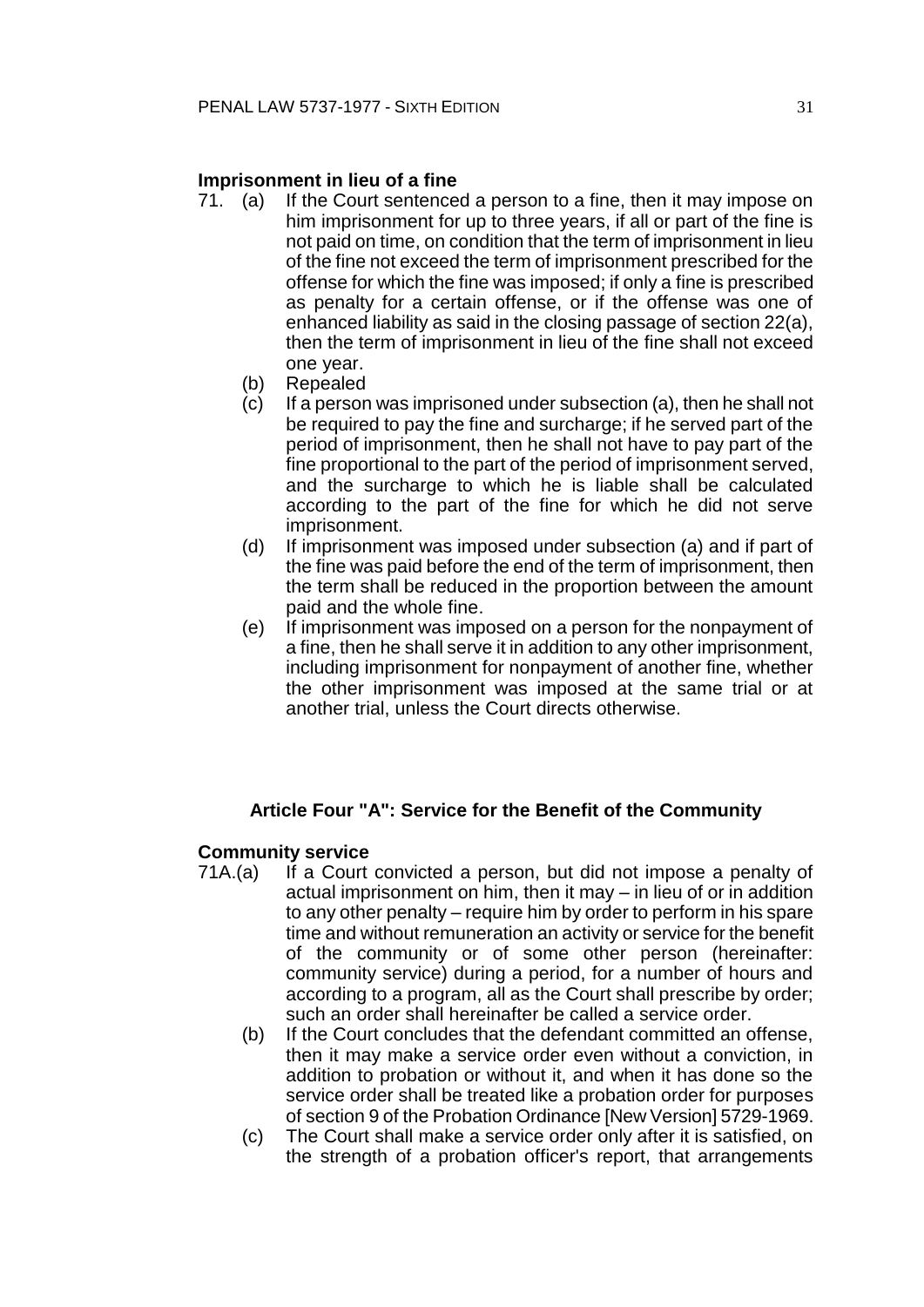have been made in accordance with a detailed program, which will enable the sentenced person to perform the service.

- (d) In a service order the Court may prescribe provisions and conditions, which it deems necessary, in order to ensure performance of the service by the sentenced person and its supervision.
- (e) The Court shall explain to the sentenced person in simple language the significance of the order and the purpose and particulars of the service, and it shall warn him that – if he does not comply with the order – he will be liable to the consequences said in section 71D; the Court shall make a service order only if the sentenced person expressed his willingness to comply with its provisions.
- (f) Community service shall be supervised by a probation officer, and for that purpose he may be assisted by others.

# **Term and change of service order**

- 71B. (a) A service order's term of validity shall not exceed one year, but the Court may extend it for special reasons, which shall be recorded, on condition that the number of working hours not exceed the number originally imposed on the sentenced person..
	- (b) The Court that made a service order may on application by a probation officer or by the sentenced person – review the order, change it, make new provisions in it and revoke any of its provisions, all as appears just under the circumstances of the case.

### **Obligations of person liable to service**

71C If community service was imposed on a person under this Article, then he shall perform the service imposed on him by the order according to its provisions, and in connection with any matter connected to the service he shall obey instructions by the probation officer designated by the Court, or by the person appointed by him for that purpose.

### **Violation of service order**

- 71D If it is proven to the satisfaction of the Court that made a service order, that the sentenced person did not comply with the service order, then it may –
	- (1) if the service order was made without a conviction cancel the service order, convict him and sentence him to a penalty for the offense, in respect of which the service order had been made (in this section: the original offense);
	- (2) if the service order was made after the conviction without any additional penalty – cancel the service order and impose a penalty on him for the original offense, instead of the service order,
	- (3) if the service order was made after the conviction in addition to another penalty – cancel the service order and impose an additional penalty on him for the original offense, instead of the service order, taking into account – inter alia – every penalty imposed on him for the original offense.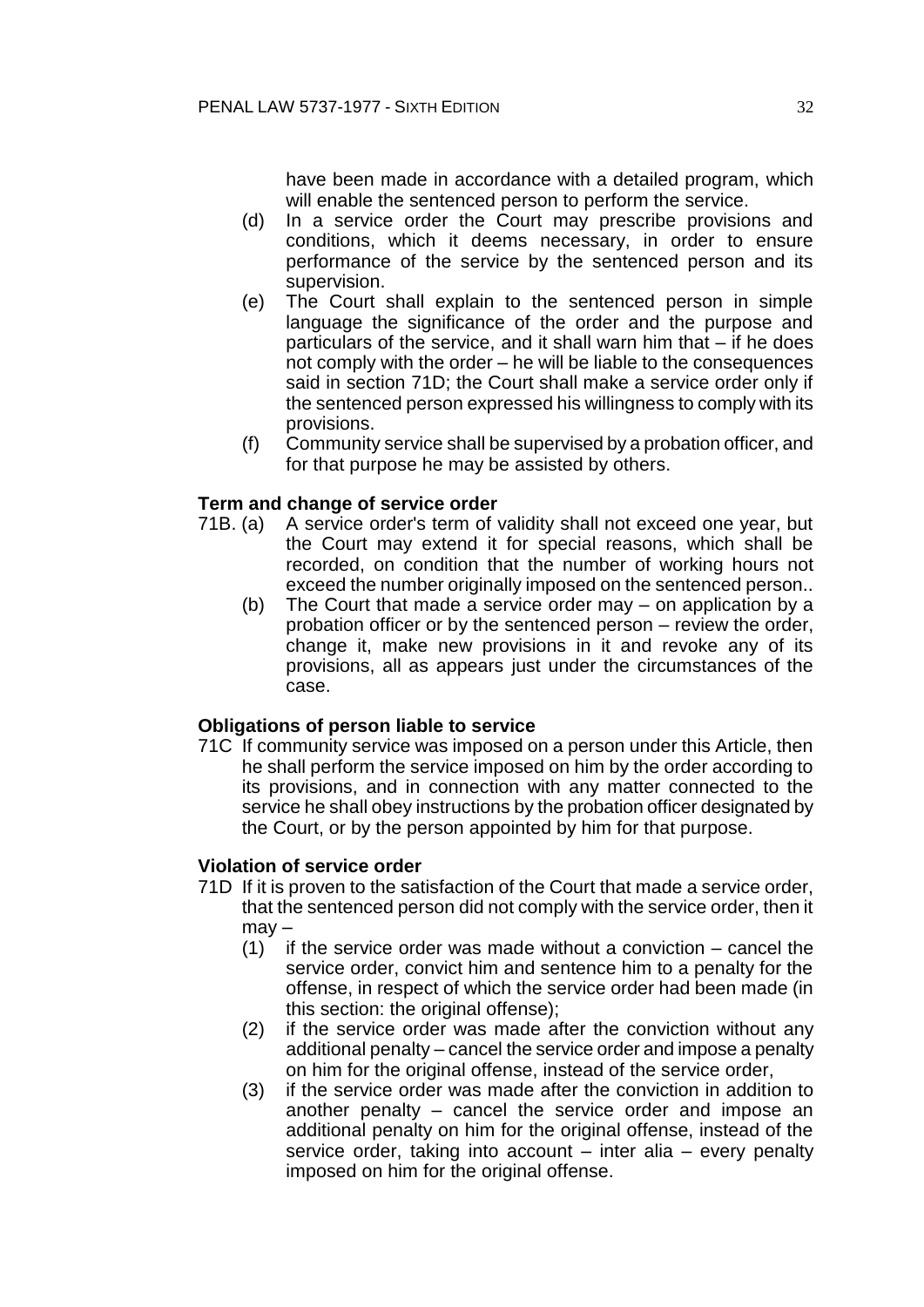# **Regulations**

71E The Minister of Labor and Social Welfare may – in consultation with the Minister of Justice and with approval by the Knesset Constitution, Law and Justice Committee – make regulations for the implementation of this Chapter and, inter alia, on the reimbursement of expenses connected to the performance of community service.

#### **Status of person who performs service**

71F. A person on whom community service was imposed shall not be deemed an employee of the person for or through whom he performs the service.

### **Article Five: Bond to Abstain from Offense**

#### **Bond by sentenced person to abstain from offense**

72. The Court which convicted a person may, in addition to the penalty imposed, order that the sentenced person provide bond that he will abstain from committing an offense during a period to be prescribed by the Court, which shall not exceed three years; the bond shall be for an amount of not more than the amount of fine which may be imposed for the offense of which the sentenced person was convicted, and it may be with or without guarantors, all as the Court may order.

## **Bond by others to abstain from offense**

73. If the Court suspects that a defendant who was not convicted or a complainant who pleaded or testified at a trial may commit a breach of peace, then it may order that defendant or complainant to provide bond that he will abstain from committing an offense that involves violence within a period to be prescribed by the Court, which shall not exceed one year; the bond shall be in an amount prescribed by the Court, but not more than the amount of fine that may be imposed for the offense from which they undertake to abstain.

# **Imprisonment for failure to furnish bond**

74. If the Court ordered a person under sections 72 or 73 to provide bond that he will abstain from committing an offense, then it may force him to comply with the order and to provide the bond, by imposing on him imprisonment for a period of not more than three months.

# **Appeal**

75. An order under sections 72, 73 or 74 is appealable, as if it were a sentence of three months imprisonment.

### **Collecting the amounts of the bond**

76. (a) If a person was convicted of an offense from which he bound himself to abstain under section 72, and if he did not pay the amount of the bond, then that amount shall – for purposes of its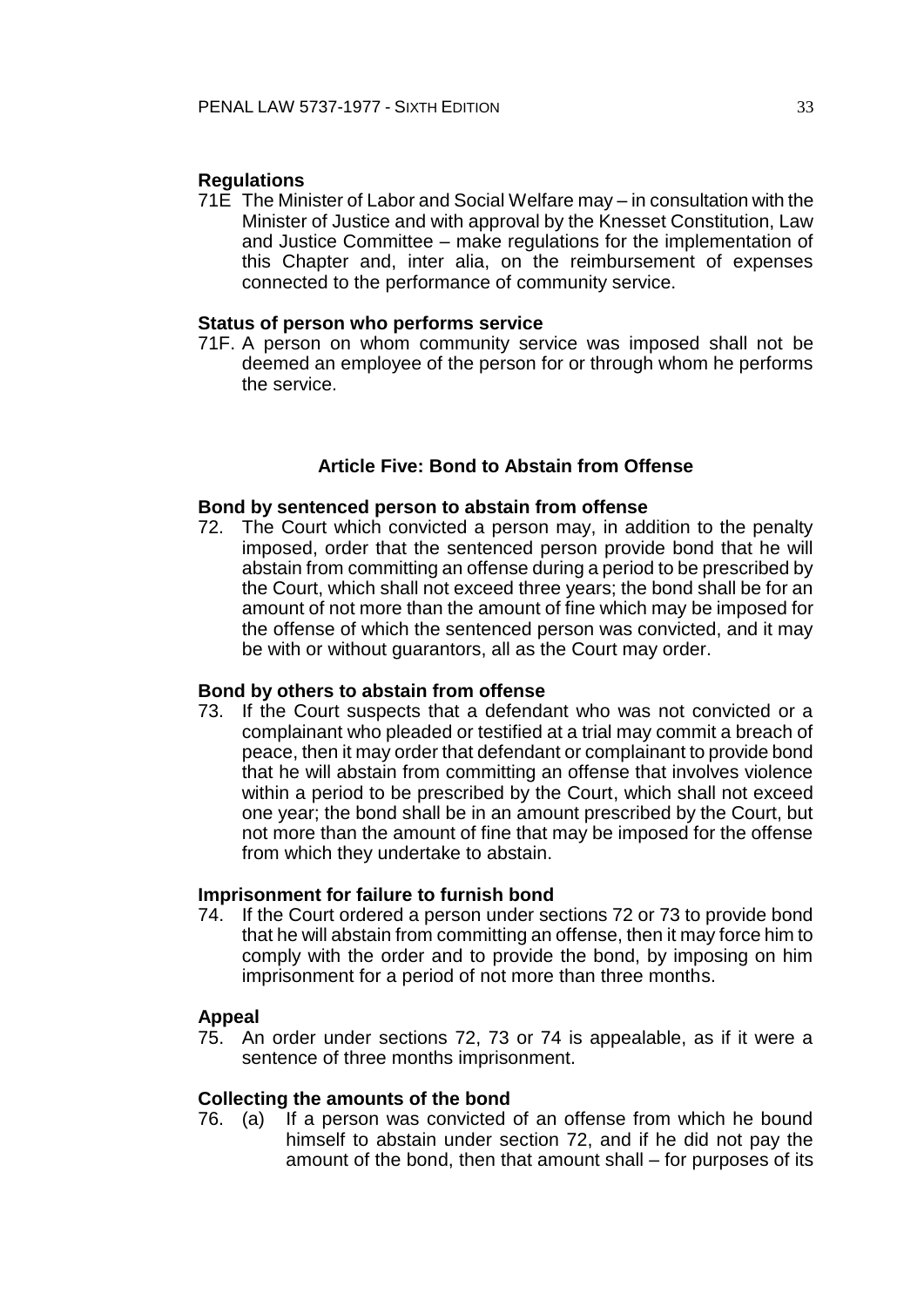collection from the convicted person and for purposes of imprisonment in lieu of payment – be treated like a fine imposed by the Court which ordered that bond be provided; if there are guarantors for the bond, then any amount not paid by the convicted person shall be collected from the guarantors, as if it were a debt due to the State under a judgment by a civil Court.

(b) If a person was convicted of an offense from which he bound himself to abstain under section 73, then the Court may – on application by the Attorney General or his representative – require him to pay the amount of bond or part thereof, and the provisions of sections 66 and 70 shall apply to that amount.

# **Article Six: Compensation and Costs**

# **Compensation**

- 77. (a) When a person is convicted, the Court may require him in respect of each offense of which he was convicted – to pay to a person who sustained damage through the offense an amount of not more than NS84,400, as compensation for the damage or suffering caused to him.
	- (b) Compensation under this section shall be set according to the value of the damage or suffering caused, on the day the offense was committed or on the day the decision on compensation is handed down, whichever is greater.
	- (c) For purposes of collection, compensation under this section shall be treated like a fine; any amount paid or collected on account of a fine when compensation is also due, shall first be allocated to compensation.

# **Order to pay compensation has the effect of a judgment**

78. An order to pay compensation under section 77 shall, for purposes of the defendant's appeal against it, have the effect of a judgment by the same Court in a civil action by the creditor against the debtor; an appeal against the judgment which led to the order for compensation may also include an appeal against that order.

### **Costs of proceedings**

79. When a person has been convicted, then the Court may obligate him to pay the costs of the proceedings, including witnesses' expenses, in an amount prescribed by the Court; for purposes of appeal and for purposes of sections 66 to 71, the costs of proceedings which a person is obligated to pay under this section shall be treated like a fine.

#### **Costs of defense paid by Treasury**

80. (a) If proceedings were instituted otherwise than by a private complaint, and if the Court concludes that there was no basis for the charge, or if it concluded that there are other circumstances to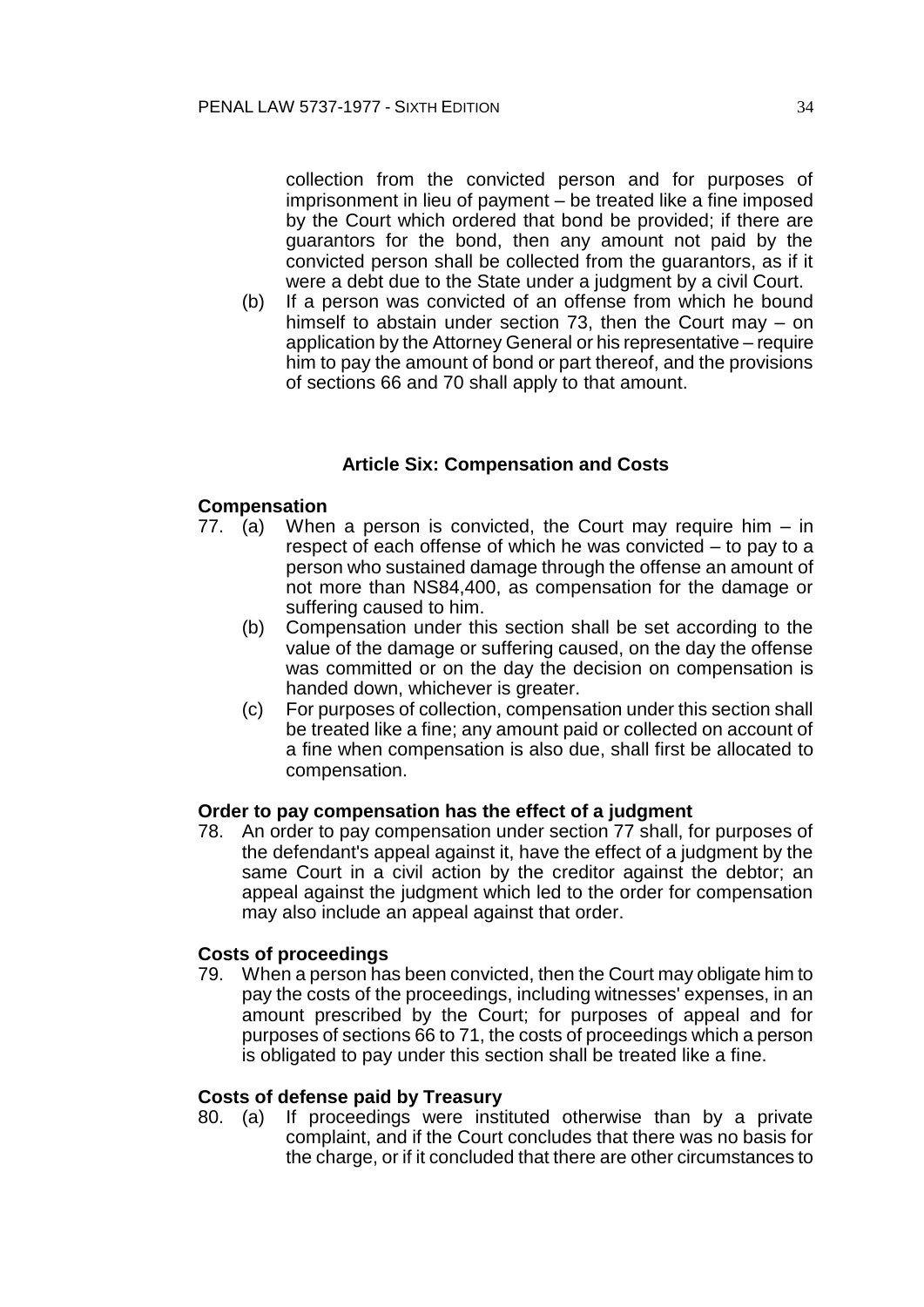justify that, then it may order that the Treasury pay the defendant the costs of his defense and compensation for his detention or imprisonment because of the charge of which he has been acquitted or because of a charge that has been withdrawn under section 94(b) of the Criminal Law Procedure Law [Consolidated Version] 5742-1982, in an amount the Court deems appropriate; in proceedings instituted by a private complainant, the Court may impose payments as aforesaid on the complainant.

- (b) The Minister of Justice may, by regulations with approval by the Knesset Constitution, Law and Justice Committee, prescribe maximum amounts for the said costs and compensation.
- (c) The Court's decision under this section is appealable like a judgment in a criminal case.

### **Costs of defense to be paid by complainant**

- 81. (a) If the Court acquits the defendant after it finds that the complaint which caused the trial was made frivolously, vexatiously or without grounds, the it may – after giving the complainant a reasonable opportunity to present his arguments on this matter – obligate him to pay costs of the defendant's defense and costs of the public prosecution, as the Court may prescribe.
	- (b) For purposes of an appeal against an order under subsection (a), the complainant shall have the status of a convicted defendant, and for purposes of the collection of costs the order to pay them is treated like a judgment by the same Court in a civil action against the complainant and in favor of the acquitted person.

# **Article Seven: Treatment of Drug Users**

### **Treatment of drug abusers**

82. If a person has been convicted and the Court concluded that he uses dangerous drugs, within their meaning in the Dangerous Drugs Ordinance [New Version] 5733-1973, then the Court may impose on him probation by an order, under which he shall undergo treatment in the community, during a period and in accordance with a program prescribed by the Court; the Court may issue a said order also if it did not convict the person on trial.

### **Conditions for probation order with treatment**

- 83. The Court shall make a probation order said in sections 82 or 86 only if –
	- (1) the convicted person agreed to undergo treatment and understood the conditions of the treatment and its nature;
	- (2) the convicted person's condition justifies treatment and he is suitable for being treated;
	- (3) arrangements have been made to enable the convicted person to receive treatment according to a program detailed in the probation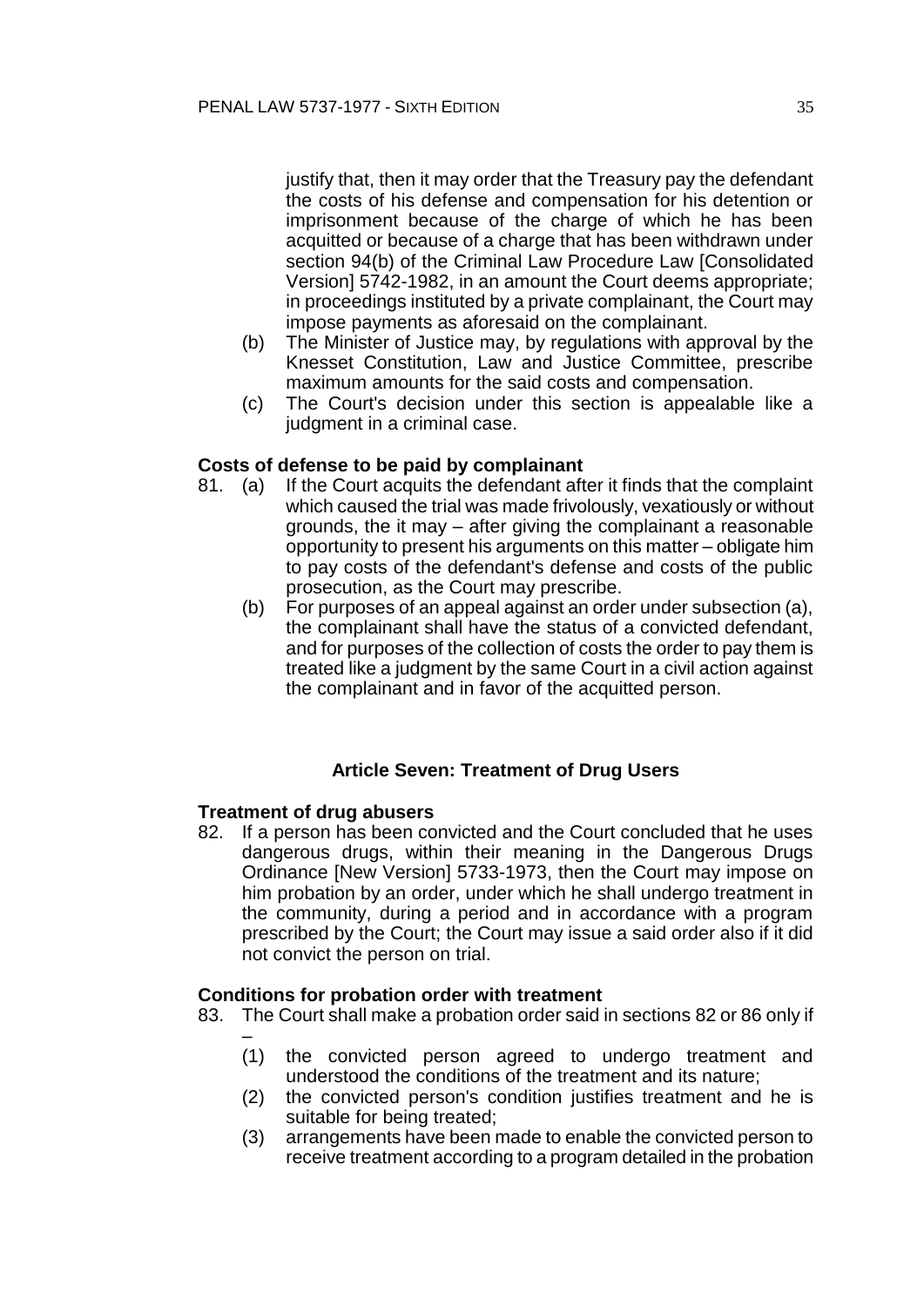officer's report in terms of the type, character and length of the treatment.

# **Regulations**

- 84. (a) The Minister of Labor and Social Welfare may, in consultation with the Ministers of Justice, Police and Health, make regulations for the implementation of this Article.
	- (b) The Minister of Health may, in consultation with the Ministers of Justice and of Labor and Social Welfare, make regulations on places for, and on ways of medical treatment.
	- (c) Regulations under this section shall require approval of the Knesset Constitution, Law and Justice Committee.

# **Penalties**

- 85. (a) Notwithstanding the provisions of section 56(b), a Court that convicted a person under treatment for drug users or such a person who concluded said treatment may use its powers under section 56 more than once, if it is satisfied that it would not be just to activate conditional imprisonment, because there is a chance to rehabilitate the person, because the activation of conditional imprisonment would cause him severe harm, and because the extension of the condition does not pose any no danger to public order.
	- (b) Before the Court decides on an additional extension of the period of condition it shall request a report from the defendant's probation officer on progress with the treatment, and also – if he is treated at an institution – about the institution in which he is treated.
	- (c) An additional extension of the period of condition under this section shall be accompanied by a probation order as said in this Article and on the conditions said in it; the provisions of section 56(c) shall apply to the additional extension.
	- (d) For purposes of this section "**treatment of drug users**", "**social treatment**", "**medical treatment**" or "**combined treatment**" given to drug users – as defined in the Supervision of Institutions for the Treatment of Drug Users Law 5753-1993;

"**institution**" – as defined in the said Law.

### **Treatment of family violence**

86. (a) If a defendant was convicted and the Court concluded that he uses violence against a relative, then the Court may impose on him an order under probation, in the course of which the convicted person shall undergo treatment in the community according to a program to be prescribed by the Court, and the Court may make an aforesaid order if it determines that the defendant committed the offense, but did not convict him.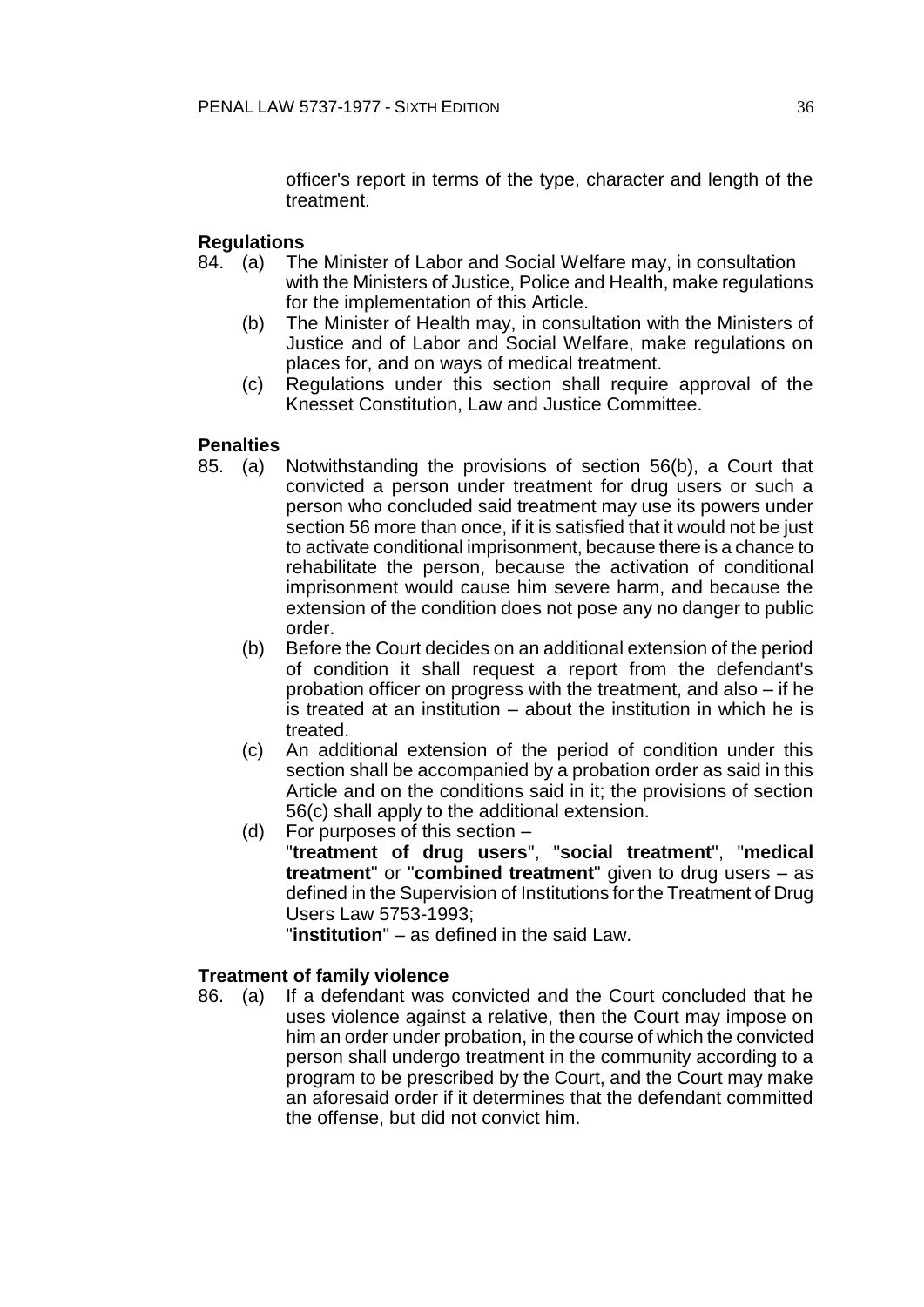- (b) For purposes of this section "**relative**" – including a person who was his relative in the past and is one of the following:
	- (1) a spouse, parent or parent's spouse, a spouse's parent or that parent's spouse, grandfather or grandmother, offspring or a spouse's offspring, brother or sister, a brother- or sisterin-law, aunt or uncle, nephew or niece;
	- (2) a minor or helpless person, for whom the offender is responsible, under the definition of "guardian of minor or helpless person" in section 368A;

"**spouse**" – including the person publicly known as his spouse.

## **Applicability of the provisions of the Probation Order**

86A. The provisions of the Probation Order [New Version] 5729-1969 shall apply to a probation order issued under this Article, subject to its provisions and mutatis mutandis.

## **Article Eight: Miscellaneous**

## **Postponement**

- 87. (a) If a time for the implementation of a penalty is prescribed by one of the provisions of this Chapter or by a Court under it, then the Court may postpone the implementation to another time.
	- (b) If the implementation of a penalty was postponed under subsection (a), the Court may again postpone it, for special reasons which shall be recorded.
	- (c) If a Court postpones implementation of a penalty under this section, then it may make the postponement conditional on the provision of surety and on other conditions, as it deems fit; the provisions of sections 38 to 40 and 44 of the Criminal Procedure Law 5725-1965 shall apply mutatis mutandis to surety given under this provision.
	- (d) The Court's decision under this section is appealable.

## **Saving of civil liability**

88. An acquittal in criminal proceedings, nor the imposition of a penalty or an order to pay compensation under section 77 does not relieve from liability for damage under any other enactment.

### **Applicability**

89. The provisions of this Chapter apply to offenses under any enactment.

### **Implementation and regulations**

90. The Minister of Justice is charged with the implementation of this Chapter and he may make regulations on any matter that relates to its implementation.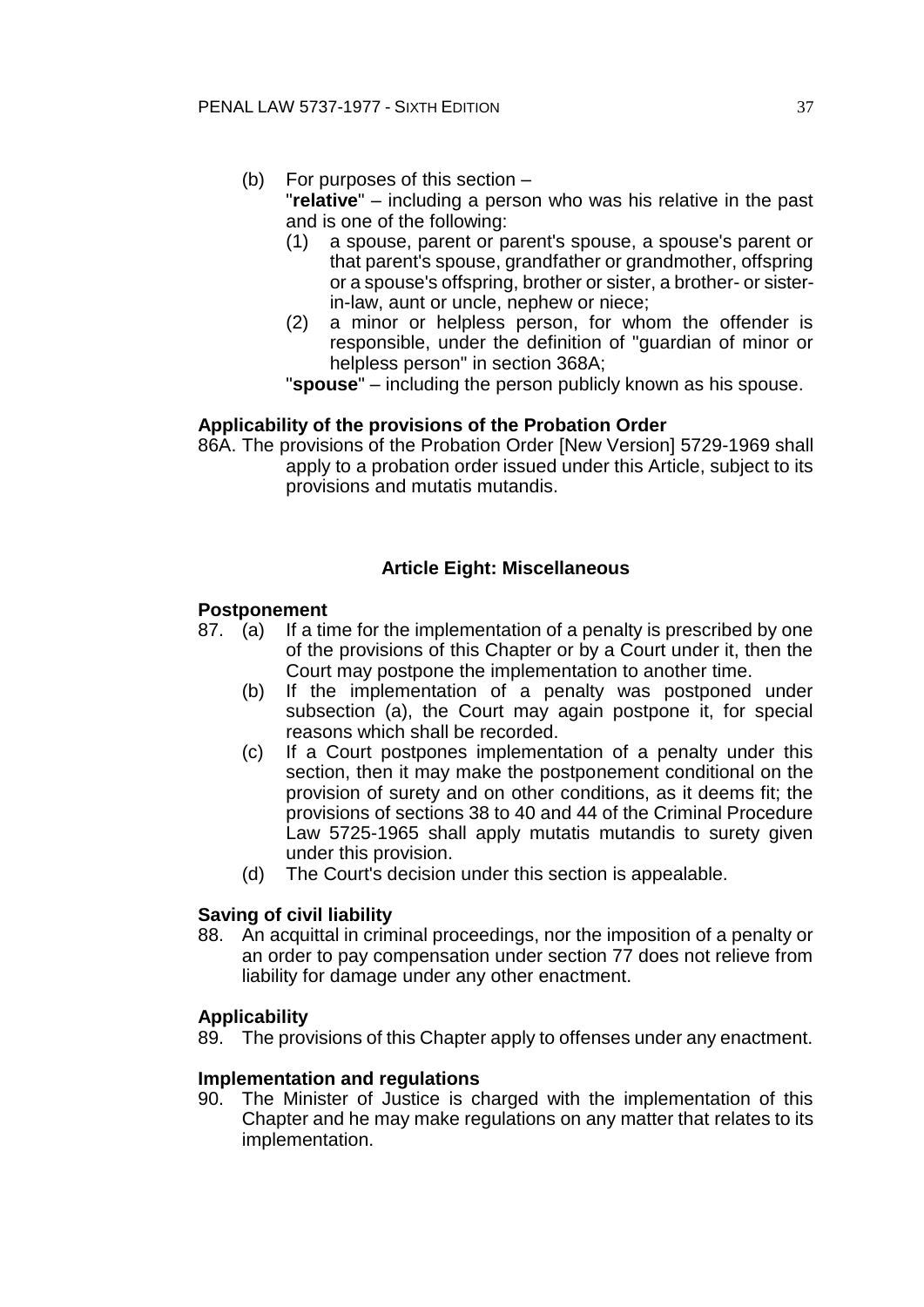## **CHAPTER SIX "A": PROVISIONS FOR THE CONSISTENCY OF PENAL LAWS**

### **Legal interpretation on mental basis for an offense**

- 90A. Wherever, in an enactment legislated before the Penal Law (Amendment No. 39) (Introductory Part and General Part) 5754-1994 (in this Chapter: Penal Law Amendment 39) went into effect, the mental basis for an offense is expressed by the term –
	- (1) "**malice**" or "**malicious**" the mental basis required for an offense to have occurred shall be awareness, as said in the opening passage of section 20(a), and for purposes of the outcome of the deed that is included among the particulars of the offense – also rashness;
	- (2) "**with intent**" where the term does not refer to an outcome of the deed that is included among the particulars of the offense, it shall be interpreted as a motive, because of which the act was committed or as an objective to achieve a goal prescribed in the offense, according to the context;
	- (3) "**knowingly**" or a term of similar meaning the term shall be interpreted as criminal intent, as said in section 20(a);
	- (4) "**has grounds to assume**" or a term of similar meaning the term shall be interpreted as a person who harbored suspicions, as said in section 20(c)(1);
	- (5) "**negligence**" the term shall be interpreted as negligence, as said in section 21.

### **Penalty for offense by negligence**

90B. Wherever, in an enactment which was enacted before the Penal Law Amendment 39 went into effect, the mental basis for an offense is negligence and a penalty in excess of three years imprisonment is set for that offense, then the penalty for that offense shall be three years imprisonment.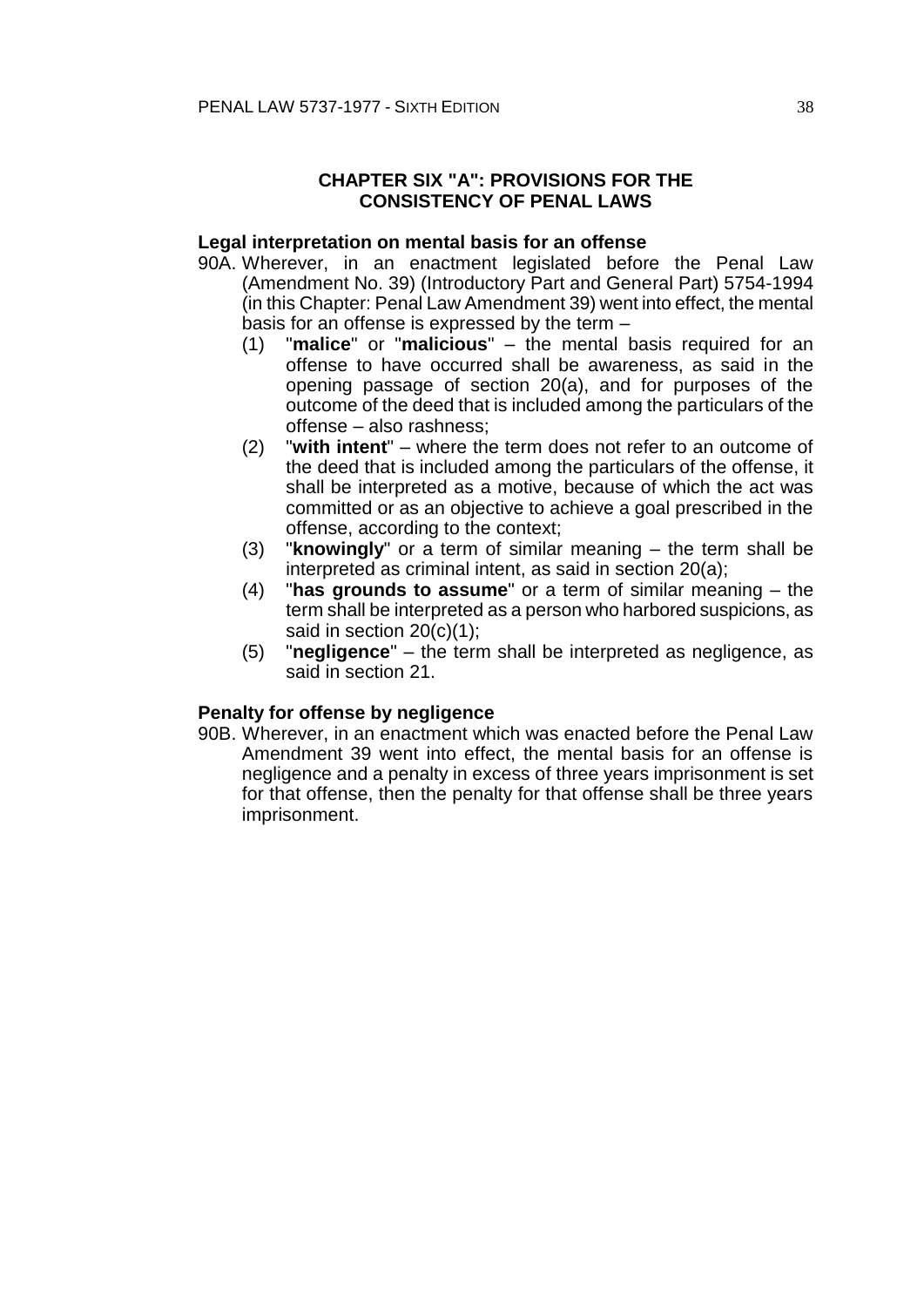# PART TWO: OFFENSES

## **CHAPTER SEVEN: NATIONAL SECURITY, FOREIGN RELATIONS AND OFFICIAL SECRETS**

## **Article One: General Provisions**

## **Definitions and interpretation**

91. In this Chapter –

"**enemy**" – anyone who is a belligerent, maintains a state of war against Israel or declares himself one of those, whether or not war was declared and whether or not armed hostilities are in progress, and also a terrorist organization;

"**terrorist organization**" – an organization, the objectives or activities of which aim at the destruction of the State, at damaging its security or the security of its inhabitants or of Jews in other countries;

"**information**" includes incorrect information and any description, plan, password, symbol, formula, object or any part thereof, which contains information or may be a source of information;

"**delivery**" includes delivery by means of marks or signals and causing delivery; reference to the commission of an act with a specific intention means an act or omission with that intention and without lawful authority.

### **Conspiracy and attempt**

92. A conspiracy or an attempt to commit an offense under this Chapter shall be treated like a commission of that offense.

### **Constraint and necessity**

93. A defense under sections 21 or 22 shall not be grounds for exemption from criminal liability for an offense under section 97, 98, 99, 107, 112 or 113(b), but it shall be grounds for mitigation.

### **Additional defense**

94. An act shall not be deemed an offense under this Chapter if it appears to have been performed in good faith, or if it was performed in good faith with the intent to bring about – by means that are not ruled out under any enactment – a change in the structure of the State or in the activities of any of its authorities, or in the structure of a foreign state or in the activities of any of its authorities, or in the structure or activities of an agency or organization of states.

### **Cover up**

95. (a) If a person knows that a certain person plans to commit an offense or has committed an offense under this Chapter, which is punishable by fifteen years imprisonment or a by more severe penalty, and if he does not take reasonable action to prevent its commission, completion or consequences, all as the case may be, then he is liable to seven years imprisonment.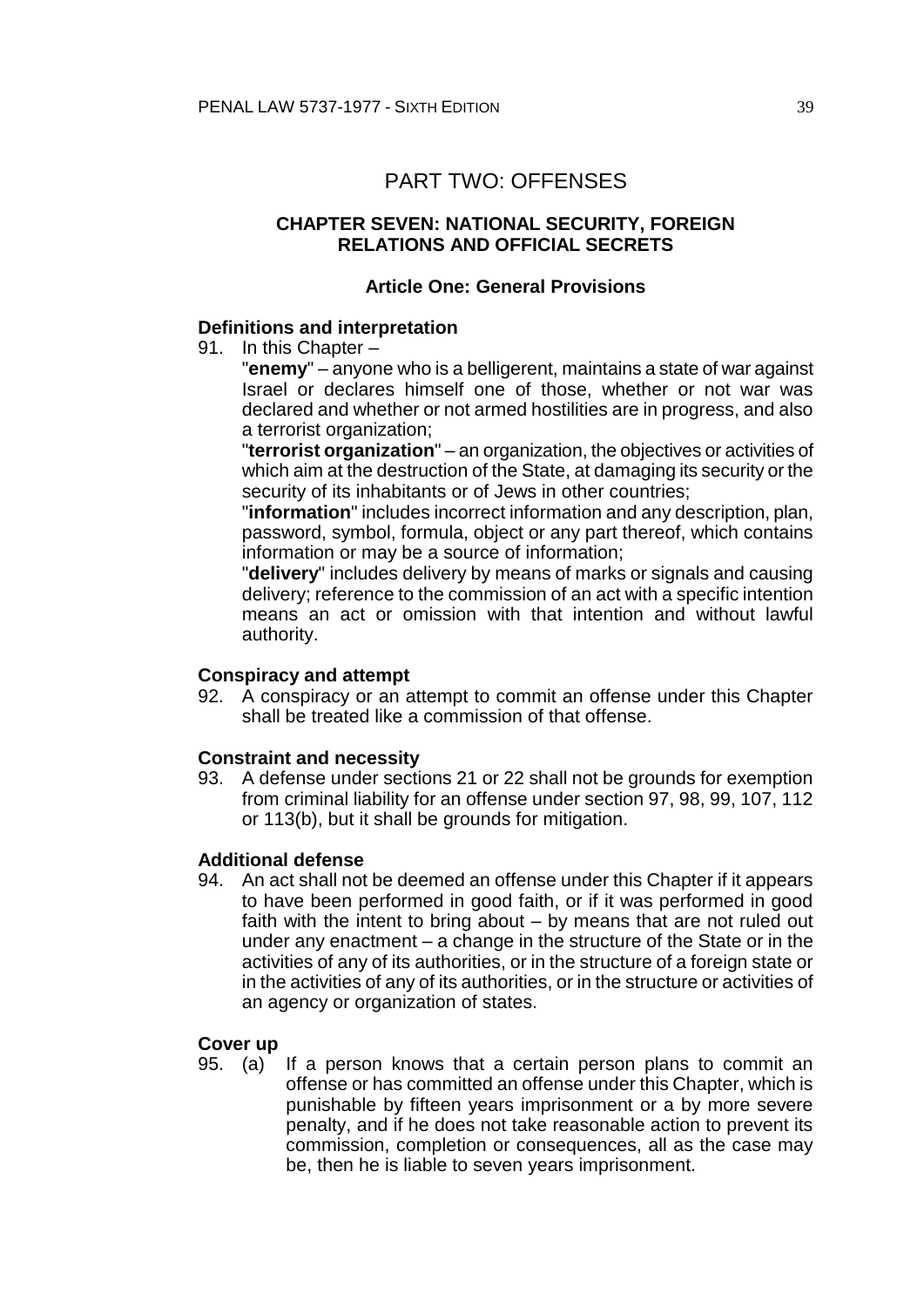- (b) The provisions of this section shall add to and not derogate from the provisions of section 262.
- (c) The provisions of this section shall not apply to a spouse, parent, descendant, brother or sister of a person who planned or committed an aforesaid offense.

### **Death penalty**

96. Notwithstanding the provisions in this Chapter, a Court shall impose the death penalty only if the offense was committed while armed hostilities were carried on by or against Israel.

## **Article Two: Treason**

### **Impairment of sovereignty or integrity of the State**

- 97. (a) If a person commits an act liable to impair the sovereignty of the State with the intention to impair that sovereignty, then he is liable to the death penalty or to life imprisonment.
	- (b) If a person commits an act liable to remove any area from the sovereignty of the State or to place it under the sovereignty of a foreign state with the intention to bring that about, then he is liable to the death penalty or to life imprisonment.

### **Causing war**

98. If a person, with intent to bring about military action against Israel, commits an act liable to result in such action, then he is liable to fifteen years imprisonment; if his intention was to assist the enemy, then he is liable to the death penalty or to life imprisonment.

#### **Assistance to enemy in war**

- 99. (a) If a person, with intent to assist an enemy at war against Israel, commits an act that is liable to do so, then he is liable to the death penalty or to life imprisonment.
	- (b) For purposes of this section, "**assistance**" includes the provision of information with the intention that it fall into the enemy's hands, or in the knowledge that it will reach the enemy, and it is immaterial that war was not in progress when the information was provided.

#### **Evincing resolve to betray**

100. If a person committed an act that evinces one of the intentions said in sections 97, 98 or 99, then he is liable to ten years imprisonment.

#### **Service in enemy forces**

101. If an Israel citizen or any other person who owes allegiance to the State of Israel – either because he is liable to defense service under the Defense Service Law [Consolidated Version] 5719-1959 or because he served in the State service – serves in the armed forces of an enemy, then he is liable to fifteen years imprisonment.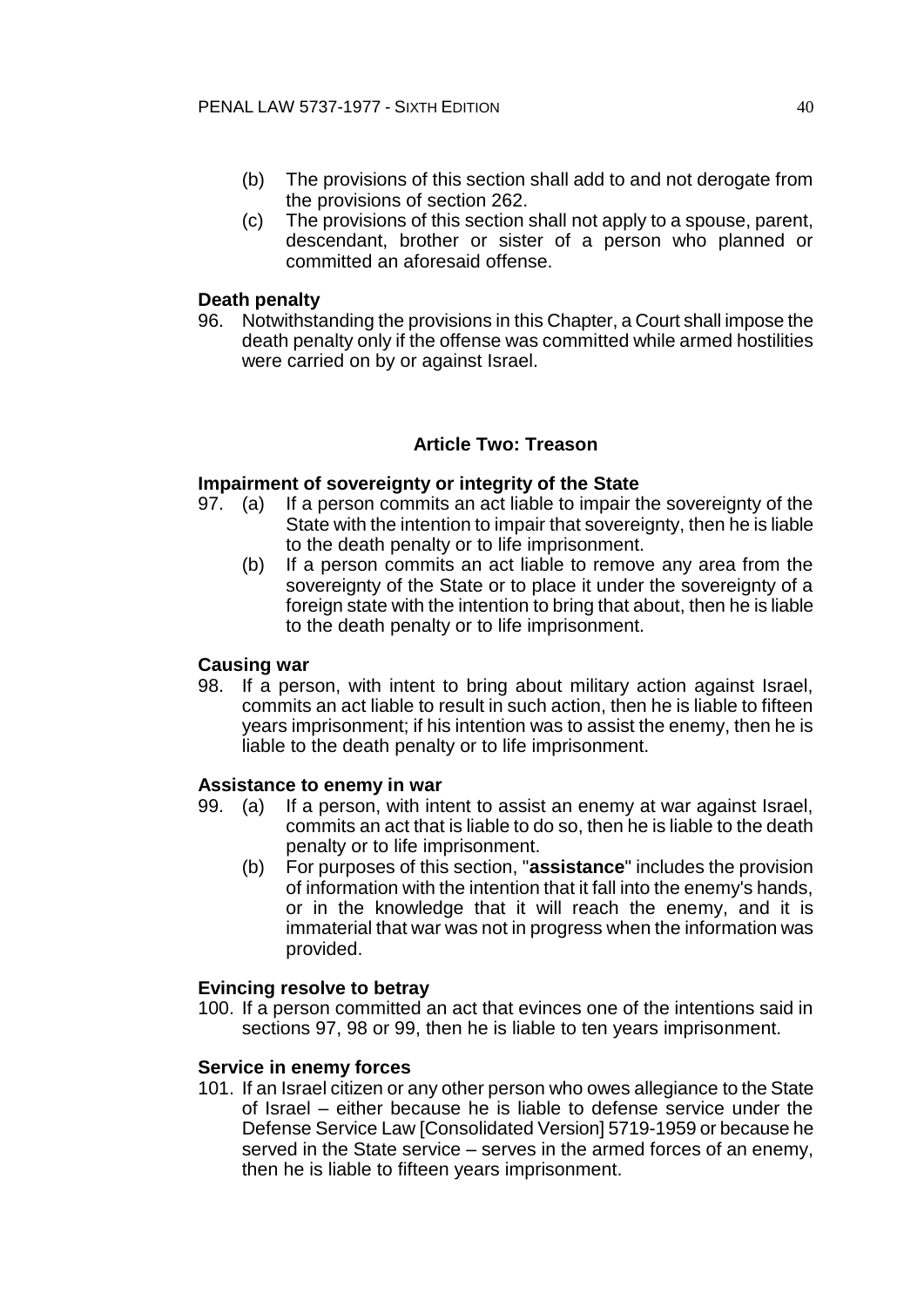## **Assistance to prisoner of war**

- 102. (a) If a person helped a prisoner of war to escape or to attempt an escape from his place of imprisonment or from Israel, then he is liable to ten years imprisonment; if he intended to impair the security of the State, then he is liable to fifteen years imprisonment.
	- (b) If a person was negligent in his duty to prevent the escape of a prisoner of war, then he is liable to three years imprisonment.

### **Defeatist propaganda**

103. If, in times of combat, a person spreads information designed to shake the morale of soldiers and inhabitants of Israel in their stand against the enemy with the intention to cause panic among the public, then he is liable to five years imprisonment; if he intended to impair the security of the State, then he is liable to ten years imprisonment.

## **Article Three: Causing Harm to the Armed Forces**

### **Armed forces**

104. For purposes of this Article, the following are armed forces:

- (1) the Israel Defense Forces;
- (2) the Israel Police;
- (3) other armed forces that operate against the enemy in conjunction with the Israel Defense Forces.

### **Mutiny in the armed forces**

- 105. (a) If three or more members of an armed force do any of the following, then that constitutes mutiny for purposes of this Article:
	- (1) they jointly and in disobedience to an order seize arms or use arms in their possession or use means of coercion against a commander;
	- (2) they jointly refuse to carry out an order during a military operation, or an order that relates to such an operation.
	- (b) For purposes of this section, "**commander**" a person of higher rank, including a person who, according to army orders or army usage, is authorized to give him an order.

### **Mutiny**

106. If a person instigates or participates in a mutiny, he is liable to ten years imprisonment.

### **Mutiny with intent to impair national security**

107. If a person commits one of the acts said in section 106 with intent to impair national security, then he is liable to life imprisonment.

### **Damage to property**

108. (a) If a person maliciously caused damage to property used by an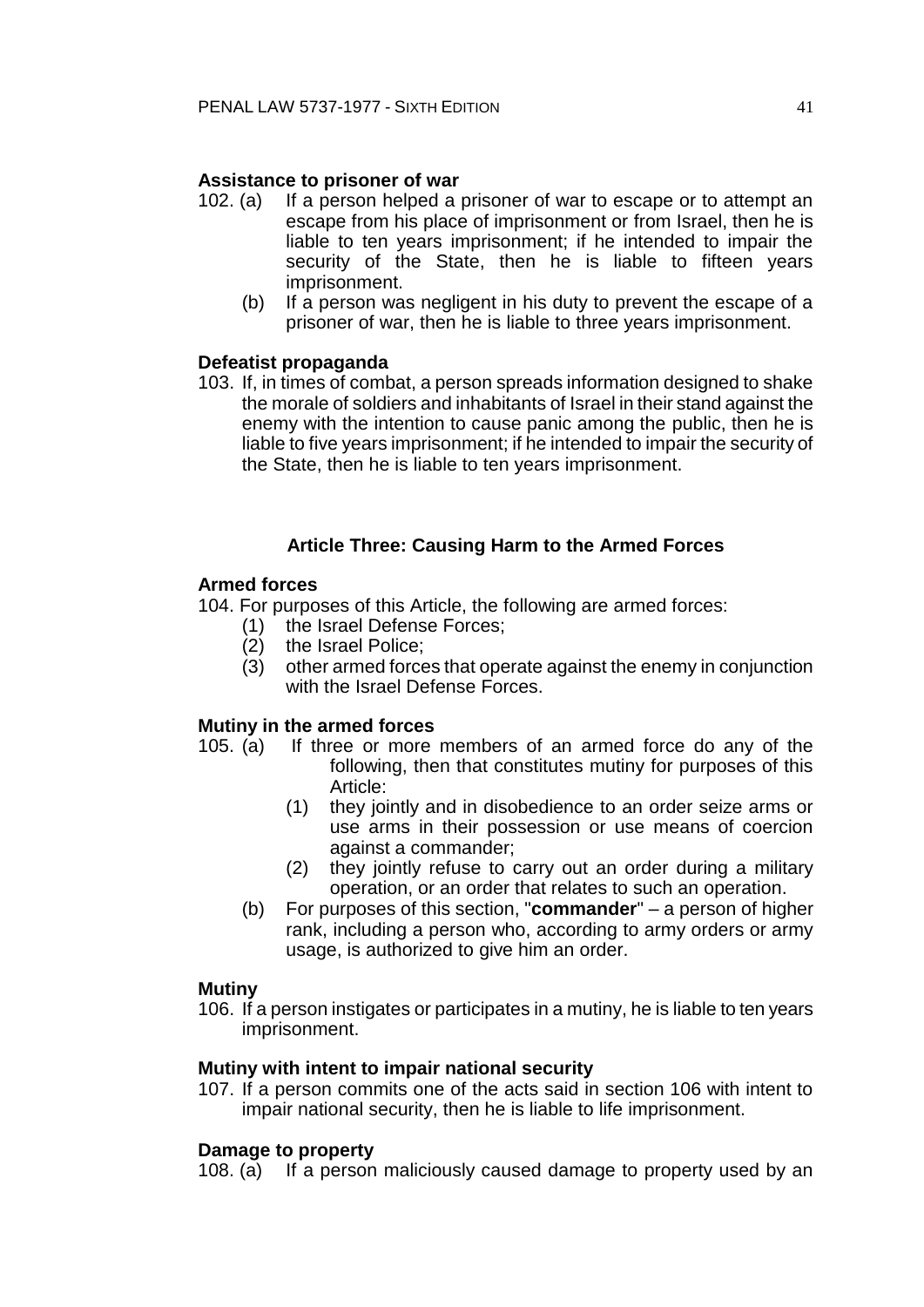armed force or maliciously endangered supplies for armed forces, then he is liable to seven years imprisonment.

- (b) If a person negligently caused damage to property used by an armed force or negligently endangered supplies for armed forces, then he is liable to three years imprisonment.
- (c) If a person committed an offense under subsection (a), and if the act that constitutes the offense was designed to impair national security, then he is liable to ten years imprisonment.
- (d) If a person committed an offense under subsection (a) while armed hostilities were in progress by or against Israel, then he is liable to fifteen years imprisonment.

## **Incitement to evasion of duty**

- 109. (a) If a person incited or induced a person liable to service in an armed force not to serve in it or not to report for a military operation, then he is liable to five years imprisonment.
	- (b) If a person incited or induced a person who serves in an armed force to desert from the service or from a military operation, or if hr helped him to desert, then he is liable to seven years imprisonment.
	- (c) If a person sheltered or helped to conceal a person liable to service as said in subsection (a), having reason to believe that he is a deserter, then he is liable to three years imprisonment.
	- (d) If a person committed an offense under this section while armed hostilities were in progress by or against Israel, then he is liable to fifteen years imprisonment.
	- (e) In this section, "**desertion**" absence from service in an armed force with the intention not to return.

## **Incitement to disobedience**

110. If a person incited or induced a person who serves in an armed force to disobey a lawful order, then he is liable to one year imprisonment; if thereby he intended to injure national security, then he is liable to five years imprisonment; if the offense was committed when armed hostilities are in progress by or against Israel, then he is liable to seven years imprisonment.

## **Article Four: Espionage**

### **Delivery of information to enemy**

111. If a person knowingly delivered information to or for the enemy, then he is liable to ten years imprisonment; if the information is likely to benefit the enemy, then he is liable to fifteen years imprisonment; if he thereby intended to injure national security, then he is liable to life imprisonment; if by negligence he caused to be delivered to or for the enemy information likely to benefit him, then he is liable to three years imprisonment.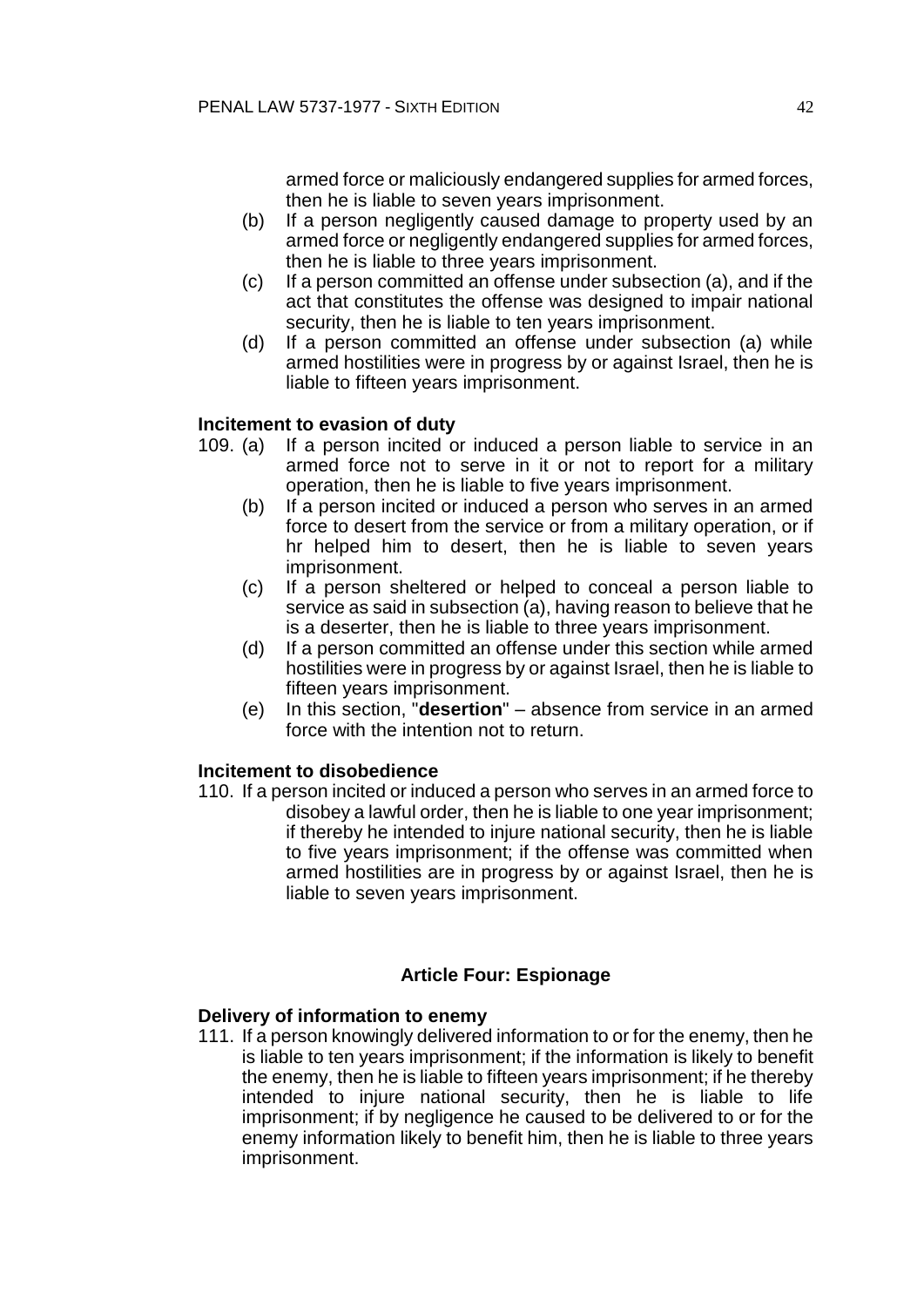## **Espionage**

- 112. (a) If a person delivered information and intended to injure national security, then he is liable to fifteen years imprisonment.
	- (b) If a person obtained, collected, prepared, recorded or kept information and thereby intended to injure national security, then he is liable to ten years imprisonment.

## **Aggravated espionage**

- 113. (a) Repealed
	- (b) If a person delivered secret information, without being authorized to do so and thereby intended to injure national security, then he is liable to life imprisonment.
	- (c) If a person obtained, collected, prepared, recorded or kept secret information without being authorized to do so, then he is liable to seven years imprisonment; if he thereby intended to injure national security, then he is liable to fifteen years imprisonment.
	- (d) (1) In this section, "**secret information**" information which national security requires that it be kept secret, or information that relates to a category of subjects which the Government – by order published in Reshumot with approval by the Knesset Foreign Affairs and Defense Committee – declared to be secret subjects;
		- (2) information the contents, form, ways of keeping it, its source and the circumstances under which it was obtained indicate that national security requires it to be kept secret, unless it was proven differently.
		- (3) The provisions of paragraphs (1) and (2) shall also apply to the matter of section 113A.
	- (e) It shall be a good defense for a person charged with an offense under subsection (c) that he did nothing unlawful to obtain information that constitutes secret information, and that he obtained, collected, prepared, recorded or kept it in good faith and for a reasonable purpose.

## **Secret information**

113A. If a person passes secret information without being qualified to do so, then he shall be liable to fifteen years imprisonment.

## **Contact with a foreign agent**

- 114. (a) If a person knowingly maintained contact with a foreign agent and had no reasonable explanation therefor, then he is liable to fifteen years imprisonment.
	- (b) If a person attempted to establish contact with a foreign agent, visited a foreign agent's place of residence or work, was in the company of a foreign agent or had in his possession the name or address of a foreign agent and had no reasonable explanation therefor, then he shall be treated like a person who maintained contact with a foreign agent.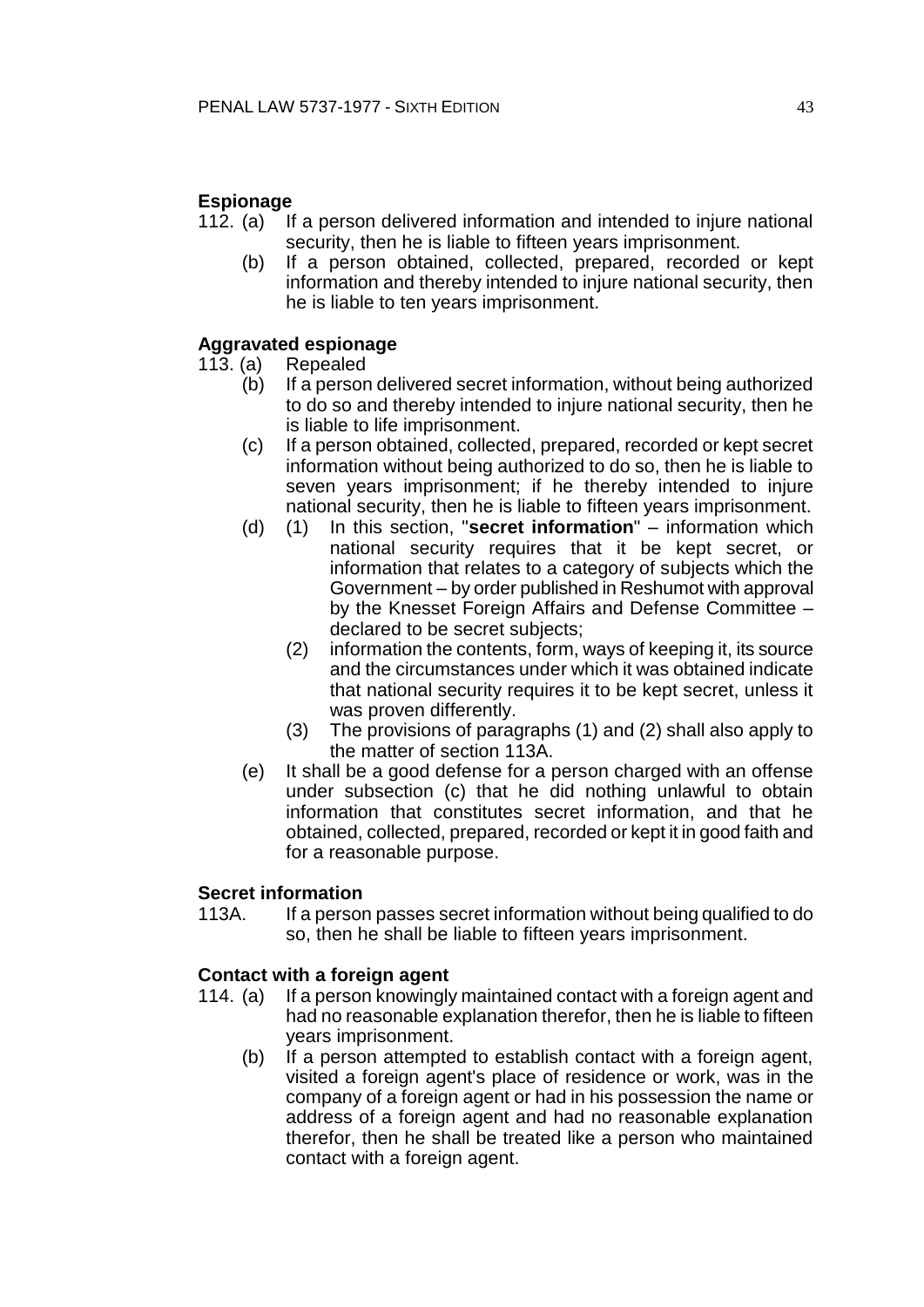- (c) In this section, "**foreign agent**" includes a person who on reasonable grounds may be suspected to have acted or to have been sent to act on behalf of or for a foreign state or a terrorist organization for the collection of secret information or for any other activity liable to injure the security of the State of Israel, as well as a person who may on reasonable grounds be suspected of being a member of a terrorist organization, of being connected to it or of being active on its behalf.
- (d) No person shall be convicted under this section, if it was proved to the Court that he did not and did not intend to do anything liable to injure national security.

## **Entering a military place**

- 115. (a) If a person entered, attempted to enter, stayed in a restricted place or attempted to ascertain its layout or activities conducted there without being authorized to do so, or if he loitered in its vicinity without reasonable explanation, or if he attempted to interfere with or mislead a sentry or guard posted at the restricted place, then he is liable to three years imprisonment; if he thereby intended to injure national security, then he is liable to fifteen years imprisonment.
	- (b) In this section, "**restricted place**" a place occupied by the Israel Defense Forces or used for a security purpose, at the entrance to which guard is posted or which is restricted by a notice conspicuously displayed outside it.

### **Preparatory act**

- 116. If a person does any of the following with the intention to prepare an act that constitutes an offense punishable under this Article by seven years imprisonment or by a more severe penalty, or to assist another person to prepare a said offense, then he is liable to five years imprisonment:
	- (1) he forges a document or holds a forged document;
	- (2) he holds or uses an official document without being authorized to do so;
	- (3) he uses false pretenses or knowingly delivers false information;
	- (4) he uses a uniform of the Israel Defense Forces, of the Israel Police or any other official uniform without lawful authority,:
	- (5) he holds an official seal, stamp or paper, or a secret password without lawful authority.

### **Article Five: Official Secrets**

## **Disclosure in breach of duty**

117. (a) If a public servant delivered without lawful authority information that reached him by virtue of his office to a person not authorized to receive it, or if a person, having obtained information by virtue of his office as a public servant, delivers it without lawful authority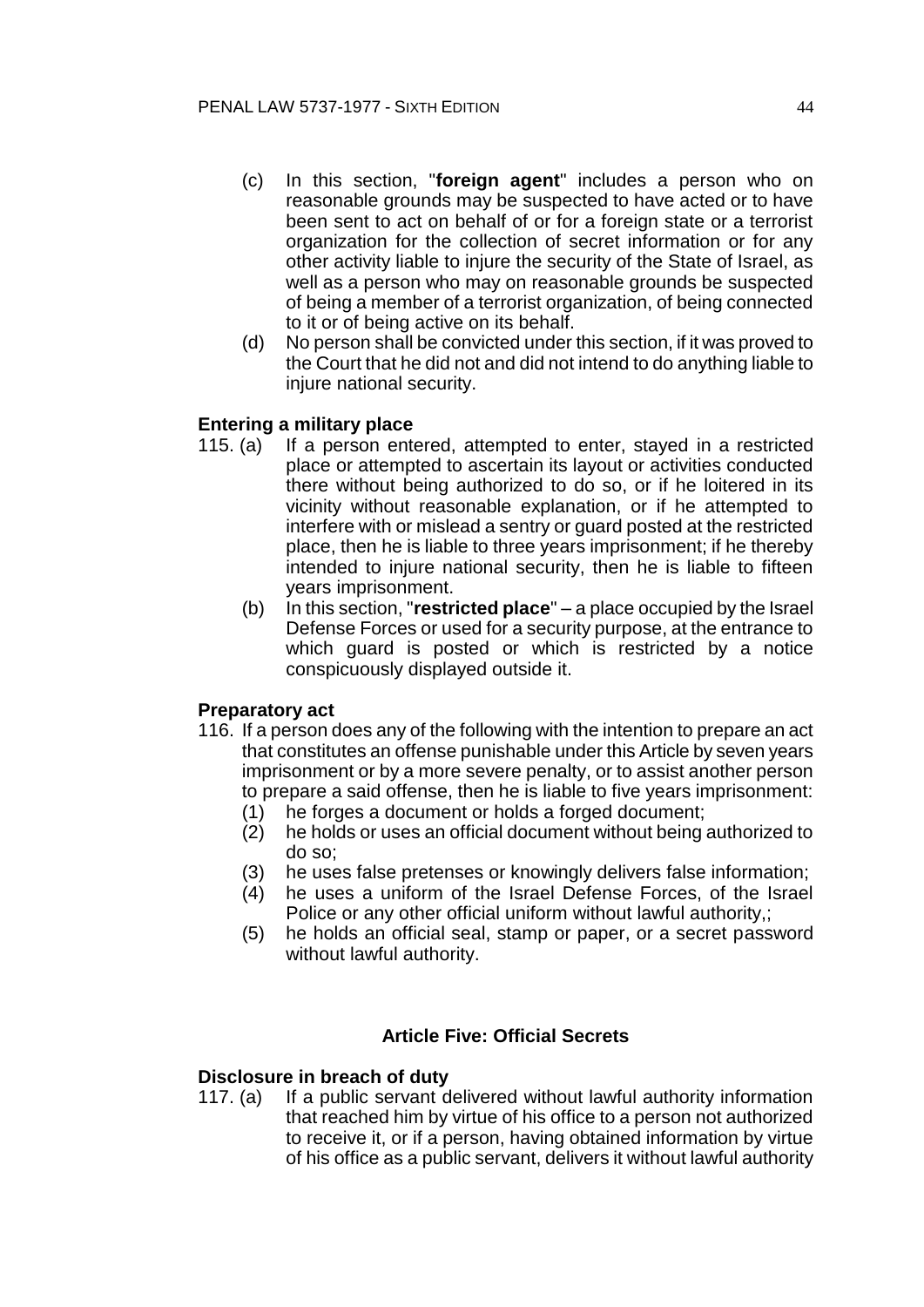– after he ceased being a public servant – to a person not authorized to receive it, then he is liable to three years imprisonment.

- (b) If a public servant was negligent in protecting information which reached him by virtue of his office, or if he committed an act liable to compromise the safety of the said information, then he is liable to one year imprisonment.
- (c) If information reached a person by virtue of his position as a public servant and he holds it without lawful authority and in violation of instructions given to him on holding it or after he ceased being a public servant, then he is liable to one year imprisonment.
- (d) (1) It is a good defense for a defendant under subsection (a) that the information already had been made public by lawful authority or had been made available for public inspection by lawful authority.
	- (2) For a person charged under subsection (a) with delivering information to another after he ceased to be a public servant it is also a good defense that the information was delivered more then five years after he ceased to be a public servant and that its delivery did not injure anything that concerns the public or any right of an individual.
	- (3) The provisions of paragraph (2) shall not apply to information that concerns national security or the State's foreign relations, unless the qualified person certified – before it was delivered – that delivering the information would not harm national security or the State's foreign relations; for this purpose, "**qualified person**" – the Chief Military Censor or the holder of some other position, all as the Government shall prescribe by Order with approval by the Knesset Constitution, Law and Justice Committee, either in general or according to categories of matters.
	- (4) If the Chief Military Censor, as the qualified person under the provisions of paragraph (3), approved publication of information, then that shall also be deemed his approval of publication of the information under Part Eight of the Defense (Emergency) Regulations 1945, unless the Chief Military Censor prescribed otherwise.

### **Concealment of information by a public servant**

117A.If a public servant gave the form of secret information to information that is not secret, in order to prevent its publication, then he shall be liable to one year imprisonment; for this purpose, "**secret information**" – as defined in section 113.

## **Disclosure in breach of contract**

118. (a) If a person had a contract with the State or with an inspected body, within its meaning in the State Comptroller Law [Consolidated Version] 5718-1958, and if that contract contains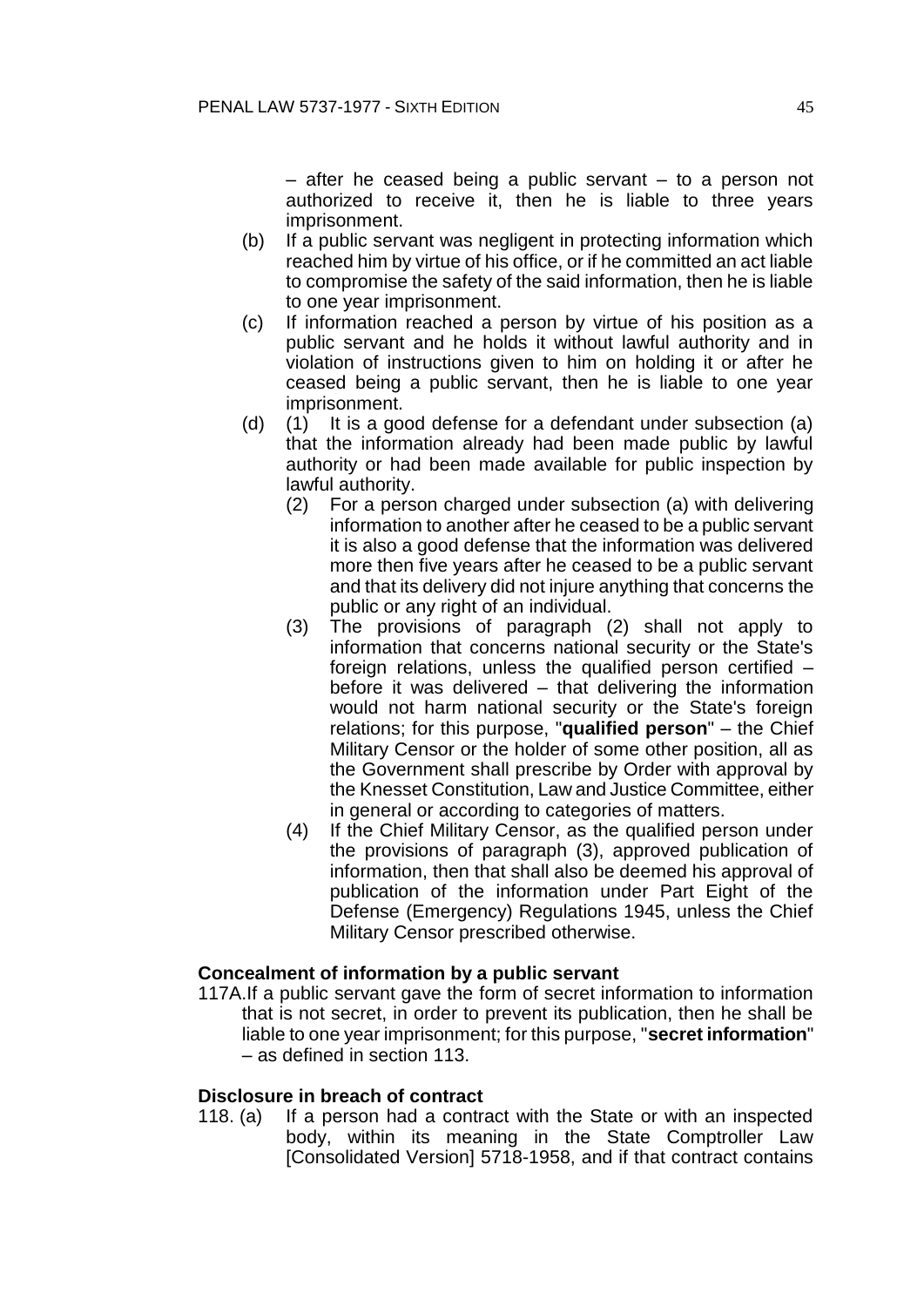an undertaking to keep secret any information obtained by him in the performance of the contract, and if he delivered such information without lawful authority to a person not authorized to receive it, then he is liable to one year imprisonment.

(b) In this section, "**person who has a contract**" includes any person employed for the performance of the contract as an employee or contractor; however, it is a good defense for a person charged under this section that he did not know of the undertaking to keep the aforesaid information secret and that he delivered the information in good faith.

## **Disclosure in breach of trust**

119. If an official document was delivered to a person on the express condition that he keep it secret and if he delivered it to a person not authorized to receive it, then he shall be liable to one year imprisonment; if he was negligent in protecting the document or if he committed an act liable to compromise the safety of the document, then he shall be liable to six months imprisonment.

### **Acts of impersonation**

120. If a person made, sold or delivered a seal, stamp or paper that purports to be official, or made or sold a uniform of the Israel Defense Forces or of the Israel Police or any other official uniform without lawful authority, then he is liable to one year imprisonment; if he did so with the intention to prepare an act that constitutes an offense under this Chapter and which is punishable by seven years imprisonment or by a more severe penalty, then he is liable to five years imprisonment.

## **Article Six: Damage to Foreign Relations**

### **Damage to foreign relations**

- 121. (a) If a person conspired to commit an act against a friendly state or its representatives or against an organization or agency of states or its representatives, and if that act was liable to damage an interest which Israel has in the maintenance of relations between it and the aforesaid state, organization or agency, then he is liable to seven years imprisonment.
	- (b) Notwithstanding the provisions of any enactment, if a person commits an offense with the intention of damaging relations between Israel and any state, organization or agency said in subsection (a), or an interest which Israel has in their maintenance, then he is liable to ten years imprisonment; however, if the penalty for the said offense, even without proof of the intention said in this subsection, is seven years imprisonment or more, then he shall be liable to life imprisonment.
	- (c) In this section, "**friendly state**" a state which maintains diplomatic or trade relations with Israel or permits Israel citizens to visit its country.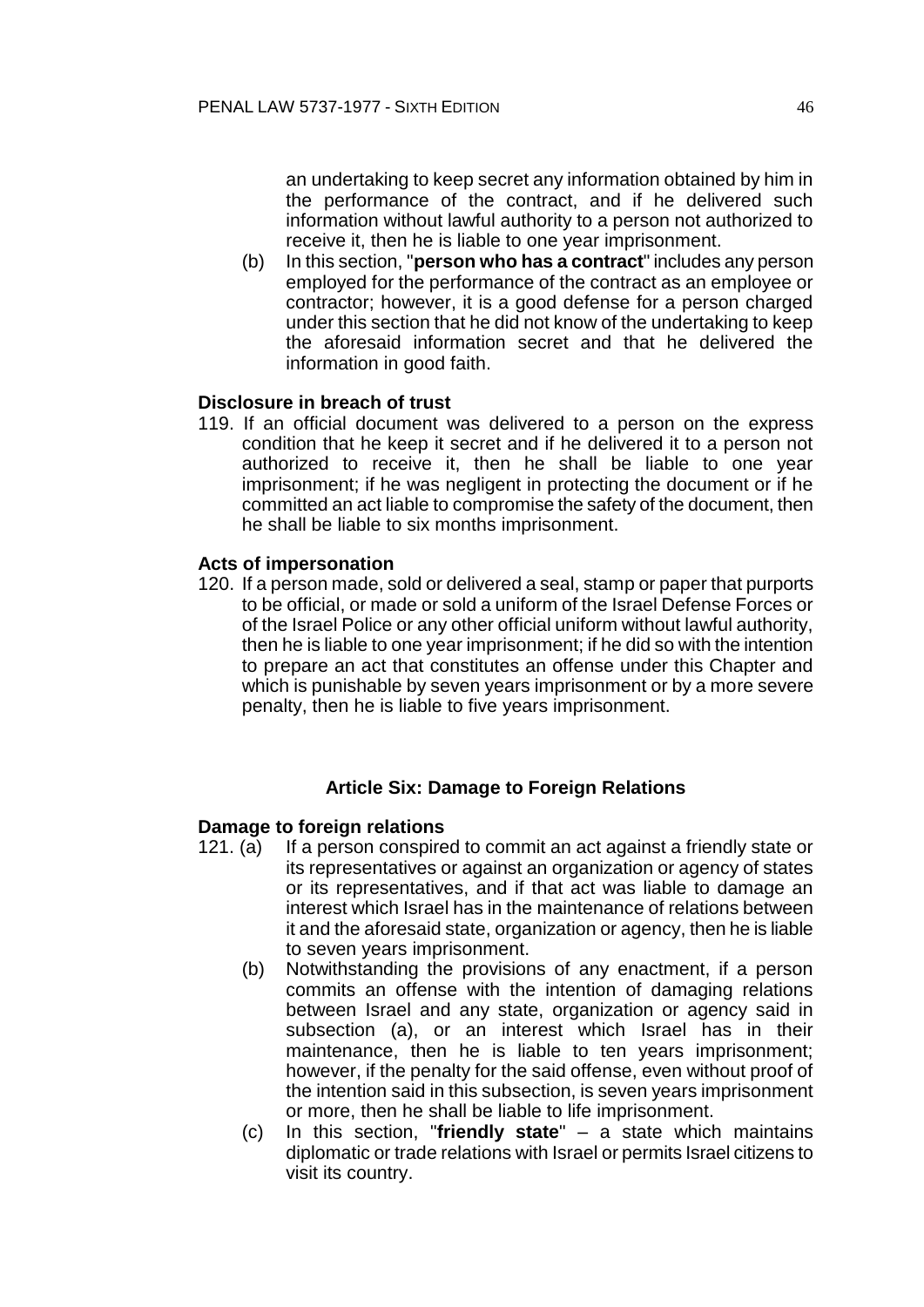## **Enlistment in foreign forces**

- 122. (a) If an Israel citizen volunteered to serve in the armed forces of a foreign state, then he is liable to three years imprisonment, and if an Israel citizen served in an armed force of a foreign state, then he shall be deemed to have volunteered to serve, as long as he has not proved the contrary.
	- (b) If a person in Israel enlisted an Israel resident in an armed force of a foreign state, and if the enlister is not an official representative of that state and the enlisted person is not its citizen, then he shall be liable to five years imprisonment.
	- (c) No person shall bear criminal responsibility under this section for an act committed under an enactment or under an agreement between Israel and another state or an international agency or organization, or by permission given on behalf of the Government, either to that person or for that act or generally.

## **Article Seven: Law Procedure**

### **Indictment**

123. A charge under this Chapter shall only be brought by the Attorney General or with his written consent.

### **Arrest on application by Attorney General**

- 124. (a) A judge of the Supreme Court may, on application by the Attorney General, order the arrest of a person suspected of an offense under Articles Two or Four for a period and further periods which he shall prescribe or extend, which in each instance shall not exceed thirty days and in the aggregate four months.
	- (b) Repealed
	- (c) In respect of arrest under this section, the powers said in Article Two of Chapter Three of the Criminal Law Procedure Law [Consolidated Version] 5742-1982 shall vest in the President of the Supreme Court or in a judge of the Supreme Court, whom he designated for that purpose.

### **Ordinary arrest**

- 125. (a) Notwithstanding the provisions of the Criminal Procedure (Powers of Enforcement – Arrests) Law 5756-1996, a senior police officer may order the arrest of a person suspected of an offense under Articles Two or Four for a period of fifteen days, before he is brought before a judge; the officer shall hear the suspected person before issuing the arrest warrant or within 48 hours thereafter.
	- (b) A person arrested as said in subsection (a) may also be held in a place of arrest determined by the Minister of Defense, notice of which was given to the Minister of Justice; he shall be held under conditions prescribed by regulations under section 3 of the Emergency Powers (Arrests) Law 5739-1979.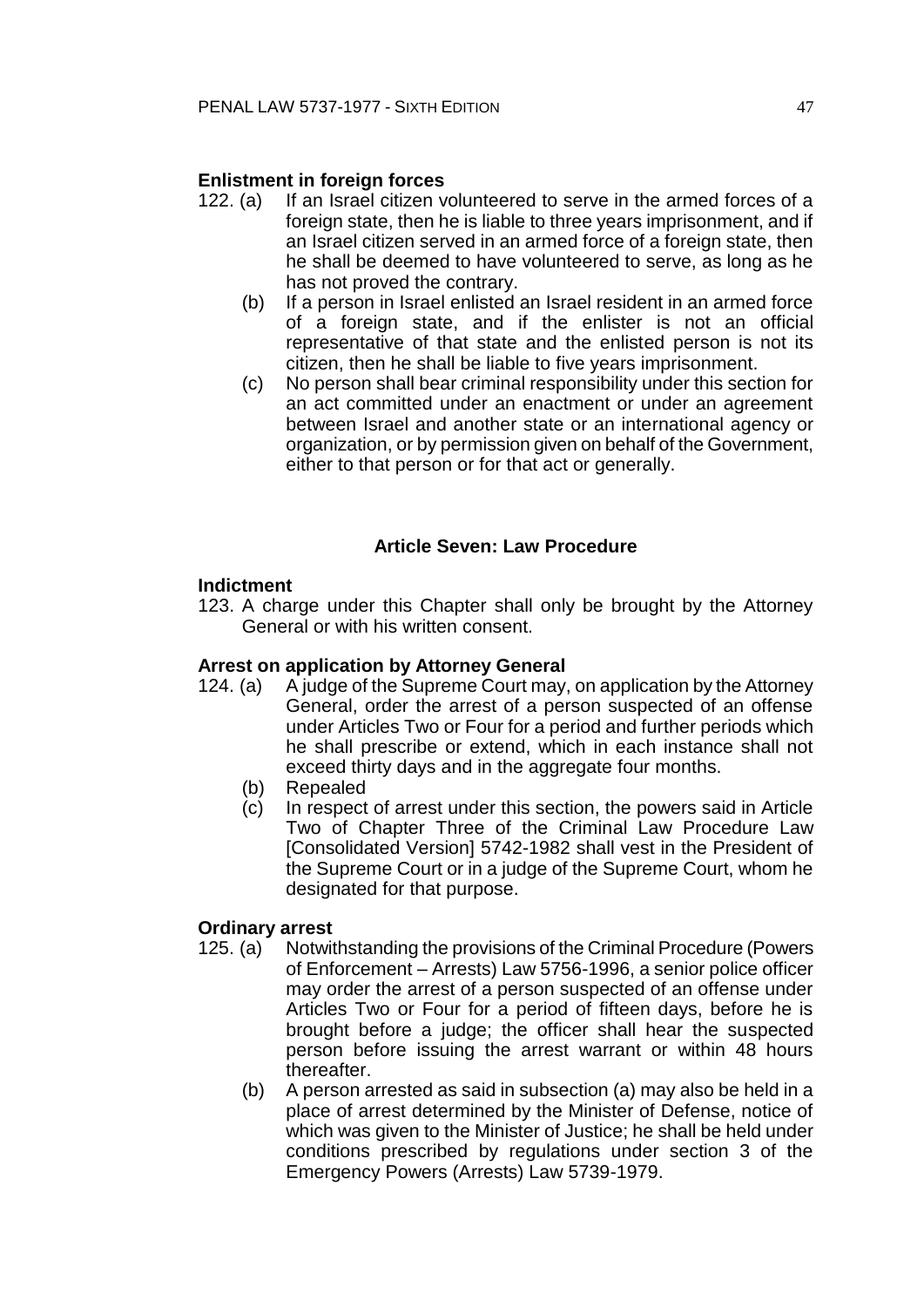### **Police search in urgent cases**

126. If the Inspector General of Police or a senior police officer empowered by him for that purpose is satisfied that there are sufficient grounds for assuming that an offense under sections 111 or 112 was committed, or that persons are about to commit an offense under one of these sections, and if he is believes that the matter admits of no delay and that national security requires immediate action, then he may issue to a police officer a written order signed by him to carry out a search in connection with the offense, and such an order shall, for all purposes, be treated like a search warrant issued by a judge of a Magistrates Court under the Ordinance, on condition that an aforesaid order is approved by a judge within three days after its issue.

#### **Military search in urgent cases**

127. If the commander of a military unit of or above the rank of rav-seren *(major – Tr.)* is satisfied that there are sufficient grounds for assuming that an offense under sections 111, 112 or 115 was committed, and if he is believes that the matter admits of no delay and that national security requires immediate action and it is not possible to act under section 126, then he may issue to a soldier a written order signed by him to carry out a search in connection with that offense on the body and belongings of a person, and that order shall, for all purposes, be treated like a search warrant issued by a judge of a Magistrates' Court under the Ordinance, but a search under this section shall not be carried out in a dwelling house; an aforesaid order shall be approved by a judge of a Magistrates' Court or by the president of a District Court martial within three days after its issue.

#### **Secrecy of proceedings**

- 128. If the Court that tries an offense under Articles Two or Four believes that national security requires secrecy to be maintained to an extent which cannot be achieved by means under any other enactment, then it may order –
	- (1) that the defendant or his counsel not be present at a certain proceeding or shall not inspect certain evidence;
	- (2) that, in a particular proceeding, the Court sit in a place outside the Court building;
	- (3) that a statement made or evidence presented in a certain proceeding be kept secret in the manner and to the extent prescribed by the Court;

however, the Court shall not exercise its power under paragraph (1) unless it is satisfied that the defendant is assured of a full defense, including defense counsel appointed by the Court or chosen by the defendant instead of the counsel who will be absent or will not inspect the evidence as aforesaid.

### **Instruments of offense**

129. (a) If a person was convicted of an offense under this Chapter, then the Court may order that any asset property which he used or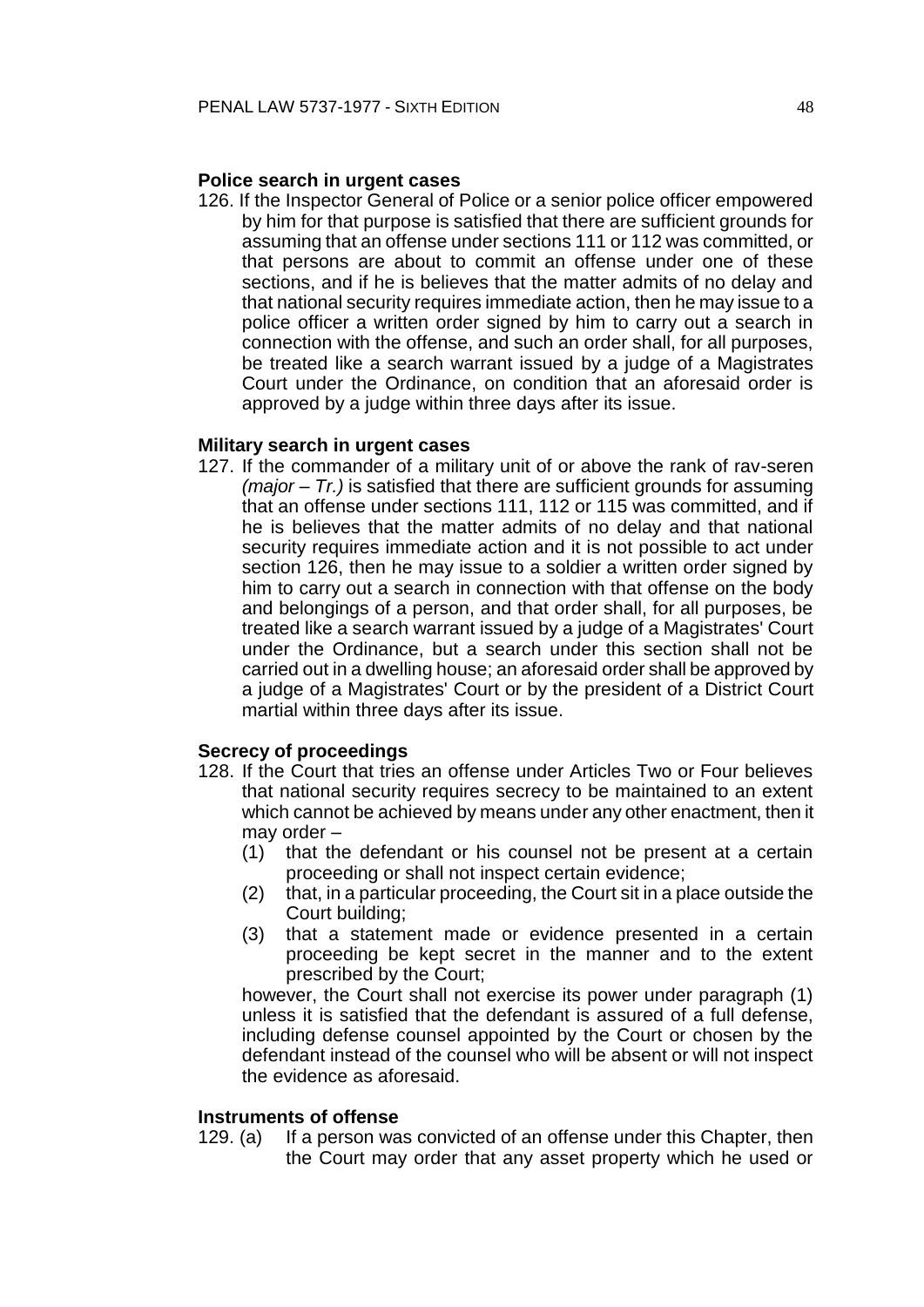which helped him to commit the offense shall be confiscated for the Treasury, even if the offender's ownership of the asset has not been proven; if a person claims a right to property confiscated under subsection (a) and he was not an accomplice to the offense, then he may – within one year after the day on which the confiscation order was made or within an additional period prescribed therein for that purpose – apply to the Court that ordered the confiscation that it revoke the confiscation and order that the asset be delivered to its owner; if the asset is no longer available, then the Court may, if it is satisfied that there was an offense or negligence in its keeping, obligate the Treasury to pay damages in an amount to be prescribed by it; if the asset was sold, then the proceeds of the sale shall take its place.

(c) Procedure for proceedings under subsection (b) shall be prescribed by regulations.

#### **Article Eight: Miscellaneous**

#### **Saving of enactments**

130. The provisions of this Chapter shall add to and not derogate from the provisions of any other enactment.

#### **Offenses committed abroad**

131. If a person committed an offense under this Chapter abroad, then he shall be tried for it in Israel; however, no person shall bear criminal responsibility for an offense under section 97, 98, 100, 104 or 121 committed abroad, if – at the time of the offense – he was not an Israel citizen, an Israel resident or a person who owes allegiance to the State of Israel, because he served in the State service or because of any other reason.

#### **Implementation**

132. The Minister of Justice is charged with the implementation of this Chapter.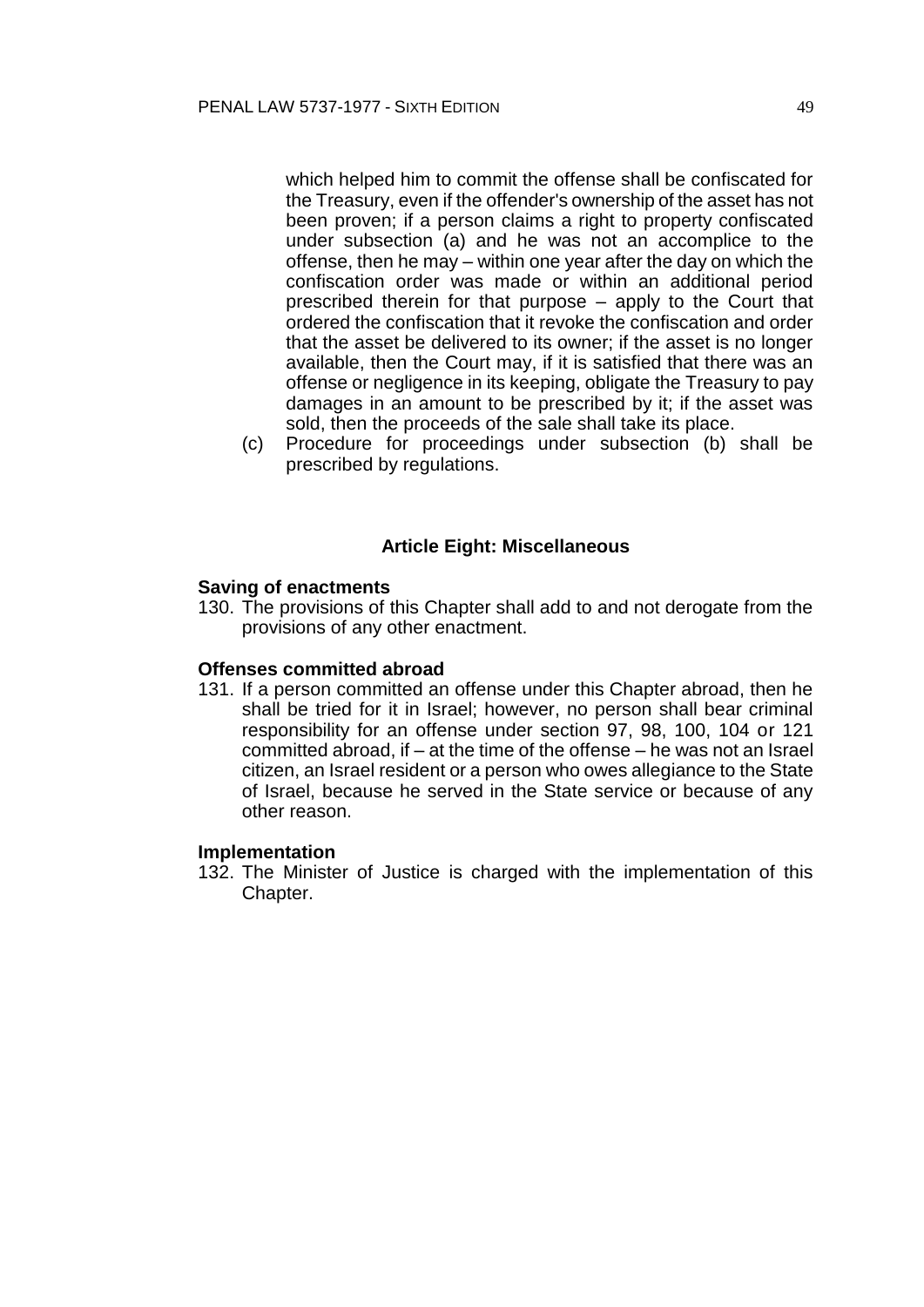## **CHAPTER EIGHT: OFFENSES AGAINST THE POLITICAL AND SOCIAL ORDER**

### **Article One: Sedition**

### **Seditious acts**

133. If a person committed, attempted, prepared or conspired with another to commit an act of sedition act, then he is liable to five years imprisonment.

### **Seditious publications**

- 134. (a) If a person published, printed or reproduced any publication of a seditious nature, then he is liable to five years imprisonment and the publication shall be confiscated.
	- (b) If a person imported a publication of a seditious nature, then he is liable to five years imprisonment and the publication shall be confiscated, unless he had no reason to assume that the publication is of a seditious nature.
	- (c) If a person without lawful justification holds a publication of a seditious nature, then he is liable to one year imprisonment and the publication shall be confiscated.

### **Restrictions on indictment and conviction**

- 135. (a) A criminal indictment for an offense under sections 133 or 134 shall only be brought within one year after the offense was committed, and no person shall be prosecuted for a said offense without the Attorney General's written consent.
	- (b) No person shall be convicted of an offense under section 133 or 134 on the uncorroborated testimony of a single witness.

### **Sedition defined**

136. For purposes of this Article, "**sedition**" is one of the following:

- (1) the arousal of hatred, contempt or to disloyalty toward the State or its lawfully constituted administrative or judicial authorities;
- (2) the incitement or provocation of Israel residents to attempt changing by unlawful methods anything established by an enactment;
- (3) the creation of discontent or resentment among Israel residents;
- $(4)$  the promotion of conflict and enmity between different parts of the population.

#### **Plea of truth is no defense**

137. In an indictment under sections 133 or 134, it shall not be a defense that the statement alleged to be seditious is true.

#### **Lawful criticism and propaganda**

- 138 An act, speech or publication is not seditious if its tendency is only one of the following:
	- (1) to show that the Government was misled or mistaken in an action taken by it;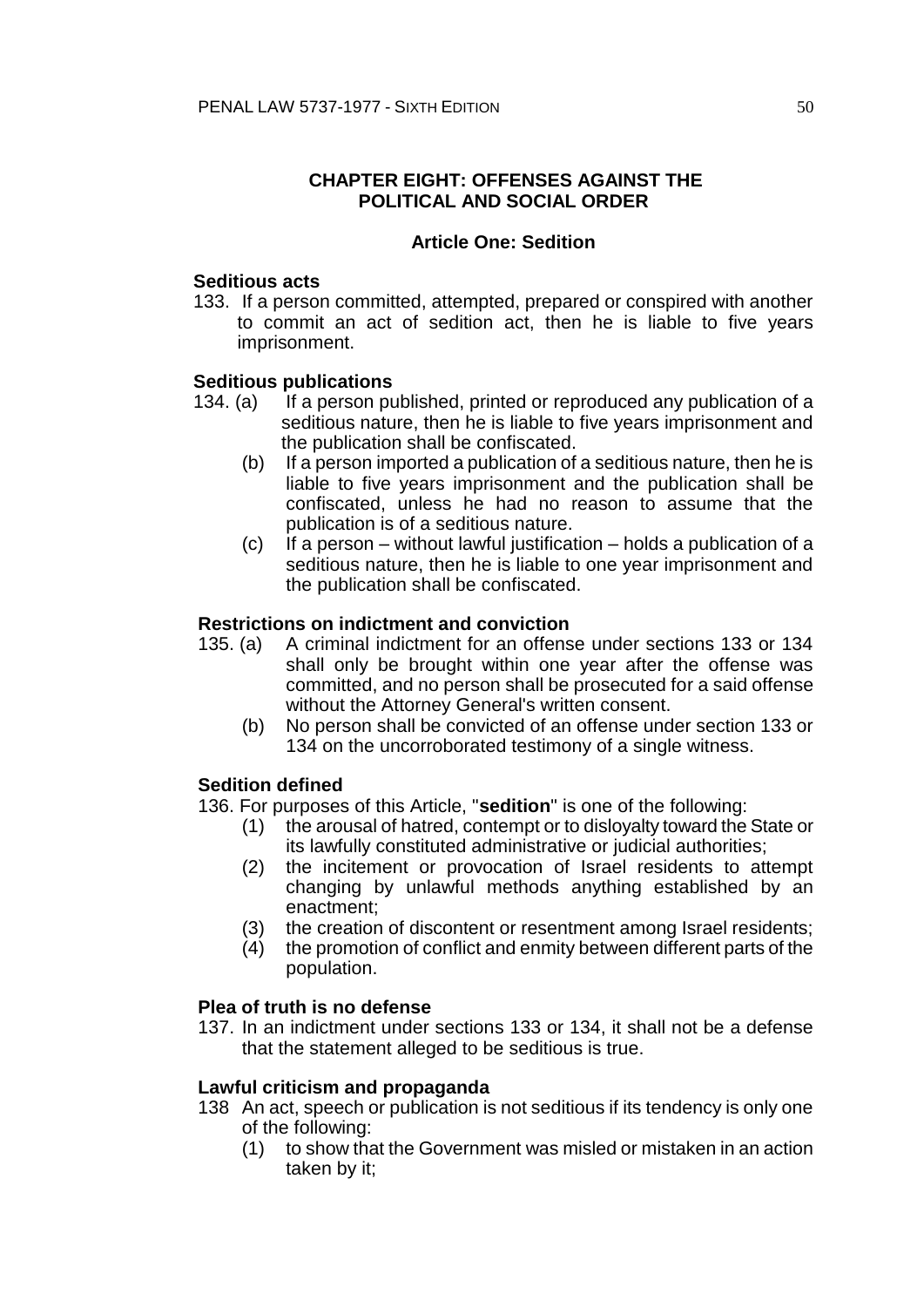- (2) to condemn errors and defects in the Laws of the State, one of its lawfully established institutions or in its administrative or judicial system, all in order to bring about the correction of those errors or defects;
- (3) to persuade the citizens or inhabitants of the State to attempt to bring about by lawful means the change of anything established by an enactment;
- (4) to condemn in order to cause their removal matters that cause or are liable to cause conflict or feelings of hostility between different parts of the population.

## **Defense in cases of publication by agent**

139. In the case of an indictment publication by an agent of a matter alleged to be seditious, it shall be a good defense for the principal that it was published without his permission, consent or knowledge, not because of any lack of due care or caution on his part, and that he did everything in his power to help identify the persons responsible for producing and publishing it.

## **Oath to commit grave offense**

- 140. If a person did one of the following, then he is liable to seven years imprisonment:
	- (1) he administered an oath to his fellow or an undertaking that is like an oath (both called in this Article: oath) or was present at a said oath and expressed his consent to it, it being intended to obligate the person who took the oath to commit an offense punishable by death or life imprisonment or twenty years imprisonment, or to obligate him to participate in an act of uprising or revolt;
	- (2) he took an oath said in paragraph (1), without being forced to do so.

### **Oath to commit some other offense**

- 141. If a person did one of the following, then he is liable to five years imprisonment:
	- (1) he administered an oath to his fellow or was present at and consented to it, it being intended to obligate the person who took the oath to one of the following:
		- (a) to commit an offense not punishable by death, life imprisonment or twenty years imprisonment;
		- (b) to disturb the public peace;
		- (c) to belong to an association formed in order to commit an act said in subparagraph (a) or (b);
		- (d) to obey the orders of a committee or body of persons that was constituted unlawfully, or of a leader or commander or other person who does not have lawful authority to give the orders;
		- (e) not to inform against a fellow member of the association or against some certain person and not to testify against them;
		- (f) not to reveal the existence of the unlawful association, an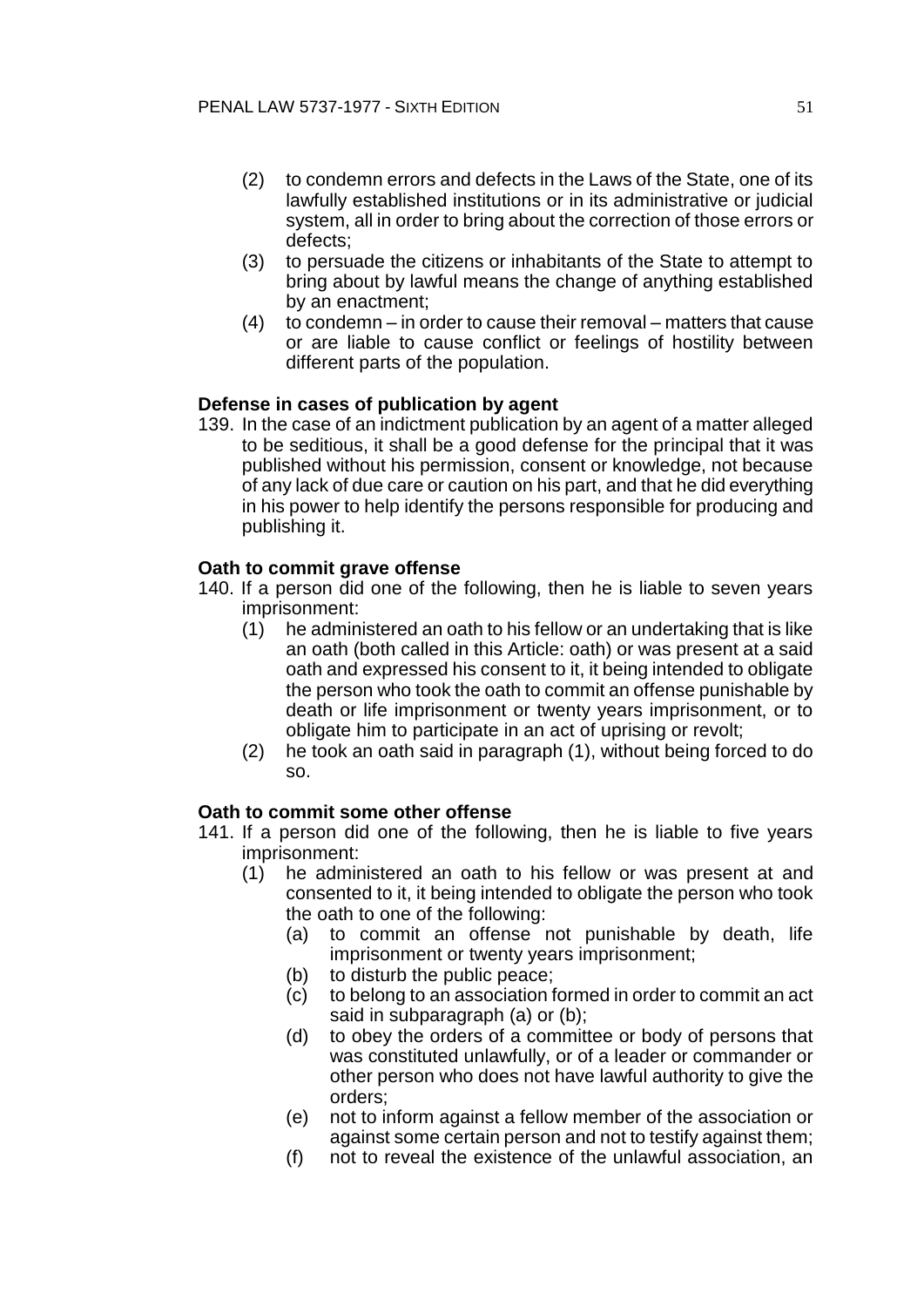illegal act committed or about to be committed, an illegal oath tendered, taken or administered by him or by another person, or the significance of an aforesaid oath;

(2) he takes an oath said in paragraph (1), without having being compelled to do so.

## **Plea of compulsion**

142. If a person took an oath said in this Article, he can say in his defense that he was compelled to do so only if – within fourteen days after he took it or, if he is prevented by force or sickness, within fourteen days after that constraint came to an end – he declared by affidavit before a police officer all he knows about the matter, including the identity of the person by whom the oath was administered or in whose presence he swore the oath, and the place and time of the oath; a soldier on active service or a police officer may make the said affidavit before his commander.

## **Unlawful military exercises**

- 143. (a) If a person did one of the following, then he is liable to seven years imprisonment:
	- (1) he drilled or trained others without permission from the Government – in the use of arms or the performance of military exercises, movements or operations;
	- (2) he was present at a meeting or assembly of persons held without permission from the Government, in order to drill or train other persons in the use of arms or the practice of military exercises, movements or operations.
	- (b) If a trains or drills the use of arms or the practice of military exercises, movements or operations at a meeting or assembly convened without Government permission or is present there in order to be so trained or drilled, then he is liable to three years imprisonment.

### **Offenses with weapons**

- 144. (a) If a person acquires a weapon or has it in his possession without lawful authority for its possession, then he is liable to seven years imprisonment; however, if the weapon is a part, accessory or ammunition as said in subsection (c)(1) or (2), then he is liable to three years imprisonment.
	- (b) If a person carries or has a weapon without lawful permission for carrying or transporting it, then he is liable to ten years imprisonment; however, if the weapon is a part, accessory or ammunition as said in subsection (c)(1) or (2), then he is liable to three years imprisonment.
	- (b1) Subsections (a) and (b) shall not apply to a person who committed the offense only by not paying the fee for renewal of his permit, or whose permit was not renewed even though there was no reason for not renewing it, all in accordance with the Firearms Law 5709-1949 or with the regulations under it.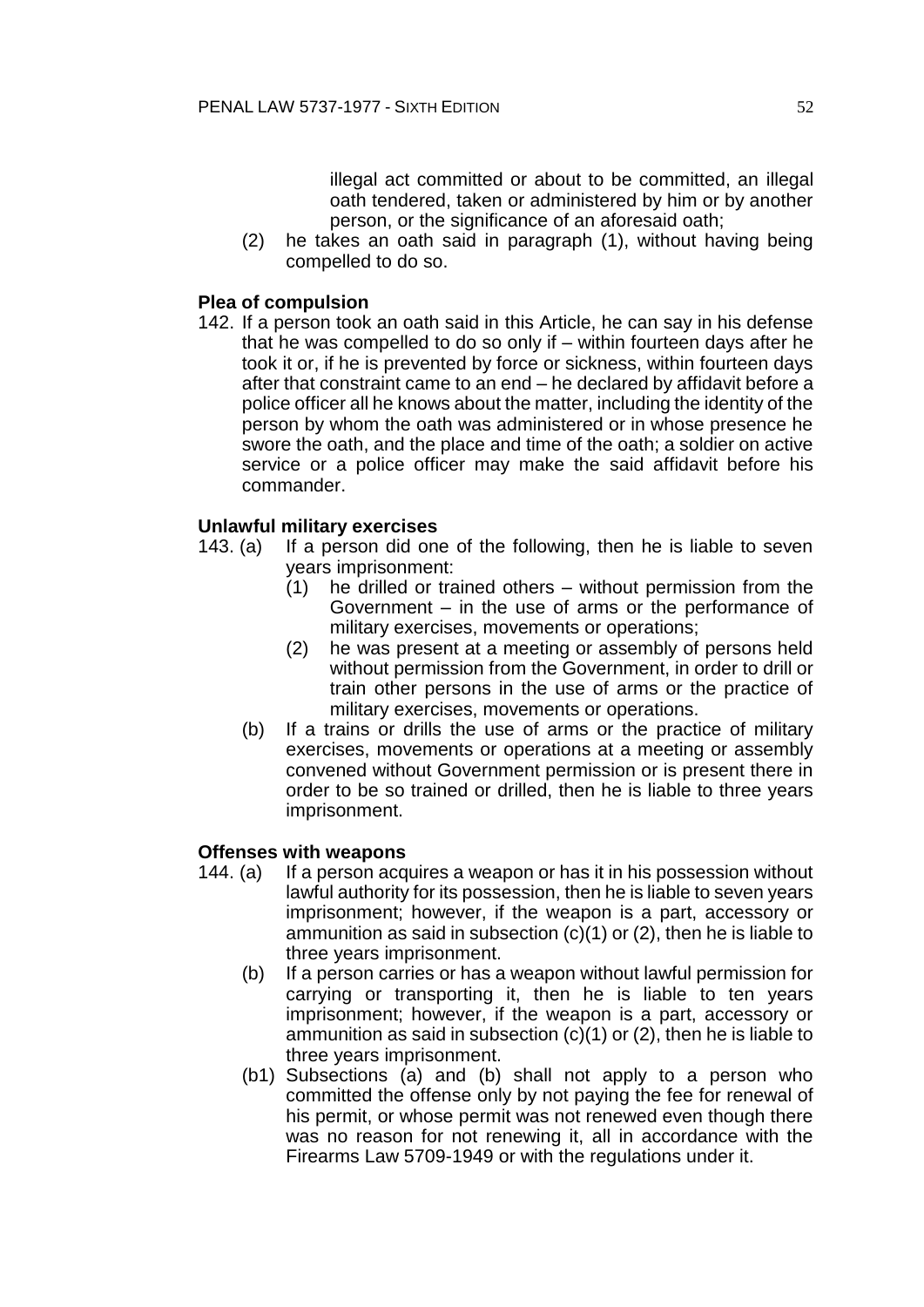- (b2) If a person produces, imports, exports, trades or performs any other transaction with weapons, which includes giving a weapon into the possession of another – whether or not for consideration – without having lawful permission to perform a said act, then he shall be liable to fifteen years imprisonment.
- (b3) If a person is lawfully authorized to sell or to deliver a weapon, and if he sells or delivers it to a person who is not lawfully entitled to have it, then he is liable to fifteen years imprisonment; if, because of a negligent inquiry, the seller or purveyor believed that he sells or delivers the weapon to a person lawfully authorized to have it, then he is liable to three years imprisonment.
- (c) In this section, "**weapon**"
	- (1) an instrument made capable of shooting a bullet, projectile, shell, bomb or its like, which can kill a person, and it includes a part, accessory or ammunition of such an instrument;
	- (2) an instrument made capable of emitting a substance intended to injure a person, including a part, accessory or ammunition of such an instrument, and also including a container that contains or was made capable of containing an aforesaid substance, other than teargas as defined in the Firearms Law 5709-1949;
	- (3) ammunition, bombs, grenades or other explosive object, which is capable of killing or injuring a person, including a part of any of these.
- (c1) For purposes of this section
	- (1) it is immaterial whether the weapon was or was not serviceable when the offense was committed;
	- (2) if a person claims to have lawful permission, then he bears the burden of proof.
- (d) If a weapon is found in any place, then the occupant of that place shall be deemed to be holding the weapon, as long as the opposite has not been proven.
- (e) A certificate signed by a police officer of the rank of inspector or higher, attesting that a certain object is a weapon, shall be evidence thereof, as long as the opposite has not been proven.; however, the defendant may summon the signatory of the certificate for interrogation and – when he has done so – the certificate shall be evidence only if the signatory complied with the summons; the Court must inform the defendant of his right to summon the certificate's signatory for interrogation.
- (f) This section shall not derogate from the provisions of any enactment.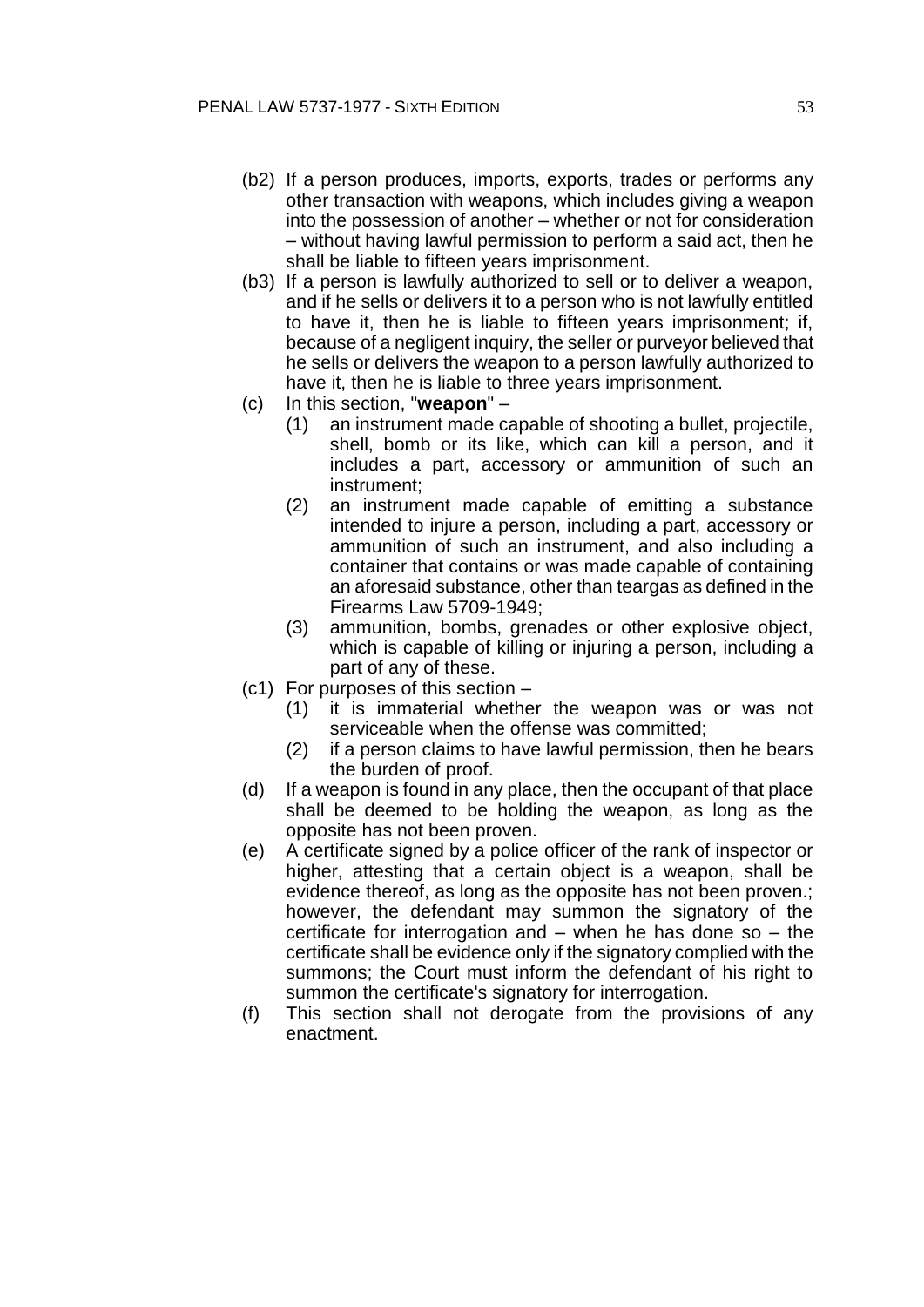## **Article One "A": Racism**

## **Definitions**

144A.In this Article: "**racism**" – persecution, humiliation, degradation, a display of enmity, hostility or violence, or causing violence against a public or parts of the population, all because of their color, racial affiliation or national ethnic origin.

## **Publication of racist incitement is prohibited**

- 144B.(a) If a person publishes anything in order to incite to racism, then he is liable to five years imprisonment.
	- (b) For the purposes of this section, it does not matter whether the publication did cause racism, and whether or not it is true.

## **Permissible publication**

- 144C.(a) Publication of a true and fair report of an act said in section 144B shall not be deemed an offense under that section, on condition that it was not intended to cause racism.
	- (b) Publication of quotes from religious scriptures or prayer books or the observance of a religious ritual shall not be deemed an offense under section 144B, on condition that it was not intended to cause racism.

## **Possession of racist publication**

- 144D If a person holds a publication prohibited under section 144B for distribution, in order to cause racism, then he is liable to one year imprisonment, and the publication shall be confiscated.
- 144D1. Repealed

### **Incitement to violence or terror**

- 144D2.(a) If a person publishes a call to commit an act of violence or terror, or praise, words of approval, encouragement, support or identification with an act of violence or terror (in this section: inciting publication) and if – because of the inciting publication's contents and the circumstances under which it was made public there is a real possibility that it will result in acts of violence or terror, then he is liable to five years imprisonment.
	- (b) In this section, "**act of violence or terror**" an offense that causes a person bodily injury or places a person in danger of death or of severe injury.
	- (c) The publication of a true and fair report about the publication prohibited under subsections (a) and (b) does not constitute an offense under this section.

### **Possession of a publication that incites to violence or terror**

144D3. If a person has in his possession a publication prohibited under section 244D2 in order to distribute it, then he shall be liable to one year imprisonment and the publication shall be confiscated.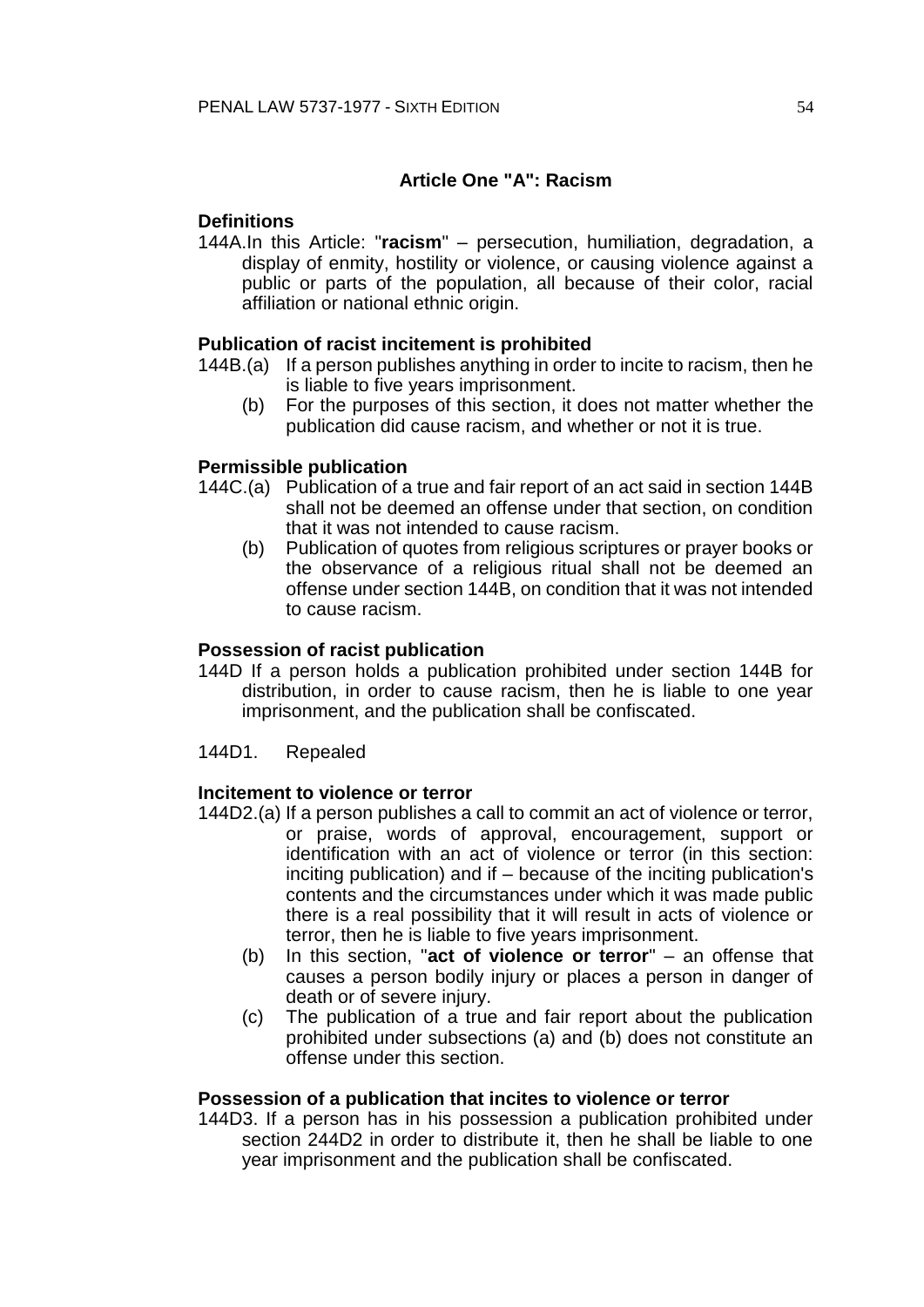### **Indictment**

144E. An indictment under this Article shall only be brought with the Attorney General's written consent.

## **Article One "B": Hate Offenses**

### **Offenses motivated by racism or enmity against a public – an aggravating circumstance**

- 144F.(a) If a person commits an offense out of a racist motive, as defined in Article One "A", or out of enmity toward a public because of their religion, religious group, community of origin, sexual inclination or because they are foreign workers, then he shall be liable to double the penalty set for that offense or to ten years imprisonment, whichever is the lesser penalty.
	- (b) In this section, "**offense**" an offense against the body, freedom or property, an offense of threat or blackmail, offenses of disorderly conduct or public obstruction and nuisances included in Articles Nine and Eleven of this Chapter, and an offense in the public service or against it included in Chapter Nine, Article Four, all except for an offense for which the penalty is ten years imprisonment or more.

## **Article Two: Associations and Assemblies**

### **Prohibited association**

145. For purposes of this Article, "**unlawful association**" –

- (1) a body of persons, incorporated or unincorporated, which by its constitution or propaganda or otherwise advocates, incites or encourages any of the following prohibited acts:
	- (a) subversion of Israel's political order by revolution or acts of sabotage;
	- (b) overthrow by force or violence of the lawful Government of Israel or of another state, or of all organized government;
	- (c) destruction of assets of the State or of an asset used in commerce within the State or with other countries, or damage to aforesaid assets;
- (2) a body of persons, incorporated or unincorporated, which by its constitution or propaganda or otherwise advocates or encourages the commission of an act, the explicit or implicit objective of which is sedition within its meaning in Article One;
- (2a) a body of persons, incorporated or unincorporated, which in an organized manner, in its by-laws, in its propaganda or in some other manner propagates, incites to or encourages racism, as defined in Article One "A, including propagating, inciting to or encouraging as aforesaid the principles of the Nazis or of the Nazi movement;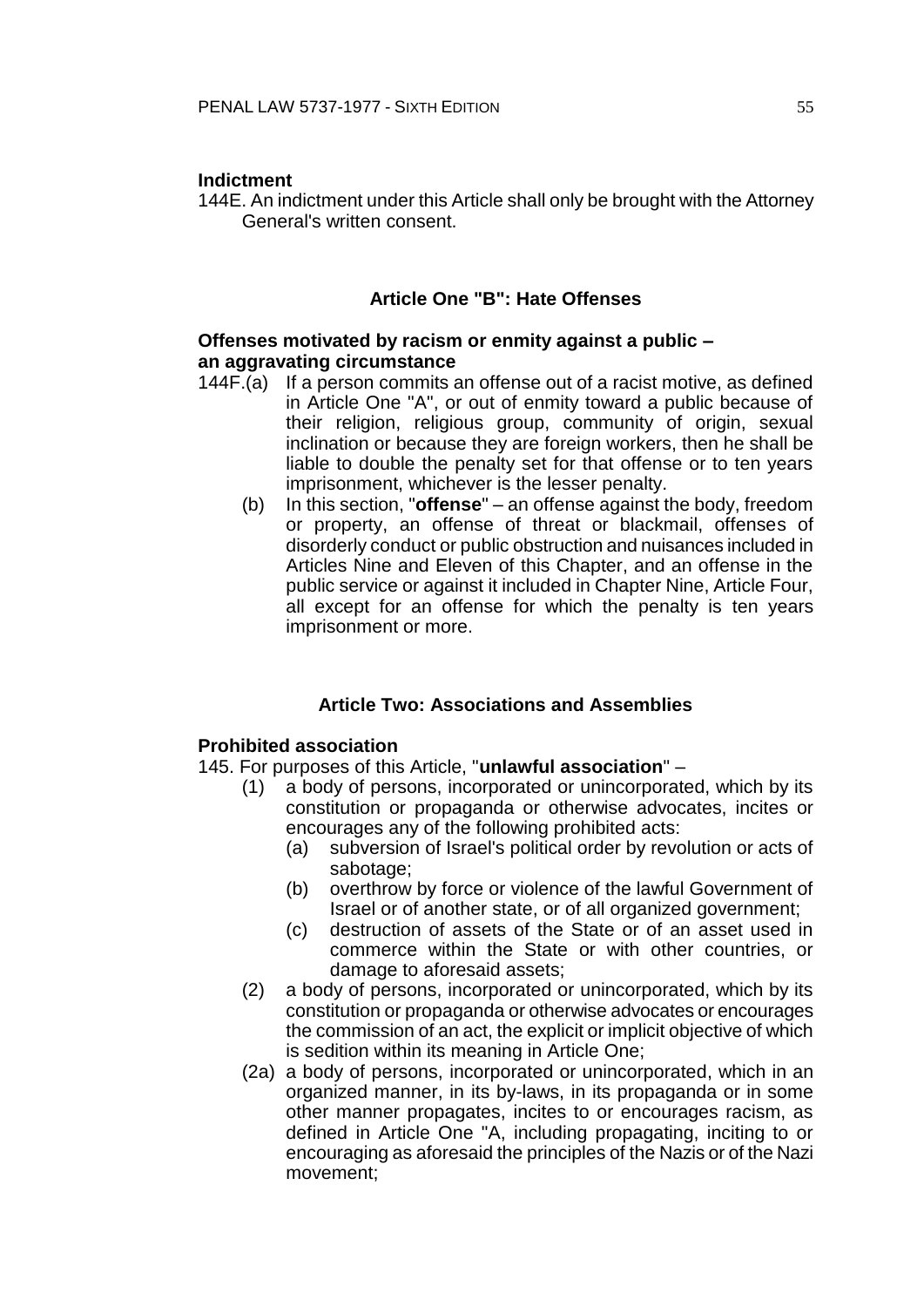- (3) a body of persons which did not makes its by-laws public, as it is obligated to do under an enactment or which continues to meet after it was dissolved under an enactment;
- (4) a body of persons, incorporated or unincorporated, which is affiliated or appears to be affiliated with an organization that advocates or encourages one of the doctrines or practices said in this section;
- (5) a branch, center, committee, group or faction of an unlawful association and every institution or school managed or supervised by it.

## **Advocating a prohibited association**

146. If a person – by speech, in writing or otherwise – advocates or encourages the commission of one of the acts prohibited under section 145, then he is liable to three years imprisonment.

### **Member of prohibited association**

147. If a person has reached age sixteen and is a member of a prohibited association, occupies or acts in any position or office in it, acts as its representative or acts as a teacher in an institution or school, that is managed or supervised or appears to be managed or supervised by it, then he is liable to one year imprisonment.

#### **Contributions to prohibited association**

148. If a person pays a membership fee or a contribution for or on account of a prohibited association or if he solicits one of these, then he is liable to six months imprisonment.

#### **Publications of prohibited association**

149. If a person produces, prints, publishes or transmits by mail a publication of, for or to the benefit of a prohibited association, then he is liable to six months imprisonment.

#### **Indictment**

150. An indictment for offenses under sections 145 to 149 shall only be filed by the Attorney General or with his consent.

#### **Prohibited assembly**

151. If at least three or more persons assembled for purposes of an offense or assembled for a common purpose, even a lawful one, and conducted themselves in a manner that gives nearby persons reasonable grounds to suspect that the assembled persons will commit a breach of the peace or that by their assembly itself they will provoke others needlessly and without reasonable cause to commit a breach of the peace, then that constitutes a prohibited assembly, and a person who participated in a prohibited assembly is liable to one year imprisonment.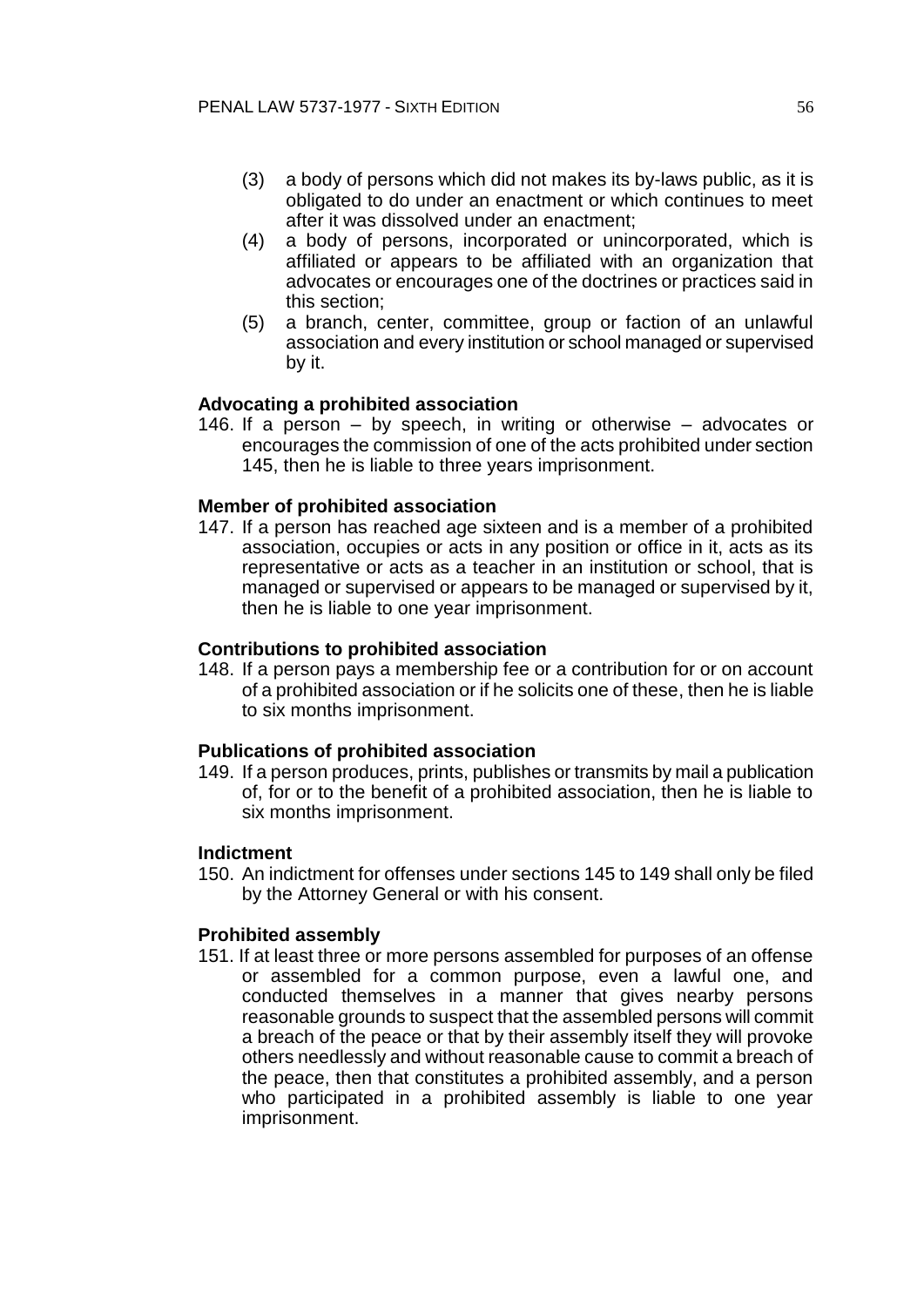### **Riot**

152. If in a prohibited assembly people began to carry out its purpose by committing a breach of peace that terrorizes the public, then that constitutes a riot and a person who participated in a riot is liable to two years imprisonment.

### **Order to disperse**

153. If a district commissioner, district officer, judge of a Magistrates' Court or – in their absence – a police officer of the rank of subinspector or higher sees that at least three persons are rioting or suspects that they are about to riot, then he may – after making his presence known by blowing a bugle or whistle or by similar means or by firing a Verey light from a pistol – order those persons to disperse quietly.

### **Dispersal of rioters**

154. If – a reasonable time after a notification and order under section 153, or after delivery of that notification or order was prevented by force – several aforesaid persons continue to riot, then any person authorized to make a said notification and order, a police officer or any person who assists them may do anything necessary to disperse the persons who continue to riot or to apprehend them, and – if anybody resisted apprehension – then he may reasonably use the force necessary to overcome the resistance and he shall not be liable in any criminal or civil proceeding if he caused harm to or the death of a person or damage to property.

#### **Continued rioting after order to disperse**

155. If a notification and dispersal order was announced to rioters or to persons assembled in order to riot, and if reasonable time passed since the notification and order, then every person who participates or continues to participate in that assembly or riot is liable to five years imprisonment.

#### **Preventing order to disperse**

156. If a person forcibly prevents or obstructs the making of a notification or order to disperse, then he is liable to five years imprisonment, and every person who knows that the making of a notification or order was forcibly prevented and participates in the riot or assembly is liable to three years imprisonment.

#### **Riot results in damage**

157. If rioters unlawfully caused damage to a building, ship, railway, machinery, structure, telegraph line, electric power line, pipeline or water supply pipe, then each of them is liable to seven years imprisonment, and if they wrecked or destroyed or began to wreck or to destroy one of the said objects, then he is liable to ten years imprisonment.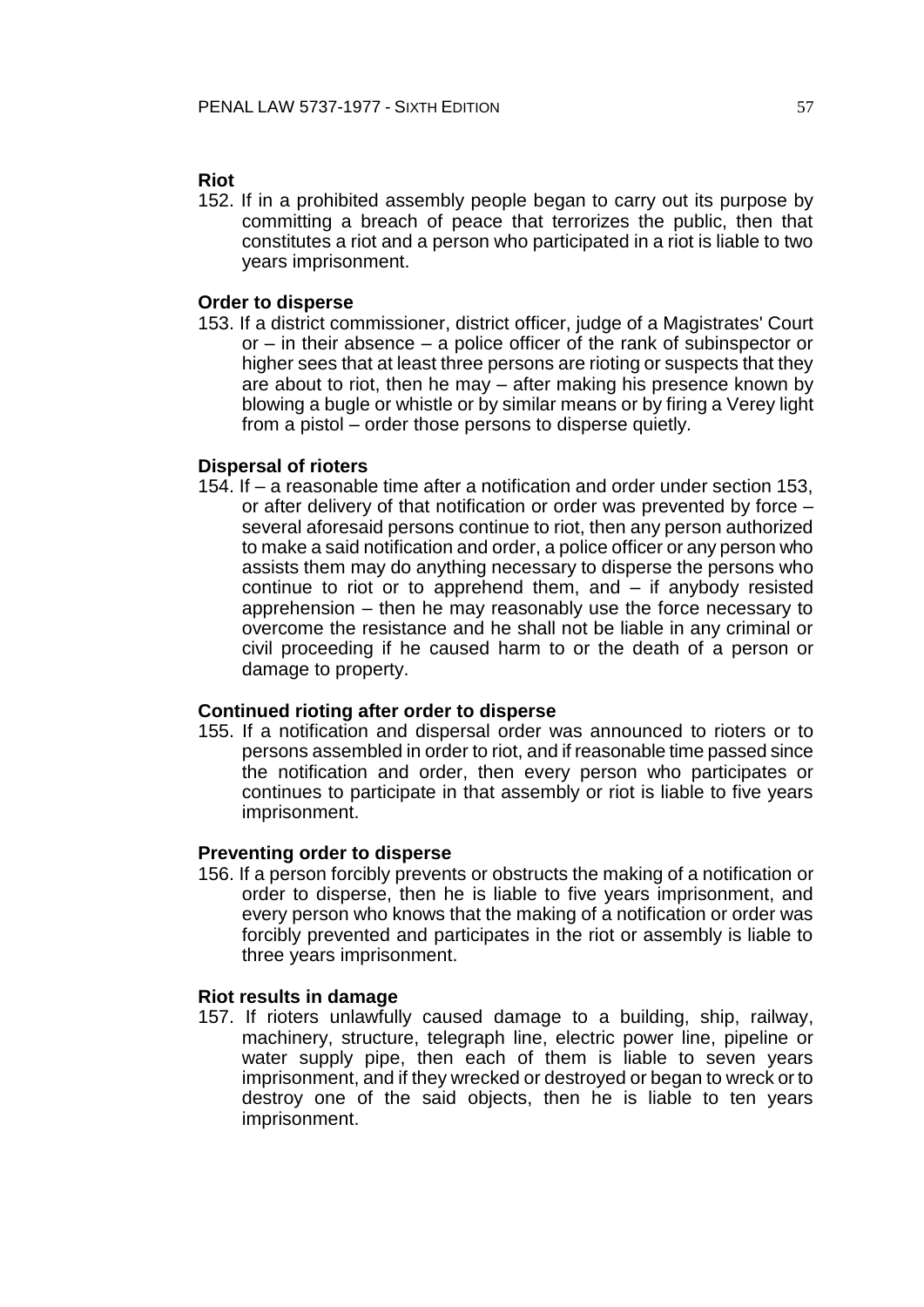### **Rioters damage a vessel**

158. If rioters unlawfully and by use of force prevented or obstructed the loading, unloading, sailing or navigation of any vessel, or if they unlawfully and with use of force boarded any vessel with the intention to commit one of the aforesaid acts, then, they are liable to three years imprisonment.

### **Article Three: Disturbances of the Public Peace**

### **Publication of false information that causes fear and alarm**

- 159. (a) If a person publishes or reproduces a statement, rumor or report which is likely to cause fear and alarm among the public, or to disturb the public peace, knowing or having reason to believe that they are false, then he is liable to three years imprisonment.
	- (b) In the case of an indictment under subsection (a), it shall be a good defense for the defendant that he did not know or did not have reason to believe that the statement, rumor or report was false, on condition that he proved that he took reasonable steps to ascertain their accuracy before publication.

#### **Using material that appears to be dangerous**

159A. If a person sends, leaves or gives to another any material or object that appears to be dangerous to the life or the body of a person, under circumstances that are liable to cause a public panic or a violation of public order, then he shall be liable to six months imprisonment or to the fine said in section 61(a)(4).

## **Disturbance of labor relations**

160. If the Government concludes that there are serious disturbances in labor relations, which threaten or injure the economy of Israel or its trade with foreign states, then it may – by proclamation – declare a state of emergency for purposes of this section and as long as the proclamation has not been revoked, a person who participated in a lockout or strike in relation to the commercial transport of goods or conveyance of passengers in Israel or between Israel and foreign states or in the provision of a public service in Israel, and a person who incites to, aids in or encourages a said lockout or strike or its continuation is liable to one year imprisonment.

### **Offenses against public services**

- 161. If a person committed one of the following acts by violence to the person or property of another, by threat or intimidation, or by boycott or threat of boycott of a person or assets without reasonable cause or justification of the boycott – then he is liable to three years imprisonment –
	- (1) he interfered with a public service or disrupts it;
	- (2) he compelled or induced a public servant or a person employed in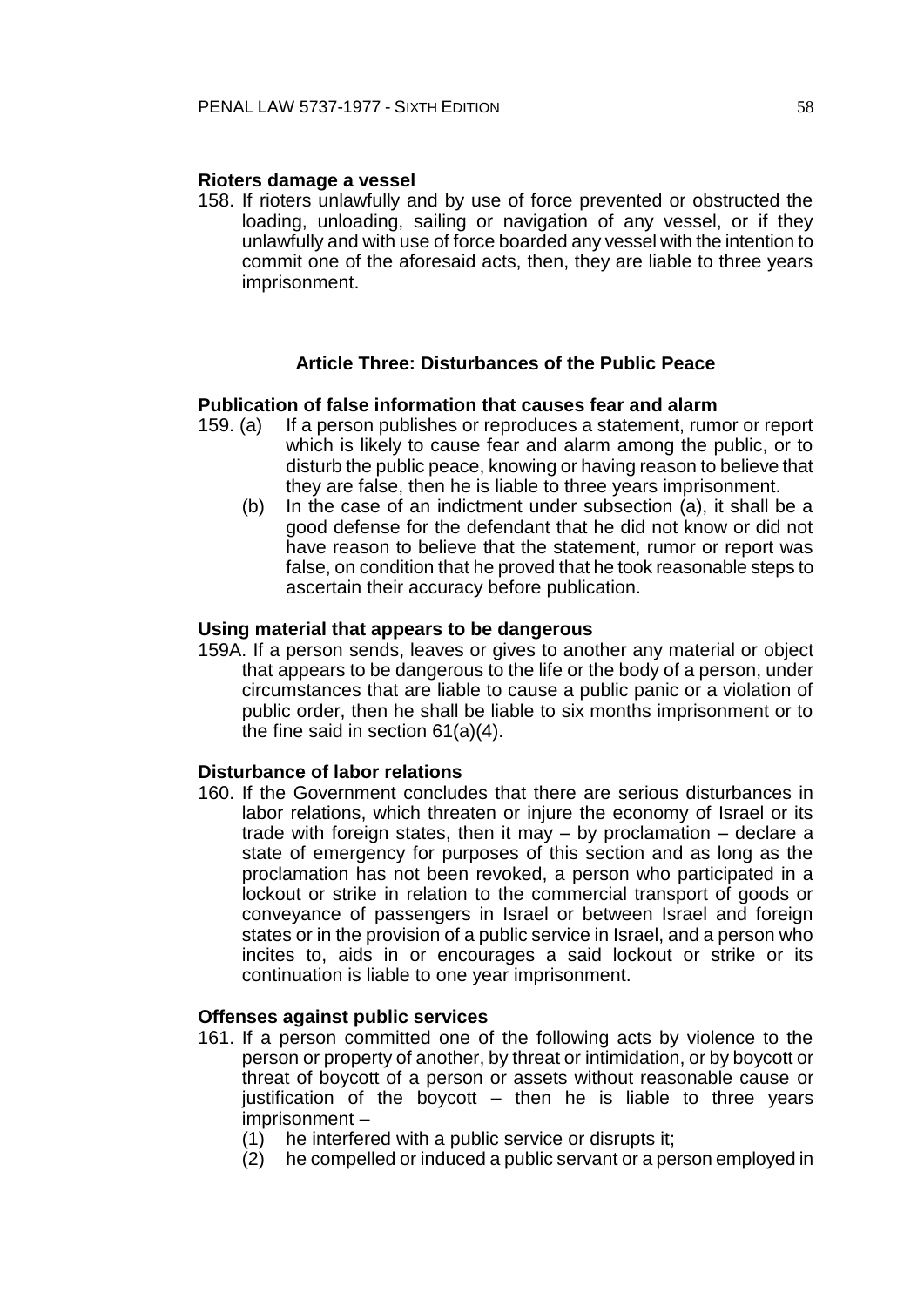connection with a public service to resign or to leave his work, or he prevented a person from offering or accepting said employment;

- (3) he disrupted or interfered with the transport of goods or the conveyance of passengers by way of business or trade in Israel or between Israel and a foreign state;
- (4) he compelled or induced a person employed in transport or conveyance said in paragraph (3) to resign or to leave his work, or he prevented a person from offering or accepting said employment.

### **Indictment**

162. An indictment for offenses under sections 160 or 161 shall only be filed by the Attorney General or with his consent.

## **Article Four: Labor Disputes**

### **Wrongful interference with exercise of a right**

- 163. If a person unlawfully committed one of the following acts in order to compel another to do what he is not bound to do under any enactment or to abstain from doing what he has a right to do, then he is liable to one year imprisonment:
	- (1) he used violence or threats against him, his wife or children or damaged his assets;
	- (2) he persistently followed that person from place to place;
	- (3) he hid a tool, garment or any other asset owned or used by the other person or denies him its use or hinders him in it;
	- (4) he watched his house or place of residence, work or business or where he happens to be, or the approach to them, or he prevented access to it;
	- (5) he followed the other person in a disorderly manner in a street or road.

#### **Permitted picketing**

- 164. (a) Notwithstanding the provisions of section 163, a person may on his own behalf or on behalf of a body corporate, an individual employer or a body of persons, stand in furtherance of a labor dispute at or near a place where people work or carry on business, if his sole purpose is to obtain or communicate information peacefully or to persuade persons peacefully to work or to abstain from working.
	- (b) In this section –

"**labor dispute**" – a dispute between employers and employees or between employees and employees about hiring or not hiring or about an employment agreement, terms of employee's employment, except a dispute one of the causes of which is an objection by employees to the employment of other employees because of their race, religion or language;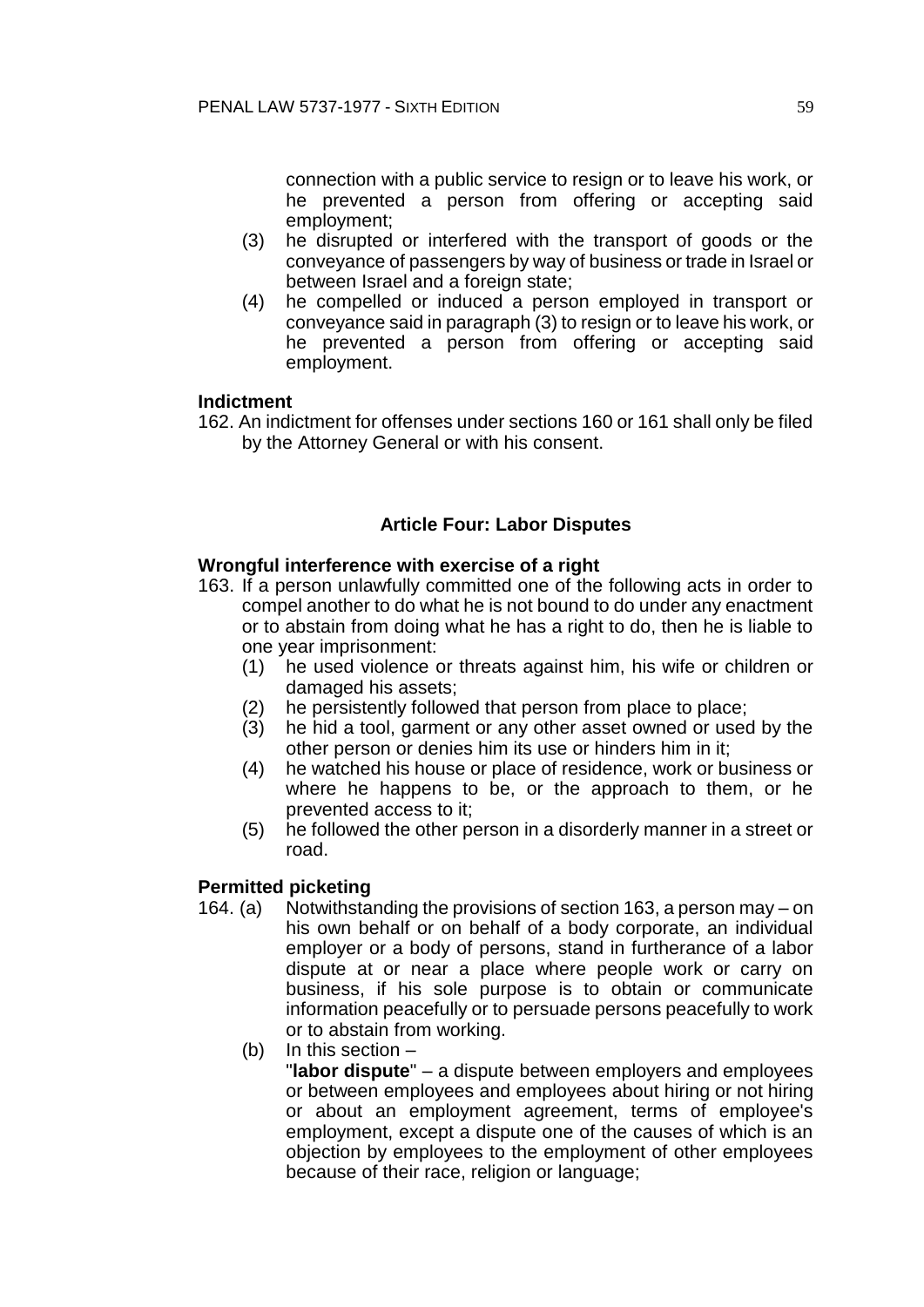"**employee**" – any person employed in trade or industry by the employer with whom there is a labor dispute, or by any other employer;

"**body corporate**" – any association registered under the Ottoman Law of Societies, the Cooperative Societies Ordinance or the Companies Ordinance, one of the objectives of which is the regulation of relations between employees and employers, between employees and employees or between employers and employers.

### **Article Five: Offenses against a Foreign State**

#### **Violence against foreign state**

165. If a person acts within the State to organize, prepare, aid or facilitate any attempt made in a foreign state to destroy the political order of that state by acts of violence, then he is liable to ten years imprisonment.

#### **Incitement to hostility against friendly state**

166. If a person acts by speech in a public place or at a public gathering or by publishing to incite hostile acts against the Government of a friendly state, then he is liable to three years imprisonment.

#### **Damage to flag or emblem of friendly state**

167. If a person publicly pulls down or destroys the flag or emblem of a friendly state, or if he commits some other act to damage them, all with the intention to express hostility or contempt for that state, then he is liable to three years imprisonment.

#### **Insult to foreign dignitaries**

168. If a person – without a justification or excuse that would be acceptable in an action for defamation of a private person – publishes anything liable to humiliate, malign, or expose to hatred or contempt a king, president, ruler, ambassador or one of the other high dignitaries of a foreign state, then he is liable to a fine; if the publication is liable or intended to disturb the peace and friendship between Israel and the other state, then he is liable to three years imprisonment.

### **Article Six: Piracy**

#### **Piracy**

169. If a person commits an act of piracy or an act connected with or similar to piracy, then he is liable to twenty years imprisonment.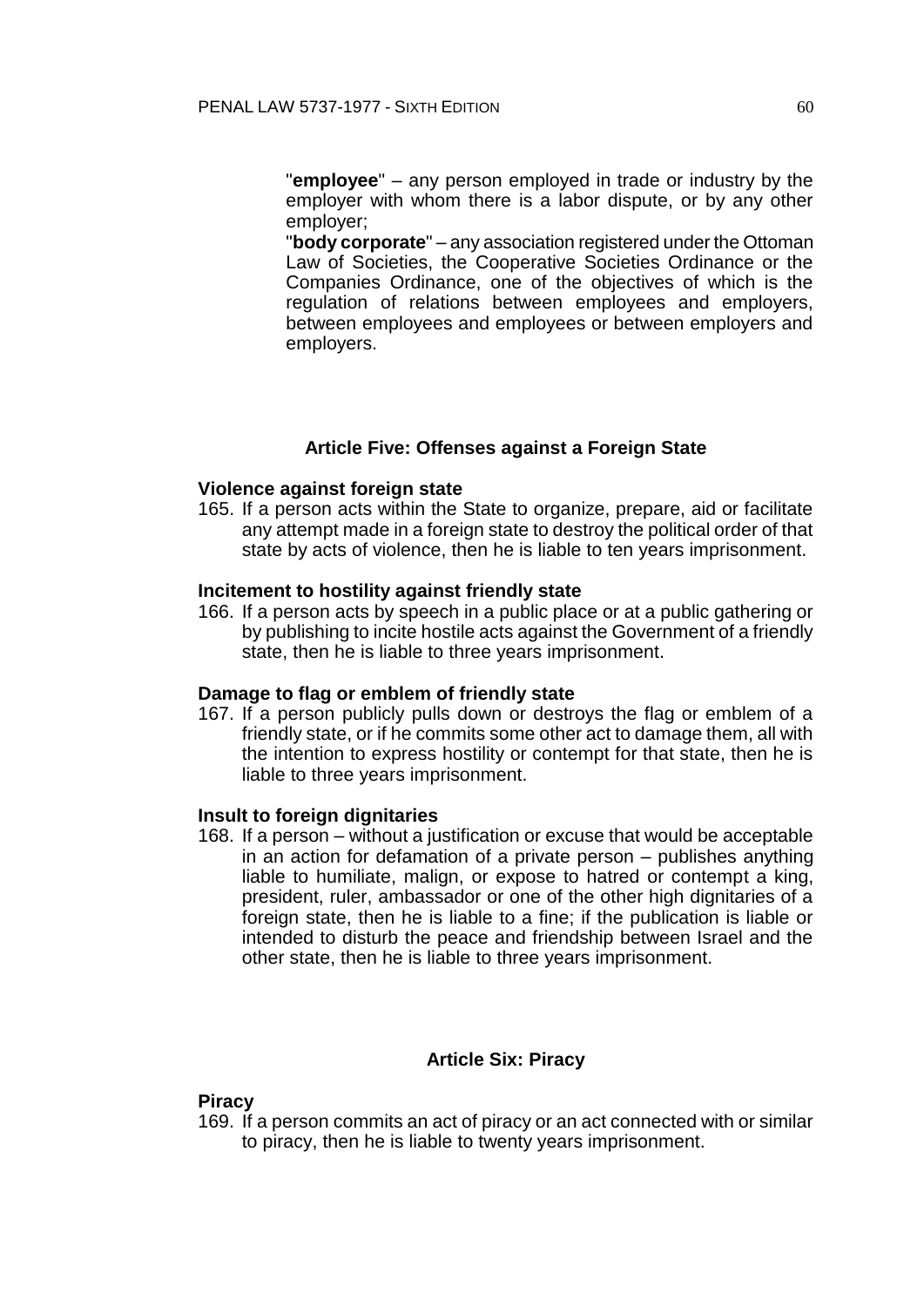## **Article Seven: Offenses against Religious Sentiment and Tradition**

### **Insult to religion**

170. If a person destroys, damages or desecrates a place of worship or any object which is held sacred by a group of persons, with the intention of to reviling their religion, or in the knowledge that they are liable to deem that act an insult to their religion, then he is liable to three years imprisonment.

### **Disturbing worship**

171. If a person maliciously disturbs a meeting of persons lawfully assembled for religious worship, or if he maliciously assaults a person who officiates at a said meeting or one of the participants, and if he is unable to prove a lawful justification or excuse, then he is liable to three years imprisonment.

### **Unauthorized entry in place of worship or burial**

172. If a person without permission enters a place of worship or burial or any place set apart for funeral rites or as a repository for remains of the dead, or if he deals disrespectfully with a human corpse or causes a disturbance to persons assembled for a funeral, all with the intention of hurting a person's feelings or of reviling his religion or in the knowledge that a person's feelings are liable to be hurt or that his religion is liable to be insulted thereby, then he is liable to three years imprisonment.

### **Injury to religious sentiment**

- 173. If a person does any of the following, then he is liable to one year imprisonment:
	- (1) he publishes a publication that is liable crudely to offend the religious faith or sentiment of others;
	- (2) he voices in a public place and in the hearing of another person any word or sound that is liable crudely to offend the religious faith or sentiment of others.

## **Damage to public buildings and monuments**

174. If a person demolishes, destroys or pulls down a building or monument designated for use by the public or as an ornament, or if he causes damage to them, then he is liable to three years imprisonment.

## **Giving benefits to induce change of religion**

174A.If a person gives or promises another person money, valuable consideration or another material benefit in order to entice him to change his religion or to cause him to entice another to change his religion, then he is liable to five years imprisonment or a fine of NS150,000.

#### **Receiving benefit for change of religion**

174B. If a person accepts or agrees to accept money, valuable consideration or another material benefit for the promise to change his religion or to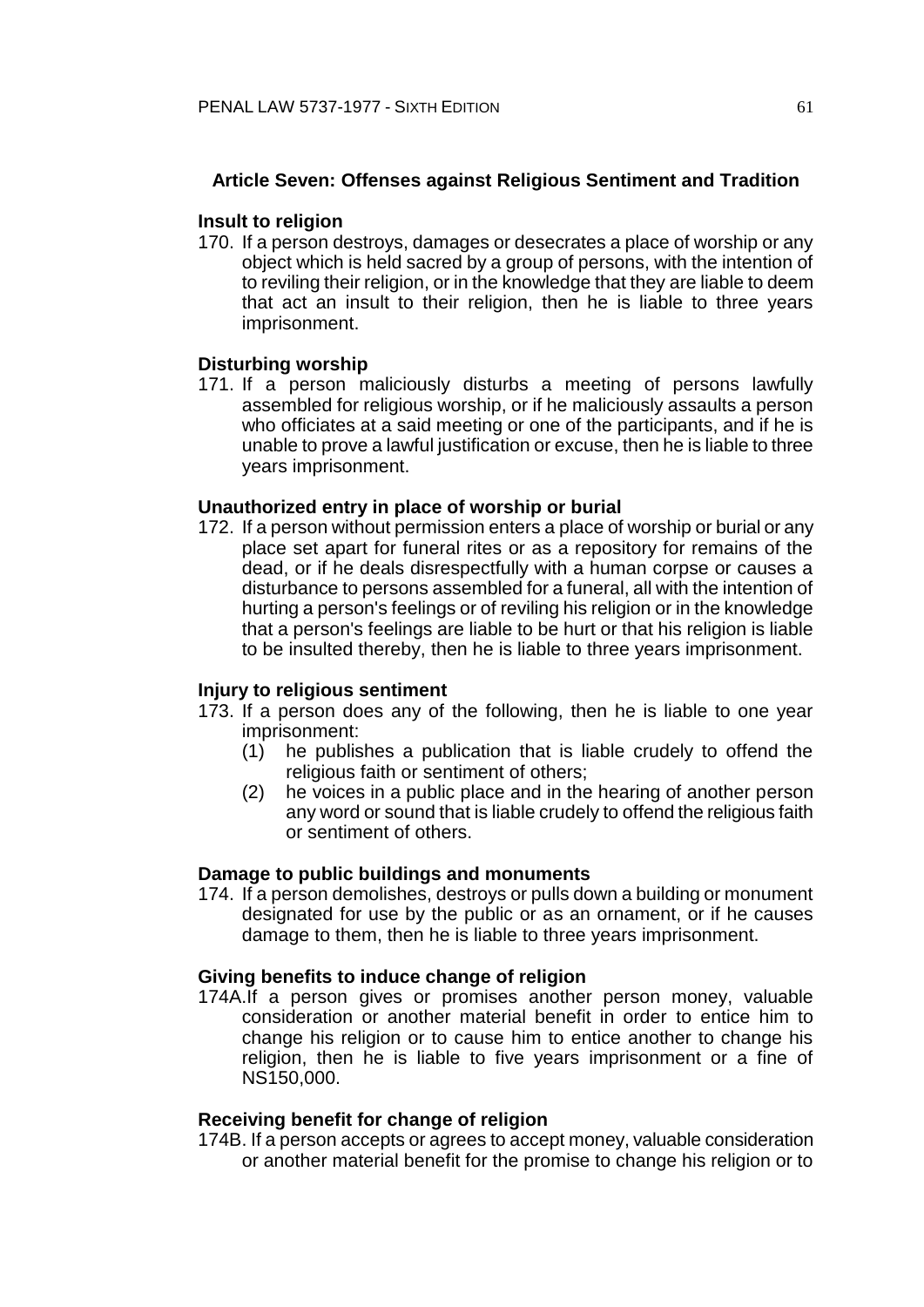cause another person to change his religion, then he is liable to three years imprisonment or a fine of NS49,800.

## **Article Eight: Polygamy**

### **Definitions**

175. In this Article, "**marriage**" (nisu'in) includes kidushin *(kidushin is a part of the Jewish marriage rite which by itself creates a religiously valid marriage tie – Tr.)*

### **Bigamy**

176. If a married man marries another woman, and if a married woman marries another man, then they are liable to five years imprisonment.

## **Presumption of marriage**

177. If a person was married, then for purposes of section 176 he is presumed to be married, as long as he did not prove that his earlier marriage was annulled or dissolved, either by the death of the spouse or by final judgment of a (*civil*) Court (*bet mishpat*) or of competent religious Tribunal (*bet din*) or under Jewish religious law in a manner approved by a competent religious Tribunal, and he shall be deemed unmarried only as of the date of that death or from when the said judgment or approval was given.

### **Validity of marriage**

178. For purposes of section 176, it is immaterial –

- (1) whether the validity of the earlier marriage was in accordance with the Law of the state in which, or the religious law under which it was contracted;
- (2) whether the new marriage is valid or null;
- (3) whether the new marriage was contracted abroad, on condition that – when the marriage was contracted – the person concerned was an Israel citizen or an Israel resident.

### **Permission to marry under Jewish religious law**

179. If the Law applicable to a new marriage is Jewish religious law, then a person shall not be convicted of an offense under section 176 if the new marriage was contracted after permission to marry was given by the final judgment of a Rabbinical Tribunal, and if the judgment was confirmed by the President of the Rabbinical Grand Tribunal.

### **Marriage by permission under other Law**

180. If the Law applicable to a new marriage is not Jewish religious law, then a person shall not be convicted of an offense under section 176 if the new marriage was contracted after permission to marry was given by the final judgment of a competent Tribunal on either of the following grounds: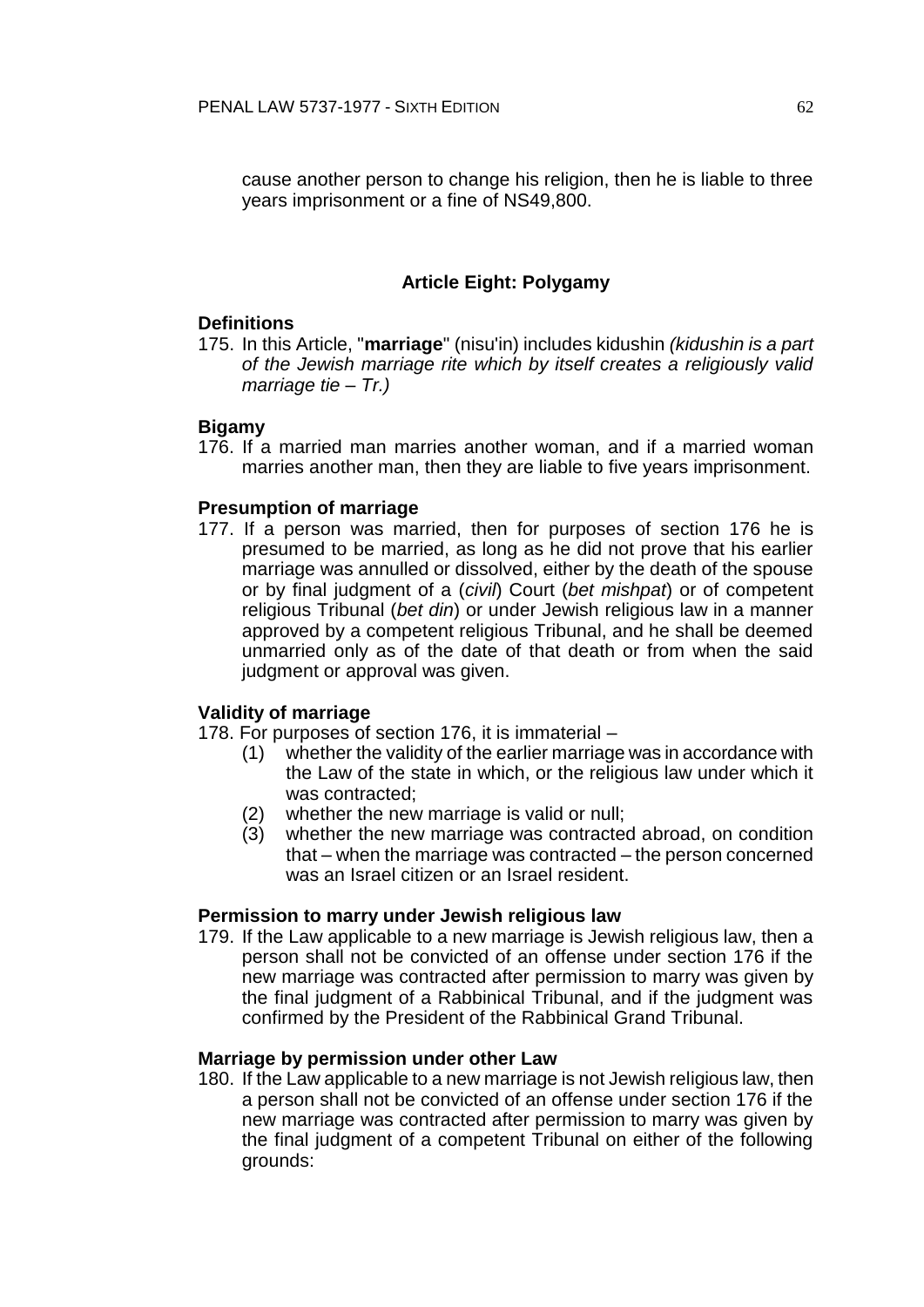- (1) the spouse by the earlier marriage is not able, because of his mental illness, to agree to its dissolution or annulment or to participate in a proceeding or act for its dissolution or annulment;
- (2) the spouse by the earlier marriage is missing under circumstances that raise a reasonable presumption of death and all trace has been lost for at least seven years.

### **Dissolution of marriage against the wife's will**

181. If a man dissolved the marriage bond against the wife's will in the absence of the final judgment of the (civil) Court or of the competent religious Tribunal to make that dissolution binding on the wife, then he is liable to five years imprisonment.

### **Performance of prohibited marriage or divorce**

- 182. (a) If a person officiated at a marriage, knowing that it is forbidden under n enactment or that one of the spouses commits an offense by contracting it, then he is liable to six months imprisonment.
	- (b) If a person officiated at a divorce, knowing that it is forbidden under an enactment or that the husband commits an offense by divorcing, then he is liable to six months imprisonment.

### **Testimony of spouse**

183. Notwithstanding the provisions of the Evidence Ordinance [New Version] 5731-1971, one spouse is competent to give evidence against the other spouse in a trial for an offense under this Article; however, a spouse or a person married to the defendant by an invalid marriage shall not be compelled to give evidence.

### **Article Nine: Disorderly Conduct and Public Mischief**

#### **Definitions**

184. For purposes of this section –

"**knife**" – an instrument with a blade that can be used for stabbing or cutting;

"**pocket knife**" – a folding knife with a blade not longer than ten centimeters, which cannot be converted, by means of a spring or otherwise, into a knife with a fixed blade;

"**intoxicating beverage**" – within its meaning in section 2 of the Licensing of Business Law 5728-1968.

#### **Commerce, manufacture and import of knives**

185. If a person traded in, manufactured or imported a knife not intended to be used in any profession, trade, or business, for domestic use or for another lawful purpose, then he is liable to seven years imprisonment.

#### **Prohibition of sale of brass knuckles or knife to a minor**

185A.(a) The owner of a business or a person who works in a business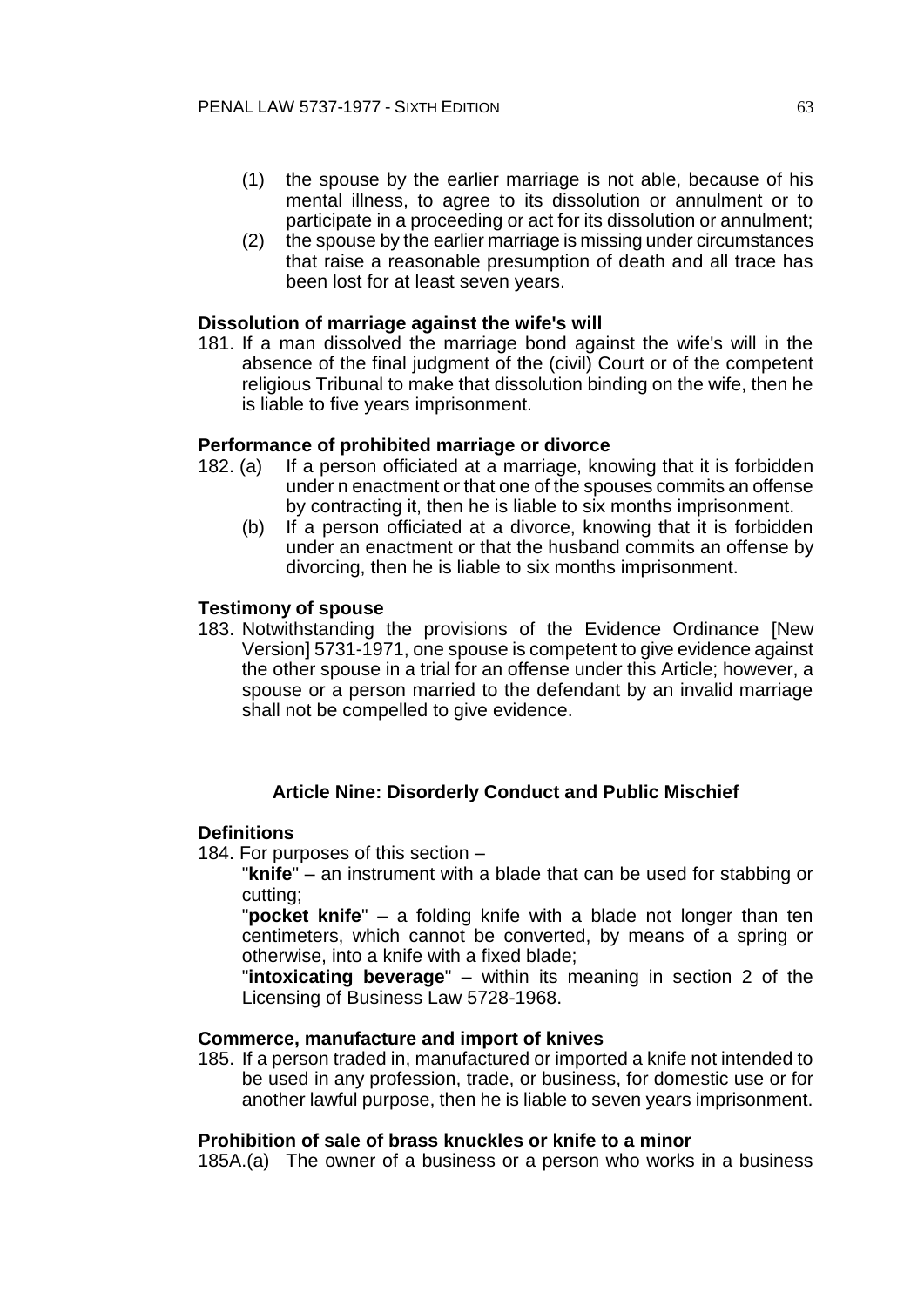shall not sell any brass knuckles or knives, other than knives for household uses, to a minor; if a person violates this provision, then he shall be liable to seven years imprisonment.

- (b) For the purposes of subsection (a), the owner of a business or a person who works in a business may demand identification from a person who asks that brass knuckles or a knife – other than a knife for household uses – be sold to him in order to ascertain his age.
- (c) Any person who sells brass knuckles or knives shall display a notice in a prominent place in his business, in a form to be prescribed by the Minister of Internal Security, specifying the provisions of this section; this provision shall not apply to a business that only sells knives for household uses.
- (d) If a person did not comply with the provisions of subsections (a) or (c), then he shall be deemed not to have complied with a fundamental condition of the license issued to him under the Licensing of Businesses Law 5728-1968, and the provisions of the said Law shall apply to him.

### **Unlawful possession of knife or brass knuckles**

- 186. (a) If a person has brass knuckles or a knife in his possession outside his own house and premises and if he does not prove that he has them for a lawful purpose, then he is liable to five years imprisonment.
	- (b) For purposes of this section, it is assumed that the possession of a pocket knife is for a lawful purpose; "**possession**" under this section shall not apply to the possession of a pocket knife in or near educational institutions or other places, all as specified in the Schedule.
	- (c) The Minister of Internal Security may by order for reasons of maintaining public security and with approval by the Knesset Constitution, Law and Justice Committee – change the Schedule for the purposes of subsection (b).
- 187. and 188. Repealed

### **Forcible entry**

189. If a person entered real estate in a violent and in order to take possession of it, whether the violence consists of actual force applied to another person, of threats, of breaking in or of assembling an unusual number of people, then he is liable to three years imprisonment even if he is entitled to enter that real estate, except when the real estate belongs to him and is occupied by his employee or agent.

#### **Holding immovable property by force**

190. If a person, without any right at all, holds possession of the real estate of a person entitled to its possession under an enactment, and if he thereby is liable to cause a breach of peace or a reasonable apprehension of a breach of peace, then he is liable to three years imprisonment.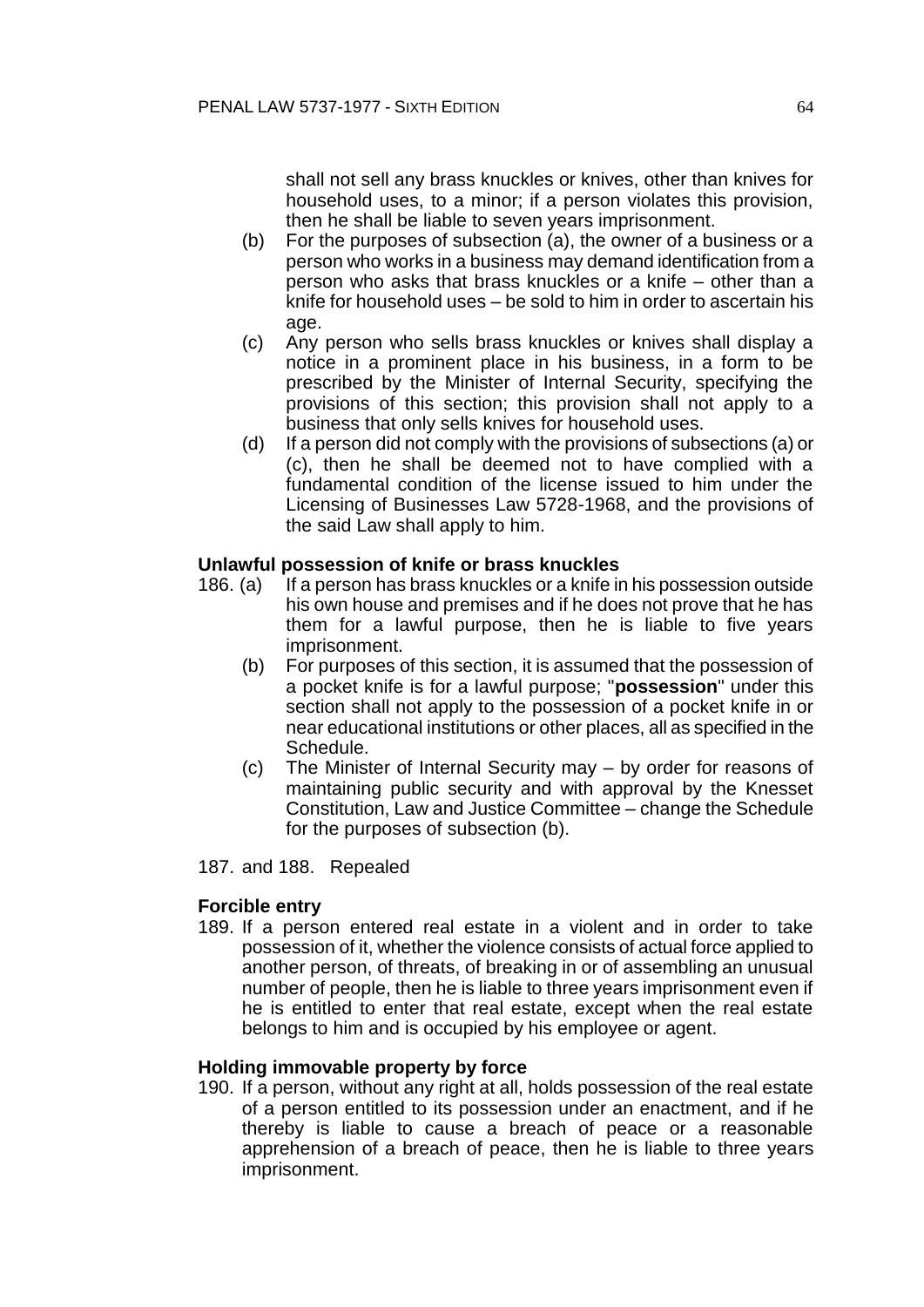## **Affray**

191. If a person unlawfully participates in an affray in a public place, then he is liable to one year imprisonment.

## **Threats**

192. If a person in any manner threatens another with unlawful injury to his or to another person's body, freedom, property, reputation or livelihood with the intention of intimidating or annoying him, the he is liable to three years imprisonment.

## **Drunkenness**

- 193. (a) If a person is riotous or disorderly in a public place while he is drunk, then he is liable to three months imprisonment.
	- (b) If a person is in possession of a loaded firearm, knife or other deadly weapon while he is drunk, then he may be arrested without an arrest warrant and he is liable to six months imprisonment.
	- (c) If the owner or an employee of a business that sells intoxicating beverages supplies an intoxicating beverage to a drunk person, or if he encourages him to drink an intoxicating beverage, then he is liable to three months imprisonment.

## **Prohibition of sale of intoxicating beverage to a minor**

- 193A. (a) If a person encourages or entices a person who has not reached age eighteen to drink an intoxicating beverage, then he is liable to three months imprisonment.
	- (a1) If a person sells an intoxicating beverage to a person who has not yet reached age 18, the he shall be liable to six months imprisonment;
	- (b) The owner or employee of a business that sells intoxicating beverages for consumption on the premises shall not sell and shall not serve an intoxicating beverage to a person who has not reached age eighteen, and he shall not encourage a said person drink an intoxicating beverage; whoever violates this provision is liable to six months imprisonment.
	- (c) The owner or employee of a business in which intoxicating beverages are sold may demand of any person who asks that an intoxicating beverage be supplied to him that he present a document from which his age may be ascertained.
	- (d) The owner of a business in which intoxicating beverages are sold (b) shall display in his business prominently – in a manner to be prescribed by the Minister of Police in regulations – a notification that specifies the provisions of this section and of section 193(c).
	- (e) If a person did not comply with the provisions of subsection (d), then he shall be deemed not to have complied with one of the conditions of the license that was issued under the Licensing of Business Law 5728-1968, and the provisions of the said Law shall apply to him.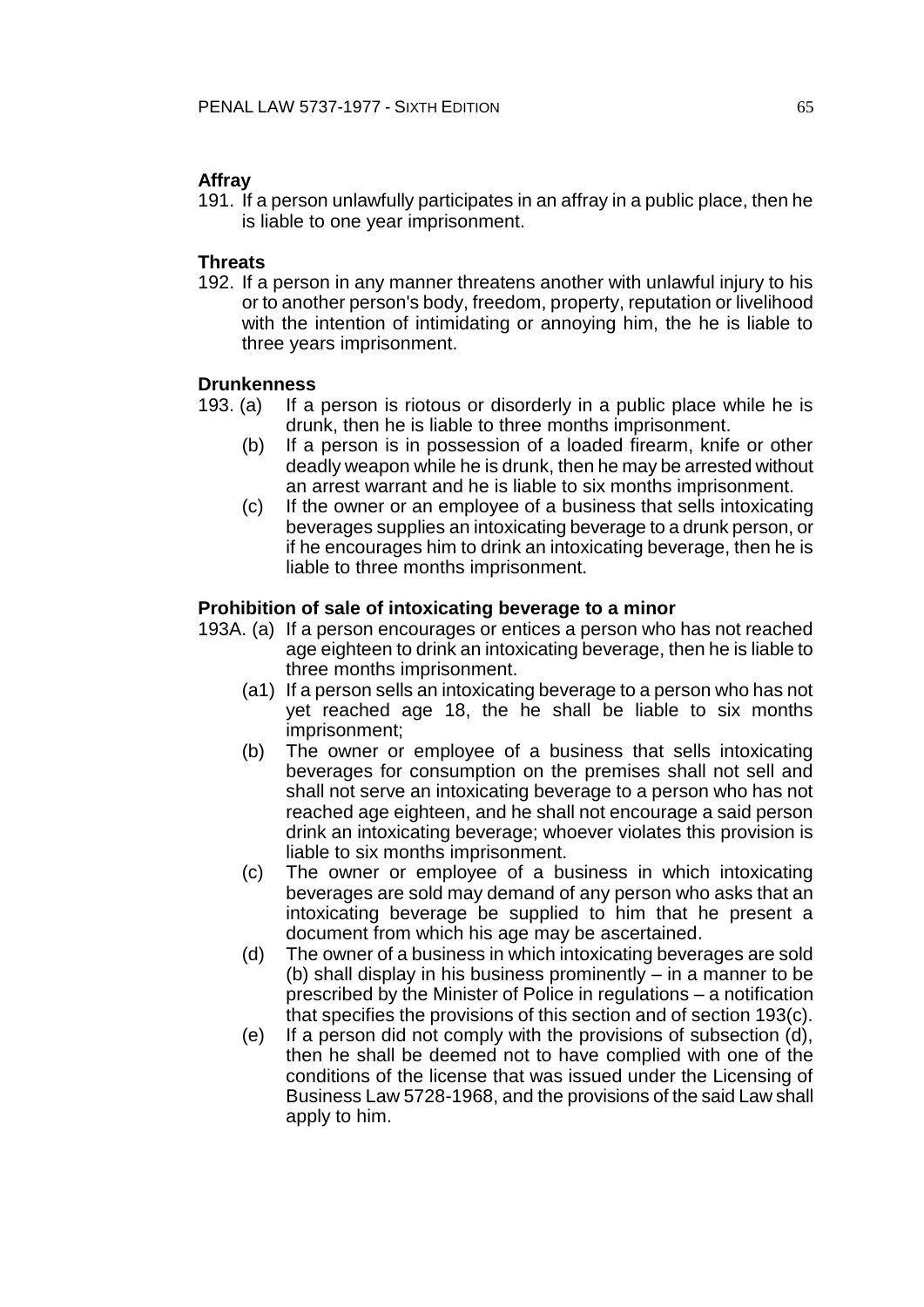## **Uproar and insult in public place**

- 194. (a) If a person without reasonable cause creates a noise or uproar in a public place in a manner liable to disturb the inhabitants or to cause a breach of peace, then he is liable to three months imprisonment.
	- (b) If a person insults a person in a public place in a manner liable to provoke a person present to commit a breach of peace, then he is liable to three months imprisonment.

## **Profiteering with tickets to performances is prohibited**

- 194A. (a) If a person engages in the sale of tickets to performances at a price in excess of the price stated on them, then he shall be liable to the fine said in section 61(a)(4).
	- (b) The provisions of subsection (a) shall not apply to a person who, under the Licensing of Businesses Law 5728-1968, has the right to sell tickets to a public entertainment, within its meaning in that Law.
	- (c) If a person sells a ticket to a performance at a price in excess of the price stated on it while he performs an offense shall – in addition to the penalty prescribed for the offense – be liable to the fine stated in section 61(a)(4).
	- (d) In this section –

"**performance**" – a performance in the sphere of sports, instrumental music, vocal music, dance, drama, motion pictures or in any other sphere of entertainment or the arts;

"**offense**" – an offense of the category of misdemeanor under any Law.

### **Defacing of notices**

195. If a person maliciously and without proper authority takes down, defaces or destroys any notice, advertisement or document that was affixed or was intended to be affixed to a building or a public place under an enactment or by the direction of a public servant, then he is liable to three months imprisonment.

### **Defacing real estate**

196. If a person unlawfully writes, paints, draws or carves on the real estate of another person, or if he unlawfully affixes any writing or signboard to it, then he is liable to one year imprisonment.

### **Presumption of responsibility**

- 196A. If the contents of an unlawfully affixed printed notice indicate that a certain person commissioned its preparation or affixing or ordered the deed to be done, then that person shall be deemed to have committed an offense under section 196, unless he proved one of these:
	- (1) the offense was committed without his knowledge;
	- (2) he took all reasonable steps to prevent commission of the offense.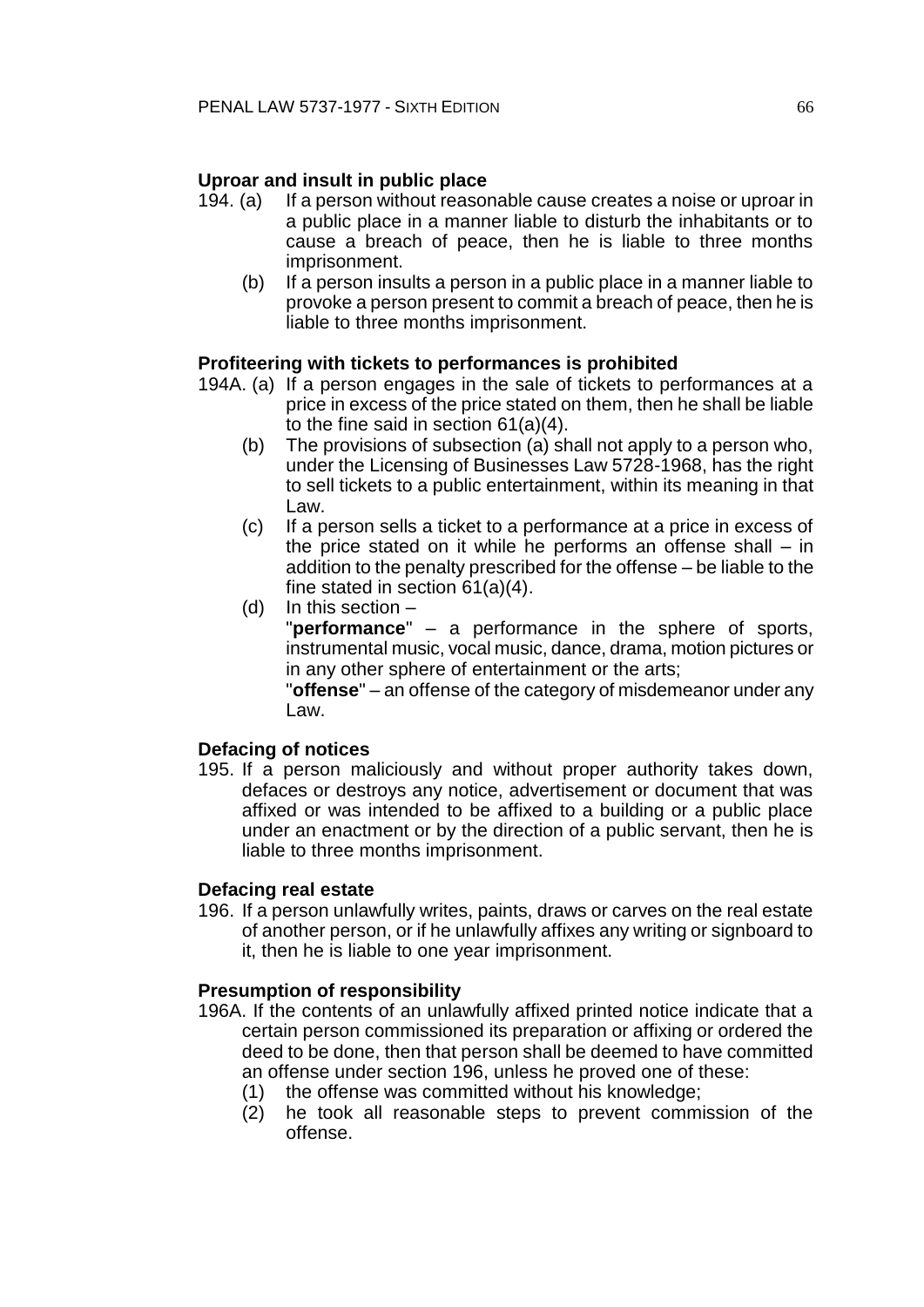#### **Prescription**

196B. The period of prescription for an offense under section 196A shall be one year.

### **Interference with election**

197. If a person attempts to prevent, obstruct or disturb public elections, whether by force, violence, threats or by any act that is an offense under this Law, then he is liable to three years imprisonment.

#### 198. Repealed.

*Note: This section was repealed by Amendment No. 100 (SH 5768, p. 812), which also provides that the provisions of section 4 of this Law not apply to the repeal of this section. – Tr.* 

### **Article Ten: Prostitution and Obscenity**

#### **Procurement**

- 199. (a) The following are liable to five years imprisonment:
	- (1) a person who wholly or in part, permanently or for any period of time lives on the earnings of a person engaged in prostitution;
	- (2) a person who knowingly receives something that was given for a person's act of prostitution, or a part of what was so given.
	- (b) If a person committed an offense under this section in connection with his spouse, child or stepchild, or if he committed the offense by exploiting a relationship of authority, dependence, education or supervision, then he shall be liable to seven years imprisonment.
	- (c) For purposes of this section, it is immaterial
		- (1) whether what the offender received was money, valuable consideration, a service or some other benefit;
		- (2) whether he received it from a person who engages in prostitution or from some other person;
		- (3) whether he receives what was given for an act of prostitution or a substitute for what was so given.

#### **Presumption of procurement**

200. If a man lives with a prostitute or regularly accompanies her, or if he exerts control or influence over a her in a manner that aids in or compels her prostitution, then he shall be presumed to live on her earnings, unless the opposite is proved.

### **Inducement to act of prostitution**

201. If a person induces another to perform an act of prostitution with another person, then he shall be liable to five years imprisonment.

#### **Inducement to engage in prostitution**

202. If a person induces a person to engage in prostitution, then he is liable to seven years imprisonment.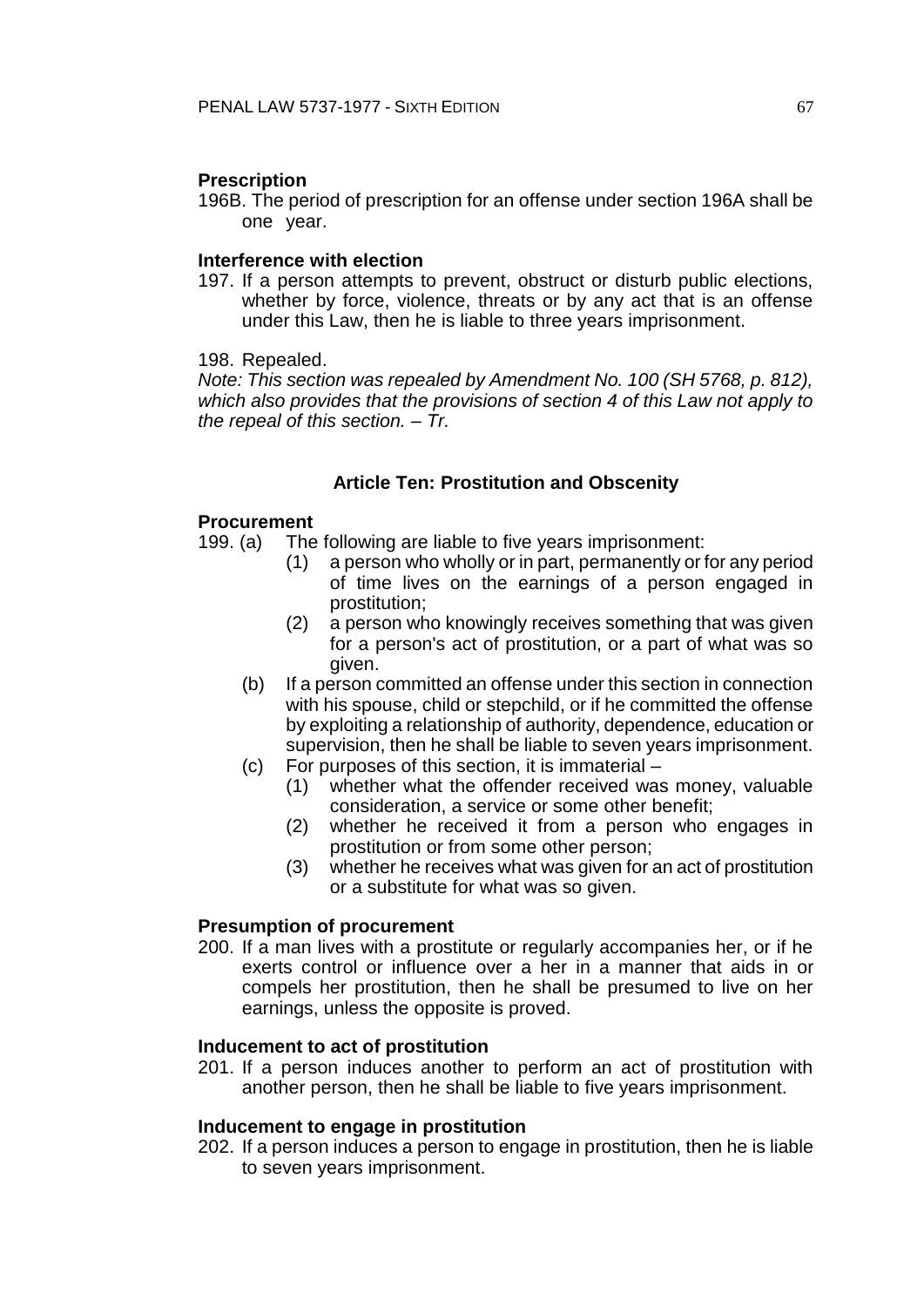## **Aggravating circumstances**

- 203. (a) If an offense under sections 201 or 203 was committed by exploiting a relationship of authority, dependence, education or supervision, or by exploiting the economic or mental distress of the person who was induced to perform an act of prostitution or to engage in prostitution, then the person guilty of the act shall be liable to ten years imprisonment.
	- (b) If an offense under sections 201 or 203 was committed under one of the following circumstances, then the person guilty of the offense shall be liable to sixteen years imprisonment:
		- (1) by use of force or by use of other means of pressure, or by threat of one of these, and it is immaterial whether it was done against the person who was induced to commit an act of prostitution or to engage in prostitution or against some other person;
		- (2) by exploiting a situation that prevents opposition by the person induced to commit an act of prostitution or to engage in prostitution, or by the exploiting the fact that he is mentally ill or mentally incompetent;
		- (3) by agreement obtained be deception of the person induced to commit an act of prostitution or to engage in prostitution.

### 203A. Repealed

### **Exploitation of minors for prostitution**

- 203B. (a) If an offense was committed under sections 199, 201, 202 or203 against a minor who has reached age 14, then the person who committed the offense –
	- (1) if for that offense a penalty of five years was set shall be liable to seven years imprisonment;
	- (2) if for the offense a penalty of seven years was set shall be liable to ten years imprisonment;
	- (3) if for the offense a penalty of ten years was set shall be liable to fifteen years imprisonment;
	- (4) if for the offense a penalty of sixteen years was set shall be liable to twenty years imprisonment;
	- (b) If an offense was committed under sections 199, 201, 202 or 203 against a minor who has not yet reached age 14, or if he reached age 14 and the person who committed the offense is responsible for the minor, then the person who committed the offense shall be liable to double the penalty set, but not more than twenty years.
	- (c) In this section, "**responsible for the minor**" as defined in section 368A.

### **Liability of a minor's customer**

203C. If a person accepts sexual services from a minor, then he is liable to three years imprisonment.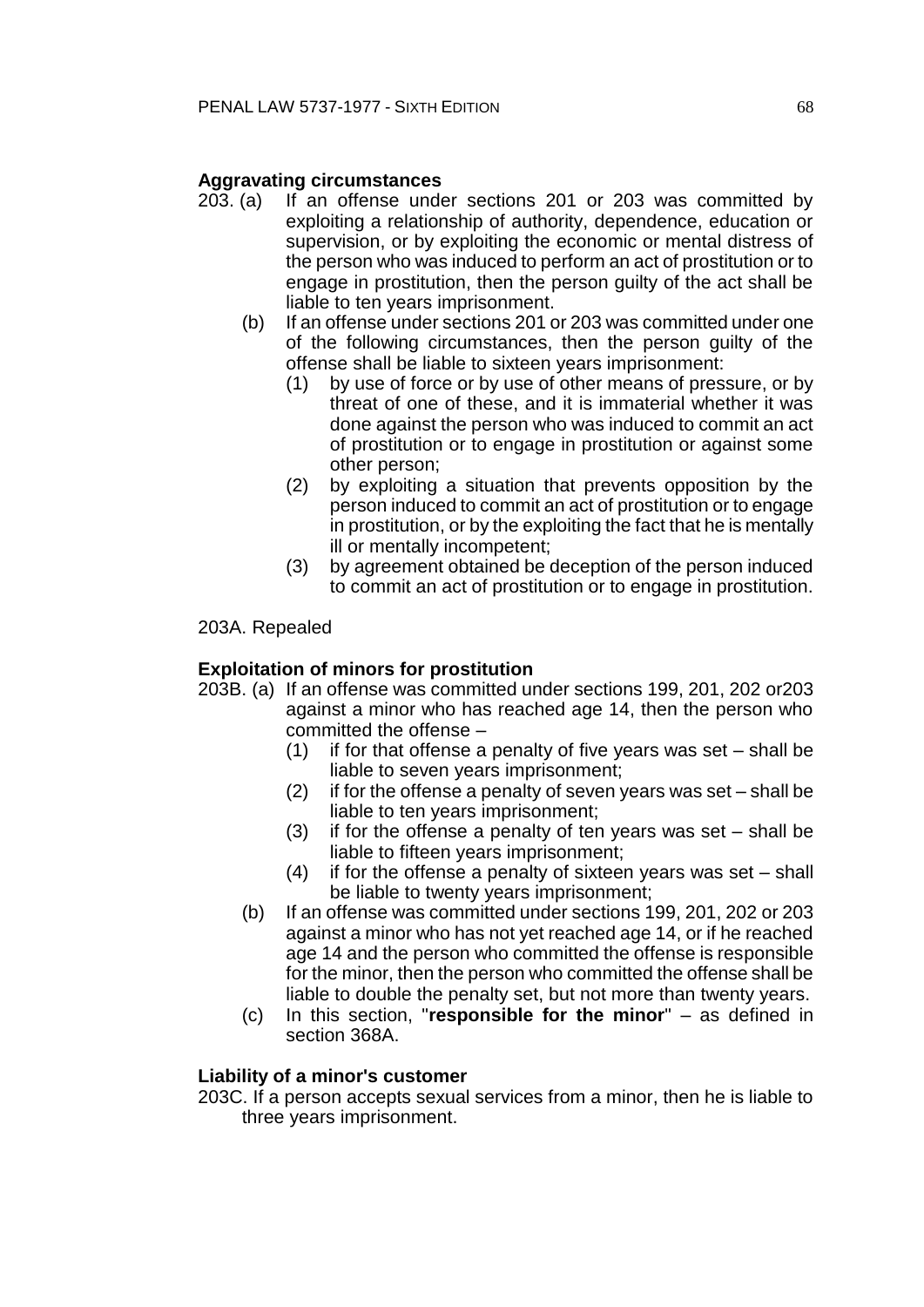### **Burden of proof**

203D. If a person argues that he did not know the age of the person with whom or in respect of whom an offense under this Article was committed, then he shall bear the burden of proof; this provision shall not apply to an offense under section 214(b3).

### **Maintaining a place for purposes of prostitution**

204. If a person maintains or operates a place – including a vehicle or a vessel – for the practice of prostitution, then he is liable to five years imprisonment.

### **Renting a place for prostitution**

205. If a person rents out or renews the rental of a place – including a vehicle or a vessel – knowing that it is or will be used by a person for acts of prostitution, then he is liable to six months imprisonment the same applies if – after he learned that the place is used as aforesaid – does not terminate the rental even though he has the right to terminate it and to sue for eviction for that reason.

### **Must not publicize or inform of a minor's prostitution**

205A. If person delivers information or publishes any publication about the provision of a service that is an act of prostitution, the person who provides the service being a minor, then he shall be liable to five years imprisonment; for purposes of an offense under this section it does not matter whether the prostitution service is provided in Israel or abroad, whether the information refers to a specific minor, or whether the publication states that the person who provides the service is a minor.

#### **Must not refer to minority in advertisement of prostitution services**

205B. If a person publishes anything, stating that a person who provides a prostitution service is a minor, when the person who provides the service is not a minor, then he shall be liable to six months imprisonment.

## **Must not issue publication on prostitution service by adult**

- 205C.(a) If a person publishes anything on the provision of prostitution services, when the person who provides the service is not a minor, then he shall be liable to six months imprisonment.
	- (b) The provisions of subsection (a) shall not apply to a publication about the provision of prostitution services, if all the following hold true for it:
		- (1) if its sole subject is the provision of prostitution services;
		- (2) It is published separately from any other publication;
		- (3) it is given to any person only at his request;
		- (4) on it is clearly marked that its purpose is to advertise prostitution services.
	- (c) The Minister of Justice may, with approval by the Knesset Constitution, Law and Justice Committee, prescribe provisions for the implementation of this section.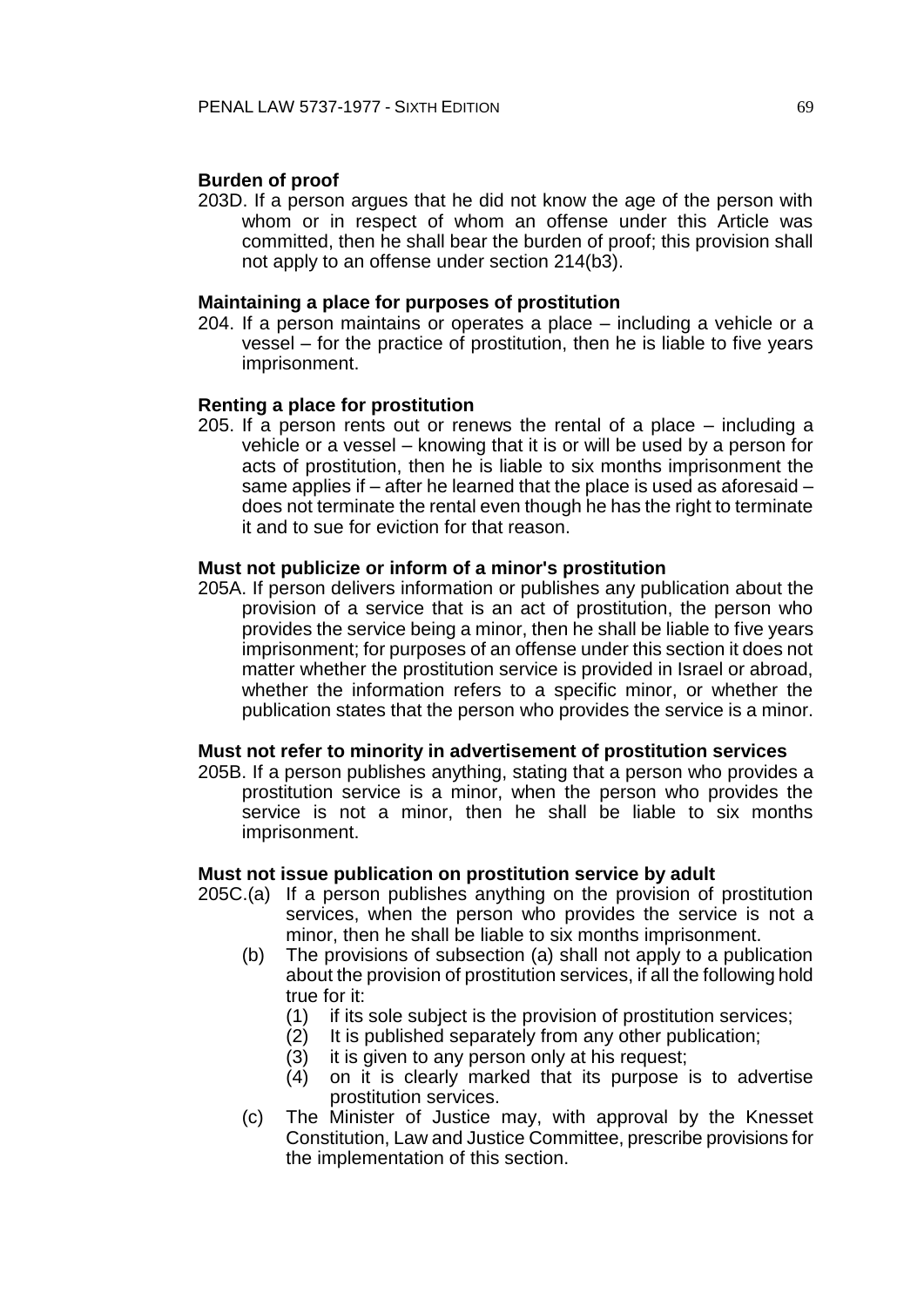206. and 207. Repealed

### **Permitting minor to reside in brothel**

208. If a person permitted a minor between age two and age seventeen, of whom he has custody, to reside in a brothel or to visit it frequently, then he is liable to three years imprisonment.

209. to 213. Repealed

### **Obscene publication and display**

- 214. (a) If a person did one of the following, then he is liable to three years imprisonment:
	- (1) he published an obscene publication or prepared it for publication;
	- (2) he presented, organized or produced an obscene display (a) in a public place;
		- (b) in a place which is not public unless it is used for residential purposes or is used by a body of persons, membership in which is restricted to persons aged eighteen and up and is for a continuous period.
	- (b) If a person published an obscene publication and it includes the likeness of a minor, including a representation or a drawing of a minor, then he shall be liable to five years imprisonment.
	- (b1) If a person utilized the body of a minor in order to advertise an obscenity, or used a minor in the presentation of an obscenity, then he shall be liable to seven years imprisonment.
	- (b2) If an offense under subsections (b) or (b1) was committed by a person responsible for a minor, as defined in section 368A, or with the consent of an aforesaid responsible person, then the responsible person shall be liable to ten years imprisonment.
	- (b3) If a person has in his possession an obscene publication that includes the likeness of a minor, then he shall be liable to one year imprisonment; for purposes of this section, "**has in his possession**" – exclusive of whoever has in his possession incidentally and in good faith.
	- (c) If the Court deals with an offense under this section, committed by a person in the course of his business, then it may also use its powers under sections 16 and 17 of the Licensing of Business Law 5728-1968, but it shall not use its authority under section 17, unless it is satisfied that there is prima facie evidence of the offense, and that the use of its authority is necessary for the public good.
	- (d) An indictment shall only be filed
		- (1) under subsection (a) within two years after the day on which the offense was committed, and only by the District Attorney or with his written consent.
		- (2) under subsections (b) and (b3) by the District Attorney or with his written consent.
	- (d) An indictment under this section shall only be filed within two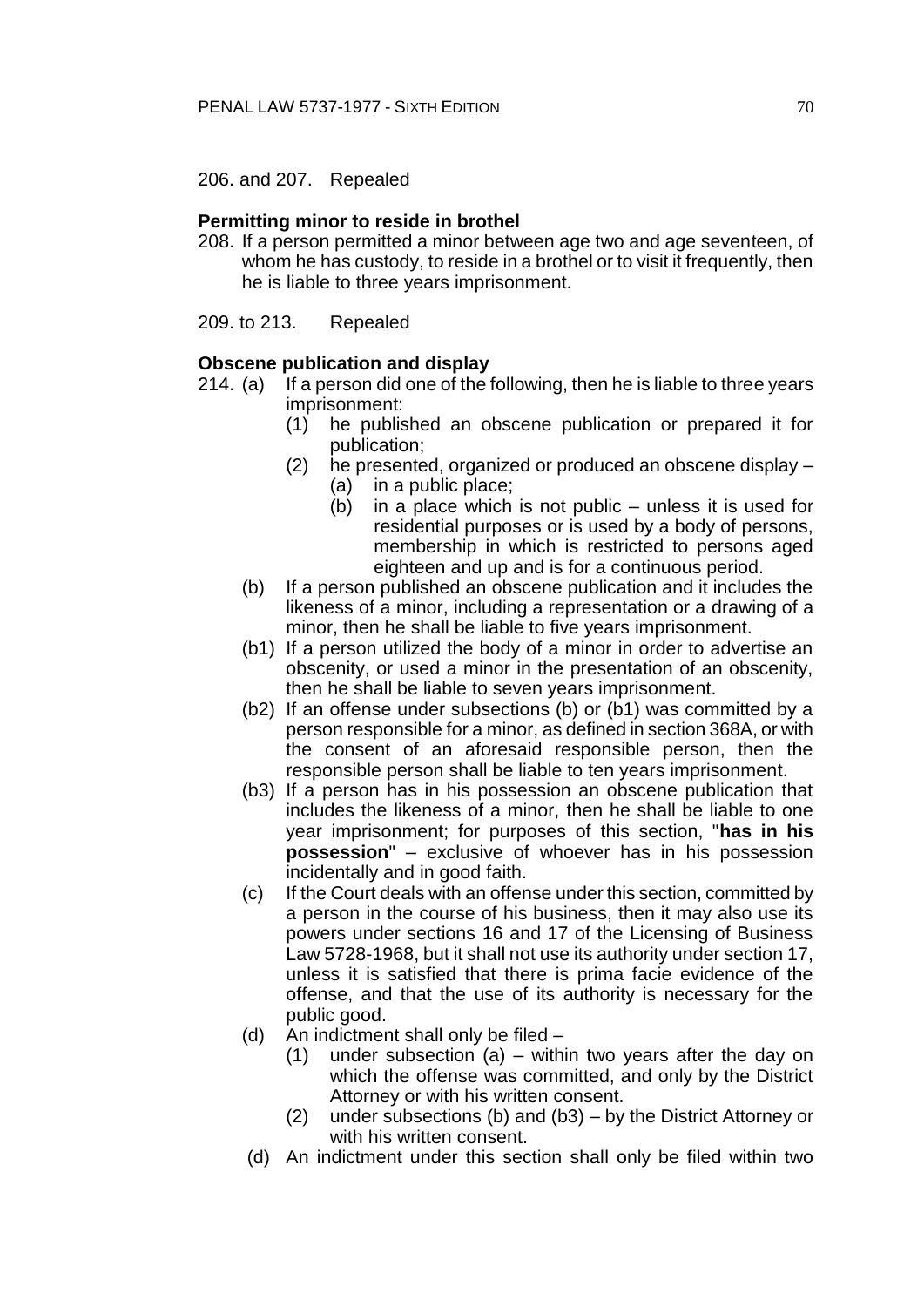years after the day on which the offense was committed, and only by the District Attorney or with his written consent.

## **Offensive publication on billboards**

- 214A.(a) If a person published an offensive publication on billboards, then he is liable to six months imprisonment or to a fine three times the fine said in section 61(a)(1).
	- (b) For purposes of this section
		- "**offensive publication**" one of the following:
		- (1) a nude picture or the picture of intimate parts of the body, of a man or woman;
		- (2) a picture that depicts sexual intercourse or sexual violence, or depicts sexual humiliation or abasement, or presents a human being as an object available for sexual use;
		- (3) a picture of a partially exposed body of a man or woman, which constitutes an offense to moral feelings of the public or of part of it, is destructive of public morals or is injurious to minors or their education;

"**billboards**" – advertising signs placed along roads, advertising signs in public transportation buses or on their outside surfaces or in stations of said buses, and also advertising signs on notice boards under the supervision of a local authority.

## **Defenses**

214B.A person shall not be deemed to have committed an offense under sections 205A to 205C and 214, if provision of the information, the publication or the possession were for a legal purpose, including true and fair reporting on the subject with which this Article deals, on condition that the provision of information, the publication or the possession are not prohibited under any other enactment and were not carried out in order to encourage acts prohibited under this Article.

### **Article Eleven: Nuisances**

## **Public nuisance**

- 215. (a) If a person committed an act that is not authorized by en enactment or abstains from an act which he is obligated to perform under an enactment, and if he thereby causes the public any injury, danger or annoyance, or if he obstructs it or causes it inconvenience in the exercise of a public right, then he committed a public nuisance and is liable to one year imprisonment.
	- (b) It is immaterial to the matter of a public nuisance whether the act or omission is convenient for a larger number of people than it inconveniences; however, if it facilitates the lawful exercise of their rights by a part of the public, then it may be deemed not to be a nuisance for any of the public.
	- (c) If a person is in any place in order to engage in prostitution, under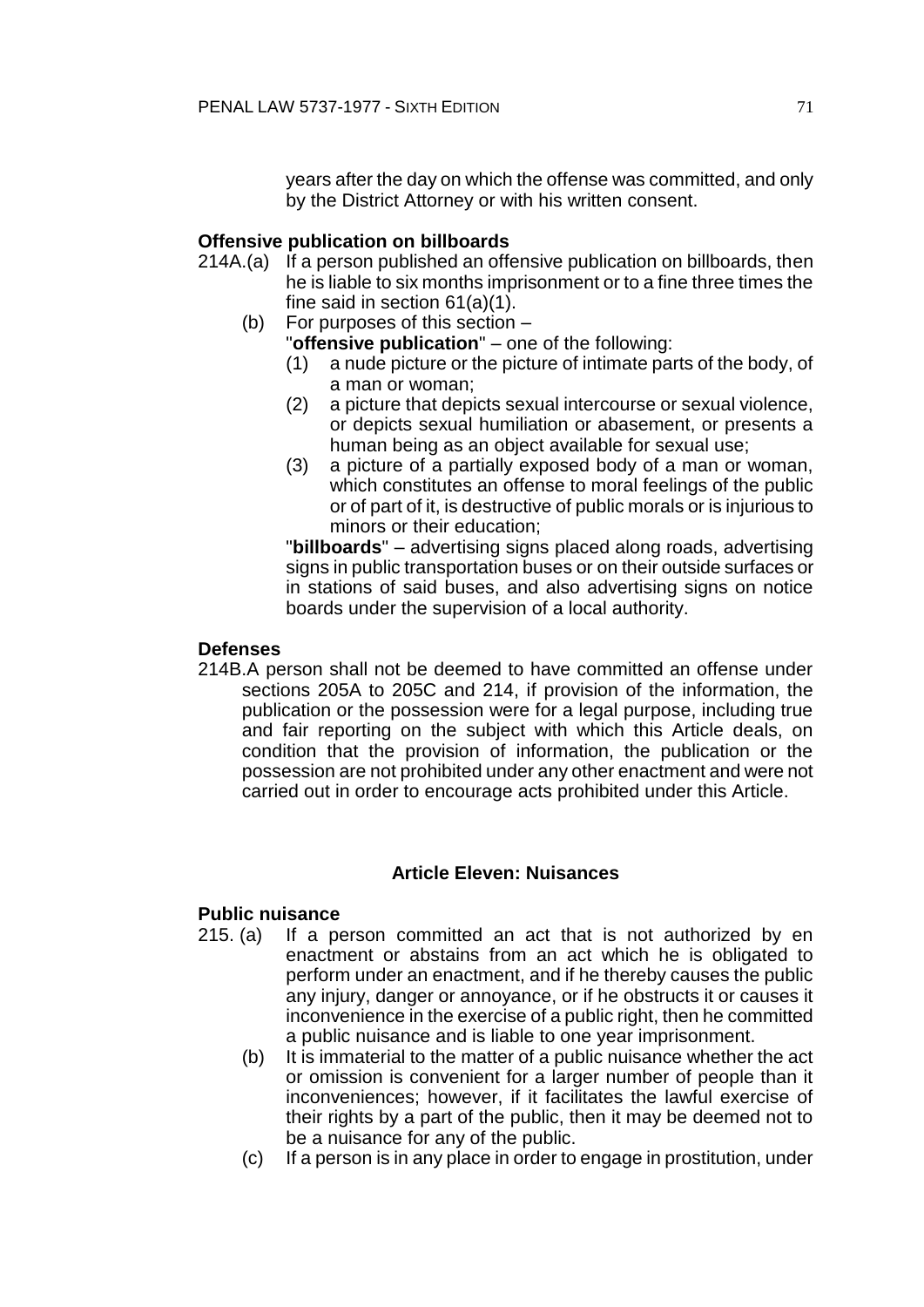circumstances that constitute a nuisance to the residents of the neighborhood or an interference with road traffic – then he is liable to one year imprisonment.

## **Misconduct in a public place**

- 216. (a) If a person did one of the following, then he is liable to six months imprisonment:
	- (1) he acted in a disorderly or indecent manner in a public place;
	- (2) he caused a minor under age sixteen to beg or gather alms in a public place, or he induced or encouraged a minor to do as aforesaid;
	- (3) he went about as a beggar or gatherer of alms, or endeavored to procure contributions of any kind, all under false or fraudulent pretenses;
	- (4) he conducted himself in a public place in a manner liable to cause a breach of peace;
	- (5) he wanders about in, on or near premises, on a road, highway or their environs or in any public place, all at a time and under circumstances that lead to the conclusion that he is there for an prohibited or disorderly purpose.
	- (b) If a person begged or gathered alms in a public place by the exposure of wounds or deformities or by importunity, then he is liable to one month imprisonment.

### **Contempt of uniform**

217. If a person was not a soldier or police officer and he wore an army or police uniform or a garment similar to them or a garment that bears a soldier's or a police officer's distinctive mark, in a manner or under circumstances that are likely to bring contempt on that uniform, or if he employed another person in the performance of one of those acts, then he is liable to three months imprisonment.

### **Act likely to spread disease**

218. If a person negligently performed any act that is liable to spread a disease dangerous to life, then he is liable to three years imprisonment; if he performed that act maliciously, then he is liable to seven years imprisonment.

### **Sale of adulterated food**

- 219. (a) If a person sold or held for sale as food or drink any commodity which was made or has become noxious or unfit for consumption, knowing or having reason to believe that that is the case, then he is liable to one year imprisonment.
	- (b) If a person adulterates any food or drink and thus makes it noxious, intending to sell it or knowing that it is likely to be sold as food or drink, then he is liable to one year imprisonment.

### **Possession of unclean food**

220. If a retail vendor of articles of food or drink, or the manager of a hotel,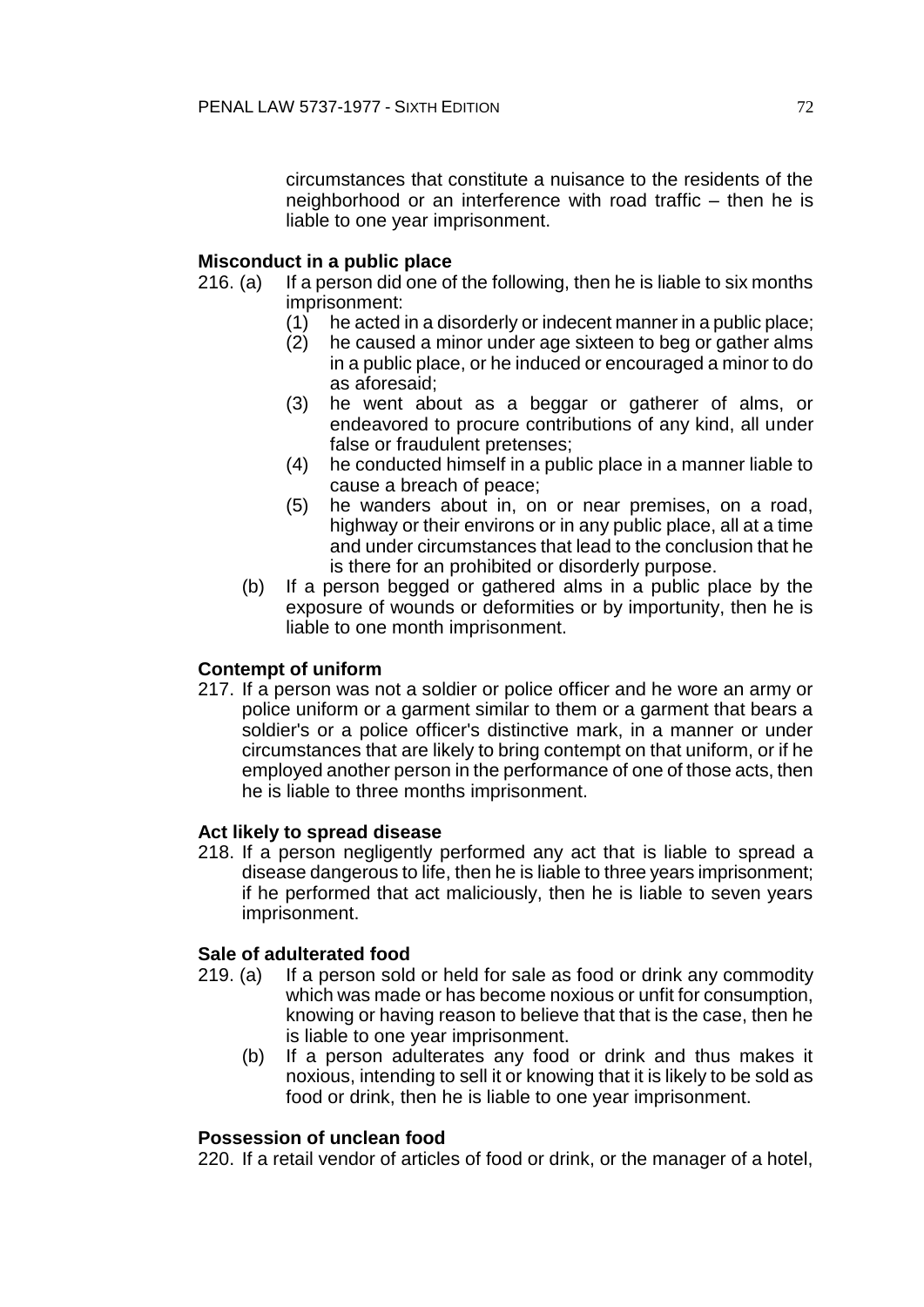lodging house, restaurant or other establishment for the sale of food or drink for consumption on the premises, did not keep clean the commodities which he supplies, or if he violates a regulation on public health, then he is liable to six months imprisonment; the Court that convicts the offender may order the destruction of articles of food or drink that are unfit for consumption.

#### **Pollution of water**

221. If a person dirtied or polluted the water in any spring, tank, reservoir or elsewhere and thereby rendered it less fit for the purpose for which it is ordinarily used, then he is liable to three years imprisonment.

## **Pollution of air**

222. If a person willfully polluted the air and thereby rendered it injurious to the health of persons who dwell or carry on businesses nearby or who pass along a public way, then he is liable to three years imprisonment.

#### **Offensive trades**

223. If a person made loud noise for his own purposes or spread offensive or unwholesome smells for his own purposes in a place and under circumstances that disturbed persons in the exercise of their public rights, then he is liable to one year imprisonment.

## **Article Twelve: Prohibited Games, Lotteries and Betting**

## **Definitions**

224. In this Article –

"**prohibited game**" – a game at which a person may win money, valuable consideration or a benefit according to the outcome of a game, that outcome depending more on chance than on understanding or ability;

"**place of prohibited games**" – premises on which prohibited games are regularly conducted, whether open to the public or open only to certain persons, and it is immaterial whether they are also occupied for some other purpose;

"**lottery**" – any arrangement under which it is possible – by drawing lots or by some other means – to win money, valuable consideration or a benefit, the win depending more on chance than on understanding or ability;

"**betting**" – any arrangement under which it is possible to win money, valuable consideration or a benefit, the win depending on some guess, including lotteries connected to the outcomes of games and sports competitions.

## **Prohibition of lotteries and betting**

225. If a person organized or conducted a prohibited game or a lottery or betting, then he is liable to three years imprisonment or to double the fine said in section 61(a)(2).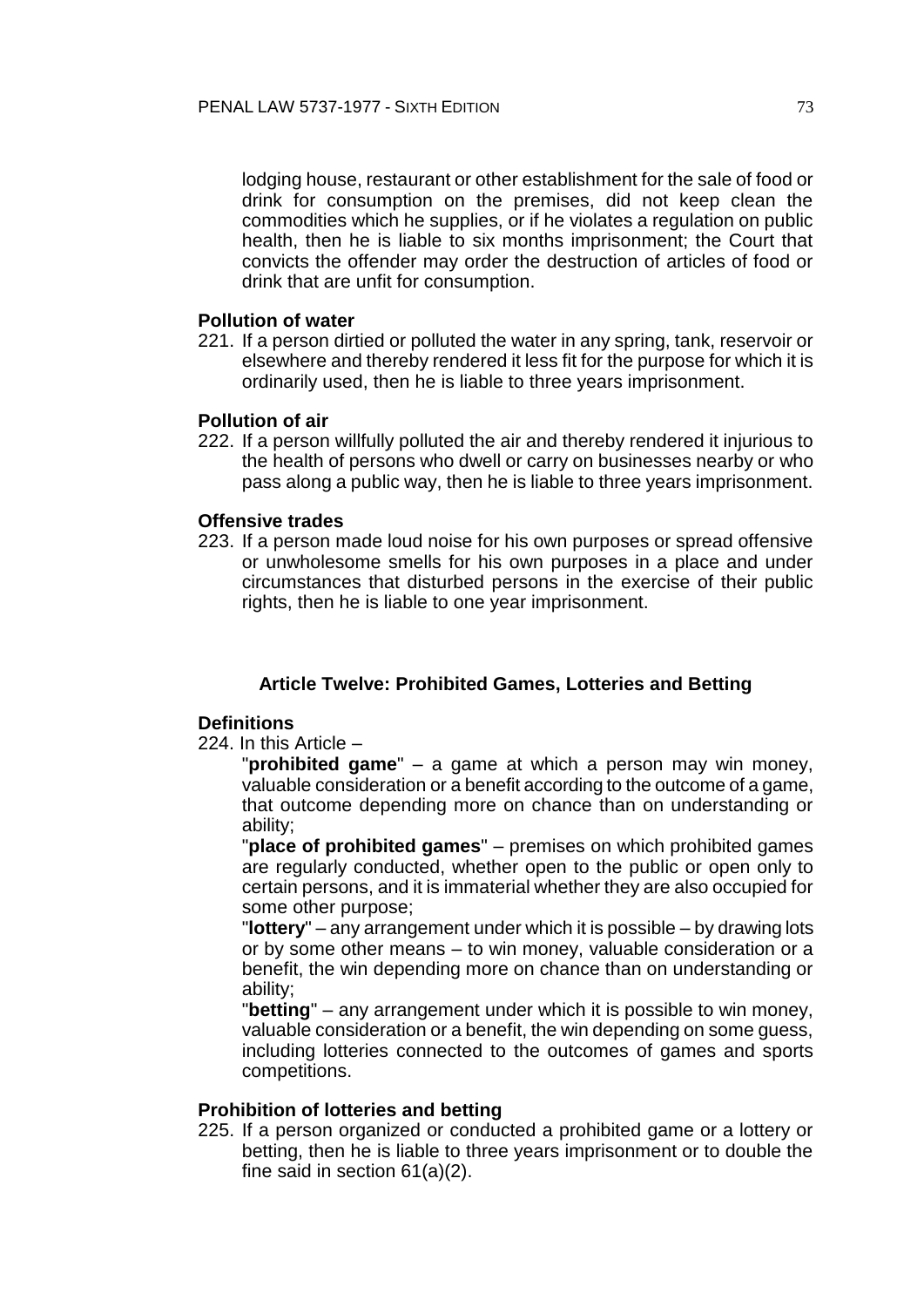## **Prohibition of games**

226. If a person played a prohibited game, then he is liable to one year imprisonment or to the fine said in section 61(a)(2).

## **Participation in the conduct of lotteries or betting**

227. If a person offered, sold or distributed tickets or anything else that attests to a right to participate in any lottery or betting, or if he printed or published an announcement about a lottery or betting, then he is liable to one year imprisonment or to double the fine said in section 61(a)(3).

## **Prohibition of keeping or managing a place**

228. If a person kept or managed a place for prohibited games or a place for the conduct of lotteries or betting, or a place in respect of which an order under section 229 was not complied with, then he is liable to three years imprisonment or to double the fine said in section 61(a)(4); if a person let premises or permitted their use, knowing that they are to be used as a place for prohibited games or for the conduct of lotteries or betting, then he is liable to six months imprisonment or double the fine said in section 61(a)(3).

#### **Closure of places**

- 229. (a) A district police commander of the Israel Police may order the closing of –
	- (1) a place of prohibited games or a place for the conduct of lotteries or betting;
	- (2) a place used for the conduct of games by means of cards, gambling machines or the like, even if those games do not come within the definition of prohibited games and even if a license was issued to that place under the Licensing of Business Law 5728-1968, if he concludes that its continued existence may adversely affect public welfare or the wellbeing of the area's inhabitants, or that it may lead to criminal behavior, including the conduct of a prohibited game.
	- (b) Repealed.
	- (c) Repealed

## **Special circumstances**

- 230. The provisions of sections 225 to 228 shall not apply to a game, lottery or betting that meets the following three conditions:
	- (1) its conduct is intended for a certain circle of persons;
	- (2) it does not exceed the scope of amusement or entertainment;
	- (3) it is not held in a place of prohibited games or a place for the conduct of lotteries or betting.

#### **Permit**

- 231. (a) The provisions of this Article, other than the provisions of section 231a, shall not apply –
	- (1) to categories of lotteries, or to a particular lottery, for the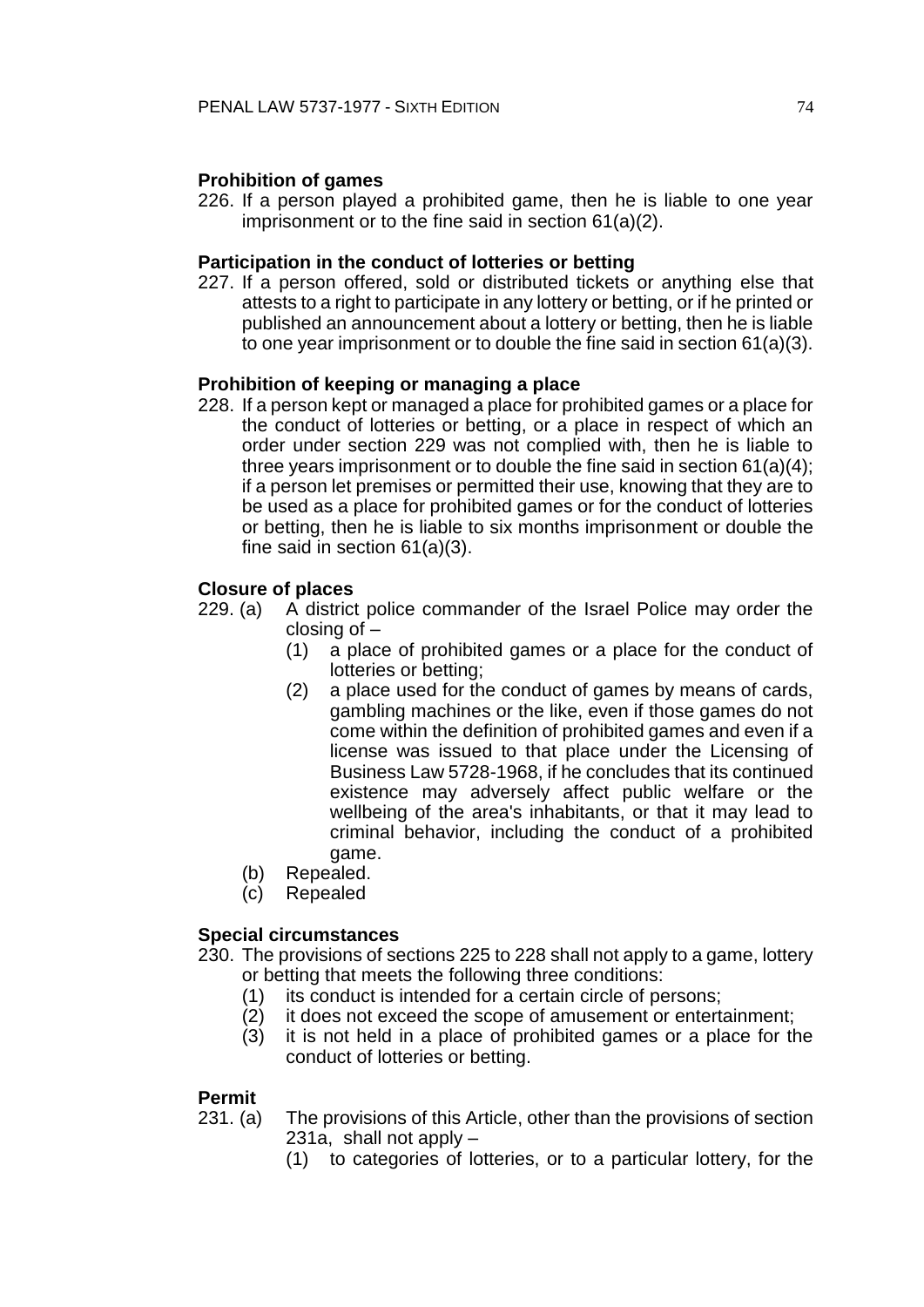conduct of which a permit was granted in advance by the Minister of Finance or by a person empowered by the Minister for that purpose;

- (2) to betting, or to a particular betting event conducted by the Payis Organization, for which a permit was granted in advance by the Minister of Finance or by a person empowered by the Minister for that purpose, but betting events so conducted shall not relate to the results of sports games and contests.
- (a1) The provisions of section 231A shall not apply to categories of lotteries, to a specific lottery, to betting or to a specific bet that the Minister of Finance – or a person so authorized by the Minister of Finance – permitted to be held for minors; however, a permit said in this subsection shall not be granted for lotteries or for betting, in which participation is conditional on a payment of money.
- (b) Notice of a permit granted under this section shall be published in Reshumot.

# **Lottery and betting tickets must not be sold to minors**

- 231A. (a) If a person offers, sells or distributes to a minor tickets or anything else that carries the right to participate in a lottery or in betting for which a permit was given under section 231(a), the he shall be liable to six months imprisonment.
	- (b) A person who offers, sells or distributes tickets may require of a person who wants to buy or to receive tickets, that he present a document from which his age may be ascertained.

## **Evidence**

232. At a trial for an offense of a game prohibited under this Article –

- (1) the Court may convict the defendant on the testimony of an accomplice to the offense, even if there is no supporting evidence;
- (2) the judgment in a criminal case, which determined that a prohibited game was conducted in a certain place, is admissible as evidence thereof at any other trial under this Article, no matter who the defendant was.

# **Presumptions**

- 233. For the purposes of this Article, and without derogating from any other method of proof –
	- (1) if a person was in a place of prohibited games, and if a police officer had reason to assume that prohibited games were played there at that time, then he is deemed to have played a prohibited game there, as long as he did not prove that he was in that place only for some other purpose;
	- (2) a game of cards or of dice, or a game played with a gambling machine is deemed a game by which a person may win money, valuable consideration or a benefit, as long as the opposite has not been proven;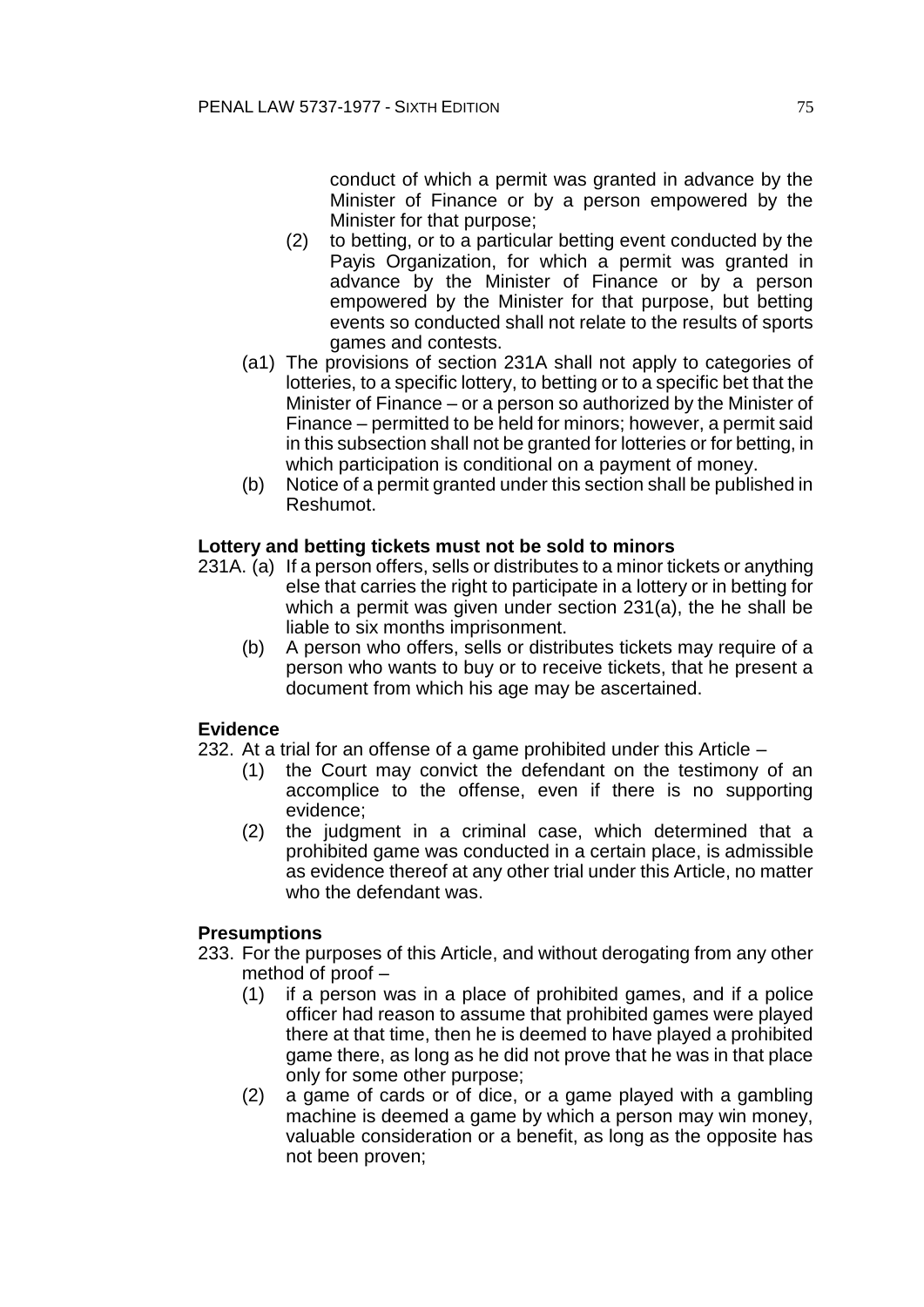- (3) premises are deemed a place where prohibited games are regularly conducted –
	- (a) if a prohibited game was conducted there at least twice within the six months before the offense was committed by the defendant, as long as the opposite has not been proved; in respect of a person accused of occupying them it is immaterial whether he occupied them during all or part of that period;
	- (b) if they were used as a club for card games and a prohibited game was conducted there at least once during the six months before the defendant committed the offense.

# **Confiscation of game implements**

234. If a person was convicted of an offense under this Article, then the Court may order that implements or instruments or other things used to conduct the game, lottery or betting shall be confiscated to the Treasury, and it does not matter whether or not the defendant is their owner.

## **Confiscation of instruments of offense**

- 235. (a) If a police officer has reasonable grounds to assume that implements, instruments, tickets or anything was used to organize or to conduct a prohibited game, lottery or betting, then he may seize them, and he may seize monies or anything else which he has reasonable grounds to assume was received in consequence of organizing or conducting that prohibited game, lottery or betting.
	- (b) The Minister of Justice may make regulations for the purposes of subsection (a).
	- (c) If the Court is satisfied that things other than money seized as said in subsection (a) were used for organizing or conducting a prohibited game, lottery or betting, or were received in consequence of organizing or conducting them, then it may – on application by a police officer or of a prosecutor within the meaning of the Criminal Procedure Law 5725-1965 – order them confiscated to the Treasury, even if nobody was convicted of an offense for a prohibited game, lottery or betting.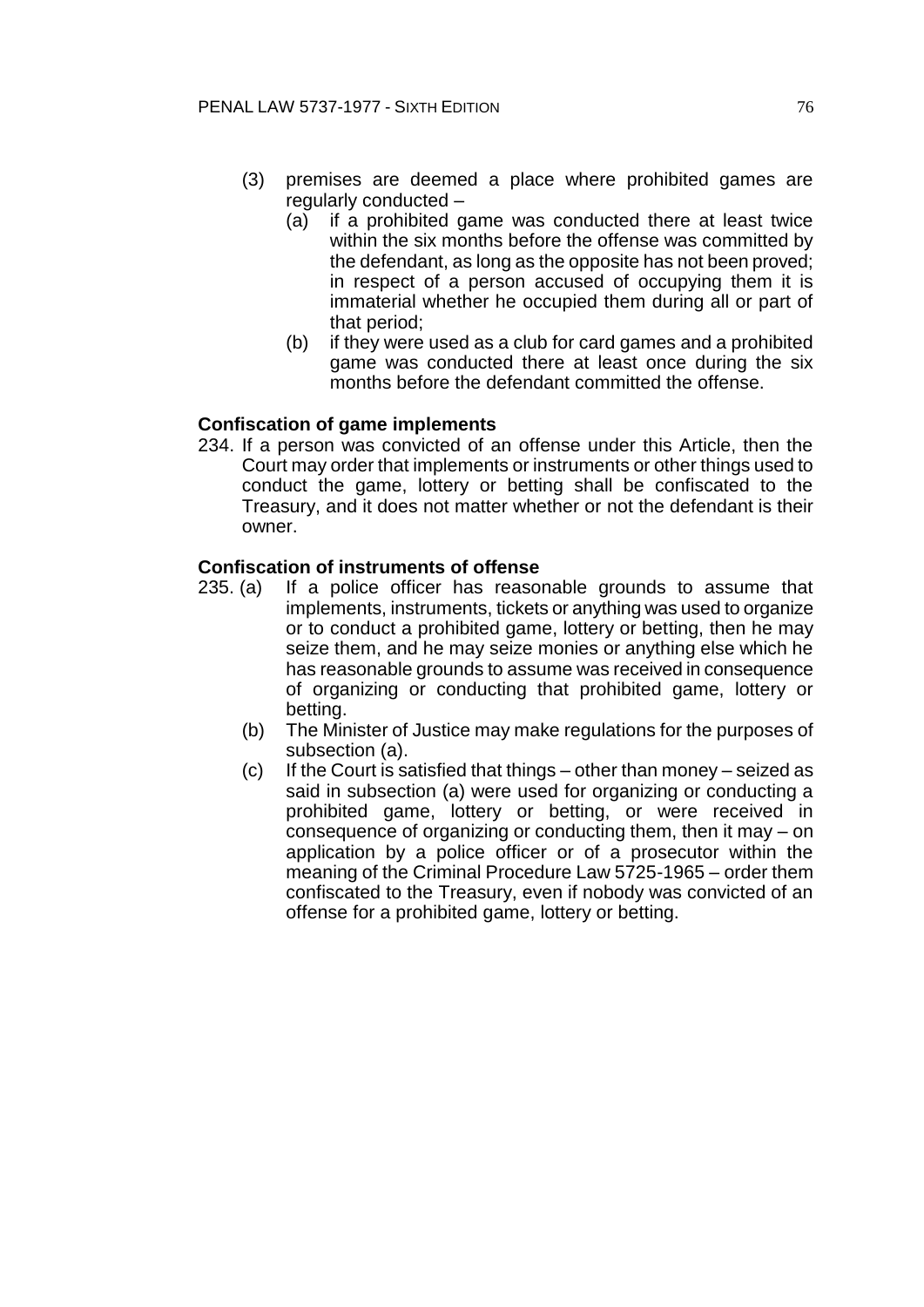# **CHAPTER NINE: OFFENSES RELATING TO PUBLIC ORDER AND JUSTICE**

## **Article One: Obstruction of Justice**

## **Definitions**

236. In this Article, "**testimony**" – oral or written statements made for purposes of evidence, exclusive of unsworn statements by an defendant in a criminal proceeding, but including opinion given in evidence and translations by a translator in a judicial proceeding.

# **Perjury**

- 237. (a) If a person knowingly gives false testimony in a judicial proceeding on any matter material to a question dealt with in that proceeding, that constitutes perjury and is liable to seven years imprisonment; if he did so in return for a benefit – then he is liable to nine years imprisonment.
	- (b) In respect of perjury, it is immaterial
		- (1) whether or not the testimony is given on oath or under some other sanction permitted by law;
		- (2) what form or ceremony was used to swear in the person who gave the testimony or to bind him to speak the truth, on condition that it was with the consent of the witness;
		- (3) whether the Court, Tribunal, judicial authority or commission of inquiry is properly constituted or sat in the proper place, on condition that it acted – each in its proper capacity – in the proceeding in which the testimony is given;
		- (4) whether the witness is a competent witness and whether the testimony is admissible in a judicial proceeding.

## **Fabricating evidence**

238. If a person fabricated evidence, otherwise than by means of perjury or subornation of perjury, or if he knowingly makes use of aforesaid fabricated evidence, all with the intention to mislead a judicial authority or a commission of inquiry in a judicial proceeding, then he is liable to five years imprisonment.

## **False oath**

239. If a person knowingly makes a false declaration before a person authorized to receive it, whether on oath or affirmation or not on oath or affirmation, then he is liable to three years imprisonment.

## **Conflicting evidence**

- 240. (a) If a person makes statements or gives evidence on the same matter before different authorities, and if his statements or evidence conflicting on a point of fact that is material for the matter and he did so with the intention to mislead, then he is liable to five years imprisonment.
	- (b) For purposes of this section, "**authority**" a Court that tries a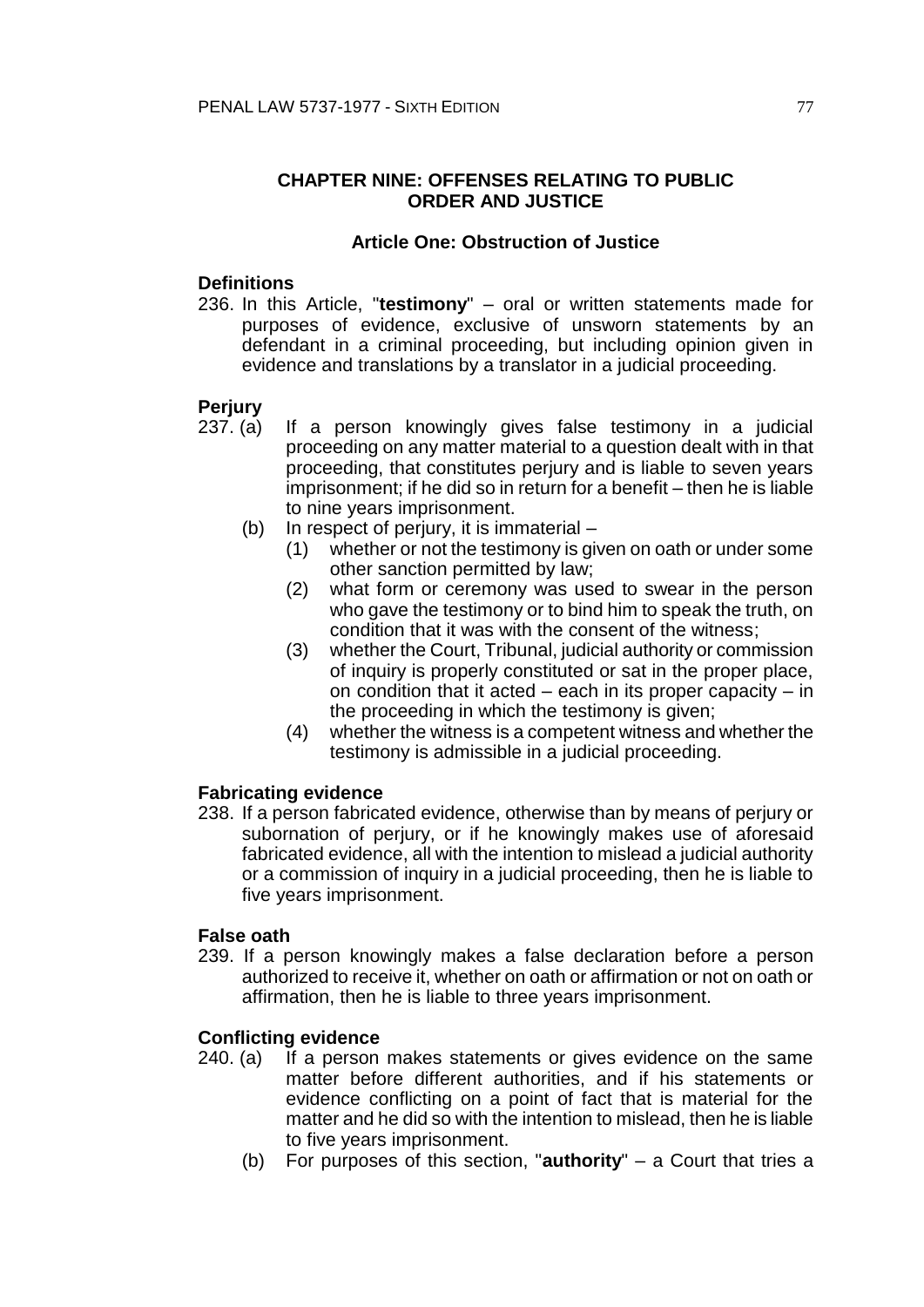criminal matter, a disciplinary tribunal, and a policeman or other authority who lawfully investigated a matter prior to an indictment in a Court or disciplinary tribunal, a commission of inquiry under the Commissions of Inquiry Law 5729-1968, or a person appointed under section 13 of that Law.

(c) The record of the trial, and the statement or testimony duly recorded in the said investigation shall be prima facie evidence of the witness' statements therein.

# **Refusal to testify**

- 241. (a) If a person is obligated to testify or to give other evidence in a judicial proceeding and refuses to do so, then he is liable to two years imprisonment.
	- (b) The imposition of imprisonment under section 5 of the Contempt of Court Ordinance on a person who refused as aforesaid, shall not prevent his being tried under subsection (a), but a person sentenced to imprisonment under subsection (a) shall have the period of imprisonment served by him under the said section 5 deducted from his penalty.

# **Destroying evidence**

242. If a person knows that a book, document or other object is required, or that it is likely to be required as evidence in a judicial proceeding, and if he maliciously destroys it or renders it illegible, undecipherable or incapable of identification, all with the intention to prevent it from being used in evidence, then he is liable to five years imprisonment.

## **False information**

243. If a person gives information of an offense to a policeman or to a person authorized to institute a criminal prosecution in the knowledge that the information false, then he is liable to three years imprisonment and, if the offense is a felony, to five years imprisonment; it is immaterial whether a criminal prosecution was instituted in consequence of the information or not.

## **Obstruction of justice**

244. If a person does anything with the intention to prevent or foil a judicial proceeding or to cause a miscarriage of justice, whether by frustrating the summons of a witness, by concealing evidence or in some other manner, then he is liable to three years imprisonment; for this purpose, "**judicial proceeding**" includes a criminal investigation and the implementation of a direction by a Court.

## **Subornation in connection with investigation**

- 245. (a) If a person induces or attempts to induce another not to make a statement in a lawful investigation, to make a false statement or to withdraw a statement which he made, then he is liable to five years imprisonment.
	- (b) If a person induces or attempts to induce as said in subsection (a)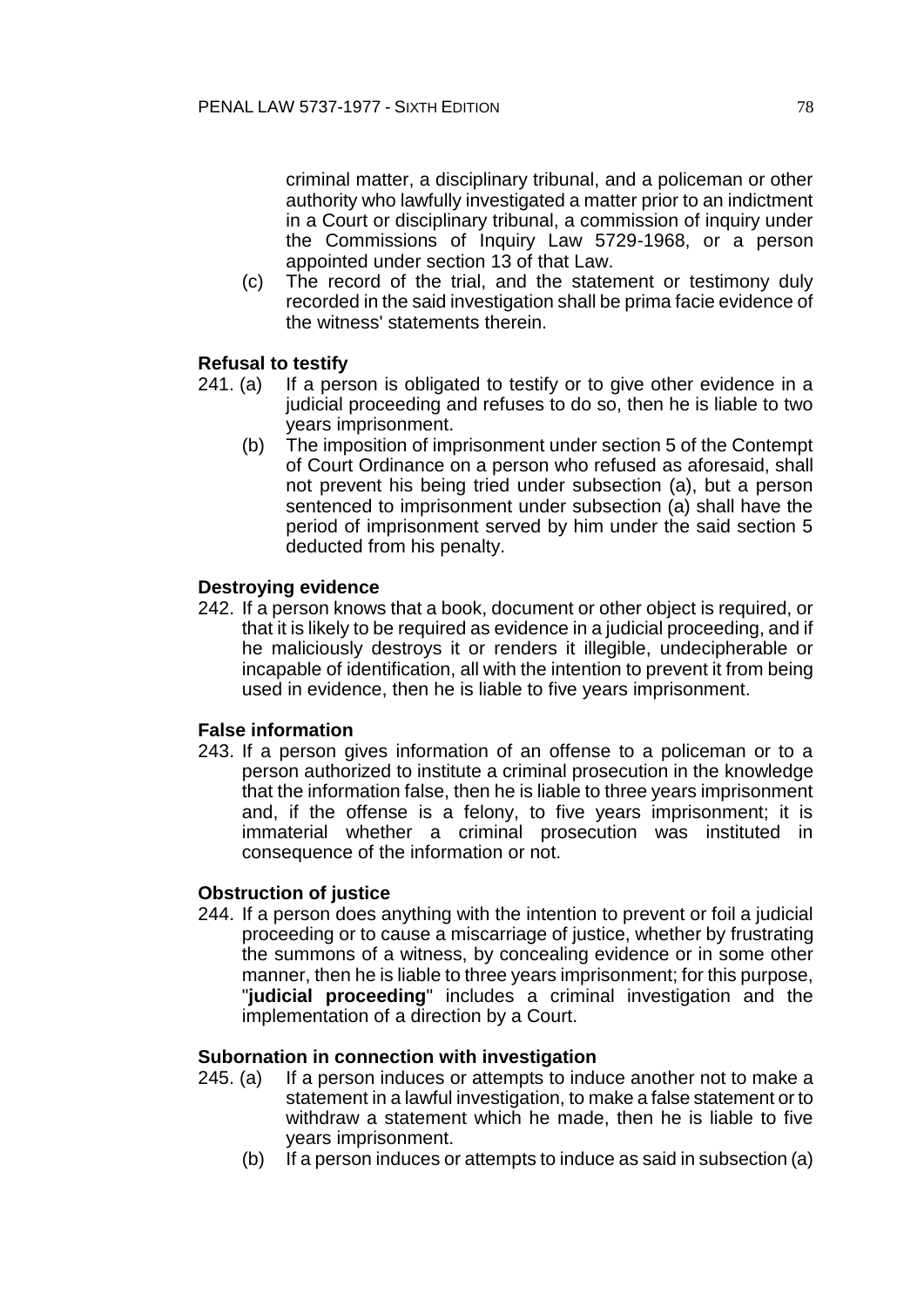by means of fraud, deceit, force, threats, intimidation, the conferment of a benefit or by any other improper means, then he is liable to seven years imprisonment.

## **Subornation of testimony**

- 246. (a) If a person induces or attempts to induce another not to testify in a legal proceeding or to give false testimony or to withdraw testimony given or statements made in a judicial proceeding, then he is liable to seven years imprisonment.
	- (b) If a person induces or attempts to induce as said in subsection (a) by means of fraud, deceit, force, threats, intimidation, the conferment of a benefit or any other improper means, then he is liable to nine years imprisonment.

## **Restrictions on application**

247. Sections 245 (a) and 246 (a) shall not apply to any act that is intended to inform a person of his legal right to refrain from testifying or from making a statement, or to any act lawfully performed in the course of a trial or investigation.

## **Defense**

248. When a person is accused of the prevention of a statement or testimony, or of the withdrawal of a statement under sections 245(a) or 246(a), it shall be a defense for the defendant to prove that he did so for of discovery the truth or the prevention of a falsehood.

## **Harassment of witness**

249. If a person harasses another in connection with a statement he made or is about to make in a lawful investigation or in connection with testimony that person gave or is about to give in a judicial proceeding, then he is liable to three years imprisonment.

## **Aggravating circumstances**

- 249A. If an offense under section 245, 46 or 249 was committed while the offender carried a firearm or other weapon, or while two or more persons were present who combined for perpetration of the act by one or several of them, then each of them is liable – for an offense under section 245(a) – seven years imprisonment;
	- (2) for an offense under section  $245(b) -$  to ten years imprisonment;
	- (3) for an offense under section  $246(a) -$  to ten years imprisonment;
	- (4) for an offense under section 246(b) to fourteen years imprisonment;
	- (5) for an offense under section 249 to five years imprisonment.

## **Improper influence**

250. If a person endeavors to influence the result of a judicial proceeding in an improper manner, by inducements or by a request addressed to a judge or Court officer, then he is liable to one year imprisonment.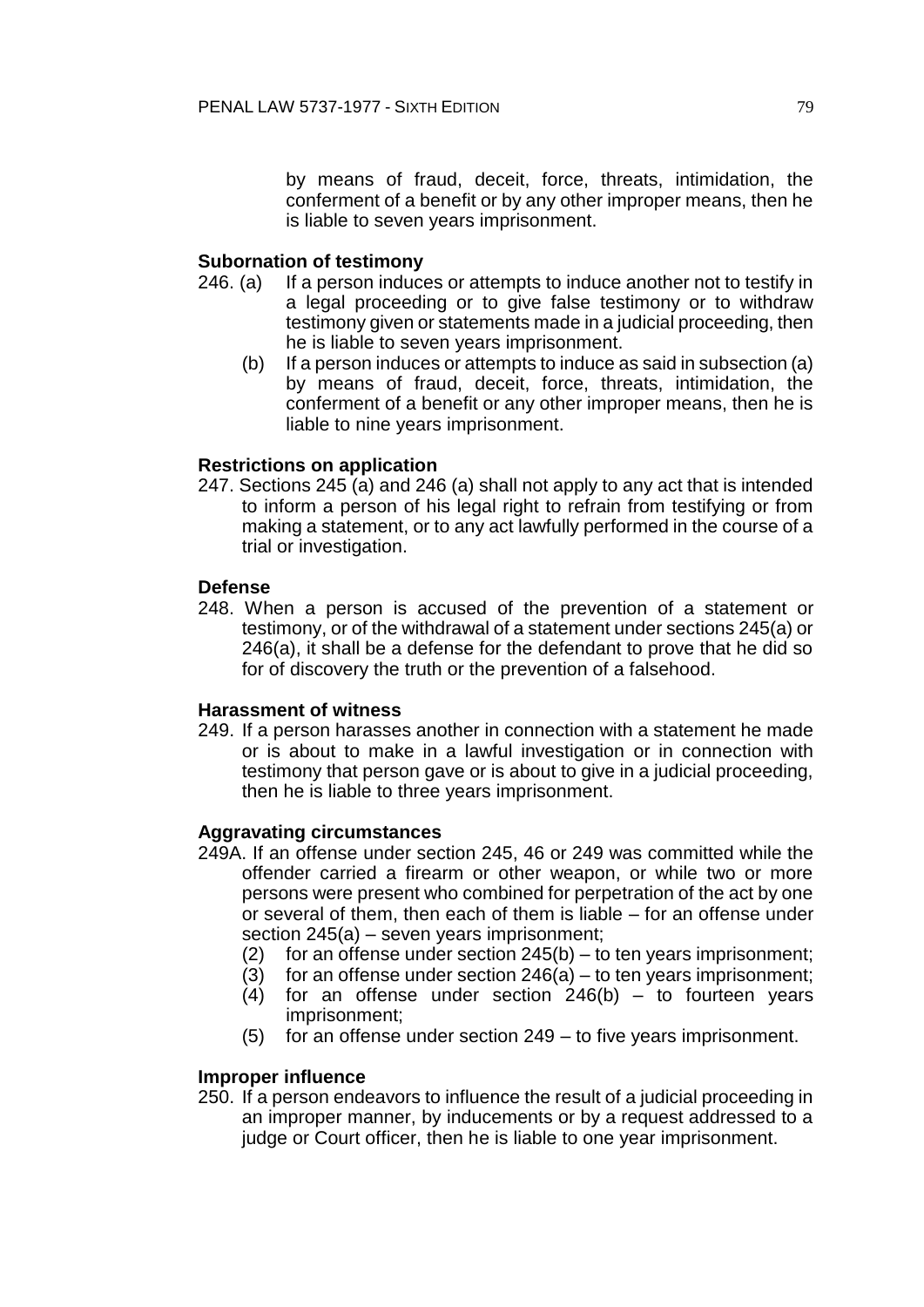Publishing false report of judicial proceedings

251. If a person publishes otherwise than in good faith by any medium of publication an incorrect report of proceedings in a Court or in a commission of inquiry under the Commissions of Inquiry Law 5729- 1968, then he is liable to six months imprisonment.

# **Soliciting subscriptions for the payment of a fine**

252. If a person by any medium of publication initiates a subscription for the payment of a fine, of costs or of compensation adjudged by a Court in a criminal case, or if he publicizes such a subscription, then he is liable to six months imprisonment.

# **Payment of fine imposed on another**

- $252A.(a)$  A body corporate shall not pay directly or indirectly a fine imposed on another person, and an employer shall not pay a fine imposed on his employee; if a person violated any provision in this subsection, then he is liable to one year imprisonment.
	- (b) If an offense under subsection (a) was committed by a body corporate, then every person who – when it was paid – was an active director, a partner other than a limited partner, or a ranking administrative employee responsible for payment of the fine shall also be accused thereof, unless he proved the following two points::
		- (1) that the offense was committed without his knowledge;
		- (2) that he took all reasonable steps to prevent commission of the offense.
	- (c) For purposes of this section, "**body corporate**" includes a nonincorporated body of persons, but excludes a body corporate whose members are obligated to place all their working capacity at its disposal and to transfer all their property to it.

## **Cover up**

- 253. (a) If a person obtains or attempts to obtain a benefit for himself or for another for the non-disclosure or concealment of an act that is a misdemeanor or felony, or of any information about a said act, then he is liable to three years imprisonment.
	- (b) If person obtains or attempts to obtain a benefit for himself or another so that he will not give evidence in a lawful investigation or at a trial, then he is liable to five years imprisonment.

# **Publicity about stolen property**

- 254. If a person does one of the following, then he is liable to six months imprisonment:
	- (1) he publicly offered a reward for the return of a stolen or lost asset, and in that offer he uses words to the effect that whoever brings the asset will not be asked any questions, or that he will not be arrested or bothered;
	- (2) he publicly offered to return to any person who bought a stolen or lost asset or lent money on it to repay him the amount he paid or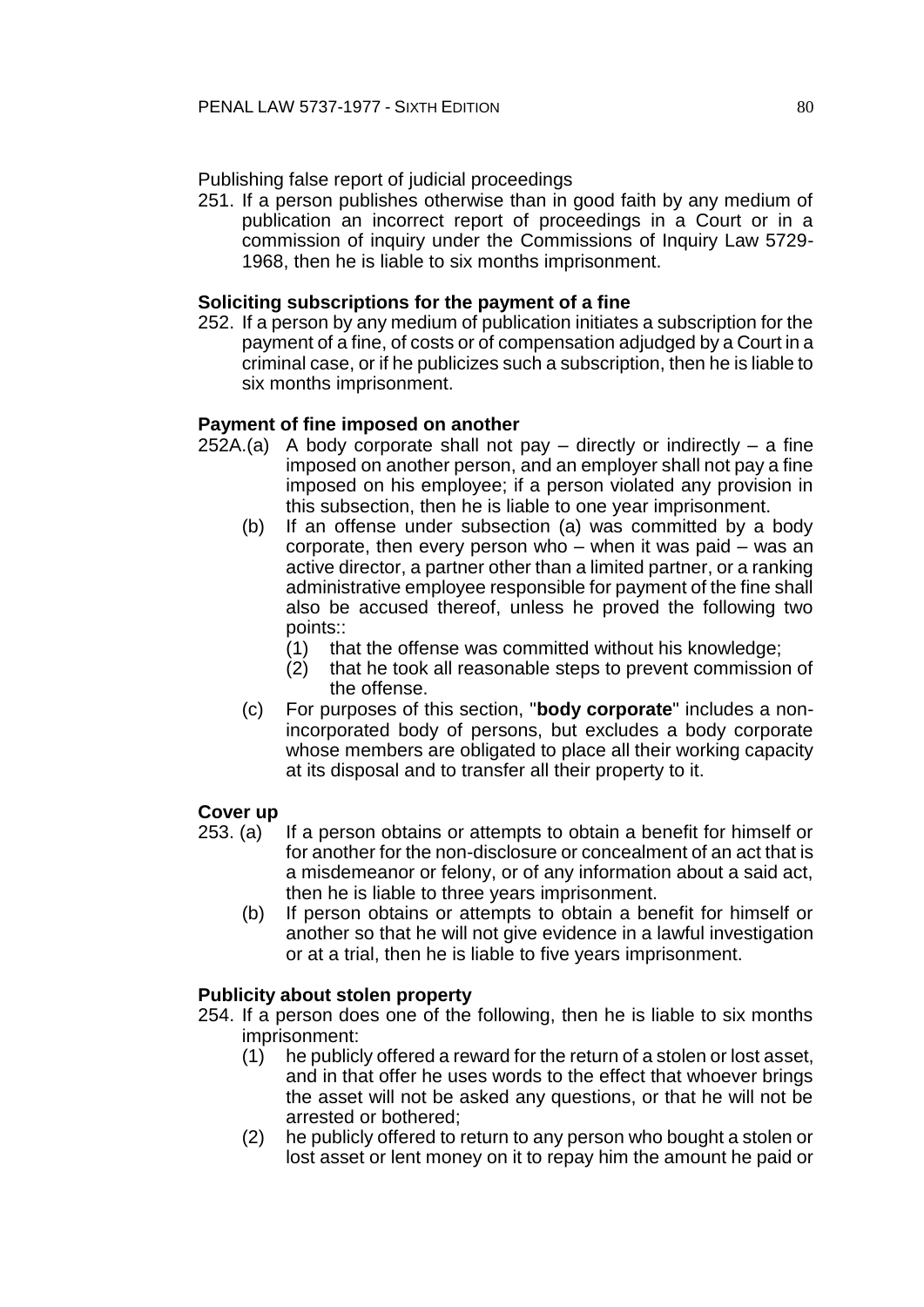lent, or to give him a sum of money or a reward for the return of the asset;

(3) he printed or published an offer said in paragraphs (1) or (2).

# **Disparagement of Court**

255. If a person said or wrote anything about a judge of a Court or religious tribunal in connection with his office with the intention to injure his status, or if he publishes invective against a judge of a Court or religious tribunal in order to bring the administration of justice into suspicion or contempt, then he is liable to three years imprisonment; however, a candid and courteous discussion of the merits of a judge's decision in a matter of public concern shall not be an offense under this section.

# **Carrying arms in Court**

- 256. (a) If a person carries arms or without reasonable explanation carries other harmful instruments or materials in the building of a Court or Tribunal, or in any other place where judicial proceedings are conducted, then he is liable to two years imprisonment.
	- (b) This section shall not apply
		- (1) to a policeman or to a person who received from the competent authority under the Firearms Law 5709-1949, or from or on behalf of the Director of Courts a permit to carry the weapon, instrument or material in that building or place;
			- (2) in a Court Martial or Military Court, within their meaning of the Military Justice Law 5715-1955, or in any other place where judicial proceedings are conducted under the said law – to a person who received appropriate permission under army orders, within their meaning in the Military Justice Law 5715-1955.

## **Escape**

- 257. If a person escapes from the lawful custody in which he is held for a criminal offense, then he is liable –
	- (1) if he was charged or convicted of a felony to seven years imprisonment;
	- (2) in any other case to three years imprisonment.

## **Aiding in escape**

- 258. If a person did one of the following, then he is liable to seven years imprisonment:
	- (1) he helped a prisoner or arrestee to escape or to attempt to escape from lawful custody;
	- (2) he conveyed anything or causes anything to be conveyed into a prison in order to facilitate the escape of a prisoner or arrestee.

## **Rescue**

259. If a person extricated or attempted to extricate another person from lawful custody, then he is liable –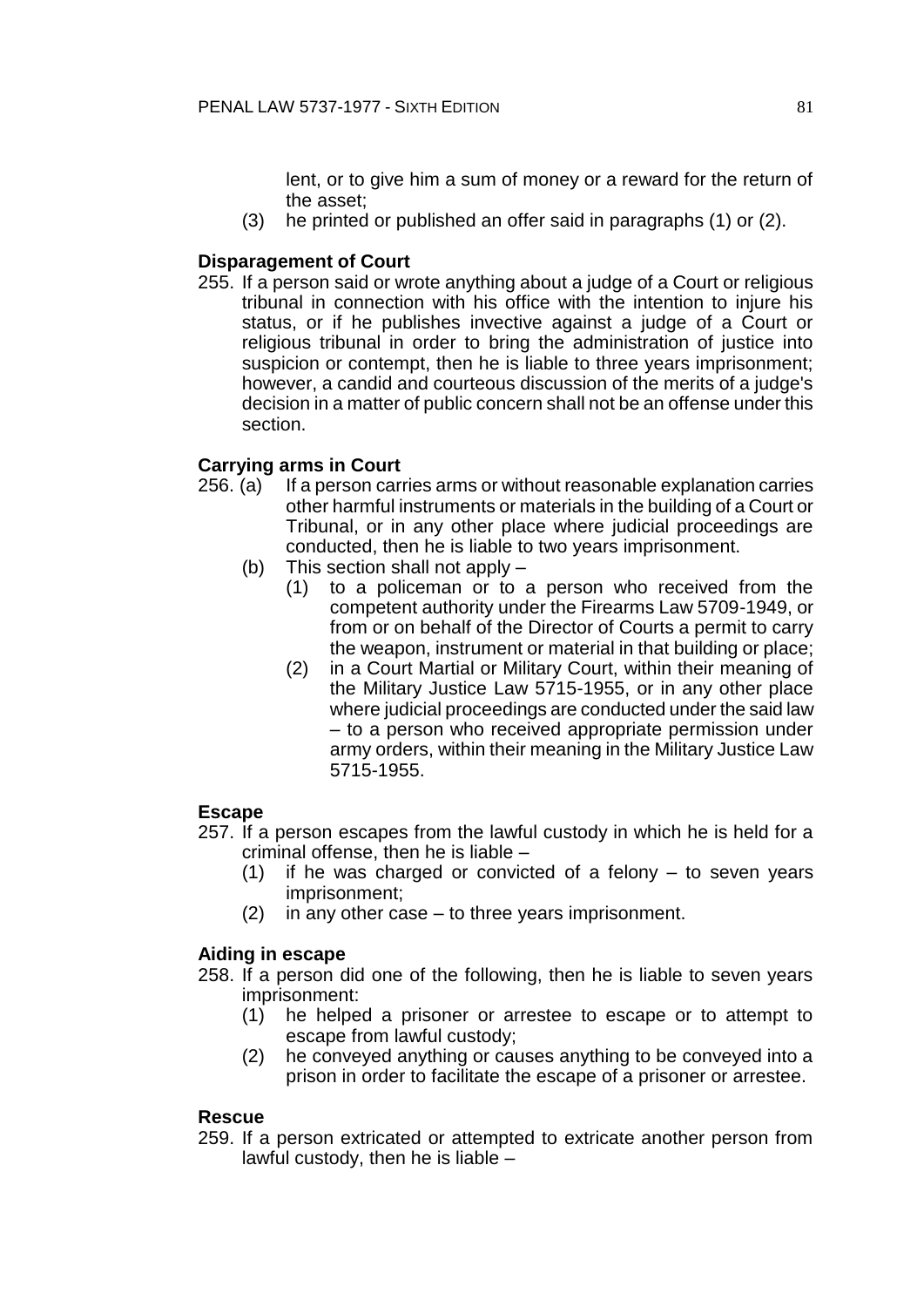- (1) if the escapee was charged with or convicted of an offense, for which the penalty is death or life imprisonment – to twenty years imprisonment;
- (2) in any other case to seven years imprisonment.

# **Accessory after the fact**

260. (a) If a person knows that another committed an offense and receives him or assists him with the intention that he escape punishment, then he is an accessory after the fact, unless he is the offender's spouse, parent, son or daughter; however, if a wife in her husband's presence and under his authority receives or assists a person who committed an offense in which her husband participated or abetted, in order to let him escape punishment, then she is not deemed an accessory;

for this purpose, "**offense**" – exclusive of contraventions.

(b) An accessory after the fact may be brought to trial and convicted, even if the perpetrator of the offense was not convicted first or if it is impossible to institute proceedings against him or to enforce on him punishment for the offense.

# **Penalty of accessory after the fact**

261. An accessory after the fact is liable –

- $(1)$  if the offense was a felony to three years imprisonment;
- 262. (2) if the offense was a misdemeanor to half the period of person to help in the prevention of a crime, the arrest of a person or the prevent of an extrication or escape of a person, and he refused or failed to extend assistance within his capability, then he is liable to three years imprisonment.

## **Defeating attachment**

263. If a person received, removed, retained, concealed or otherwise acts with an asset, knowing that that asset was attached or taken under the order of a Court, with the intention to hinder or defeat the attachment or order, then he is liable to three years imprisonment.

## **Breaking of seal**

264. If a person maliciously breaks, removes or renders ineffective a seal affixed by order of an official authority, a Court or tribunal, then he is liable to two years imprisonment, and if he was charged with the custody of the seal – then he is liable to three years imprisonment.

## **Negligence in keeping of seal**

266 If a person was entrusted with the custody of a seal affixed by order of an official authority, Court or Tribunal, and if he negligently allowed the seal to be broken, removed or rendered ineffective, he is liable to six months imprisonment.

## **Removal of document from custody**

267. (a) If a person without permission extracts any document from the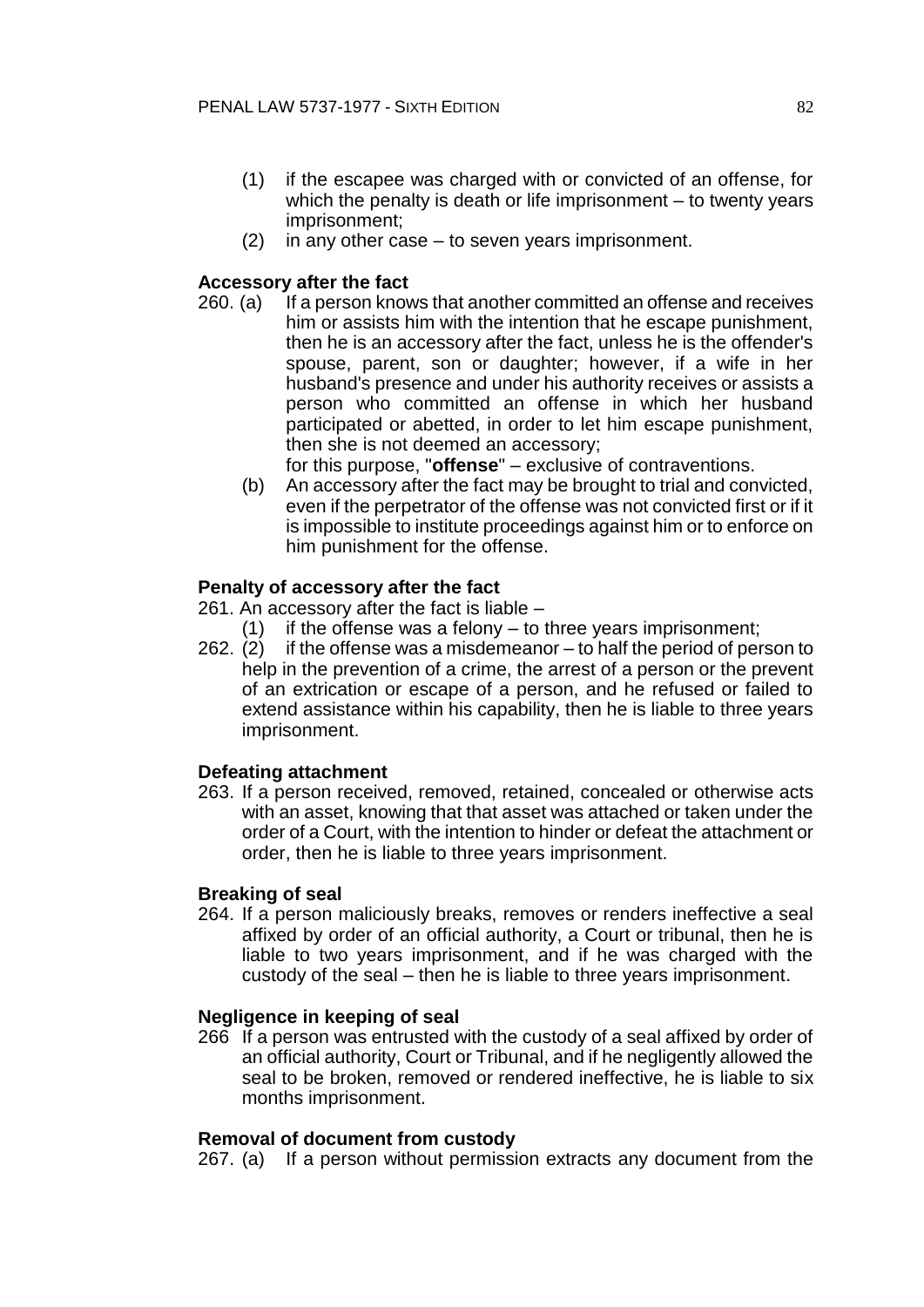custody of a State institution or of a local authority, then he is liable to three years imprisonment.

- (b) If a public servant, who is charged with handling or keeping a document, delivers it unlawfully to another person and the document is removed from the custody as said in subsection (a), then he is liable to five years imprisonment.
- (c) In this section, "**document**" in writing or by any other means, by which the matter was recorded.

# **Article Two: Concealment of Offense**

# **Definitions**

268. In this Article –

"**criminal offense**" – one of the following:

- (1) an offense under Chapter Seven or under Article Five in Chapter Nine;
- (2) an offense against life, a person, or morality, the penalty for which is three years imprisonment or more;
- (3) an offense under any of the sections of Article Four in Chapter Nine and in Chapters Eleven (except section 401) and Twelve, or under section 489, which affects assets or rights of the State or of an inspected body, within its meaning in the State Comptroller Law [Consolidated Version] 5718-1958;

"**judicial proceeding**" – a proceeding aimed at one of the following results:

- (1) the expulsion of a person from a body of which he is a member;
- (2) the denial of one of a person's rights in an aforesaid body;
- (3) the public reprobation of a person's acts;
- (4) some other sanction that involves reprobation and is not of a merely religious significance.

## **Must give notice**

269. No person shall perform any function in a judicial proceeding, once – in the course of that proceeding – the suspicion of a criminal offense has arisen, unless the Attorney General or his representative was notified.

# **Discontinuation of judicial proceeding**

270. If the notification said in section 269 was made or if a person was charged with an offense under this Article, and if the Attorney General or his representative decided to institute proceedings in a Court of Law, then the Attorney General may order the said judicial proceeding to be discontinued until proceedings in the Court of Law are concluded.

## **Penalty**

271. If a person violated one of the provisions of this Article, then he is liable to one year imprisonment.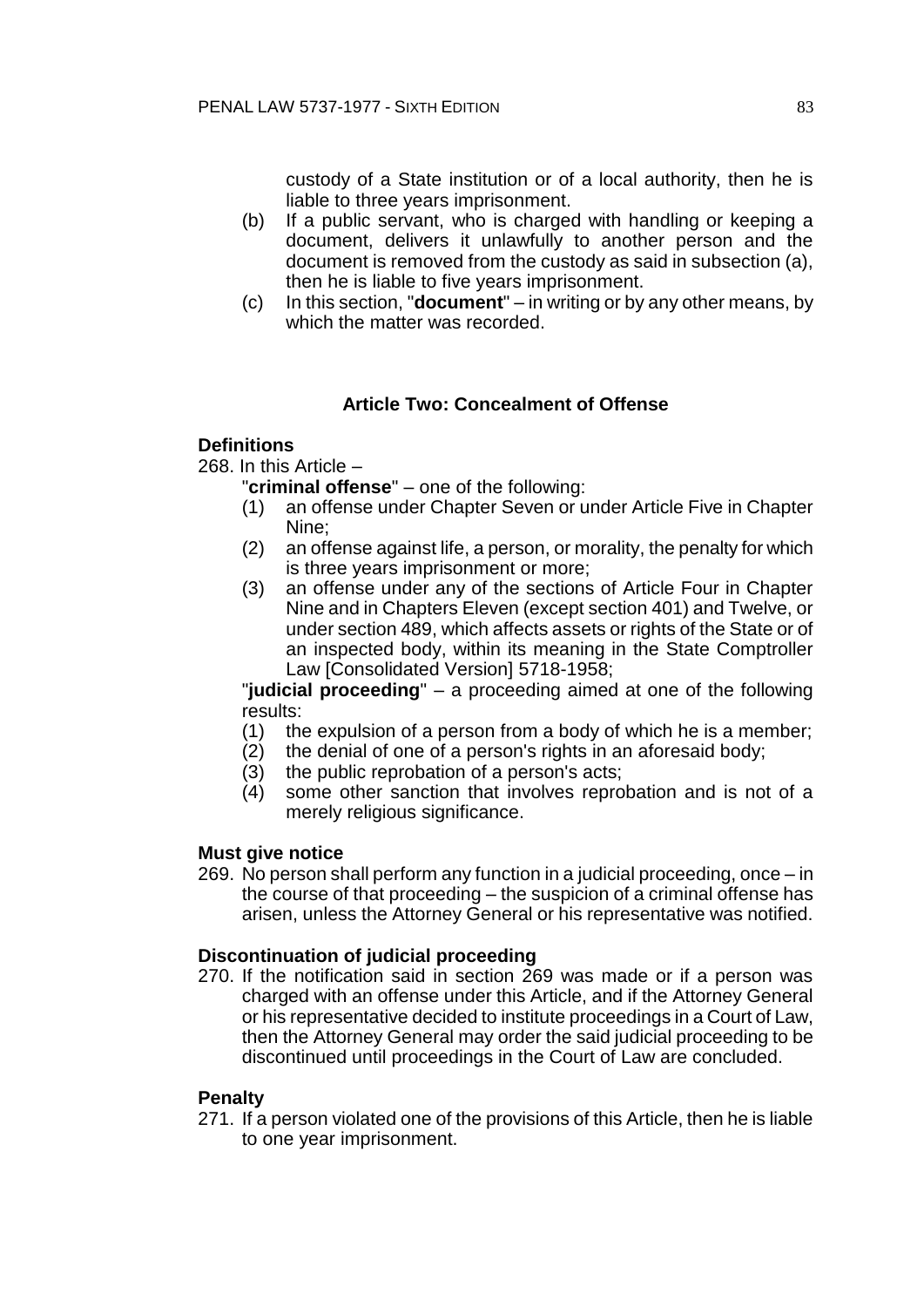# **Defense**

- 272. In a charge under this Article, it shall be a good defense for the defendant, if he proves one of the following –
	- (1) that notice of that act already was delivered to the Attorney General, to his representative or to the police;
	- (2) that a police investigation already was conducted or a person already was charged in respect of that act.

# **Article Three: Assault on Police**

## **Assault on policeman in the performance of his duty**

273. If a person assaults a policeman in the lawful performance of his duty or another person who assists a policeman, then he is liable to up to three years and not less than one month imprisonment.

#### **Assault on policeman under aggravating circumstances**

- 274. If a person assaults a policeman in the lawful performance of his duty and if one of the following applies, then he is liable to not more than five years and not less than three months imprisonment:
	- (1) he intended to foil, prevent or hinder the policeman in the performance of his duty ;
	- (1) he was armed with a firearm, a club, a stick, a stone or any other instrument;
	- (3) the assault was carried out jointly by more than three persons.

#### **Interference with policeman in the performance of his duty**

275. If a person performed any act with the intention to interfere with or foil a police man in the lawful performance of his duty or to interfere with or foil a person who assists a policeman, then he is liable to up to three years and not less than two weeks imprisonment.

#### **Interpretation**

276. In this Article, "**assault**" – within its meaning in section 378.

## **Article Four: Offenses in or Against the Public Service**

#### **Pressure by public servant**

277. If a public servant did one of the following, then he is liable to three years imprisonment:

- (1) he used or ordered the use of force or violence against a person, in order to extort from him or from another person in whom he has an interest, a confession of an offense or information about an offense;
- (2) he threatened a person, or ordered an person to be threatened with injury to the person or property of himself or of another in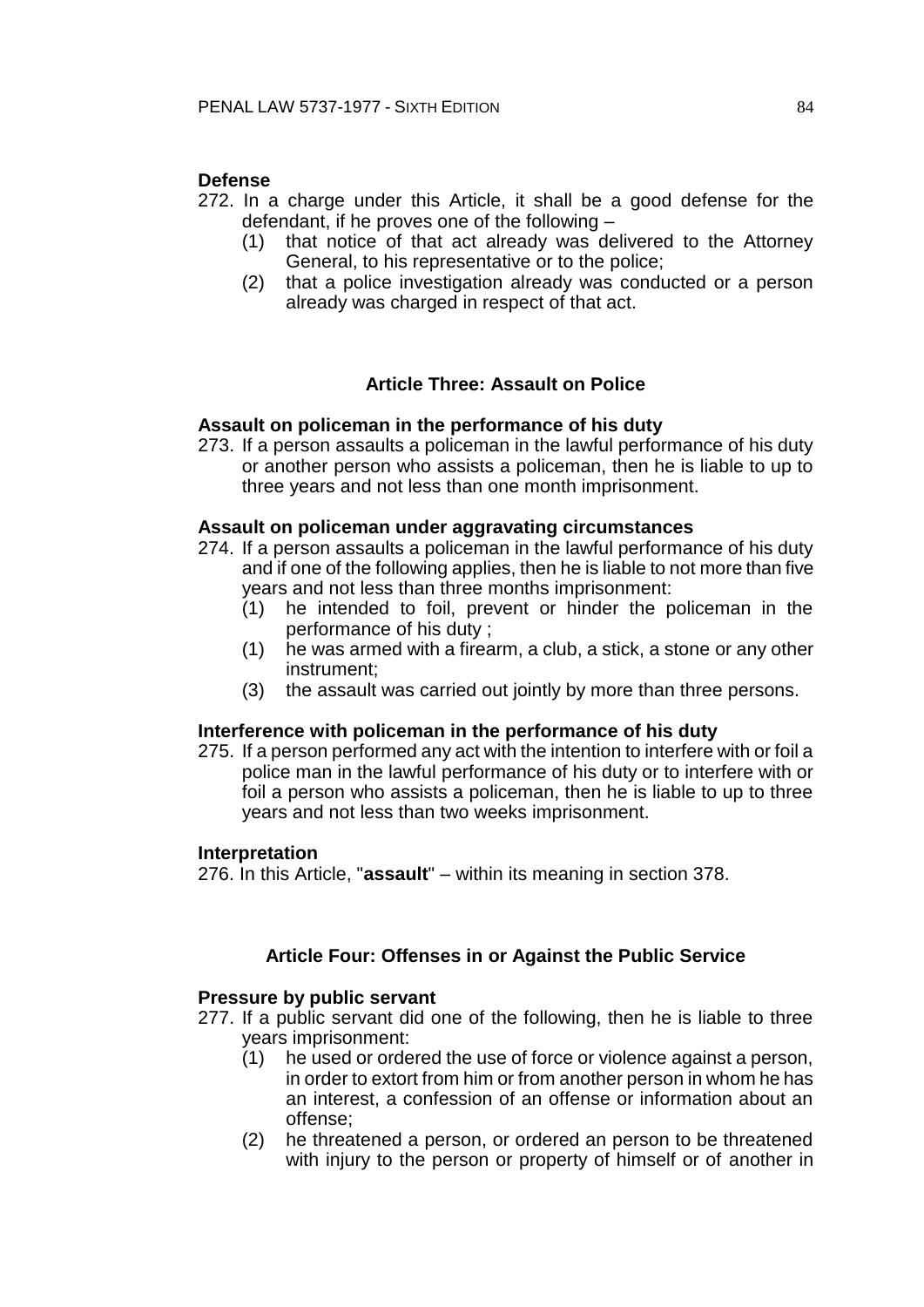whom that person has an interest, in order to extort from him a confession of an offense or information about an offense.

#### **Public servant who has private interest**

278. If a public servant by virtue of his office has judicial or administrative powers over assets of a certain kind or over activity in the manufacture, trade or business of a certain category, and if he exercised those powers – either by himself or through another – while he had a direct or indirect private interest in them, then he is liable to three years imprisonment.

#### **False demand by public servant**

279. If a public servant must or may serve a report or notice about an amount which he or another demands, or about any other matter that requires certification in order to receive money or goods, and if he served them in the knowledge that they are false in a material particular, then he is liable to three years imprisonment.

#### **Abuse of office**

- 280. If a public servant did one of the following, then he is liable to three years imprisonment:
	- (1) in abuse of his authority he performed or ordered to be performed an arbitrary act that injured the rights of another person;
	- (2) he entered the residence of a person against his will when he was not permitted to do so under any enactment or otherwise than under the arrangements prescribed therefor in the enactment.

#### **False certificate**

281. If a person is authorized or required by Law to give a certificate that is likely to affect the rights of a person and if he gave it while he knew that it is false in a material particular, then he is liable to five years imprisonment.

#### **False assumption of authority**

- 282. If a person did one of the following, then he is liable to three years imprisonment:
	- (1) he pretended to act as holder of a judicial office and he does not hold such office;
	- (2) he pretended to act as a person authorized by an enactment to administer an oath, to take an affidavit or to perform any other act of an official nature, such as only a person so authorized under an enactment may perform, and he held no such authority;
	- (3) he represented himself as a person authorized by an enactment to sign a document which testifies to the contents of a register or of a record kept by lawful authority, or which testifies to a fact or event, and he signed that document as being so authorized, knowing that he is not so authorized.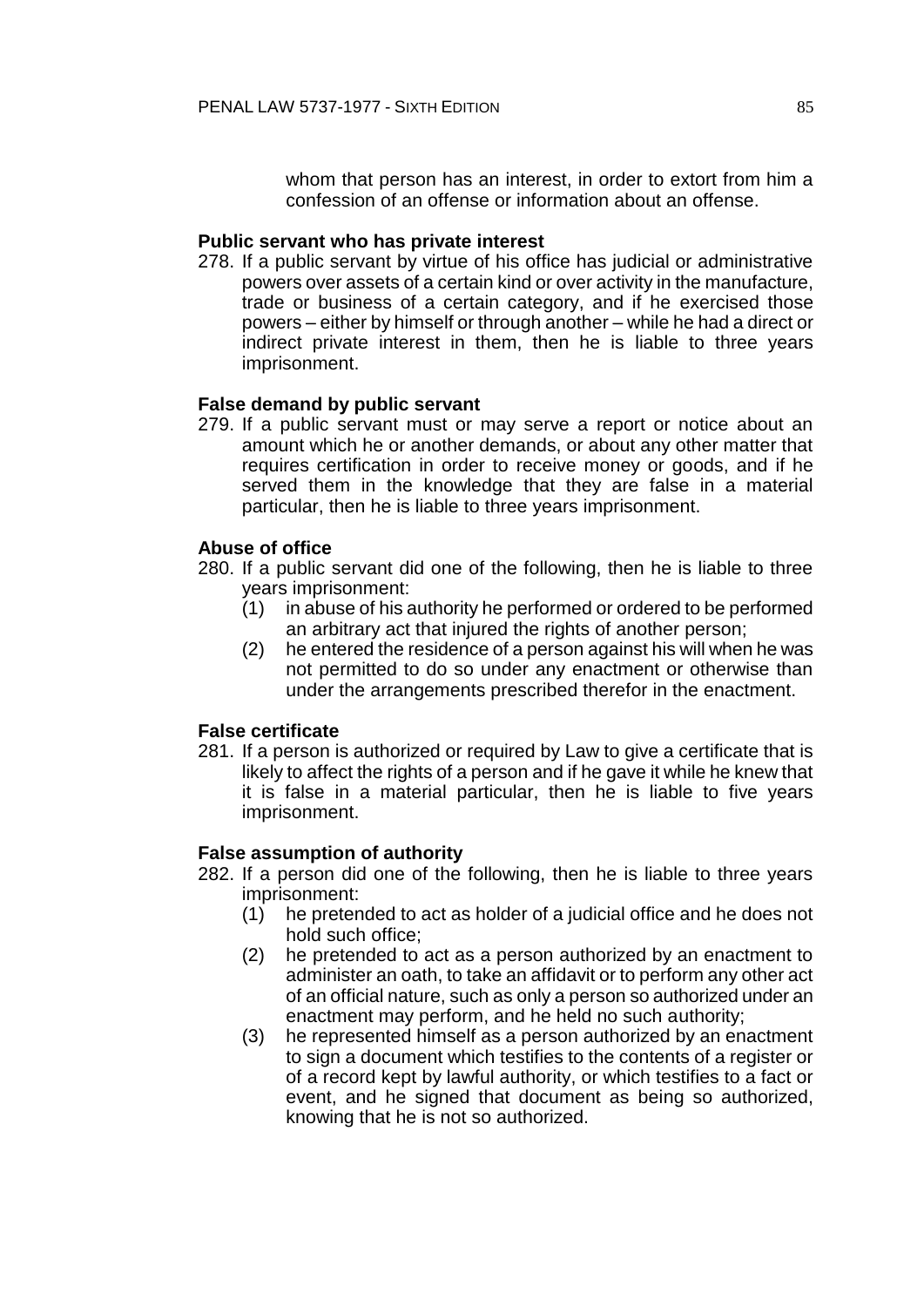# **Impersonating a public servant**

- 283. If a person did one of the following, then he is liable to three years imprisonment:
	- (1) he impersonated a public servant when that public servant was required to perform an act or to be present in a certain place;
	- (2) he falsely represented himself to be a public servant and pretended, by virtue of that position, to perform any act or to be present in a certain place for the performance of an act.

# **Fraud and breach of trust**

284. If a public servant in the performance of his functions committed fraud or a breach of trust that injures the public, even if the act would not have constituted an offense if committed against an individual, then he is liable to three years imprisonment.

# **Failure to perform official obligation**

285. If a public servant maliciously failed to perform an obligation imposed on him under an enactment, then he is liable to three years imprisonment, unless performance of that obligation involved greater danger than a person of ordinary strength and energy can withstand.

# **Violation of statutory duty**

286. If a person maliciously violated an enactment – by the performance of an act forbidden under that enactment or by omitting an act the performance of which is required under that enactment and that act concerns the public, then he is liable to two years imprisonment, if it appears from that enactment that no other penalty was intended for its violation.

## **Violation of lawful direction**

- 287. (a) If a person violates a direction duly issued by a Court, by an official or by a person who acts in an official capacity and is authorized for that purpose, then he is liable to two years imprisonment.
	- (b) If a person violates one of the provisions of an order issued by a Court in order to protect another person's life, body or welfare against the violator, then he shall be liable to four years imprisonment

## **Insulting a public servant**

288. If a person by gesture, word or deed insulted a public servant, judge, officer of a religious tribunal, or member of a commission of inquiry under the Commissions of Inquiry Law 5729-1968, who was engaged in the discharge of his duties or in connection with them, then he is liable to six months imprisonment.

#### **Obstructing a public servant**

288A. If a person did one of the following, then he is liable to one year imprisonment: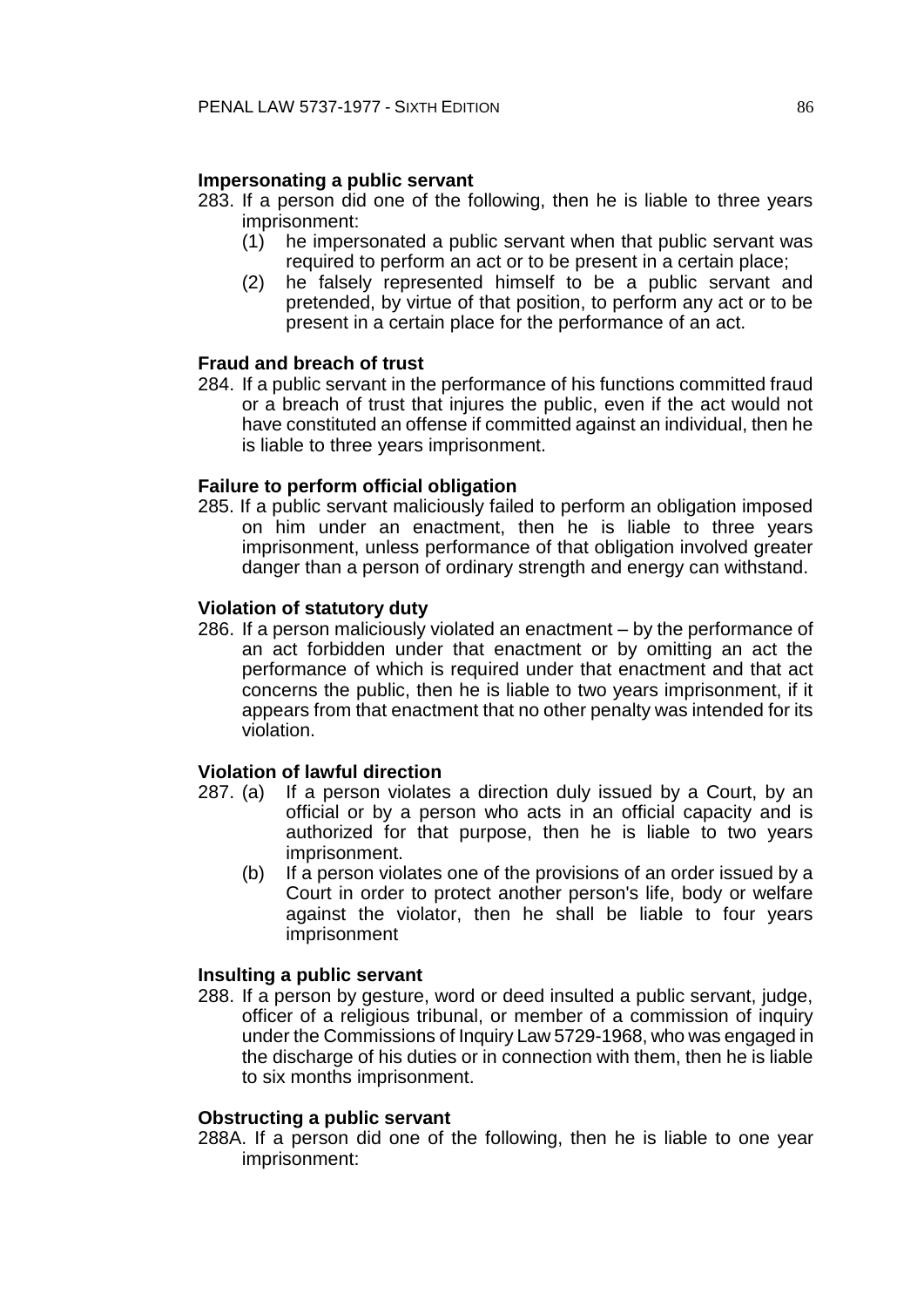- (1) he knowingly interfered with a public servant or a person empowered to perform the function of a public servant in the lawful performance of his duty;
- (2) he failed to perform an obligation imposed on him under an enactment to deliver information or a document.

# **Instigation to withhold compulsory payment**

289. If a person incited a person or a group of persons not to pay or to defer a compulsory payment of which the Government gave notice in Reshumot, whether the incitement was explicit or by implication, whether by spoken word or in writing, by signs, visible representations or other means, then he is liable to six months imprisonment; the same holds for a person who committed an act with the intention to bring, or knowing that it is likely to bring the said means of incitement – directly or indirectly – to the knowledge of a person or group of persons.

#### **Article Five: Bribery Offenses**

#### **Bribe taking**

- 290. (a) If a public servant took a bribe for an act connected with his position, then he is liable to seven years imprisonment.
	- (b) In this section, "**public servant**" including an employee of a body corporate that provides a service to the public.

#### **Bribery**

291. If a person gave a bribe, he shall be treated like the person who took it, but the penalty to which he is liable shall be half the penalty specified in section 290.

#### **Bribing a Foreign Public Official**

291A. (a) A person who gives a bribe to a foreign public official for an act in relation with his functions, in order to obtain, to assure or to promote business activity or other advantage in relation to business activity, shall be treated in the same manner as a person who commits an offence under Article 291.

(b) No indictment shall be issued in respect to an offence under this article unless given written consent from the Attorney General.

(c) For the purpose of this article:

"**foreign country**" includes, but not limited to, any governmental unit in the foreign country, including national , district or local unit.

"**foreign public official**" includes any of these:

(1) An employee of a foreign country and any person holding a public office or exercising a public function on behalf of a foreign country; including in the legislative, executive or judiciary branch of the foreign country, whether by appointment, by election or by agreement;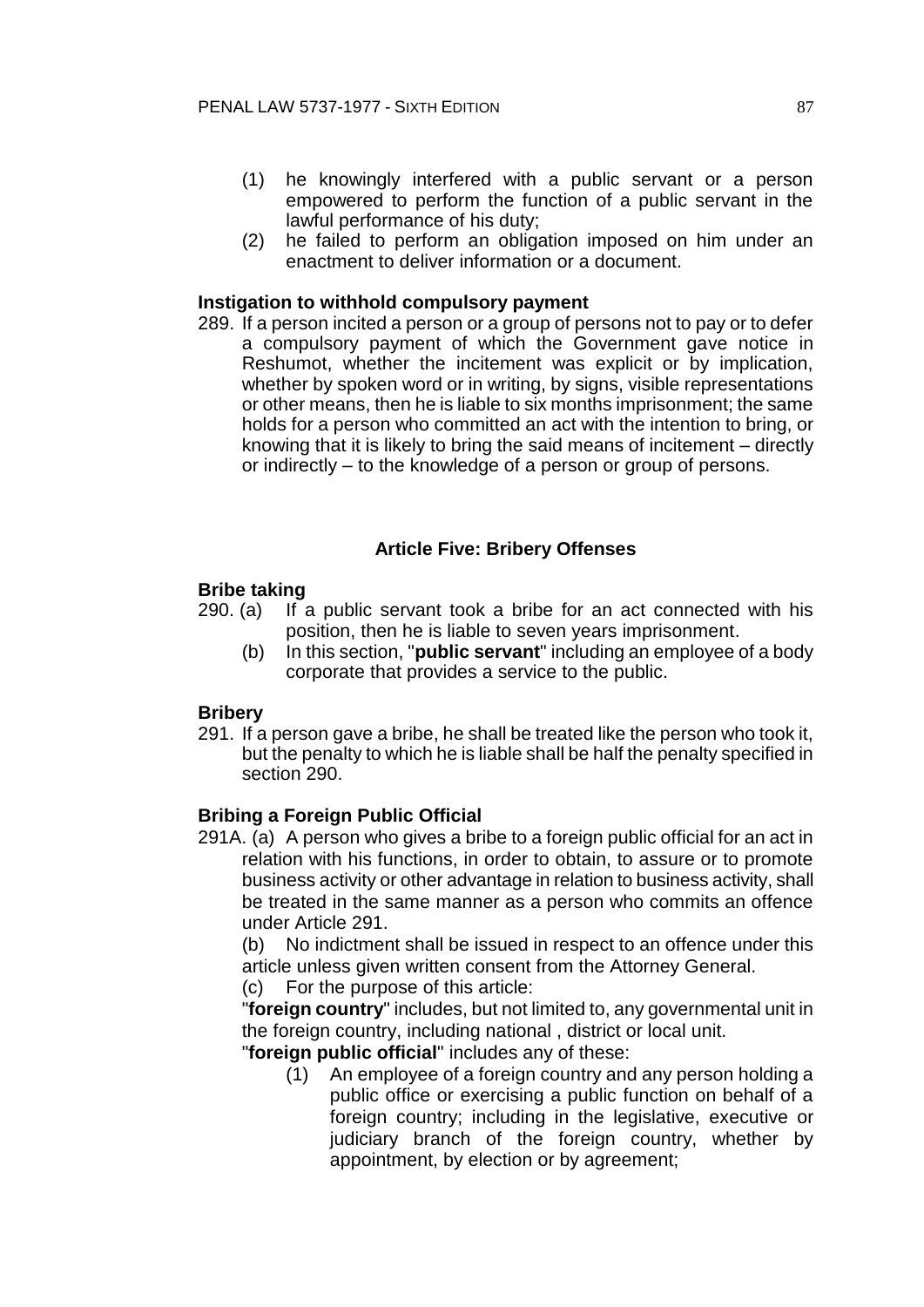- (2) A person holding a public office or exercising a public function on behalf of a public body constituted by an enactment of a foreign country, or of a body over which the foreign country exercises, directly or indirectly, control;
- (3) An employee of a public international organization, and any person holding a public office or exercising a public function for a public international organization;

"**public international organization**" means an organization formed by two or more countries, or by organizations formed by two or more countries;

## **Bribery in connection with contest**

- 292. (a) If a person gave a bribe with the intention to influence the conduct, progress or outcome of a sports contest or of some other contest, in the conduct or outcome of which the public has an interest, then he is liable to three years imprisonment.
	- (b) The person who took the bribe shall be treated like the person who gave the bribe.

# **Methods of bribery**

293. In connection with a bribe it is immaterial –

- (1) whether it was in cash or in kind, a service or any other benefit;
- (2) whether it was given for an act or an omission, or for a delay, acceleration or impediment, for preference or for discrimination;
- (3) whether it was for a specific act or to obtain preferential treatment in general;
- (4) whether it was for an act of the person who took it or for his influence on the act of another person;
- (5) whether it was given by the person himself or through another person; whether it was given directly to the person who took it or to another for him; whether in advance or after the event; and whether it is enjoyed by the person who took it or by another;
- (6) whether the function of the person who took was one of authority or service, permanent or temporary, general or specific, and whether its performance was with or without remuneration, voluntarily or in the discharge of an obligation;
- (7) whether it was taken for a deviation from the performance of his obligation or for an act which the public servant must perform by virtue of his position.

# **Further provisions**

- 294. (a) If a person solicited or stipulated a bribe, he shall be treated like person who took a bribe, even if he met with no response.
	- (b) If a person offered or promised a bribe, he shall be treated like person who gave a bribe, even if he met with refusal.
	- (c) If a person is a candidate for any position, even though he was not yet assigned to it, and if any function was assigned to a person, but he has not yet begun to perform it, he shall be treated like a person who performs that function.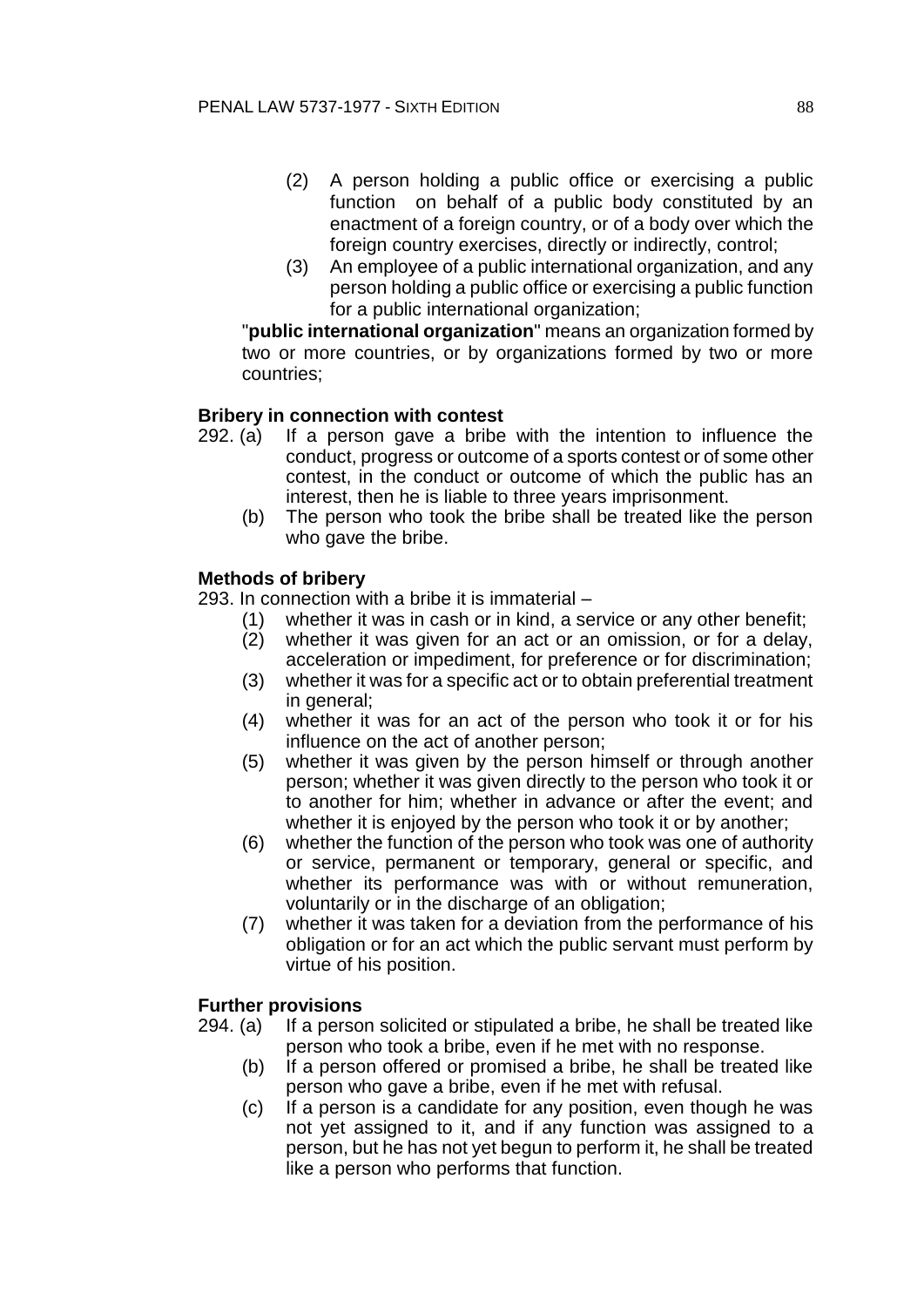- (d) In an action for bribery, the Courts shall not entertain any argument –
	- (1) that there was a defect or invalidating circumstance in the assignment of the function to, or the appointment or election of the person who took the bribe;
	- (2) that the person who took the bribe did not perform or did not even intend to perform the act, or that he was not competent or authorized to perform it.

# **Bribery intermediaries or prohibited consideration for a person with significant influence**

- 295. (a) If a person received money, valuable consideration, a service or other benefit in order to give a bribe, he shall be treated like a person who took a bribe, and it shall be immaterial whether or not any consideration is given to him or to another for his action as intermediary, or whether or not he intended to give a bribe.
	- (b) If a person received money, valuable consideration, a service or any other benefit in order to induce – by himself or through another – a public servant said in section 290(b) or a public servant said in section 291A(c) to give undue preference or to practice discrimination, then he shall be treated like a person who took a bribe.
	- (b1) (1) If a person with significant influence on the election of a candidate for the position of Prime Minister, Minister, Deputy Minister or head of a local authority (in this subsection: candidate) accepted money, a cash equivalent, a service or other benefit in order to influence – himself or through another – a candidate to perform an act connected to his position, then he shall be liable to three years imprisonment; if he received as aforesaid in order to influence a candidate to give undue preference or to discriminate, then he shall be treated as if he had accepted a bribe;
		- (2) In this subsection
			- "**primaries**", "**contribution**" as defined in section 28A of the Elections Law;
			- "**person with significant influence**" a person who has significant influence on the choice of a candidate in a party or faction, also in primaries and also because he is one of the following:
				- (1) member of the governing body, of the audit institution or the Court of the party, or if he holds a position the party, which corresponds or is similar to one of these;
				- (2) he has the right to vote in an election of the candidate, where the number of persons entitled to vote does not exceed five thousand;
				- (3) he acted for the registration of a number that is significant under the circumstances – of persons entitled to vote in the election of the candidate; if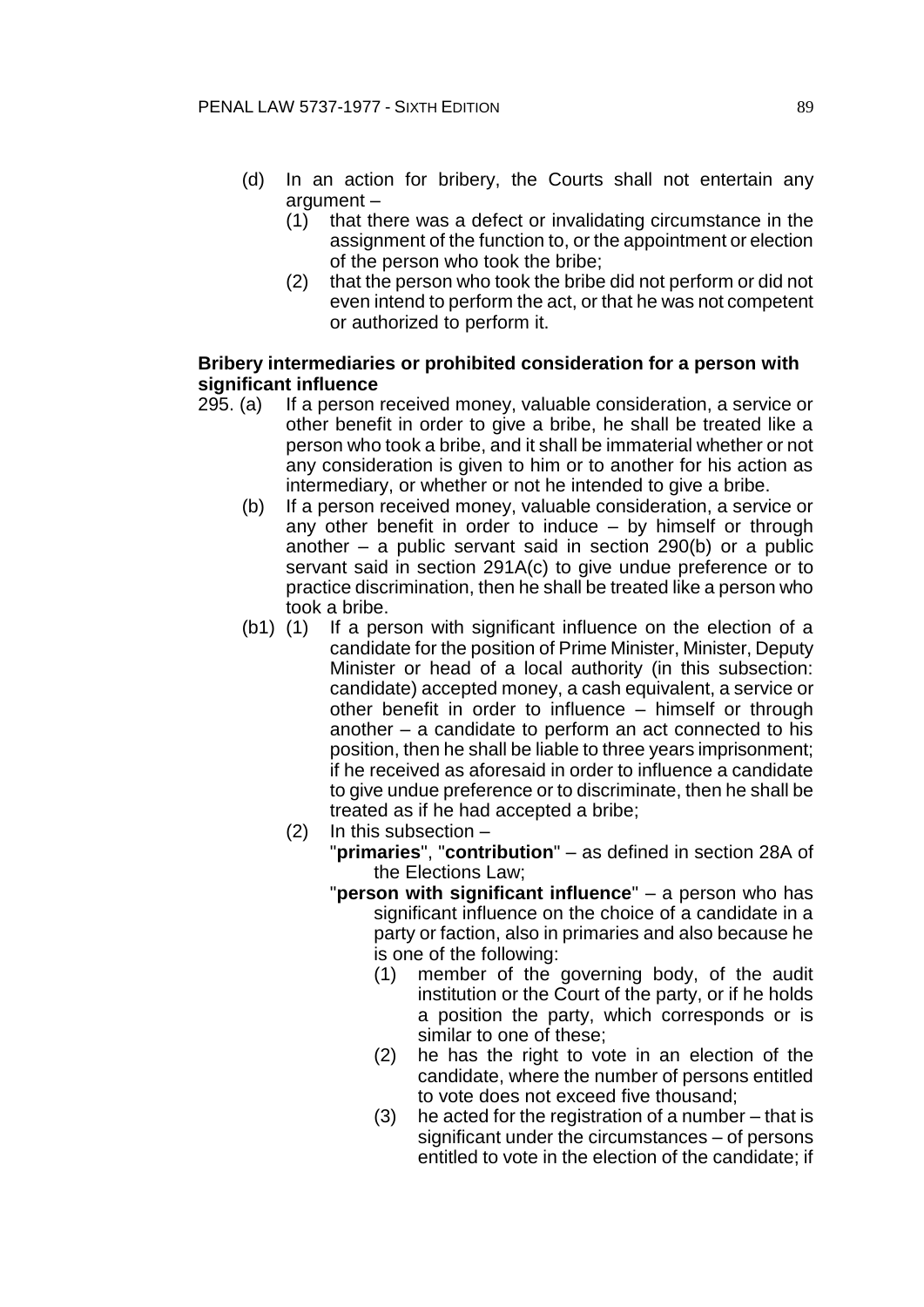a persons acted for the registration of fifty or more persons entitled to vote in the election of the candidate, then it is assumed that the provisions of this paragraph apply to him, unless he proves differently;

(4) he contributed, raised contributions or spent money to promote the election of a candidate in a party or in a faction, to an amount equivalent to NS 5,000, or he contributed, raised contributions or spent money as aforesaid for at least two candidate in the same election campaign, to an amount equivalent to NS 15,000;

"**Elections Law**" – the Elections Law 5752-1992;

"**party**" – as defined in the Elections Law;

"**faction**" – as defined in the Parties (Financing) Law 5733- 1973.

- (c) If a person gave money, valuable consideration, a service or some other benefit to a person said in subsections (a) or (b), then he shall be treated like a person who gave, and if a person accepted as said in subsection (b1), then he shall be liable to half the penalty prescribed in that subsection.
- (d) For purposes of this section, "**receiving**" includes receiving for or through another person.

# **Evidence**

296. In a trial for an offense under this Article the Court may convict on the basis of a single testimony, even if it is the testimony of an accomplice to the offense.

# **Confiscation and reparation**

- 297. (a) When a person has been convicted of an offense under this Article, the Court may, in addition to the imposed penalty –
	- (1) order confiscation of what was given as a bribe or what may has taken its place;
	- (2) obligate the person who gave the bribe to pay to the Treasury the value of the benefit he derived from the bribe.
	- (b) The provisions of this section shall not preclude a civil claim.

# **CHAPTER TEN: BODILY HARM**

## **Article One: Causing Death**

## **Manslaughter**

298. If a person caused the death of another by a prohibited act or omission, then he is guilty of manslaughter and is liable to twenty years imprisonment.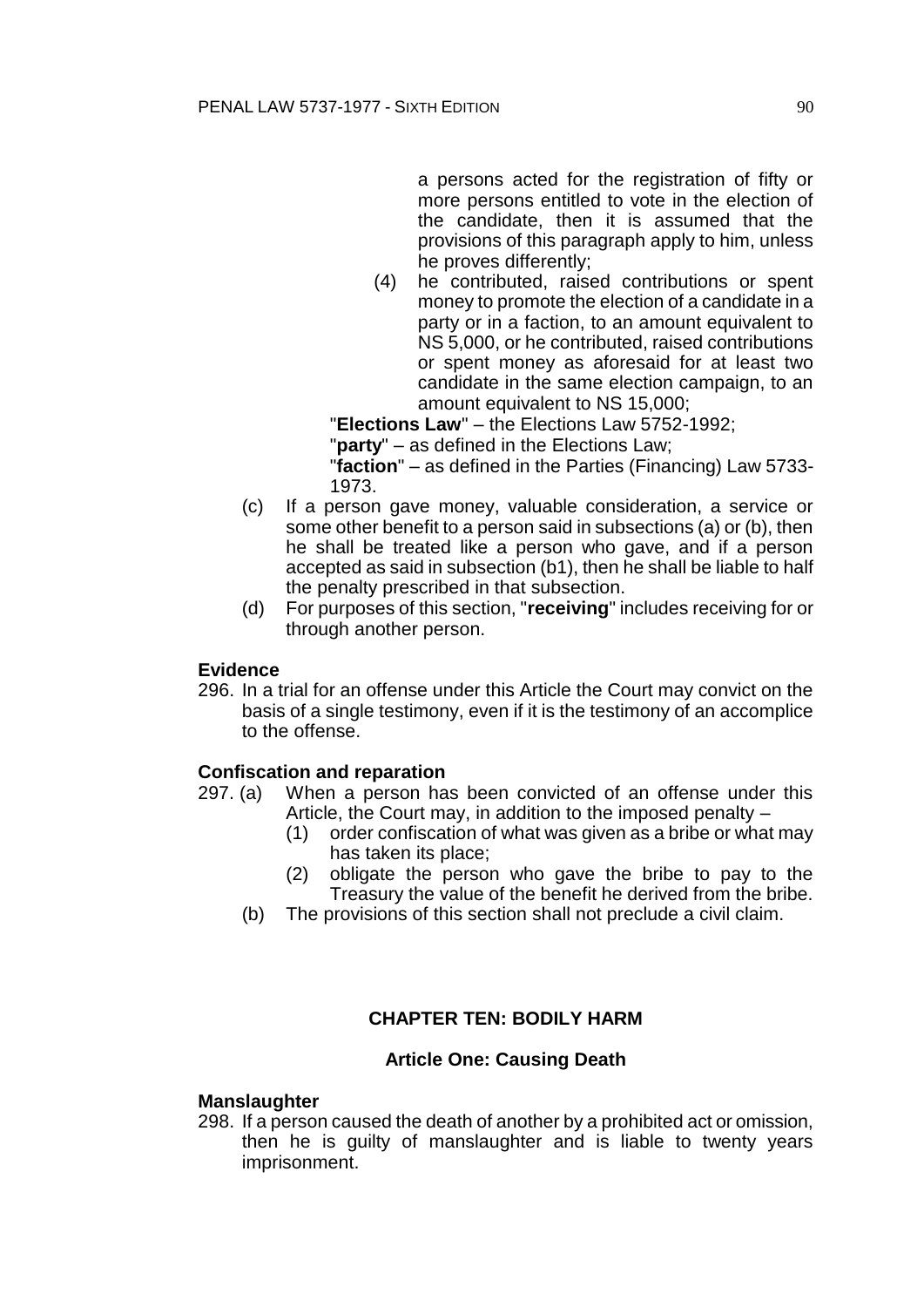299. Repealed

# **Murder**

- 300. (a) If a person did one of the following, then he shall be accused of murder and is liable to life imprisonment, and only to that penalty:
	- (1) he maliciously caused the death of his father, mother, grandfather or grandmother by a prohibited act or omission;
	- (2) he caused the death of any person with premeditation;
	- (3) while committing an offense, while preparing to commit it or in order to facilitate its commission, he maliciously caused the death of a person;
	- (4) he caused the death of a person when another offense had been committed, in order to assure the flight of himself or of a person who participated in the commission of that offense, or in order to escape punishment.
	- (b) If a person was convicted of murder under section 2(f) of the Nazis and Nazi Collaborators (Punishment) Law 5710-1950, then he is liable to the death penalty.

# **Reduced penalty**

- 300A. Notwithstanding the provisions of section 300, a penalty lighter than that prescribed in it may be imposed, if the offense was committed in one of the following cases:
	- (a) in a situation, in which because of a severe mental disturbance or because of a defect in his intellectual capability, the defendant's ability to do one of the following was severely restricted, even though not to the point of the complete incapacity said in section 34H:
		- (1) to understand what he was doing or that his act is wrong; or
		- (2) to refrain from committing the act;
	- (b) in a situation, in which, under the circumstances of the case, the defendant's act diverged by little from the scope of reasonability, as required under section 34P, for the application of the exceptions of self defense, necessity or duress under sections 34J, 34K and 34L;
	- (c) when the defendant was in a state of severe mental distress, because of severe or continued tormenting of himself or of a member of his family by the person whose death the defendant caused.

# **Premeditation**

301. (a) For purposes of section 300, a person who killed a person shall be deemed to have killed him with premeditation, if he resolved to kill him and killed him in cold blood without any provocation immediately before the act, under circumstances in which he was able to think and to understand the result of his actions, and after he prepared himself to kill him or prepared the instrument with which he killed him.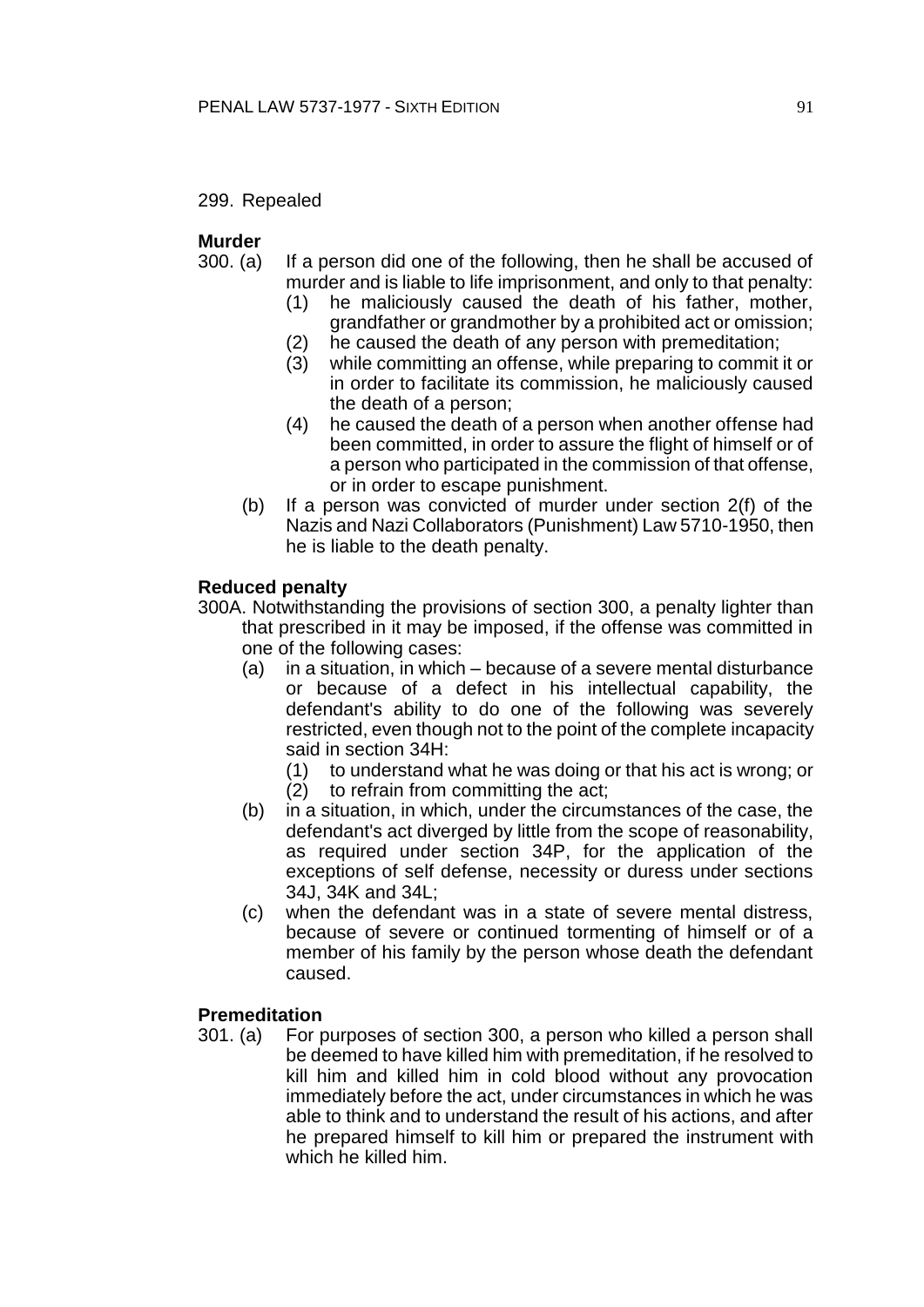- (b) In respect of the decision and preparation to kill, it is immaterial whether he resolved to kill that person or any one – specified or unspecified – member of his family or race.
- (c) In order to prove premeditation, it is not necessary to show that the defendant was in a certain state of mind for any period of time before the offense was committed or that the instrument with which the offense was committed was prepared at a certain time before the act.

# **Inducing or abetting suicide**

302. If a person causes a person to kill himself by inducement or advice or if he assists a person in killing himself, then he is liable to twenty years imprisonment.

# **Infanticide**

- 303. (a) If a woman by an act or omission maliciously caused the death of her child that had not reached the age of twelve months, and if the balance of her mind was disturbed at the time of the act or omission because she was not fully recovered from the effect of giving birth or because of the effect of nursing after the birth, then – even though the offense, according to its circumstances, constitutes murder or manslaughter – she is liable to five years imprisonment.
	- (b) Nothing in this section shall derogate from a Court's power to convict a person, who is charged with murdering a child aged less than twelve months, of the offense of manslaughter, or of concealment of birth, or to find that she does not bear criminal responsibility under section 19 because of insanity or because of a defect in her mental faculties,

## **Causing death by negligence**

304. If a person caused another person's death by negligence, then he is liable to three years imprisonment.

## **Attempted murder**

- 305. If a person did one of the following, then he is liable to twenty years imprisonment:
	- (1) he unlawfully attempted to cause the death of a person;
	- (2) he unlawfully committed an act or unlawfully abstains from an act which he is obligated to perform with the intention to cause the death of another, that act or omission by its nature being liable to endanger human life.

#### 306. Repealed

## **Written threat to murder**

307. If a person directly or indirectly causes another to receive a written message that threatens murder, knowing its contents, then he is liable to seven years imprisonment.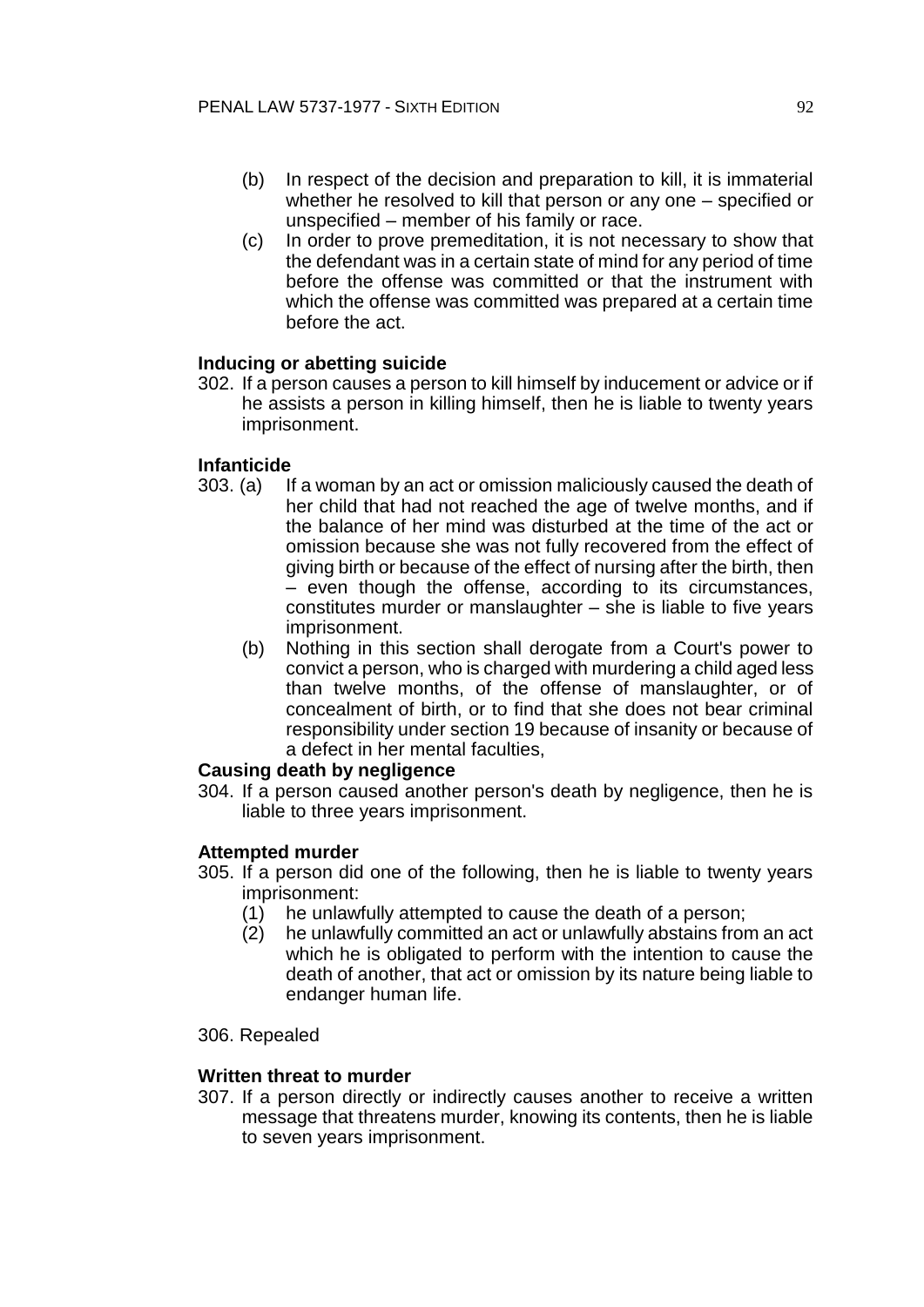# **When is a child deemed a person**

308. From the time when a child has completely emerged in a living state from the body of its mother it is deemed a person for purposes of this Article, whether or not it breathed, whether or not it has blood circulation, and whether or not its umbilical cord was severed.

# **Definition of causing death**

- 309. In each of the following cases a person shall be deemed to have caused the death of another person, even though his act or omission was not the immediate cause or the sole cause of the other person's death:
	- (1) he inflicted a bodily injury which necessitated medical or surgical treatment and the treatment caused the injured person's death; it is immaterial whether the treatment was mistaken, on condition that it was given in good faith and with ordinary knowledge and skill; if it was not so given, the person who inflicted the injury shall not be deemed to have caused the injured person's death;
	- (2) he inflicted bodily injury which would not have caused the injured person's death, if he had received proper medical or surgical treatment or if he had observed adequate cautions in his way of life;
	- (3) by violence or threats of violence he caused a person to commit an act which caused his own death, if under the circumstances that act seemed to that person a natural way of escaping from the violence or the threats;
	- (4) by his deed or by omission he hastened the death of a person who suffered from a disease or injury, which would have caused death even without that deed or omission;
	- (5) the act or omission would not have caused death, had it not been accompanied by an act or omission of the person who was killed or of some other person.

## 310. Repealed

## **Concealment of birth**

311. If a person attempts to conceal the birth of a child by secretly disposing of its dead body, irrespective of whether the child died before, at or after its birth, then he is liable to one year imprisonment.

# **Article Two: Interruption of Pregnancy**

## **Definitions**

312. In this Article –

"**recognized medical institution**" – an institution or clinic, which the Minister of Health recognized as a medical institution for purposes of this Article, notice of the recognition having been published in Reshumot;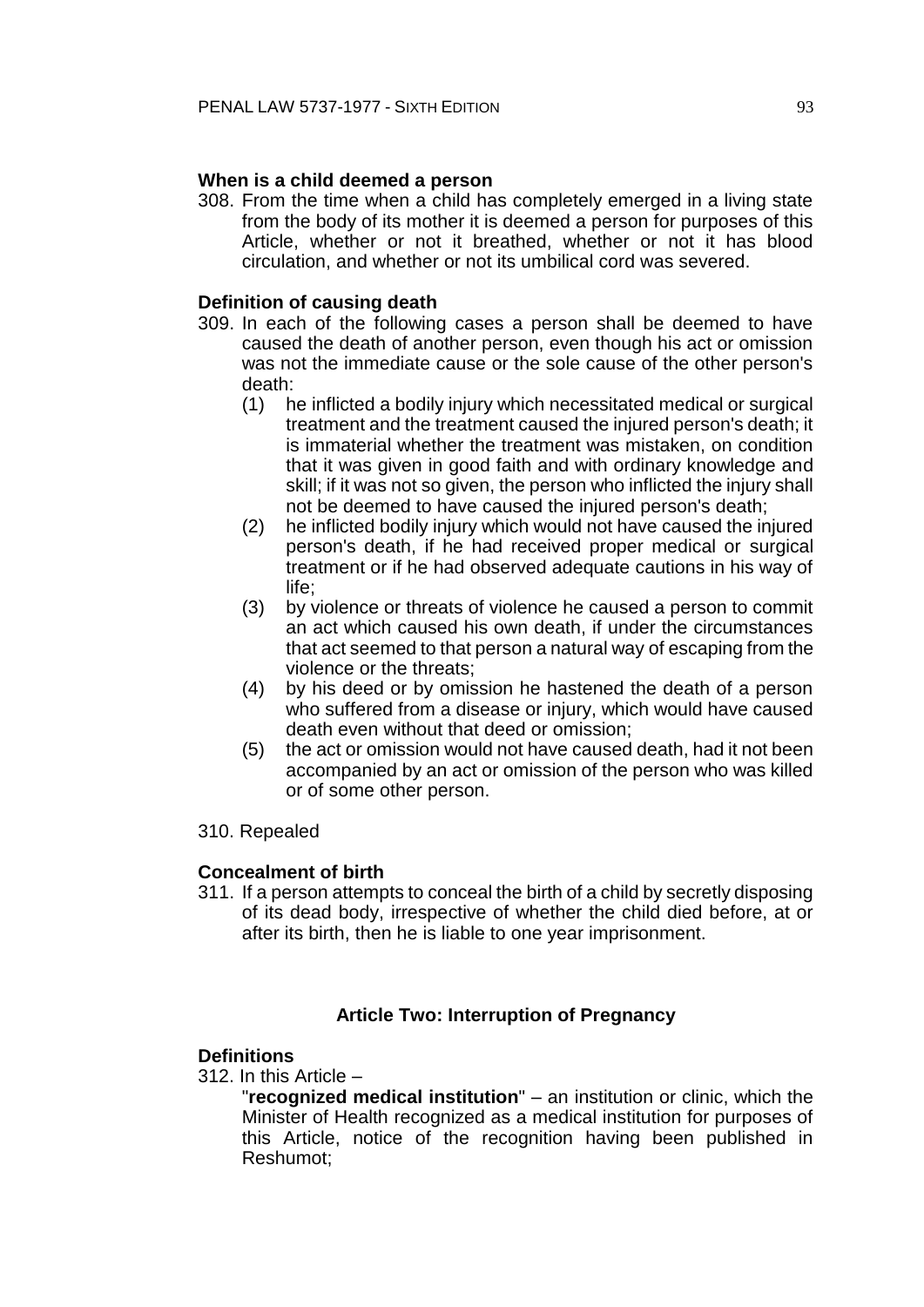"**gynecologist**" – a qualified physician who holds the title of specialist in obstetrics and gynecology, conferred on him under the Physicians Ordinance [New Version] 5737-1976 (hereafter in this Article: the Ordinance); or a qualified physician who, in order to obtain that title, undergoes specialized training at a recognized medical institution under the supervision of a physician who holds the said title.

# **Prohibition of interruption of pregnancy**

313. If a person knowingly interrupts a woman's pregnancy, whether by medical treatment or in any other manner, is liable to five years imprisonment or a fine of NS 150,000.

# **Approved interruption of pregnancy**

- 314. A gynecologist shall not bear criminal responsibility for interrupting a woman's pregnancy if all the following hold true:
	- (1) the interruption of pregnancy is performed at a recognized medical institution;
	- (2) approval in accordance with section 316 was given in advance.

# **Committee**

- 315. Approval for purposes of section 314 shall be by a committee of three; in a recognized medical institution which is a hospital registered under section 25 of the Public Health Ordinance 1940 its members shall be designated by the director of that institution, and in any other recognized medical institution by the Minister of Health or a by person authorized by him therefor; the committee shall be composed of –
	- (1) a qualified physician who under the Ordinance holds the title of specialist in obstetrics and gynecology;
	- (2) an additional qualified physician who practices one of the following specializations: obstetrics and gynecology, internal medicine, psychiatry, family medicine, public health;
	- (3) a person registered as a social worker under the Welfare Services Law 5718-1958.

At least one of the committee's members shall be a woman.

## **Approval**

- 316. (a) The committee may approve the interruption of a woman's pregnancy after obtaining her informed consent, if it considers it justified because of one of the following:
	- (1) the woman is below marriage age or above age forty;
	- (2) the pregnancy is the result of relations prohibited by criminal law, or of incestuous relations, or of extramarital relations;
	- (3) the child is likely to have a physical or mental defect;
	- (4) continuing the pregnancy is likely to endanger the woman's life or to cause her physical or mental harm;
	- (5) repealed
	- (b) For purposes of this section, the "**informed consent**" to the interruption of her pregnancy – her written consent after the physical and mental risks involved in an interruption of pregnancy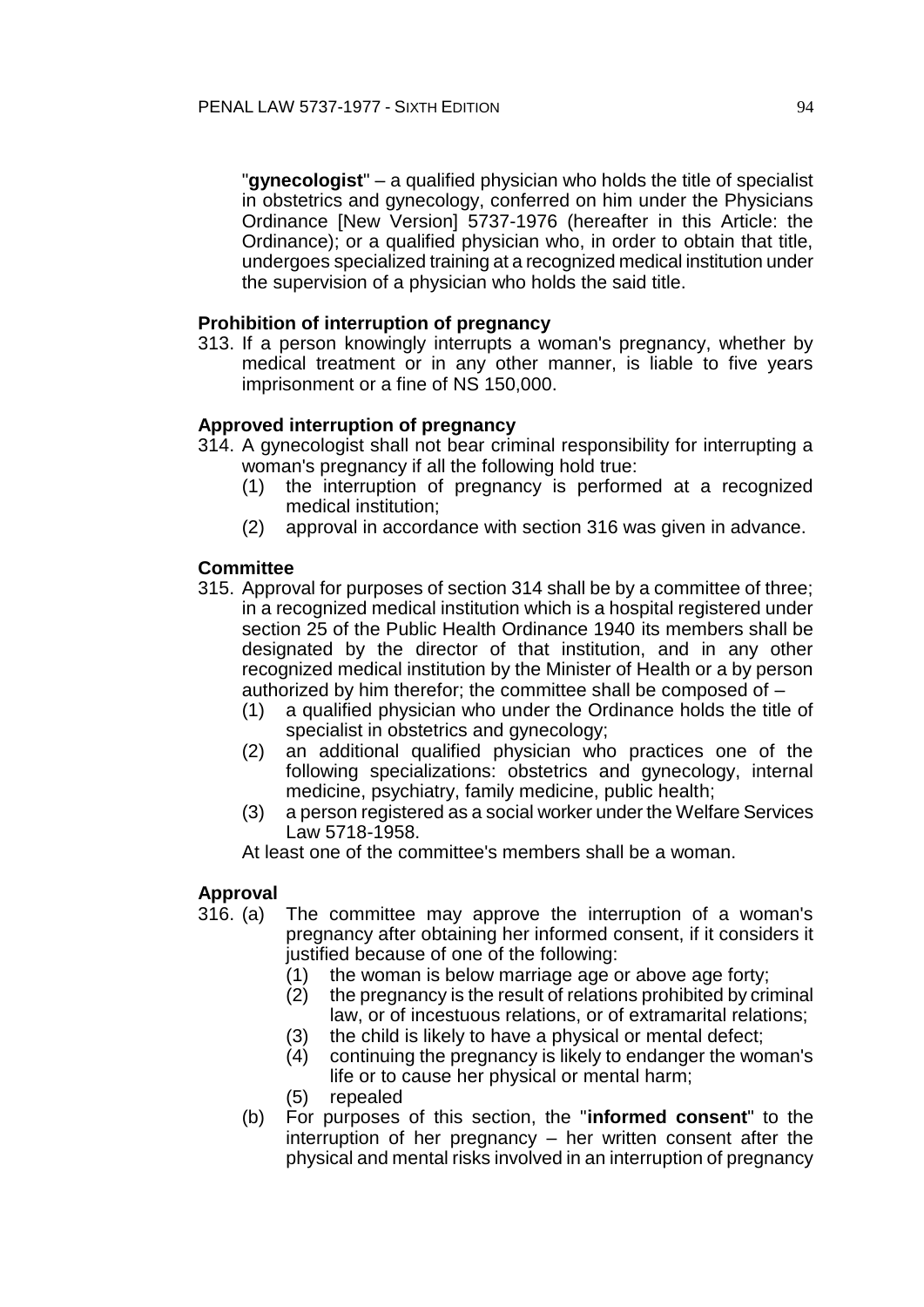were explained to her; for this purpose, the consent of a minor does not require approval by her representative.

- (c) The committee shall not refuse its approval before having given the woman an opportunity to appear before it and to state her reasons.
- (d) Approval shall be in writing and shall set out the reason that justifies interruption of the pregnancy.

## **Interruption of pregnancy in special cases**

- 317. A qualified physician shall not bear criminal responsibility for interrupting a woman's pregnancy if one of the following holds true, on condition that reasoned written notification thereof was made to the Director General of the Ministry of Health within five days after the act:
	- (1) it was necessary to interrupt the pregnancy immediately in order to save the woman's life or to prevent grave irreparable injury to her;
	- (2) the pregnancy was interrupted in the course of other medical treatment of the woman's body and , the pregnancy was not previously known to the physician and its interruption was necessary for that medical treatment.

## **Conscientious objection and objection for medical reasons**

318. Approval under this Article does not obligate a gynecologist to interrupt a woman's pregnancy, if that conflicts with his conscience or his medical judgment.

## **Inapplicability**

319. Section 22 does not apply to an offense under this Article.

# **Restriction on responsibility**

320. If an offense under this Article was committed on a woman, then she shall not bear criminal responsibility in connection with that offense.

## **Implementation and regulations**

- 321. The Minister of Health is charged with the implementation of this Article and he may, in consultation with the Minister of Justice and the Knesset Public Services Committee, make regulations for its implementation, including on the following matters:
	- (1) conditions for the approval of a medical institution as a recognized institution, the procedure for granting such approval and its period of validity, renewal and cancellation;
	- (2) the procedure for granting approval under section 316.

## **Article Three: Responsibility for a Person's Welfare**

## **Responsibility for helpless persons**

322. If a person bears responsibility for another person, who because of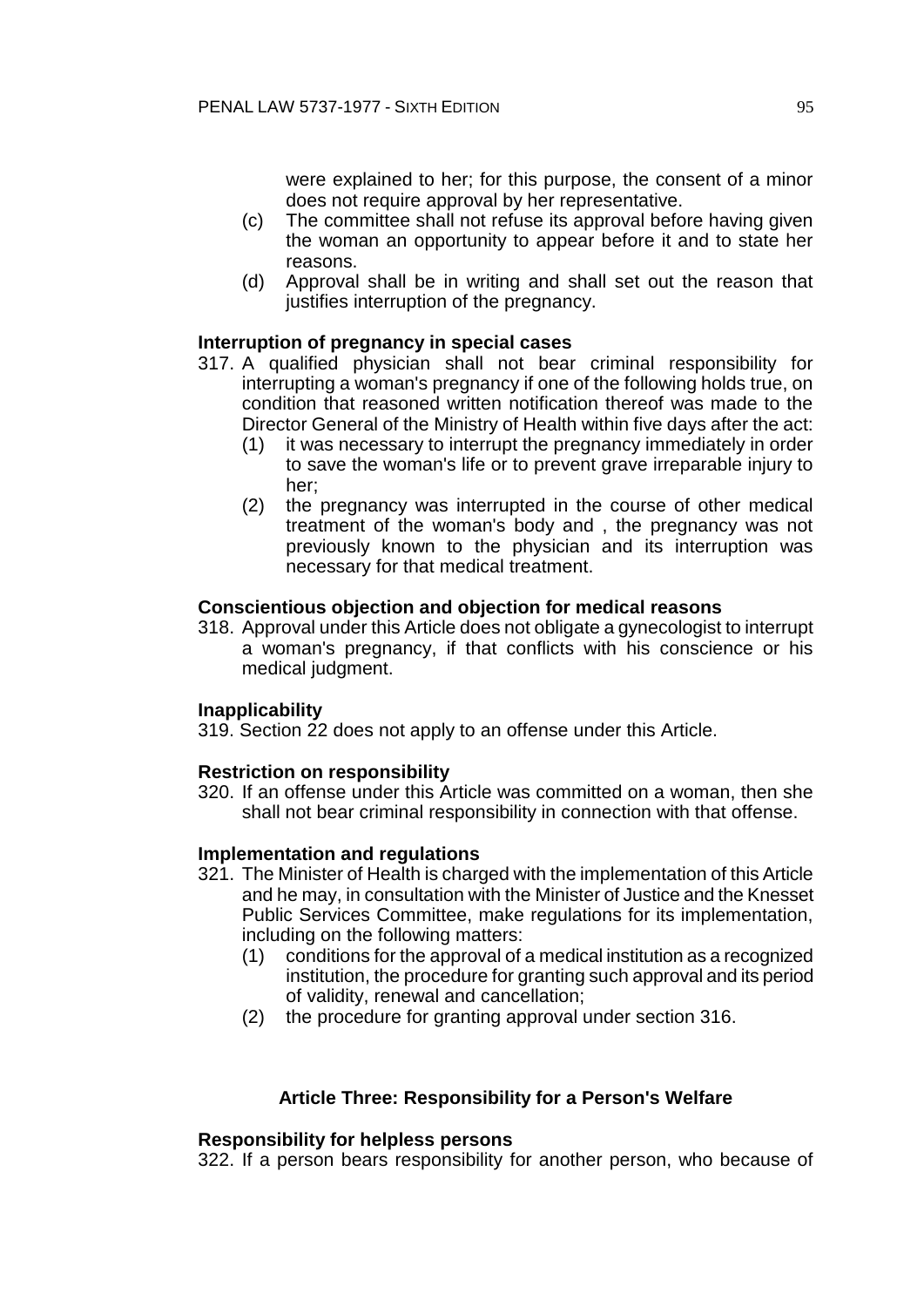age, sickness, mental defect, arrest or any other reason is unable to withdraw from that responsibility and who is unable to provide the necessities of life for himself – whether the responsibility derives from a contract or from an enactment or arises out of a lawful or unlawfully act of the responsible person – then he is obligated to provide that person with the necessities of life, to care for his health and to prevent his abuse or bodily harm, and he shall be held to have caused any consequences to the life or health of the other person which result from his failure to meet the said obligation.

#### **Responsibility for minor who is a member of the household**

- 323. A parent or the person responsible for a minor member of his household is under obligation to provide the necessities of life for him, to care for his health, and to prevent his abuse, bodily harm or other injury to his welfare and health; and he shall be held to have caused any consequences to the life or health of the other person which result from his failure to meet the said obligation.
- 324. Repealed

#### **Obligation of the person in charge of a dangerous act**

325. If a person undertakes to administer medical or surgical treatment or to perform any other lawful act which is or may be dangerous to human life or health when that is not immediately necessary, then he must have reasonable skill therefore and he must act with reasonable caution; and he shall be held to have caused any consequences to the life or health of the other person which result from his failure to meet the said obligation.

#### **Obligation of the person in charge of dangerous object**

**326.** If a person is in charge of or controls anything – living or inanimate, movable or stationary – which by its nature or under certain conditions can endanger the life, safety or health of any person if it is not used or handled with care or caution, then he must use a reasonable degree of caution and care in order to avoid the danger, and he shall be held to have caused any consequences to the life or health of the other person which result from his failure to meet the said obligation.

#### **Article Four: Endangering Life and Health**

#### **Depriving of capacity to resist in order commit offense**

327. If a person deprives or attempts to deprive a person of his capability to resist by means that constitute a danger to human life or health or which can affect his sobriety, with the with intention to commit a felony or misdemeanor or to facilitate their commission or to facilitate the escape of an offender after they were committed or attempted to commit, then he is liable to twenty years imprisonment.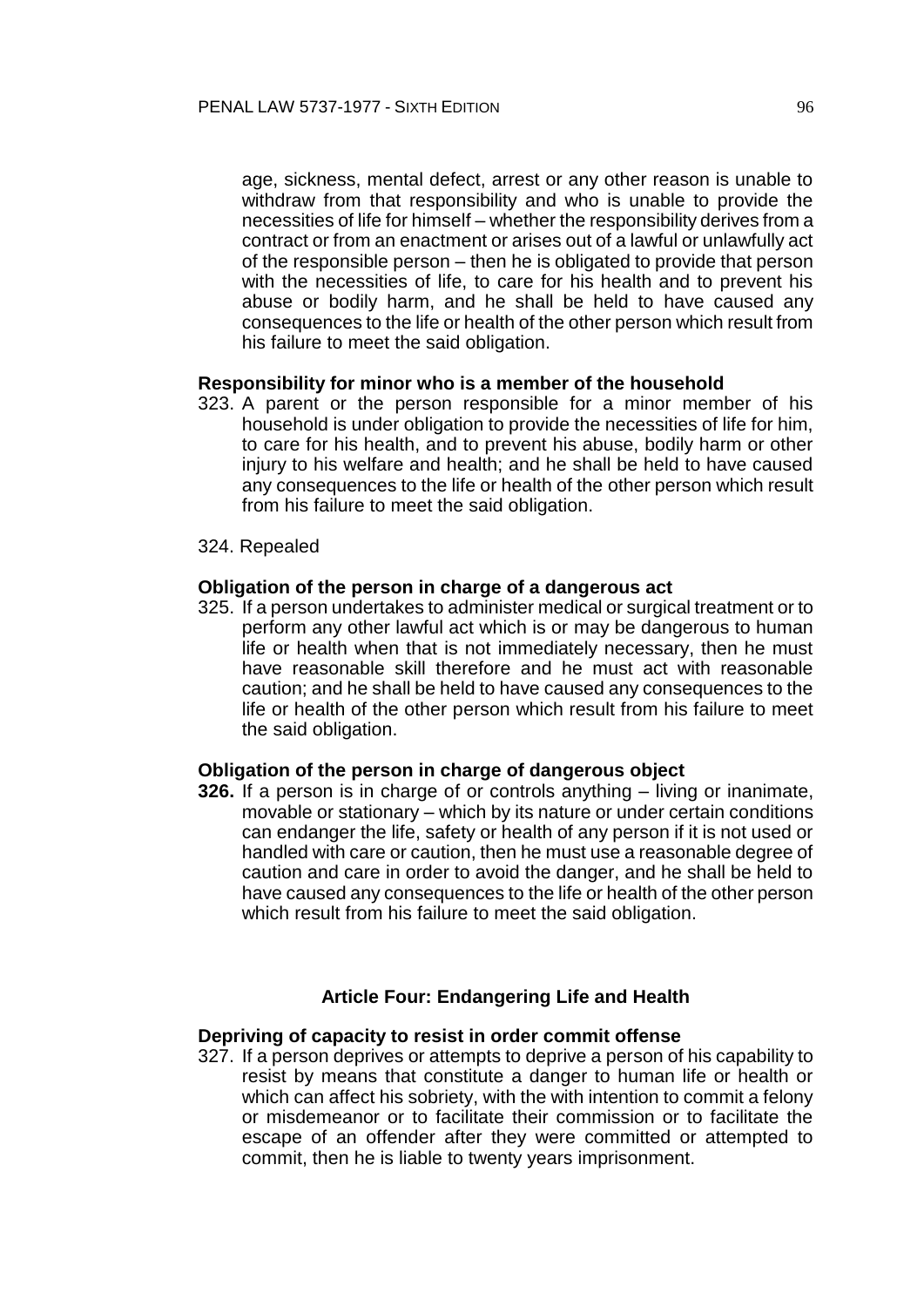328. Repealed

# **Harm with aggravating intent**

- 329. (a) If a person did one of the following with the intention to disable, disfigure or cause grievous harm to a person, or in order to resist or prevent his own or another person's lawful arrest or detention, then he is liable to twenty years imprisonment:
	- (1) he unlawfully wounded or caused a person grievous harm;
	- (2) he unlawfully attempted to hit a person with a projectile, knife or other dangerous or offensive weapon;
	- (3) he unlawfully caused the explosion of an explosive substance;
	- (4) he sent or delivered an explosive substance or any other dangerous or harmful object to a person, or he caused a person to receive a said substance or object;
	- (5) he put a destructive or explosive substance or a corrosive fluid in any place whatsoever;
	- (6) he threw a substance or fluid said in paragraph (5) at a person or otherwise used them on to his body.
	- (b) If a person commits an offense under subsection (a) against his relative, then his penalty shall not be less than one fifth of the maximum penalty set for that offense, unless the Court decided – for reasons that shall be recorded – to reduce his penalty; in this subsection, "**relative**" – as defined in section 382(b).
	- (c) A penalty of imprisonment under subsection (b) shall not in the absence of special reasons – be suspended in its entirety.

## **Attempting to injure by explosive substances**

330. If a person unlawfully put an explosive substance in any place with the intention to do harm to another, then he is liable to fourteen years imprisonment.

## **Preventing escape from vessel in distress**

331. If a person unlawfully prevents or obstructs the efforts of a person to save his life or that of another, while he is aboard a vessel in distress or on a wrecked vessel or while he escapes from an aforesaid vessel, then he is liable to ten years imprisonment.

## **Maliciously endangering people on a traffic route**

- 332. If a person did one of the following with the intention to injure a passenger on a traffic route or a means of transport, or to endanger his safety, then he is liable to twenty years imprisonment:
	- (1) he placed an object on the traffic route or on the means of transport;
	- (2) he dealt with a traffic route, a means of transport or anything on or near them in a manner liable to affect adversely the free and safe use of the traffic route or of the means of transport, the safety of an aforesaid passenger or liable to endanger the said uses and safety;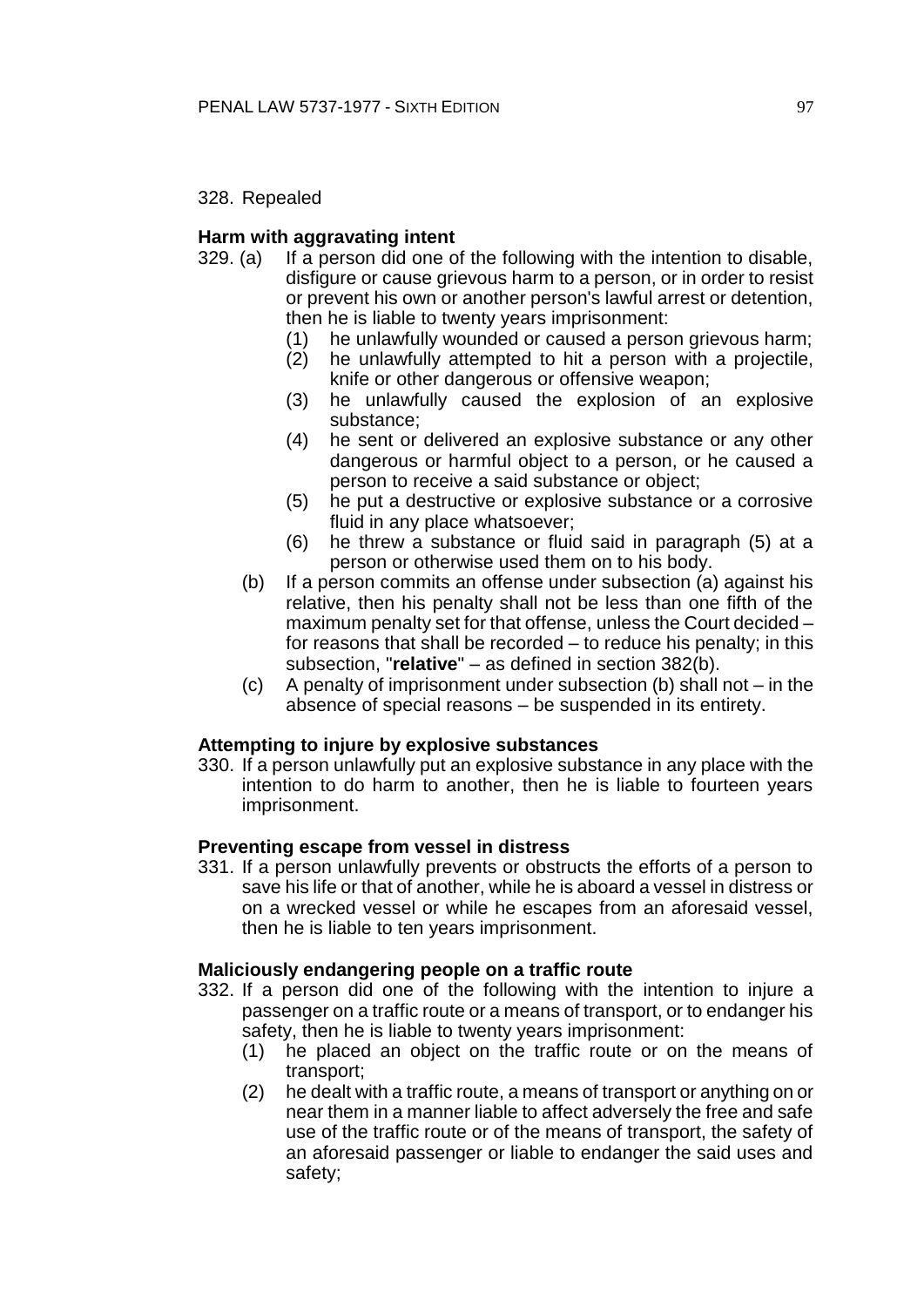- (3) he shot or threw anything at a person on a traffic route or at a means of transport or at any object on them, or he caused anything to come into contact with them;
- (4) he displayed a light or sign on a traffic route or on a means of transport or in their vicinity, or he dealt in any way with a light or a sign that is there;
- (5) he endangered the safety of an aforesaid passenger by omitting to perform an act which he is obligated to perform.

## **Grievous harm**

333. If a person unlawfully did grievous harm to another person, then he is liable to seven years imprisonment.

# **Wounding**

334. If a person unlawfully wounded another person, then he is liable to three years imprisonment.

# **Harm and wounding under aggravating circumstances**

- 335. (a) If an offense under section 333 or 334 was committed
	- (1) while the offender carried a firearm or other weapon, then he is liable to double the penalty prescribed for the offense;
	- (2) in the presence of two or more persons who cooperated in the commission of the act by one or several of them, then each of them is liable to double the penalty prescribed for the offense.
	- (a1) If a person committed an offense under section 333 against his relative, then he is liable to ten years imprisonment.
	- (b) If a person committed an offense under section 334 against his relative, then he is liable to double the penalty set for the offense; for purposes of this section, "**relative**" – including a person who was his relative in the past and is one of the following:
		- (1) his spouse, including the person publicly known as his spouse;
		- (2) a minor or helpless person, for whom the offender is responsible, as said in the definition of "guardian of minor or helpless person" in section 368A.

## **Use of dangerous poison**

336. If a person unlawfully caused any poison or other harmful thing to be administered to or to be taken by a person, with the intention to injure or another or to annoy them, then he is liable to three years imprisonment; if he thereby endangered the person's life or did him grievous harm, then he is liable to fourteen years imprisonment.

# **Violation of obligation of parent or of responsible person**

337. If a person violated his obligation to provide a certain person with the necessities of life, to care for his health and to prevent his abuse, bodily harm or other injury to his wellbeing and health, and if he thereby endangered or was liable to endanger his life, or if he injured or was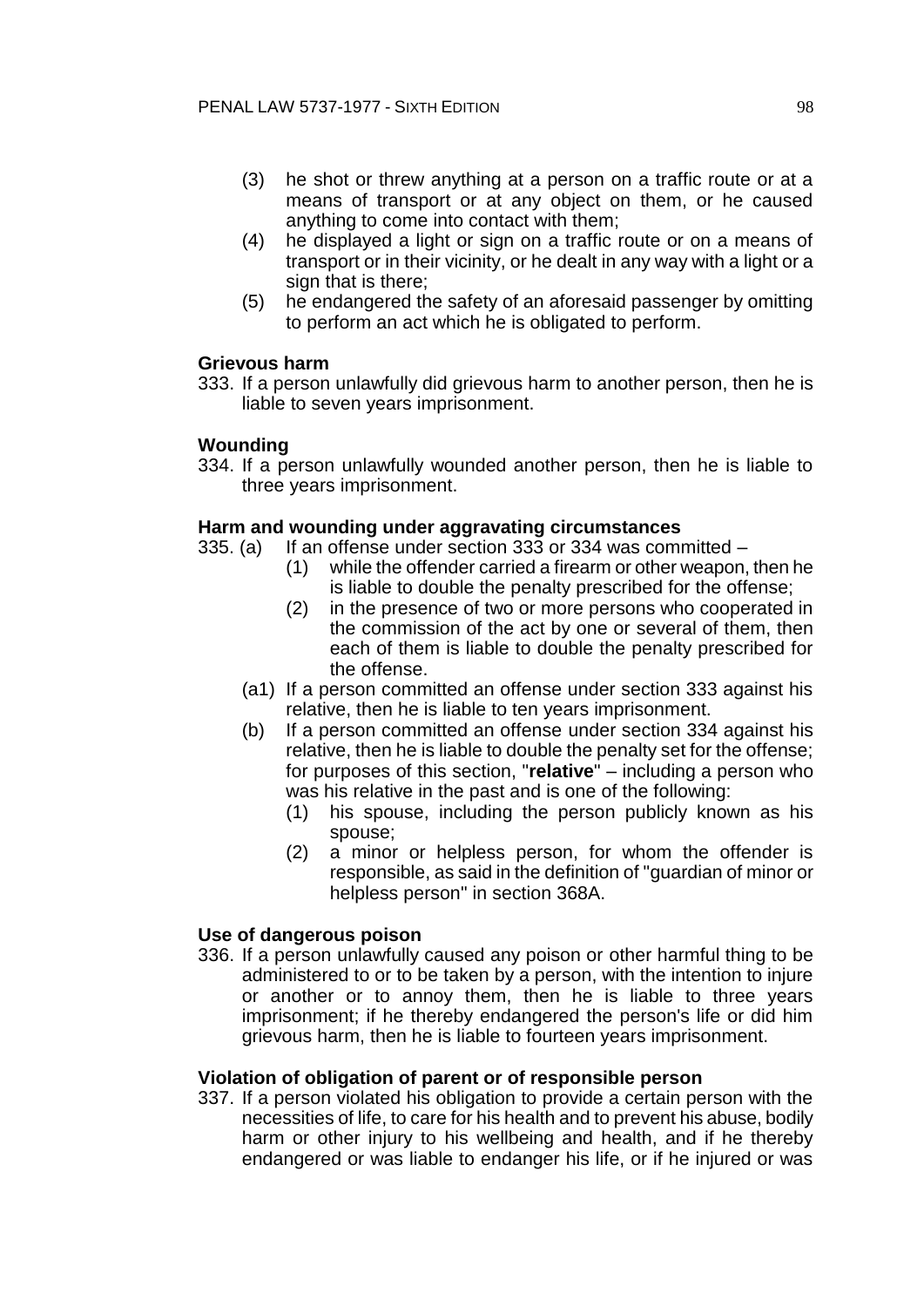liable to injure his health permanently, then he is liable to three years imprisonment.

# **Rash and negligent acts**

- 338. (a) If a person did one of the following rashly or negligently to a degree that endangered the life or was liable to cause harm to a person, then he is liable to three years imprisonment:
	- (1) he drove a vehicle or rode on a public way;
	- (2) he operated or participated in the operation of a vessel or aircraft;
	- (3) he performed any act with fire or with combustible, explosive or radioactive material, or failed to take precautions against probable danger from fire or from aforesaid material in his possession;
	- (4) he did anything in connection with machinery, of which he alone or together with others is in charge, or he failed to take proper precautions against probable dangers connected with them;
	- (5) he performed any act in connection with an explosive or firearm in his possession, or he failed to take proper precautions against any probable dangers connected with them;
	- (6) he failed to take precautions against probable dangers connected with an animal in his possession;
	- (7) he gave medical or surgical treatment to a person whom he has undertaken to treat;
	- (8) he sold, supplied, gave or administered a medicine or a poisonous or dangerous material;
	- (9) he used, had in his possession or abandoned a poisonous or dangerous material or abandoned a container in which a said material was kept and which is liable to poison or to endanger.
	- (b) If a person committed an offense under subsection (a)(5) at a festivity or ceremony, then he shall be liable to four years imprisonment.

## **Neglect in the keeping of firearms and of dangerous materials**

- 339. (a) If a person keeps, leaves behind or abandons firearms, explosives or other material capable of causing injury to a person or to endanger his life, without taking reasonable precautions to prevent another person from causing with them injury to himself or to another, whether by handling them or without handling them, then he is liable to one year imprisonment.
	- (b) This section shall not apply to possession, leaving or abandoning by a person subject to military justice under the Military Justice Law 5716-1955, in a place that is a military camp or in which military operations are carried out, or in the course of training within the military framework, but it shall apply to an instructor said in section 5B(b) of the Firearms Laws 5709-1949 and in section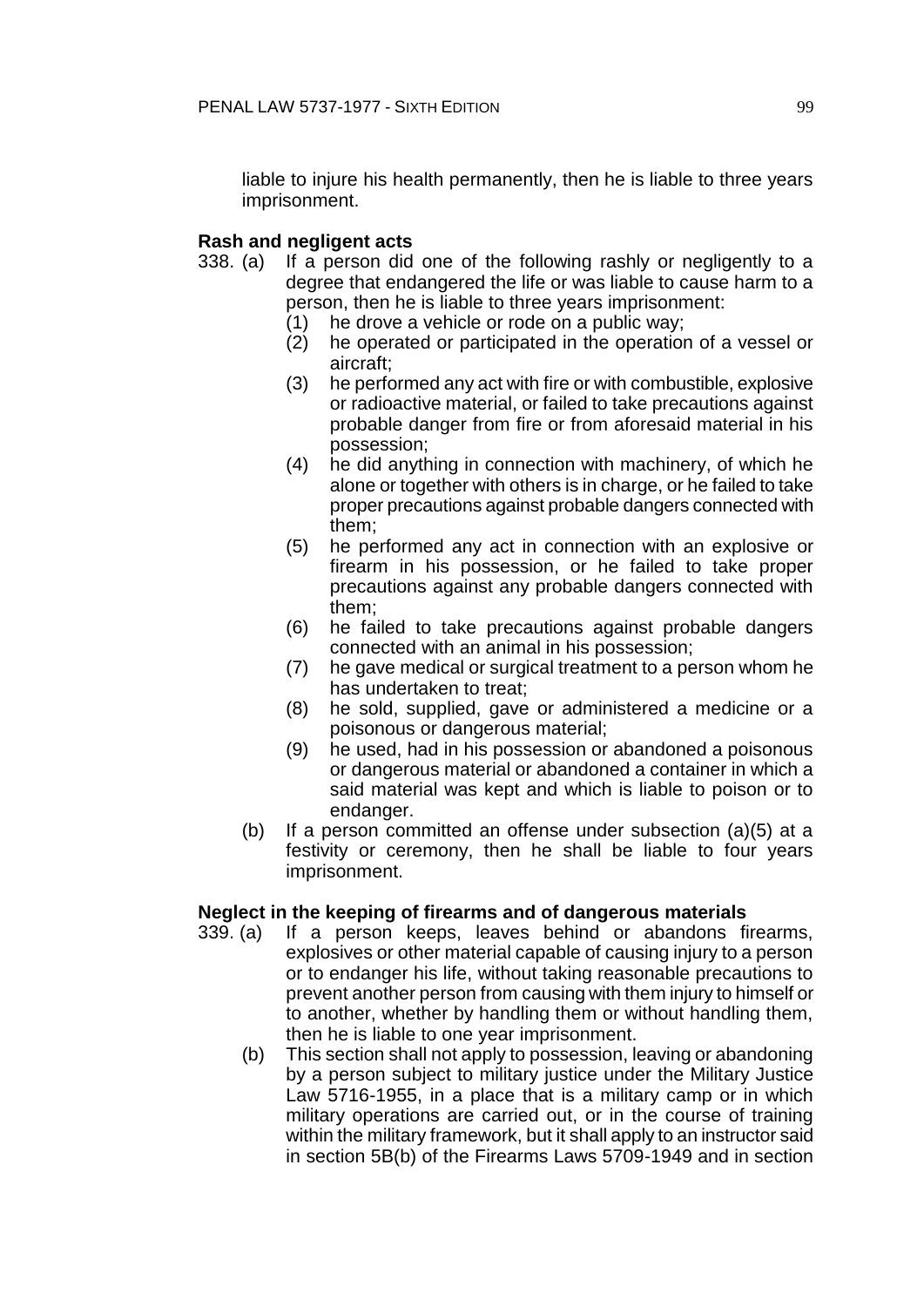22(2)(c) of the Explosives Law 5714-1954.

# **Danger to children**

340. If a person left or abandoned anything in a place accessible to children, and if there are reasonable grounds to assume that children will play with that thing or will otherwise handle it and that in doing so they are liable to injure their health or endanger their lives, and if he did not take reasonable precautions to prevent such consequences, then he is liable to one year imprisonment.

# **Shooting in residential area**

340A.If a person discharges a firearm in a residential area without a reasonable explanation, then he is liable to one year imprisonment.

# **Injury through negligence**

341. If a person unlawfully committed any act or failed to commit an act which he was obligated to commit, that act or omission not being one of those specified in sections 338 to 340, and if thereby injury is caused to a person, then he is liable to one year imprisonment.

## **Misleading transport**

342. If a person exhibited a light, sign or buoy with the intention of misleading a person who operates a means of transport or in the knowledge that it is likely to mislead him, then he is liable to seven years imprisonment.

## **Conveying person in unsafe means of transport**

343. If a person knowingly or negligently conveyed or caused a person to be conveyed in a means of transport in which there is a concern for the passenger's safety because of its condition or because of the load of the means on transport, then he is liable to three years imprisonment, and if the means of transport was an aircraft – to five years imprisonment.

## **Endangering thoroughfares and navigation routes**

344. If a person committed an act or failed to take reasonable care with any property in his possession or under his charge, and if he thereby caused danger, an obstruction or injury to a person in a public thoroughfare or on a public navigation route, then he is liable to three years imprisonment.

## **Article Five: Sex Offenses**

## **Rape**

345. (a) If a person had intercourse with a woman  $-$ 

- (1) without her freely given consent;
- (2) with the woman's consent, which was obtained by deceit in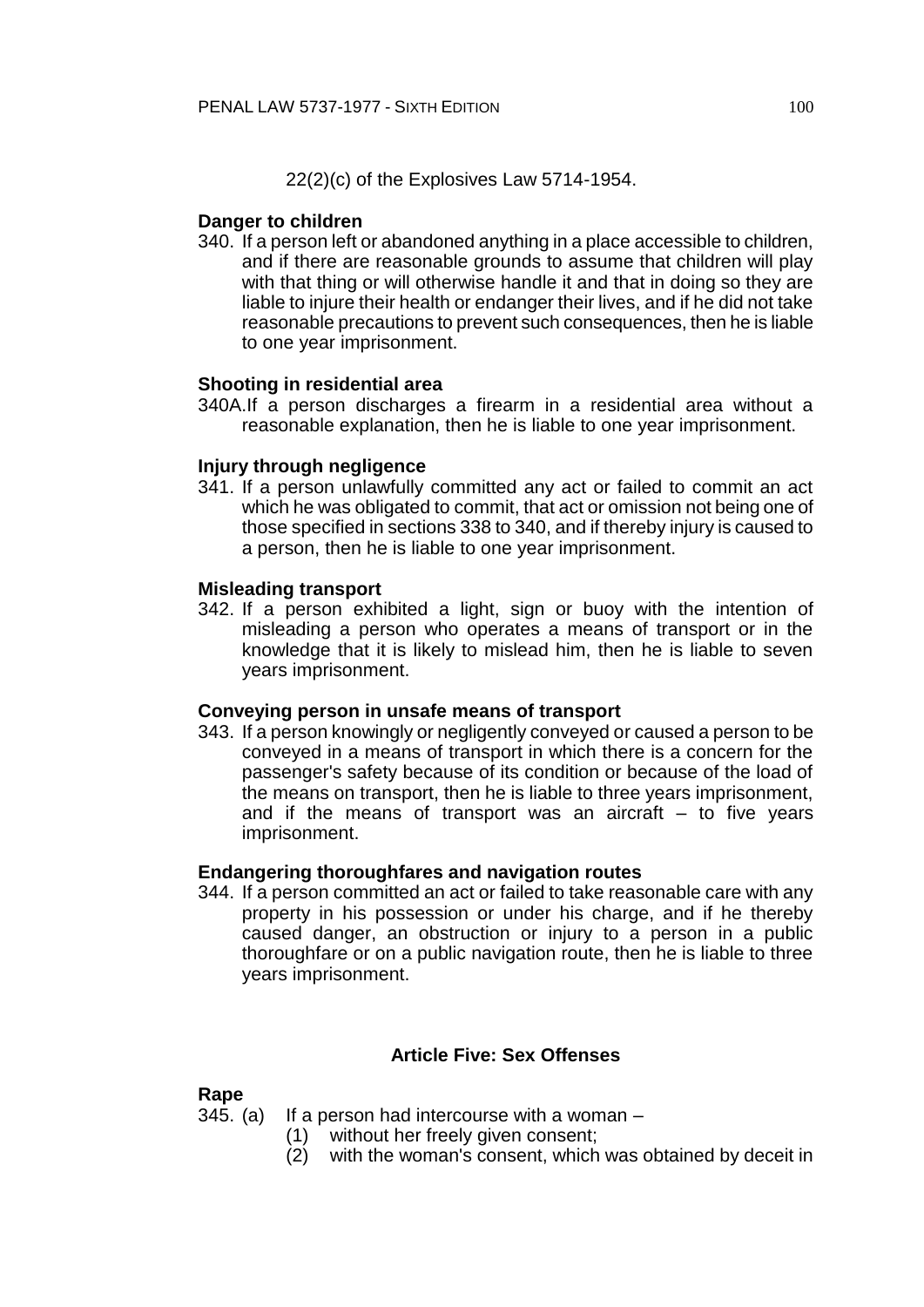respect of the identity of the person or the nature of the act;

- (3) when the woman is a minor below age 14, even with her consent;
- (4) by exploiting the woman's state of unconsciousness or other condition that prevents her from giving her free consent;
- (5) by exploiting the fact that she is mentally ill or deficient, if  $$ because of her illness or mental deficiency – her consent to intercourse did not constitute free consent.

then he committed rape and is liable to sixteen years imprisonment.

- (b) Notwithstanding the provisions of subsection (a), a rapist shall be liable to twenty years imprisonment, if the rape was committed under one of the following circumstances:
	- (1) upon a minor under age 16, and under the circumstances said in subsection  $(a)(1)$ ,  $(2)$ ,  $(4)$  or  $(5)$ ;
	- (2) while threatening with a firearm or other weapon;
	- (3) while causing bodily or mental injury, or pregnancy;
	- (4) together with the abuse of the woman before, during or after the act;
	- (5) in the presence of one or several others, who joined together to commit rape by one or several of them.
- (c) In this Article "**has intercourse**" introduces any part of the body or any object into the woman's sex organ.

## **Forbidden intercourse by consent**

- 346. (a) (1) If a person had intercourse with a minor who has reached age 14, but has not yet reached age 16 and who is not married to him, or if a person has intercourse with a minor who has reached age 16, but has not yet reached age 18, by exploiting a relationship of dependence, authority, education or supervision, or by a false promise of marriage, then he is liable to five years imprisonment.
	- (2) For the purposes of this subsection, if a person who provides mental health treatment to a minor who has reached age 16, but has not yet reached age 18, had intercourse with her during the period in which he gave her mental health treatment, then he shall be deemed to have performed the said act by exploiting a relationship of dependence; the said presumption shall not apply if such relations began in a pair relationship before the mental health treatments began.
	- (b) If a person had intercourse with a woman has reached age 16, aged more than 18 by exploiting his authority in employment or service, or by false promises of marriage while pretending to be single in spite of being married, then he is liable to three years imprisonment.

## **Sodomy**

347. (a) (1) If a person committed sodomy on a person who has reached age 14, but has not yet reached age 16, or if he committed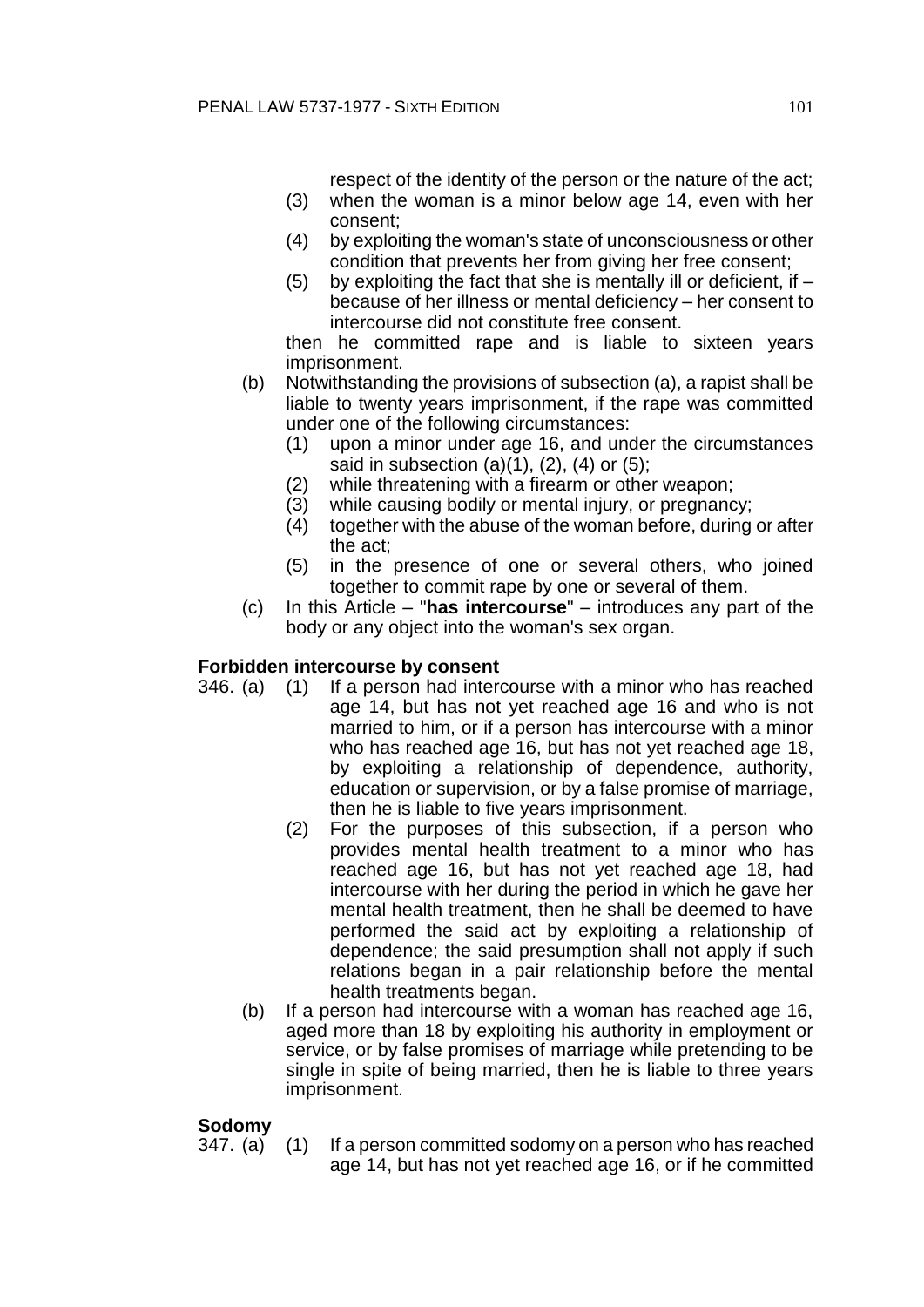sodomy on a person who has reached age 16, but has not yet reached age 18 by exploiting relations of dependence, authority, education or supervision, then he is liable to five years imprisonment.

- (2) For the purposes of this subsection, if a person who provides mental health treatment to a minor who has reached age 16, but has not yet reached age 18, committed sodomy on that person during the period in which he gave him mental health treatment, then he shall be deemed to have performed the said act by exploiting a relationship of dependence; the said presumption shall not apply if such relations began in a pair relationship before the mental health treatments began.
- (a1) If a person committed sodomy upon a person who has reached age 18 or more, by exploiting his authority in employment or service, then he is liable to three years imprisonment.
- (b) If a person committed sodomy upon a person under one of the circumstances specified in section 345, mutatis mutandis, then he is liable to the penalties of a rapist.
- (c) For purposes of this Article, "**sodomy**" introduction of a bodily organ or an object into a person's anus, or introduction of a sex organ into a person's mouth.

#### **Sexual relations between a provider of mental health treatments and a patient**

 $347A.$  (a) In this Article –

"**mental health treatment**" – diagnosis, evaluation, consultation, treatment, rehabilitation or the conduct of conversations, carried out continuously in face to face meetings, in order to help the person who suffers from distress, disturbance, illness or another problem, the origin of which is emotional or mental;

"**provider of mental health treatments**" – a person professionally engaged in the provision of mental health treatments, either as a vocation or by virtue of his position, being a psychologist, psychiatrist or social worker, or a person who pretends to be on of these.

(b) If a provider of mental health treatments has intercourse with a woman or commits sodomy on a man who has reached age 18 during the period in which he provided mental health treatment or until the end of three years after the said treatment was concluded, by consent obtained by exploiting a real dependence on him that stems from the mental health treatments he provided them, then he shall be liable to four years imprisonment; for purposes of this subsection said acts committed during the period when the mental health treatments were provided shall be deemed to have been committed by the exploitation of an aforesaid real dependence; this assumption shall not apply if the acts began before the mental health treatments began.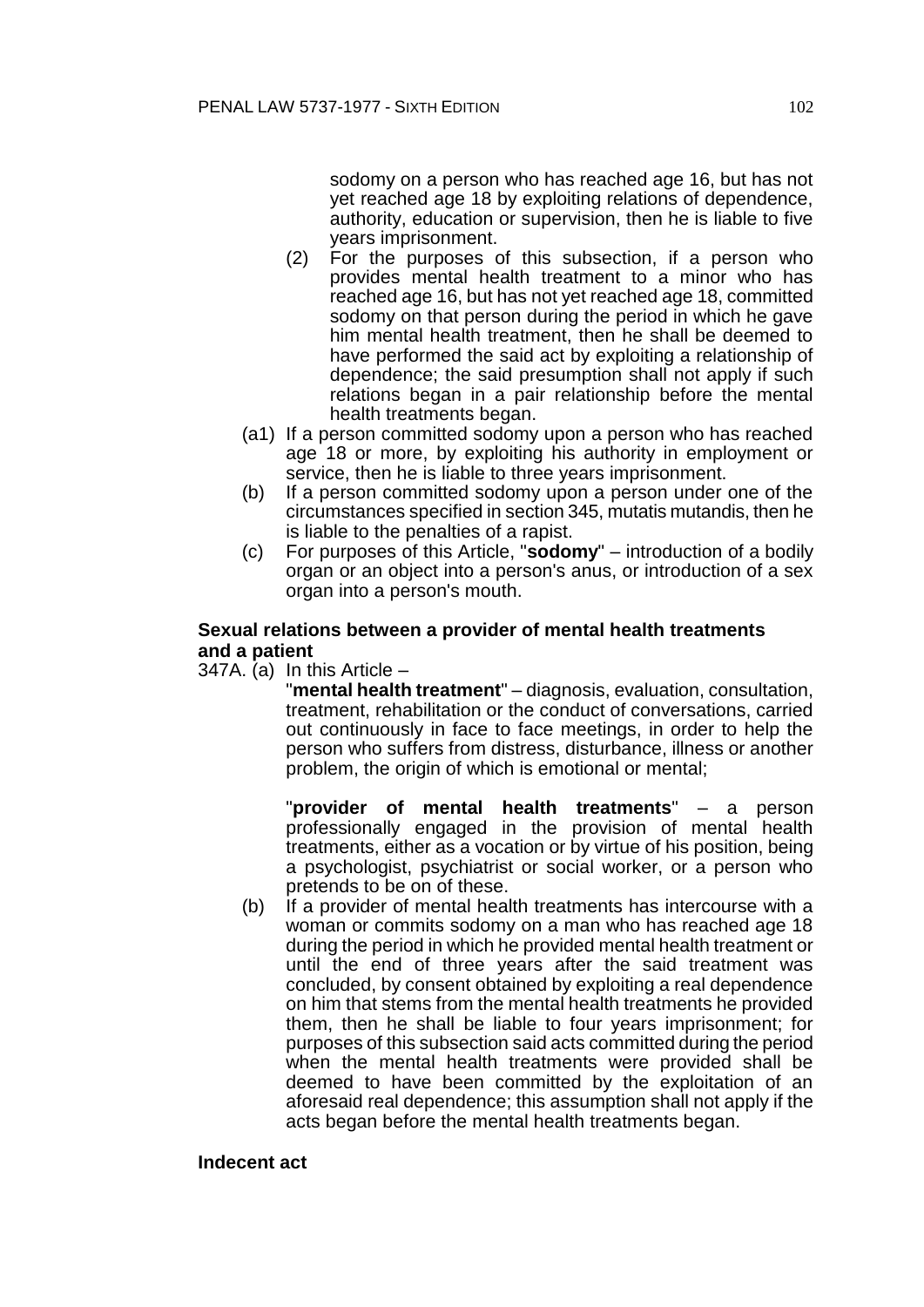- 348. (a) If a person committed an indecent act on a person under one of the circumstances enumerated in section 345(a)(2) to (5), mutatis mutandis, then he is liable to seven years imprisonment.
	- (b) If a person committed an indecent act on a person under one of the circumstances specified in section 345(b)(1) to (5), mutatis mutandis, then he is liable to ten years imprisonment.
	- (c) If a person committed an indecent act on a person without his consent, but not under the circumstances said in subsections (a), (b), or (c1), then he is liable to three years imprisonment.
	- (c1) If an offense under subsection (c) was committed by use of force or by the application of other means of pressure, or by the threat of one of them – whether toward the person or toward anybody else – then the person who committed the offense is liable to seven years imprisonment.
	- (d) (1) If a person committed an indecent act on person who is a minor who has reached age 14, by exploiting a relationship of dependence, authority, education, supervision, employment or service, then he is liable to four years imprisonment;
		- (2) for the purposes of this subsection, if a person who provides mental health treatment and performed an indecent act on a minor who has reached age 14, but has not yet reached age 18, during the period in which he gave that person mental health treatment, then he shall be deemed to have performed the said act by exploiting a relationship of dependence; this presumption shall not apply if that person has reached age 16 and the acts began in a pair relationship before the mental health treatments began.
	- (d1) If a provider of mental health treatments committed an indecent act on a person who has reached age 18 under the circumstances said in section 347A(b), then he shall be liable to three years imprisonment.
	- (e) In this Article, "**indecent act**" an act for sexual arousal, satisfaction or abasement.

# **Indecent act in public**

- 349. (a) If a person committed an indecent act on a person in public before another person without his consent, or if a person committed a said act anywhere by exploiting a relationship of dependence, authority, education, supervision, employment or service, then he is liable to one year imprisonment.
	- (b) If a person committed an indecent act in any place whatsoever before a person who has not yet reached age 16, then he is liable to three years imprisonment.

## **Responsibility**

350. For purposes of an offense under this Article, it is immaterial whether a person performed an act or caused an act to be performed on him or on another person.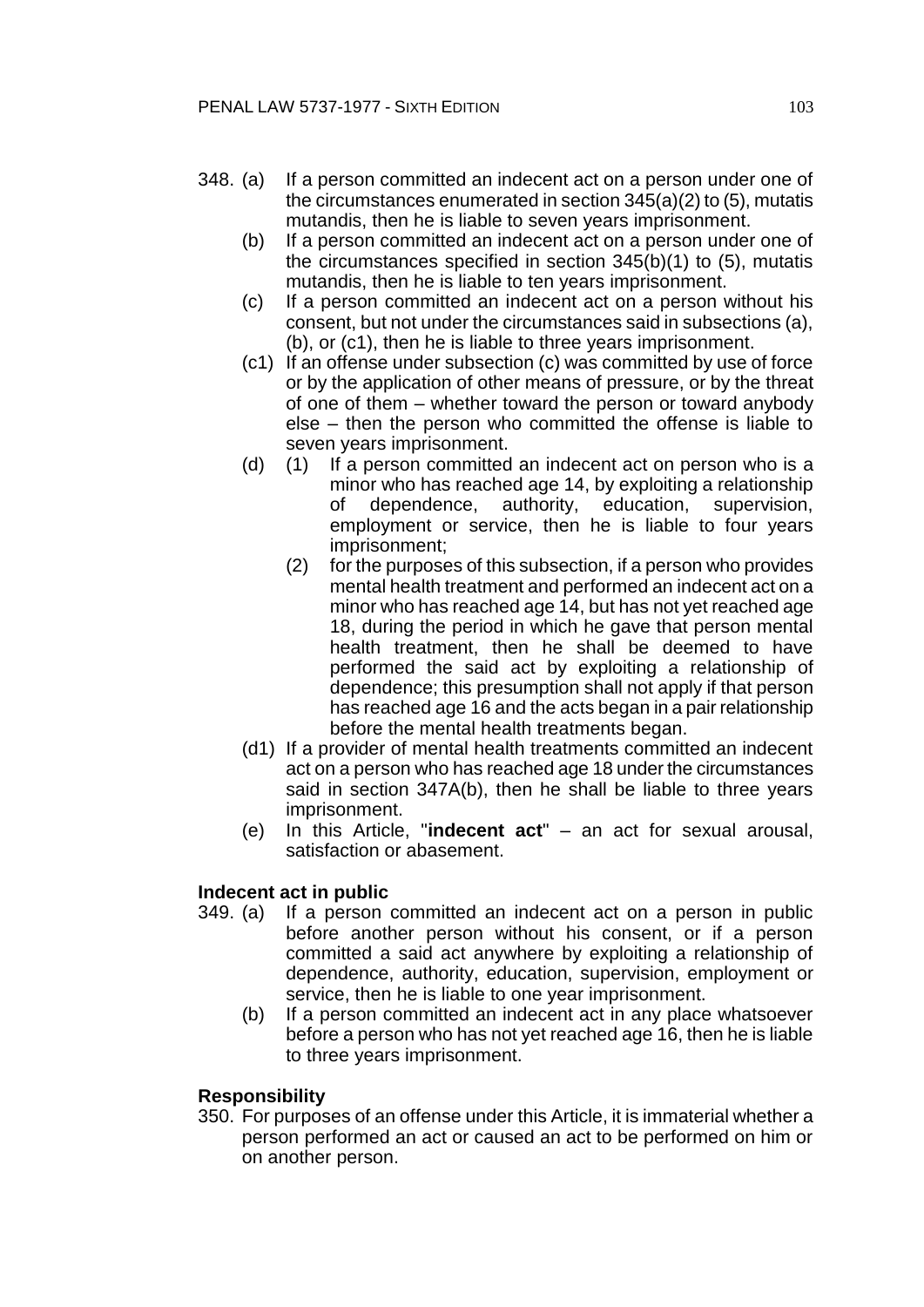# **Sex offenses within the family and by persons responsible for helpless persons**

- 351. (a) If a person committed an offense of rape under section 345(a), or of sodomy under section 347(b), on a person who is a minor and his relative or on a helpless person for whom he is responsible, then he is liable to twenty years imprisonment.
	- (b) If a person had intercourse with a woman who has reached age 14, but has not yet reached age 21, or committed sodomy upon a person who reached age 14, but has not yet reached age 21 and is his relative, then he is liable to sixteen years imprisonment.
	- (c) If a person committed an indecent act upon a minor who is his relative or on a helpless person for whom he is responsible, then he is liable –
		- (1) for an offense under section  $348(a)$  or  $(c1)$  to ten years imprisonment;
		- (2) for an offense under section  $348(b)$  to fifteen years imprisonment;
		- (3) in any case not specified in paragraphs  $(1)$  and  $(2)$  to five years imprisonment.
	- (d) If a person in any place committed an indecent act upon a minor who is a member of his family, then he is liable to four years imprisonment;
	- (d1) If a person responsible for a helpless person committed an offense under section 349(a) against the helpless person, then he is liable to two years imprisonment;
	- (e) For purposes of this section
		- "**foster parent**" one of the following:
		- (1) the father or mother of a foster family approved by the Ministry of Welfare;
		- (2) the person responsible for a minor under paragraph (3) of the definition of the definition of "guardian of minor or of a helpless person " in section 368A;

"**stepbrother**" or "**stepsister**" – son or daughter of a parent's spouse;

"**person responsible for a helpless person**" – like the definition of "guardian of a minor or of a helpless person" in section 368A; "**relative**" –

- (1) parent; spouse of parent, even if not married to him; grandfather or grandmother;
- (2) a person who has reached age 15 and who is one of these: brother or sister, stepbrother or stepsister, uncle or aunt, brother-in-law or sister-in-law; however, for purposes of the offense of prohibited intercourse under subsection (b), or of an indecent act under subsection (c)(3), committed upon a person aged 16 or more, uncle and aunt, brother-in-law or sister-in-law shall not be included in the definition of "relative";
- (3) a foster parent; the spouse of a foster parent, even if not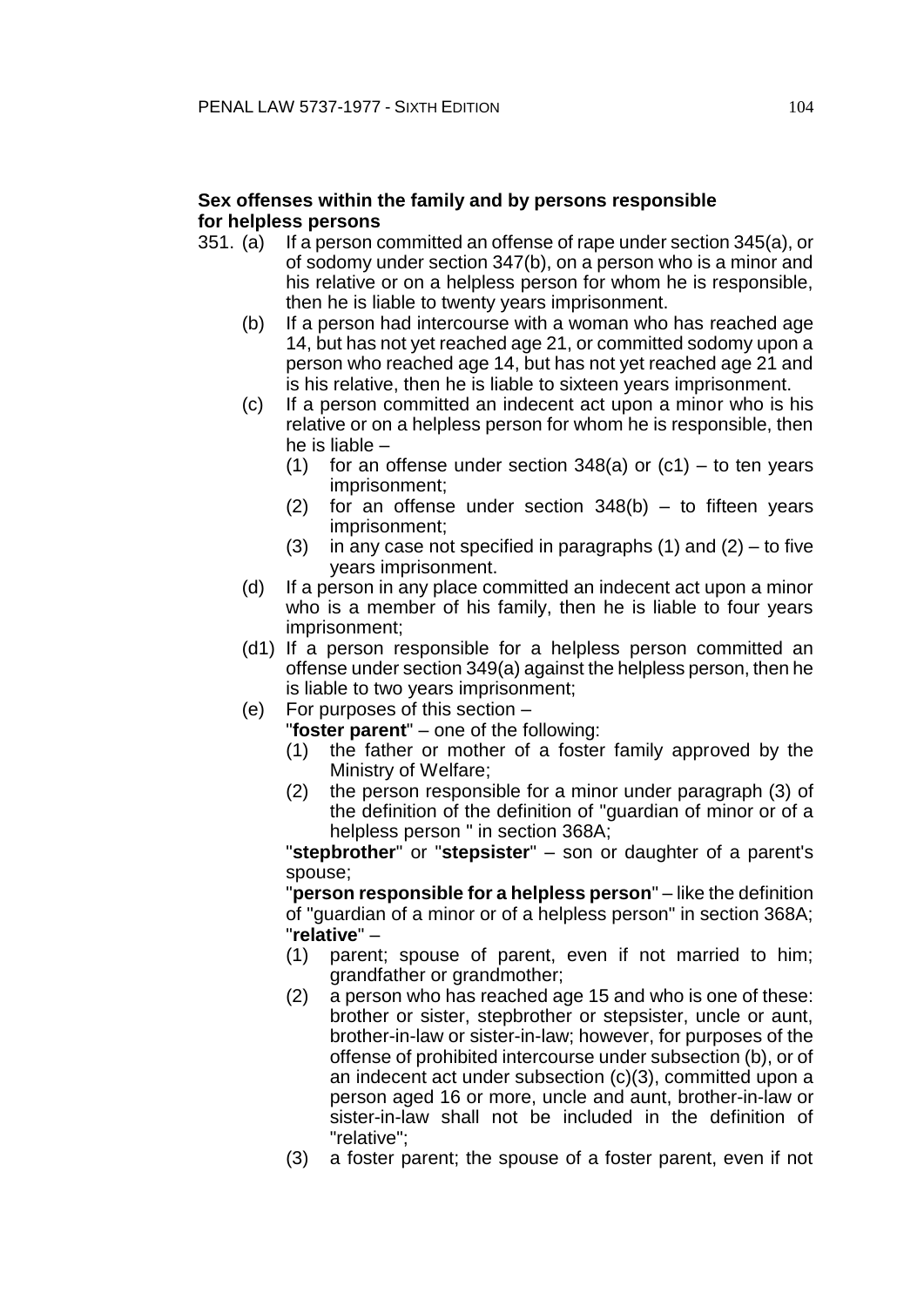married to him; the father or mother of a foster parent;

(4) a person who has reached age fifteen and is one of the following: the son or daughter of a foster parent and the spouse of each of these; the brother or sister of a foster parent and the spouse of each of these; however, in respect of the offense of prohibited intercourse under subsection (b) and indecent act under section (c)(3), committed on a person who has reached age sixteen, the spouse of a foster parent's son or daughter, the foster parent's brother and sister and the spouse of any of these shall not be included in the definition of "relative";

"**helpless person**" – as defined in section 368A.

# **Publication prohibited**

- 352. (a) If a person published a person's name or anything that can identify a person was injured by an offense or who complained that he was injured by an offense under this Article, then he is liable to one year imprisonment.
	- (b) A person shall not bear criminal responsibility under subsection (a), if the person whose name or identity were made public gave his consent to the publication before a Court or if a Court permitted publication for special reasons that shall be recorded.

# **Restriction on criminal responsibility**

353. In an indictment for an offense under sections 346(a) or 347(a), it shall be a defense for the defendant that the difference in age between himself and the minor is not more than three years, if the minor consented to the act, and if the act was performed within ordinary friendly relations and without exploitation of the defendant's position.

# **Restriction on prescription in sex offenses against minors**

- 354. (a) In the case of offenses enumerated in this subsection, which were committed against a minor, the prescription period shall begin when he reaches age twenty-eight; however, if ten years passed since the day on which the offense was committed, then an indictment shall only be filed with the Attorney General's permission –
	- (1) an offense under section 351;
	- (2) an offense committed by the person responsible for the minor, within the terms of the definition of "guardian of minor or helpless person" in section 368A, who is not a relative within the terms of the definition of "relative" in section 351(e), the offense being one of the following:
		- (a) rape, under section 345;
		- (b) prohibited intercourse by consent, under section 346(a);
		- (c) sodomy, under section 347(a) or (b);
		- (d) an indecent act, under section  $348(a)$ , (b), (c1) or (d). "guardian of minor or helpless person"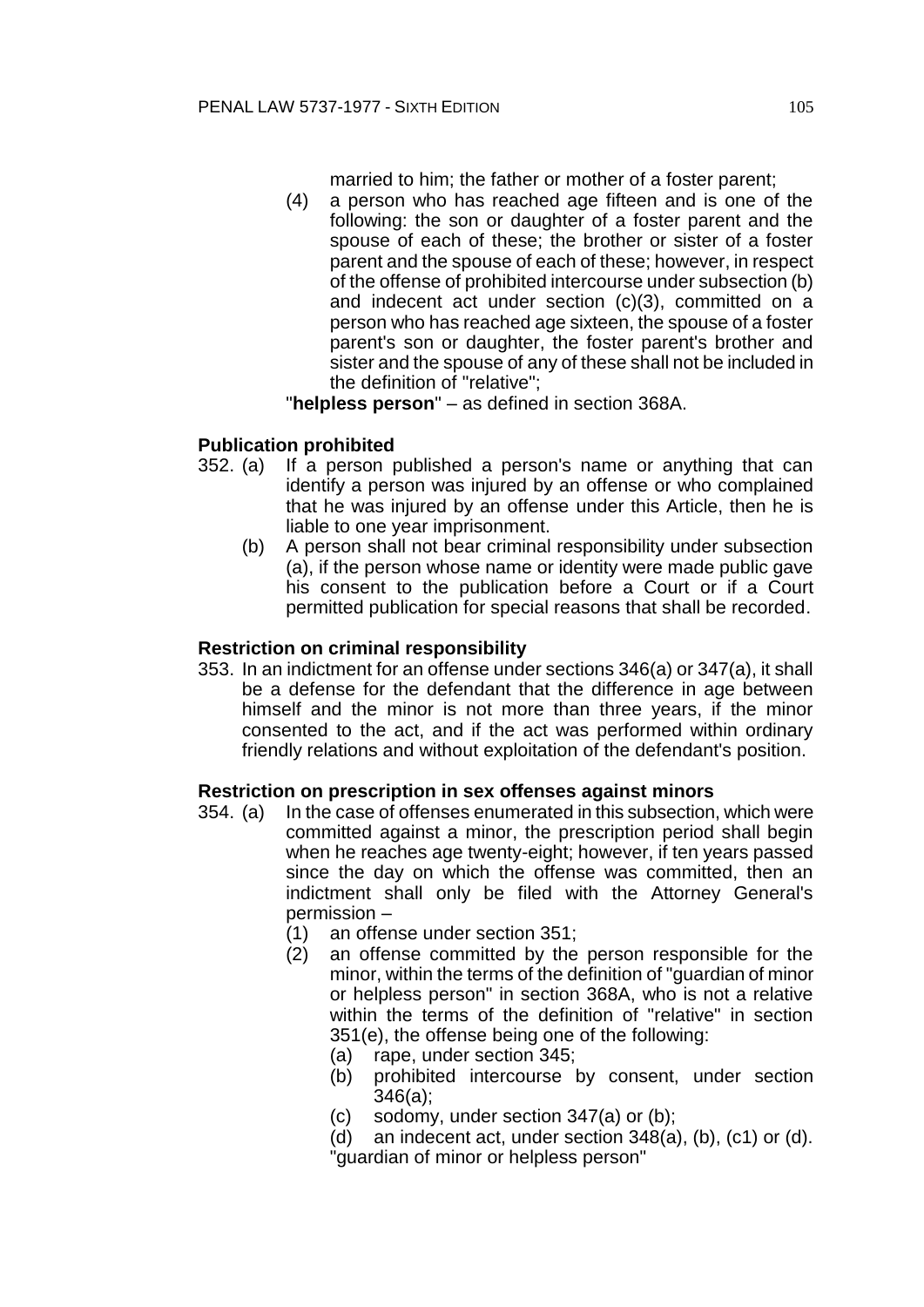- (a1) If an indictment was brought under subsection (a) in consequence of a complaint submitted to the Police after the victim of the offense had reached age 28, then the defendant shall not be found guilty on the testimony only of the victim of the offense, unless the evidentiary material includes something that supports it; if the indictment also includes an offense not said in subsection (a), then the provision of this subsection shall apply only in respect of the offense said in subsection (a).
- (b) The provisions of subsection (a) shall also apply to an act performed before August 10, 1990, on condition that all the following hold true:
	- (1) the act constituted an offense under this Article, as it was formulated when the act was performed;
	- (2) had the act been performed after the said day, it would constitute an offense under section 351;
	- (3) the prescription period for the offense under section 9 of the Criminal Law Procedure Law [Consolidated Version] 5742- 1982 has not yet elapsed.
- (c) (1) If an offense enumerated in this subsection was committed against a minor by a person who has reached age fifteen and was not the person responsible for the minor, as said in the definition of "guardian of minor or helpless person" in subsection (a)(2), or a relative as defined in the same subsection, then the period of prescription shall begin on the day the minor reaches age eighteen; however, if more than ten years have passed since the offense was committed, then an indictment shall be brought only with the approval of the Attorney General;
	- (1) and these are the offenses:
		- (a) rape, under section 354;
		- (b) sodomy, under section 347(b);
		- (c) an indecent act, under section 348(a), (b) or (c1).
- (d) If an indictment was brought under subsection (c) in consequence of a complaint submitted to the police later ten years after the offense was committed or after the minor had reached age 18, whichever was later, then a person shall not be found guilty on the injured person=s testimony alone, unless there is something in the evidentiary material to support it; if the indictment also included an offense other than those said in subsection (c), then the provisions of this subsection shall apply only to the offense said in that subsection.
- (e) The provisions of subsection (c) shall also apply to an offense for which the prescription period – under section 9 of the Criminal Law Procedure Law [Consolidated Version] 5742-1982 – had not elapsed on the day the Penal Law (Amendment No. 84) 5764- 2005 went into effect, according to the Law that applied to it on the date before the said date.

## **Minimum penalty**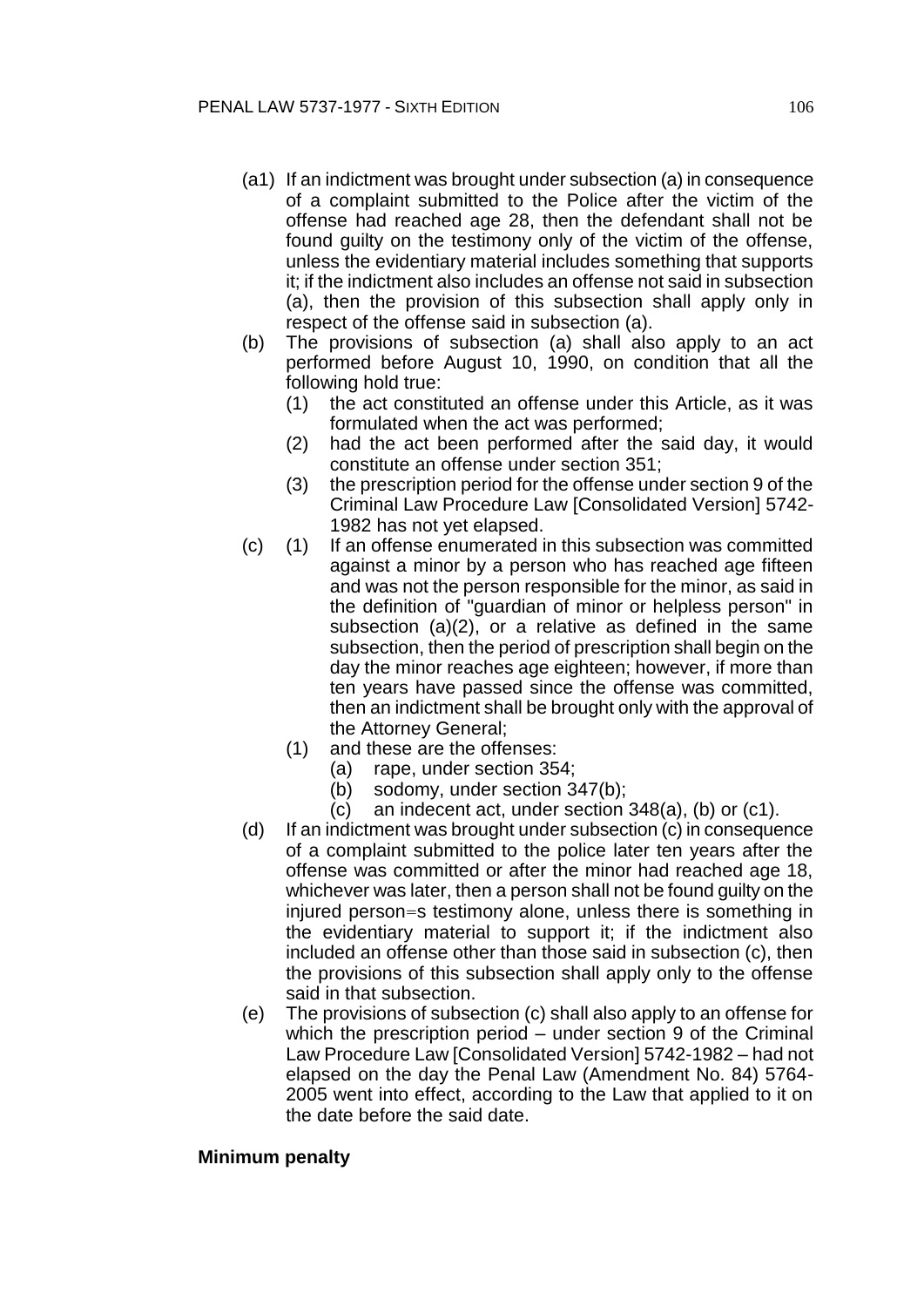355. If a person was convicted of an offense under sections 345, 348(a), (b) or (c1), or 351(a), (b) or (c1) or (2), then his penalty shall not be less than one fourth of the maximum penalty prescribed for that offense, unless the Court decided – for special reasons that shall be recorded – to adjudge a lesser penalty.

356. to 360. Repealed

#### **Article Six: Offenses against Minors and Invalids**

#### **Leaving a child unattended or in order to abandon it**

361. If a person leaves a child which has not reached age six without appropriate supervision and thereby endangers the child's life or causes or is liable to cause real injury to his welfare or health, then he is liable to three years imprisonment; if he did so be way of negligence, then he is liable to one year imprisonment; if he did so in order to abandon the child, then he is liable to five years imprisonment.

#### **Abandonment of child**

361. If a person unlawfully abandons or leaves a child which has not reached age two, and if he thereby endangers its life or causes or is liable to threaten its health with permanent injury, then he is liable to five years imprisonment.

#### **Neglect of children and other persons under care**

362. If a parent of a child under age 14 or of a person unable to provide for his own needs (in this and the next section: "**person under care**"), or if a person obligated by enactment or by agreement to provide for the needs of the person under care in his charge did not supply him with food, clothing, bedding and other essentials to the extent necessary for the maintenance of his well-being and health, then he is liable to three years imprisonment, unless he proves that he took steps, which under the circumstances were reasonable, to secure the means of supplying those essentials, but was unable to supply them.

#### **Abandonment of persons under care**

363. If the parent of a person under care or a person obligated by law or agreement to provide for the needs of a person under care, refused to accept the person under care in his charge from a person not obligated to provide for that person's needs, or if he left him in the hands of a person who has not agreed to provide his necessities, then he is liable to six months imprisonment; if he abandoned the person under care, then he is liable to three years imprisonment.

#### **Relinquishing minor for consideration**

364. If a person offers or gives consideration for permission to have charge of a minor who has not reached age 14, or if he asks for or receives a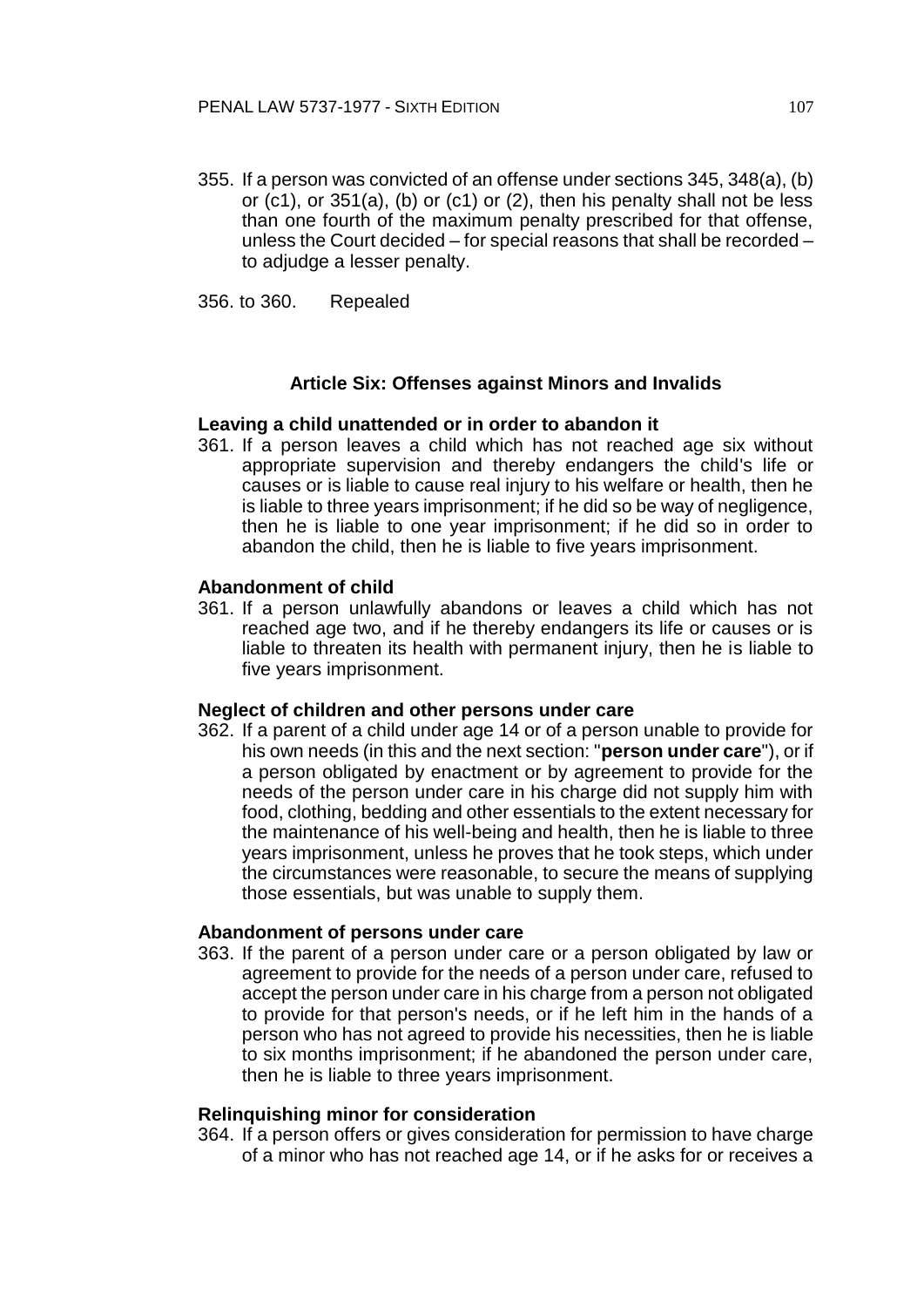consideration for permission to have charge of the minor as aforesaid, then he is liable to three years imprisonment, and it is immaterial whether the consideration was cash or in kind.

# **Surrender of minor while repudiating rights and obligations**

- 365. (a) If a parent or guardian of a minor who has not reached age 14 surrenders the minor or permits him to be surrendered to a person who is not his parent or guardian, and if that surrender involves the repudiation of his obligations or rights towards that minor, then he is liable to two years imprisonment.
	- (b) It shall be a good defense against a charge under this section if one of the following is proved:
		- (1) the minor was surrendered for purposes of adoption under the Adoption of Children Law 5720-1960;
		- (2) the minor was surrendered for a determinate period and with the

consent of a welfare officer, within the meaning of that term in the Welfare Services Law 5718-1958;

(3) the minor's surrender was to his grandparent, uncle, aunt, brother or sister and it was to the minor's benefit.

# 366. Repealed

# **Theft of a minor**

367. If a person fraudulently or forcibly or by enticement took away or detained a minor who has not reached age 14, or if he received or concealed him, knowing that he was so taken or detained, all in order to deprive the parent, guardian or person who has lawful care or charge of him of the minor's custody and to take that for himself or for another, then he is liable to seven years imprisonment, and that if he does not prove that he has a bona fide claim to that custody.

# **Change of a minor's religion**

- 368. (a) If a person performs a religious conversion ceremony of a minor or performs some other act that leads to the change of a minor's religion, in violation of the provisions of section 13A of the Capacity and Guardianship Law 5722-1962, then he is liable to six months imprisonment.
	- (b) If a person induces a minor, by addressing him directly, to change his religion, then he is liable to six months imprisonment.

# **Article Six "A": Injury to Minors and Helpless Persons**

# **Definitions**

368A. In this Article –

"**foster parent**" – one of the following:

- (1) the father or mother of a foster family approved by the Ministry of Welfare;
- (2) a person responsible for a minor under paragraph (3) of the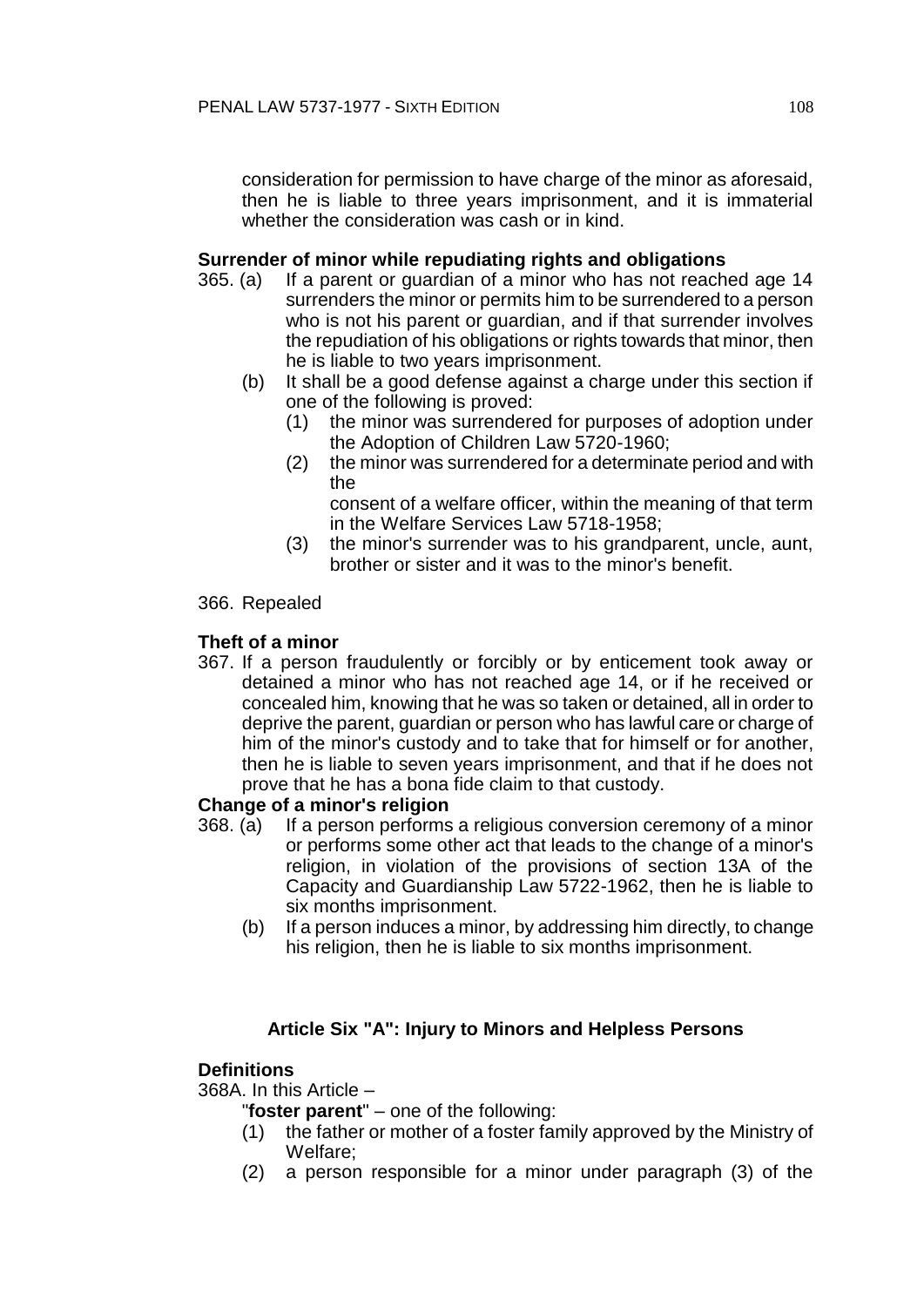definition of "guardian of minor or of a helpless person"

"**guardian of minor or of a helpless person**" – each of the following:

- (1) a parent or the person responsible for the livelihood, health, education or welfare of the minor or of the helpless person, whether by virtue of Law, of a judicial decision or of an explicit or implicit contract, or a person who bears the said responsibility for the minor or helpless person because of a lawful or prohibited act on his part;
- (2) the relative of the minor or helpless person, who reached age 18 and is not a helpless person and who is one of the following: the spouse of his parent, his grandparent, his offspring, his brother or sister, his brother-in-law or sister-in-law, his uncle or aunt, the spouse of the foster parent and also the parent of the foster parent, the offspring of the foster parent and the spouse of each of these;
- (3) the person with whom the minor or helpless person who has reached age 18 is or lives permanently, on condition that relations of dependence or authority exist between them.

"**helpless person**" – a person who – because of his age, illness or physical or mental infirmity, mental deficiency or any other cause – cannot provide the needs of his livelihood, health or welfare;

"**act**" includes omission;

"**welfare officer**" – as appointed under law.

# **Violence against minor or helpless person**

- 368B. (a) If a person does violence to a minor or to a helpless person and causes him palpable injury, then he is liable to five years imprisonment; if the attacker is responsible for the minor or for the helpless person, then he is liable to seven years imprisonment.
	- (b) If an offense under subsection (a) was committed and if severe injury was caused to the minor or to a helpless person, then the attacker is liable to seven years imprisonment; and if the attacker is responsible for the minor or for the helpless person, then he is liable to nine years imprisonment.
	- (c) For purposes of this section, "**injury**" whether physical or mental.

# **Abuse of minor or helpless person**

368C. If a person commits an act of physical, mental or sexual abuse on a minor or on a helpless person, then he is liable to seven years imprisonment; if the abuser is the person responsible for the minor or for the helpless person, then he is liable to nine years imprisonment.

# **Obligation to report**

368D. (a) If a person has reasonable grounds for believing that an offense was recently committed against a minor or against a helpless person by the person responsible for him, then he must report that as soon as possible to a welfare officer or to the police; if a person violates this obligation, then he is liable to three months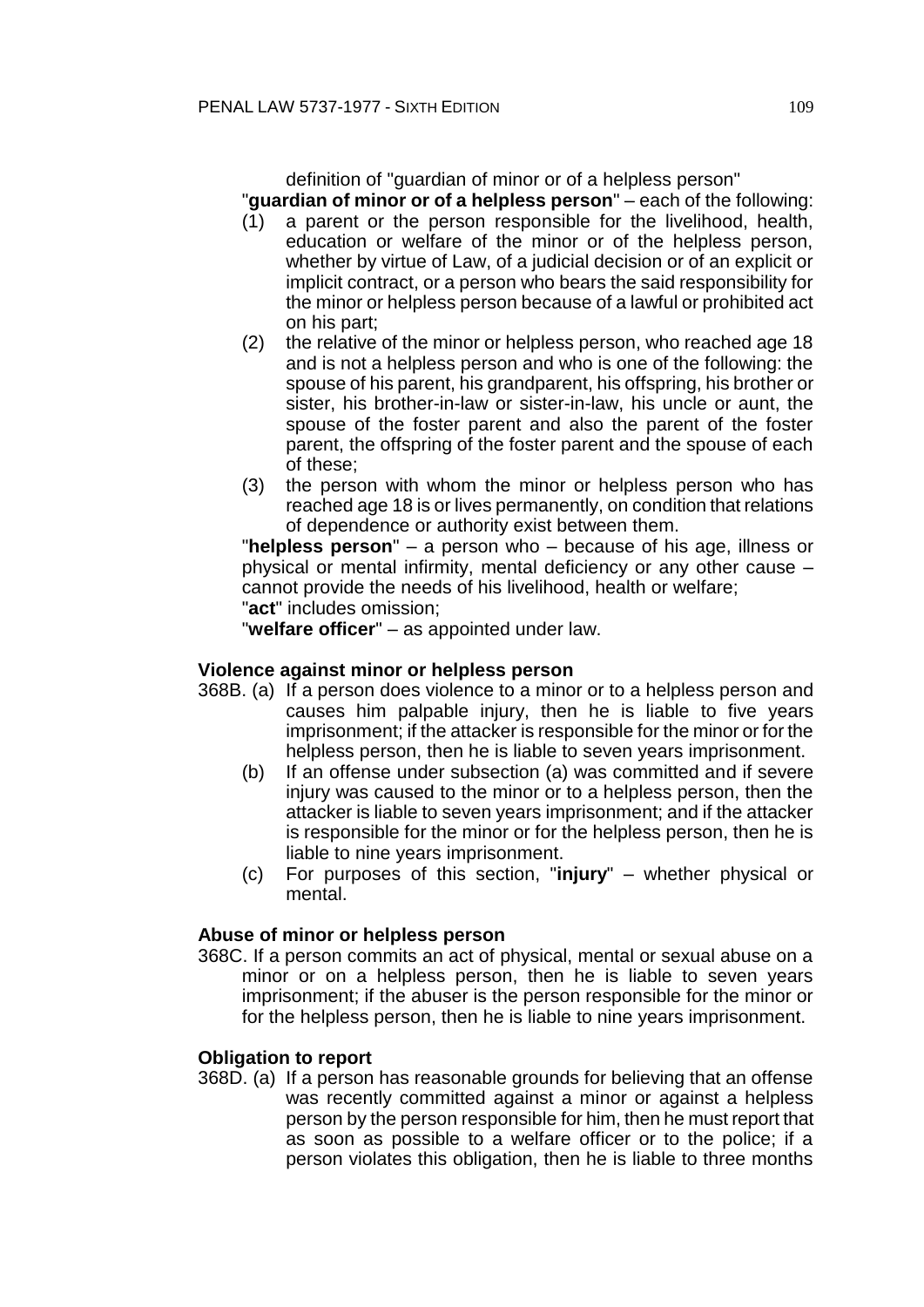imprisonment.

- (b) If a physician, nurse, educator, social worker, social welfare employee, policeman, psychologist, criminologist or a person engaged in a paramedical profession, as well as a director or staff member of a home or institution in which minors or persons under care live, has – in consequence of his professional activity or responsibility – reasonable grounds to believe that an offense was committed against a minor or against a helpless person by the person responsible for him, then he is under obligation to report that as soon as possible to a welfare officer or to the police; if a person violates this obligation, then he is liable to six months imprisonment.
- (c) If the person responsible for a minor or for a helpless person has reasonable grounds to believe that another person responsible for him committed an offense against the minor or the helpless person, he is under obligation to report that as soon as possible to a welfare officer or to the police; if a person violates this obligation, then he is liable to six months imprisonment.
- (c1) If a person has reasonable grounds for believing that an offense under sections 345 to 347, 348 and 351 was recently committed against a minor or against a helpless person by a relative who has not yet reached age 18, then he must report that as soon as possible to a welfare officer or to the police; if a person violates this obligation, then he is liable to three months imprisonment; in this section, "relative" – within its meaning in paragraph (2) of the definition of "guardian of minor or helpless person" in section 368A.
- (c2) If a professional mentioned in subsection (b). because of his pursuit of his profession or responsibility, has reasonable grounds for believing that an offense under sections 345 to 347, 348 and 351 was recently committed against a minor or against a helpless person by a relative who has not yet reached age 18, then he must report that as soon as possible to a welfare officer or to the police; if a person violates this obligation, then he is liable to six months imprisonment;
- (c3) If the person responsible for a minor or for a helpless person has reasonable grounds to believe that an offense under sections 345 to 347, 348 and 351 was recently committed against a minor or against a helpless person by a relative who has not yet reached age 18, then he must report that as soon as possible to a welfare officer or to the police; if a person violates this obligation, then he is liable to six months imprisonment;
- (d) If an offense under sections 345 to 348, an offense of severe harm under section 368B(b), or an offense of abuse under section 368C was committed against a minor or against a helpless person who lives in a home, institution or other educational or treatment framework, then the director or staff member of the said place is under obligation to report that as soon as possible to a welfare officer or to the police; if a person violates this obligation, then is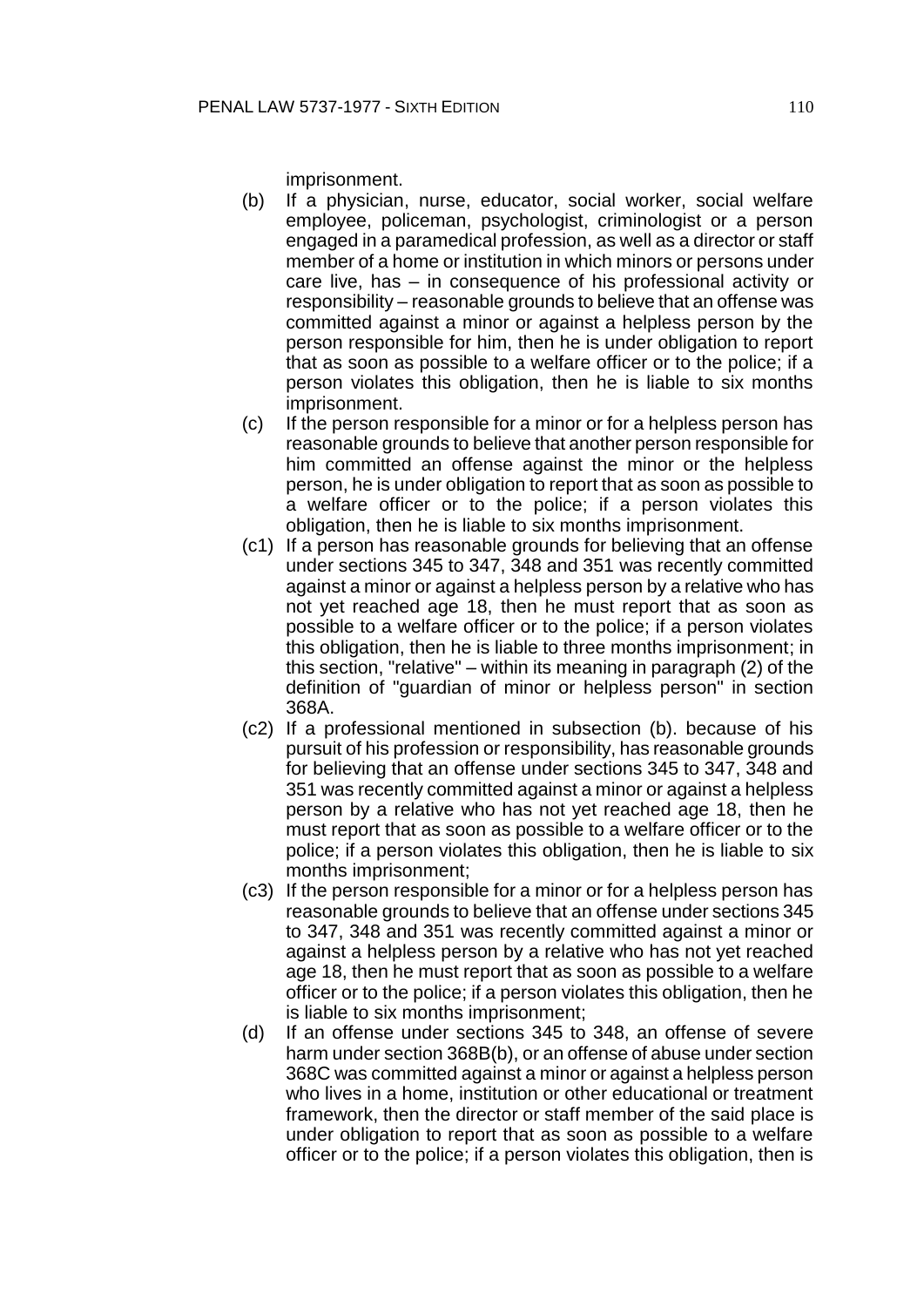liable to six months imprisonment.

- (e) The obligation to report under this section shall not apply to a minor.
- (f) If a welfare officer received a report under this section, then he shall transmit it to the police together with his recommendation to take action or to refrain from taking action, unless he obtained permission from one of the committees set up by the Minister of Justice for this purpose not to transmit the report to the police; a said committee shall be composed of a representative of the District Attorney – who shall be chairman – of a police officer of the rank of Superintendent or higher, and of the district welfare officer.
- (g) If the police received information under this section, then it shall transmit it to the welfare officer and shall not take action before it consuls with the welfare officer, unless immediate action which cannot be postponed is necessary; said immediate action does not negate the obligation to transmit information to the welfare officer and to consult him subsequently.
- (h) In this section, except for subsection (d), "**offense**" one of these:
	- (1) an offense of prostitution and obscenity under sections 199, 201, 202, 203, 203B, 203C, 205A and 214(b1);
	- (2) an offense of endangering life and health under section 337;
	- (3) a sex offense under sections 345, 346, 347, 347A, 348 and 351;
	- (4) an offense of abandonment and neglect under sections 361 and 362;
	- (5) an offense of assault or abuse under sections 368B and 368C.

### **Regulations**

368E. The Minister of Justice may, after consultation with the Minister of Labor and Social Welfare and with approval by the Knesset Constitution, Law and Justice Committee, make regulations for the implementation of this Article.

### **Article Six "B": Attacking Elderly Persons**

### **Attacking elderly persons**

- 368F.(a) If a person attacks an elderly person and causes him a substantive injury, then he shall be liable to five years imprisonment.
	- (b) If a person attacks an elderly person and causes him a severe injury, then he shall be liable to seven years imprisonment
	- (c) In this section, "elderly person" a person who has reached age 65.
	- (d) When a person has been convicted of an offense under this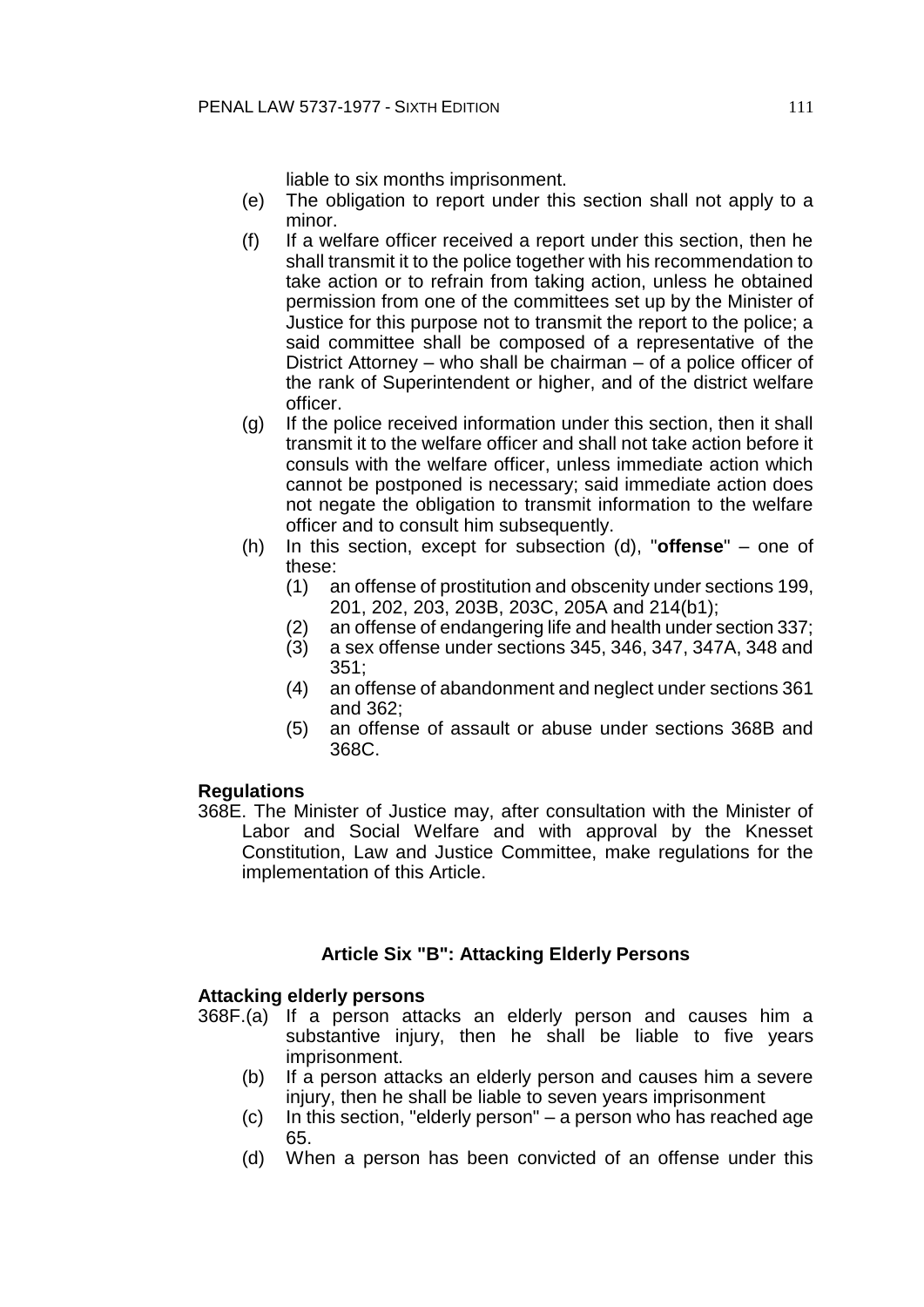section, imprisonment shall be imposed on him and – in the absence of special reasons that shall be recorded – it shall not all be conditional.

## **Article Seven: Offenses against Liberty**

### **Abduction**

369. If a person compels another by force or threats, or if he entices him by deceitful means to leave the place where he is, then that constitutes abduction and he is liable to ten years imprisonment.

### **Taking beyond the borders of the State**

370. If a person conveys another beyond the borders of the State in which that person stays, without his own consent or without the consent of a person legally authorized to consent on his behalf, the he is liable to ten years imprisonment.

## **Abduction with intent to confine**

371. If a person abducts another with intention that he be confined unlawfully, then he is liable to twenty years imprisonment.

#### **Abduction for purposes of murder or blackmail**

372. If a person abducts another in order to murder him or to put him in danger of being murdered or in order to commit blackmail or to threaten, then he is liable to ten years imprisonment.

### **Abduction from custody**

- 373. (a) If a person takes or entices a minor who has not reached age 16 or a person of unsound mind from the custody of his lawful guardian without the guardian's consent, then he is liable to seven years imprisonment.
	- (b) If a person does as said in subsection (a) in order to commit murder or to place a person in danger of being murdered, then he is liable to life imprisonment and to that penalty only.

### **Abduction in order to cause grievous harm**

374. If a person abducts a person in order to expose him to grievous harm, and if a person abducts a person knowing that the abducted person will be in an aforesaid situation, then he is liable to twenty years imprisonment.

### **Abduction for purposes of commerce in human beings**

374A. If a person abducts a person for one of the purposes enumerated in section 377A(a) or in order thereby to expose him to one of the dangers enumerated in that section, then he shall be liable to twenty years imprisonment.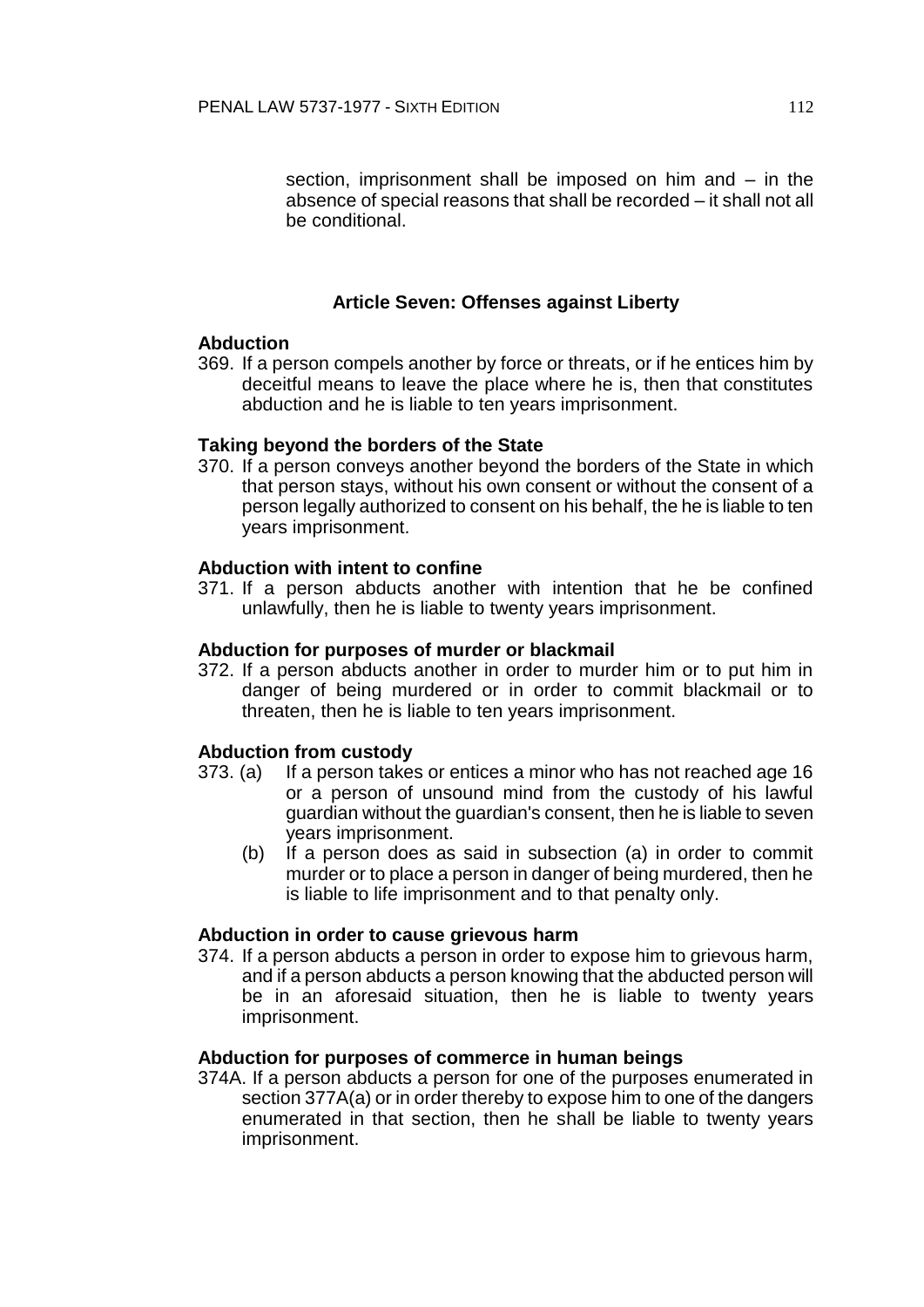# **Concealment of abducted person**

375. If a person wrongfully conceals or confines a person, knowing that he was abducted, then he shall be liable as if he had abducted that person with the same intent, knowledge or purpose which he had when he concealed or confined him.

### **Keeping under conditions of slavery**

- 375A. (a) If a person keeps a person under conditions of slavery for work or services, including sexual services, then he shall be liable to sixteen years imprisonment.
	- (b) If an offense under subsection (a) was committed in respect of a minor, then the person who committed the offense shall be liable to twenty years imprisonment.
	- (c) In this article, "**slavery**" a condition under which authority is exercised against a person, such as is generally exercised toward a person's property; for this purpose, actual control of a person's life or denial of his freedom shall be deemed the exercise of said authority.

## **Forced labor**

376. If a person unlawfully compels another to work against his will, using force or other means of pressure or by threatening any of those, or by consent that was fraudulently obtained, all whether for consideration or without consideration, then he shall be liable to seven years imprisonment.

### **Retaining passport**

376A. If a person unlawfully retains a passport, laissez passer or identity document of another person, then he shall be liable to three years imprisonment; if he does so for one of the purposes enumerated in section 377A(a) or if he thereby exposes him to one of the dangers enumerated in that section, then he shall be liable to five years imprisonment.

## **Causing a person to leave a State for prostitution or slavery**

- 376B. (a) If a person causes a person to leave the State in which he lives in order to employ him in prostitution or to hold him under conditions of slavery, then he shall be liable to ten years imprisonment.
	- (b) If an offense under subsection (a) was committed on a minor, then the person who committed the offense shall be liable to fifteen years imprisonment.

### **False imprisonment**

377. If a person unlawfully arrests or confines another, then he is liable to three years imprisonment, if he arrested him while pretending to hold official status or that he had a warrant, then he is liable to five years imprisonment.

### **Commerce in human beings**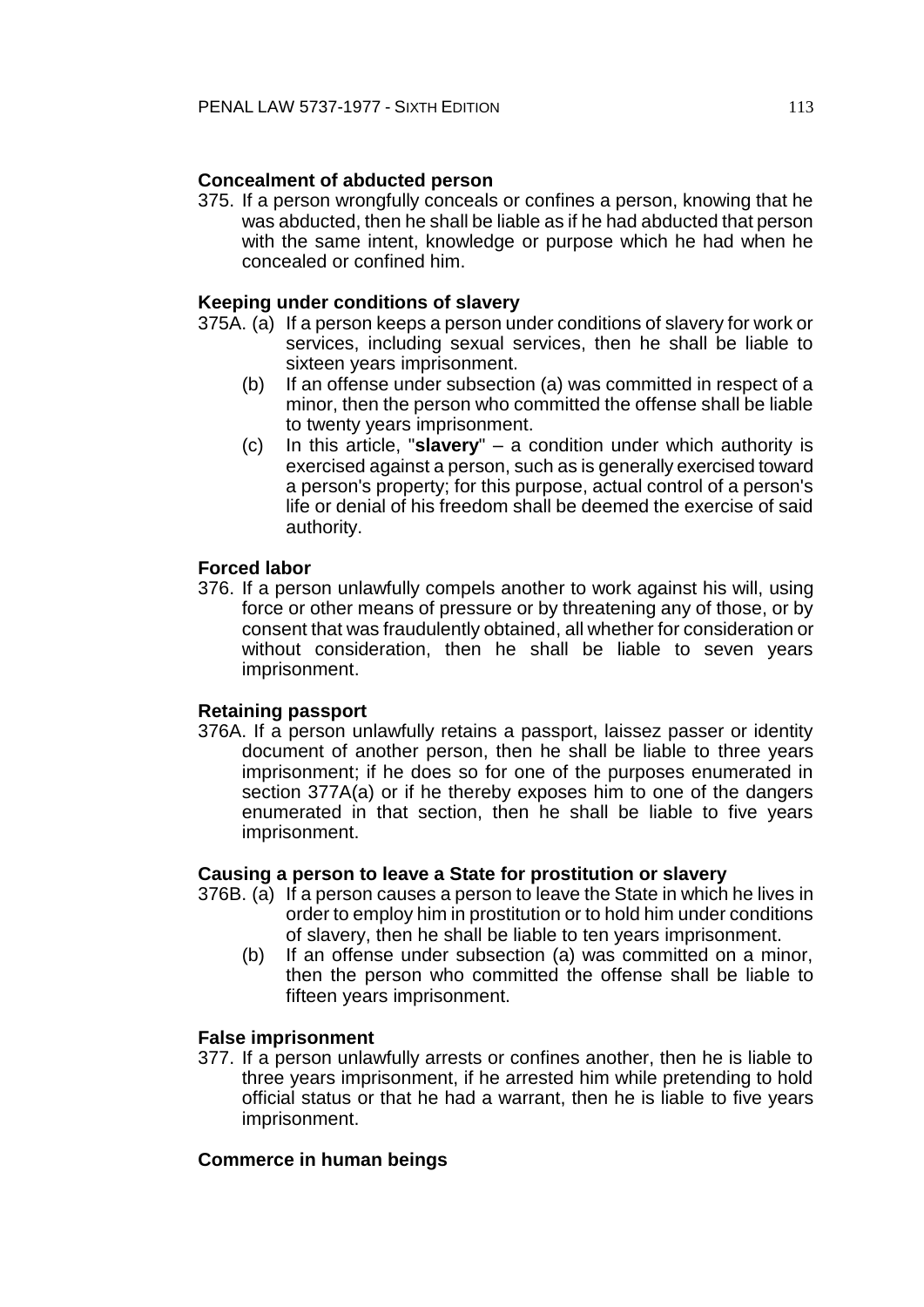- 377A.(a) If a person conducts commerce in human beings for one of the following purposes or if he conducts commerce in a human being and thereby exposes him to the danger of one of them, then he shall be liable to sixteen years imprisonment:
	- (1) removal of any organ of his body;<br>(2) bearing a child and removing it;
	- bearing a child and removing it;
	-
	- (3) subjecting him to slavery;<br>(4) causing him to perform fo causing him to perform forced labor;
	- (5) causing him to engage in prostitution;
	- (6) causing him to participate in an obscene publication or in an obscene performance;
	- (7) subjecting him to a sex offense.
	- (b) If an offense under subsection (a) was committed on a minor, then the person who committed the offense shall be liable to twenty years imprisonment.
	- (c) If a person brokers commerce in human beings, as said in subsection (a), whether or not for consideration, then he shall be liable to the same penalty as the person who trades in that human being.
	- (d) In this section, "**commerce in human beings**" selling or buying a person or performing some other transaction with a person, whether or not for consideration.

### **Minimum penalty for the offense of keeping under conditions of slavery and for the offense of commerce in human beings**

- 377B. (a) If a person was convicted of an offense under sections 375A or 377A, then his penalty shall not be less than one fourth of the maximum penalty prescribed for that offense, unless the Court decided – for special reasons that shall be recorded – to reduce his penalty.
	- (b) A penalty of imprisonment under subsection (a) shall not in the absence of special reasons – be suspended in its entirety.

#### **Reasons must be stated when compensation is not awarded**

377C. If a person was convicted of an offense under sections 375A or 377A, and if the Court did not adjudge compensation for the injured person under section 77, then – in the sentence – the Court shall specify its reasons for not adjudging the said compensation.

#### **Confiscation**

377D. (a) In this section and in section 377E –

"**Struggle against Crime Organizations Law"** the Struggle against Crime Organizations Law 5763-2003;

"**victim of offense**" – the person directly injured by the offense and also the relative of a person whose death was caused by the offense;

"**offense**" – the offense of keeping under conditions of slavery under section 375A and the offense of commerce in human beings under section 377A;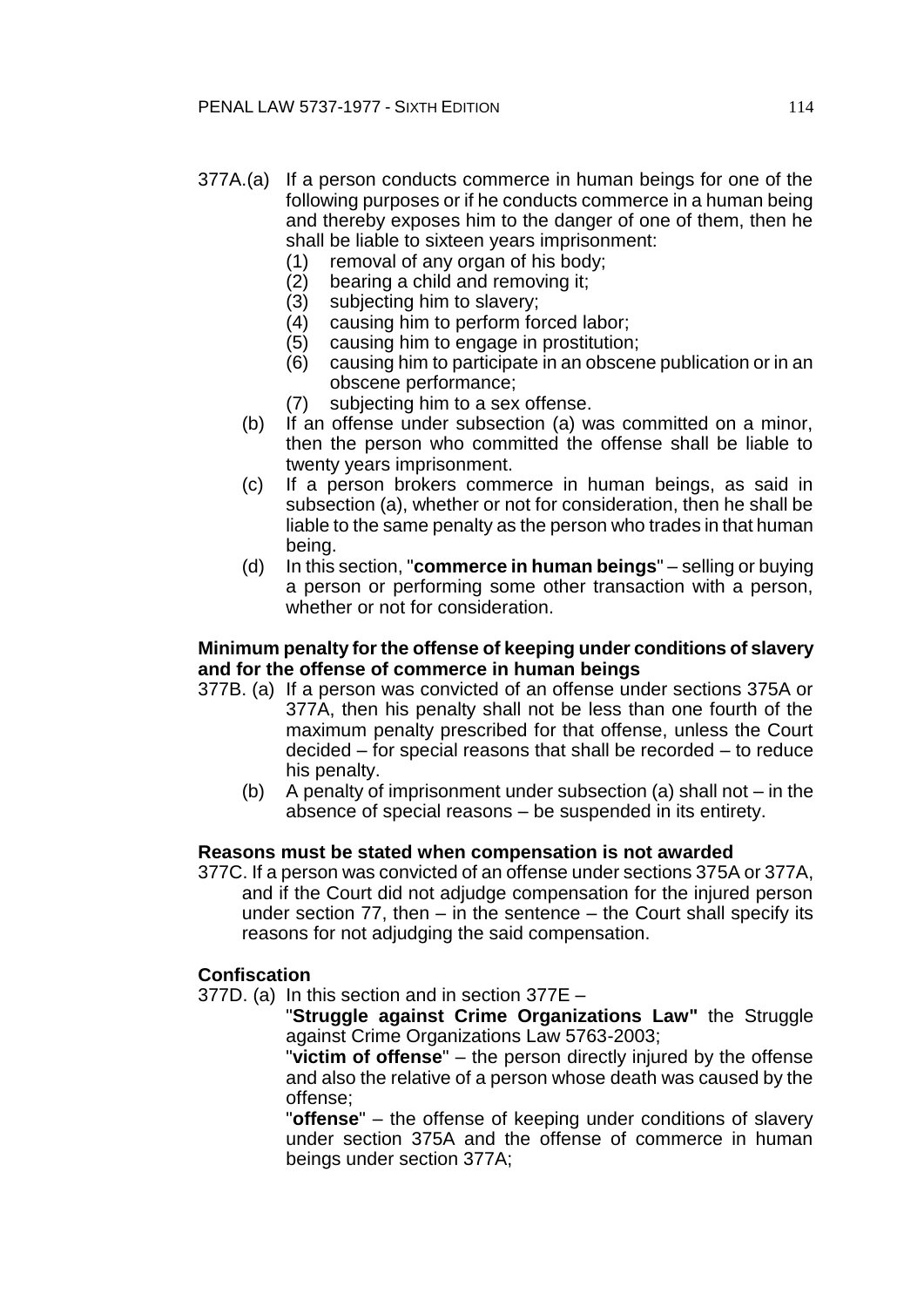"**property**" and "**property connected to the offense"** – as defined in the Struggle against Crime Organizations Law.

- (b) The provisions of sections 5 to 33 of the Struggle against Crime Organizations Law, except for sections 8, 14(2) and 31 of the said Law, shall apply to the confiscation of property connected to the offense, as the case may be an mutatis mutandis.
- (c) Subject to the provisions of subsection (b), property that can be confiscated under the provisions of this Article, and also under the provisions of the Struggle against Crime Organizations Law or the Prohibition of Money Laundering Law5760-2000, shall be confiscated under the provisions of this Law, unless there are special reasons that justify confiscation of the property otherwise than under the provisions of this Article.
- (d) The Minister of Justice shall, in regulations with approval by the Knesset Constitution, Law and Justice Committee, prescribe provisions on Law procedure on petitions for confiscation orders in criminal or civil proceedings, procedures for hearing objections to the confiscation, petitions for relief in order to maintain the property, temporary relief, reconsideration, appeal, and also provisions for implementing the confiscation, managing the assets and giving notice to persons who claim rights to the property.

## **Earmarked fund**

- 377E. (a) The Court's confiscation decision under section 377Dshall be the Administrator General's authority for seizing the confiscated property; confiscated property or its consideration shall be transmitted to the Administrator General and he shall deposit it in an earmarked fund, which he shall manage subject to regulations that will be made under subsection (d) (in this section: the Fund).
	- (b) Fines imposed by the Court shall be deposited in the Fund.
	- (c) When the victim of an offense presents a judgment for his compensation to a factor designated for this purpose by the Minister of Justice, and if he demonstrates that he has no reasonable possibility of realizing the all or part of the judgment under any statute, then the all or part of the amount of compensation set in the judgment and not yet realized shall be paid to the victim of the offense out of the Fund; for this purpose, "**judgment**" – a judgment against which there is no further appeal.
	- (d) The Minister of Justice shall prescribe, in regulations with approval by the Knesset Constitution, Law and Justice Committee, how the Fund is to be managed, what use is to be made of the Fund's assets and how they are to be allocated for these purposes:
		- (1) rehabilitation, treatment and protection of victims of offenses; each year no less than one half the Fund's assets in one year shall be allocated to this purpose;
		- (2) payment of compensation set by a judgment to victims of offenses, according to the provisions of subsection (c);
		- (3) prevention of offenses;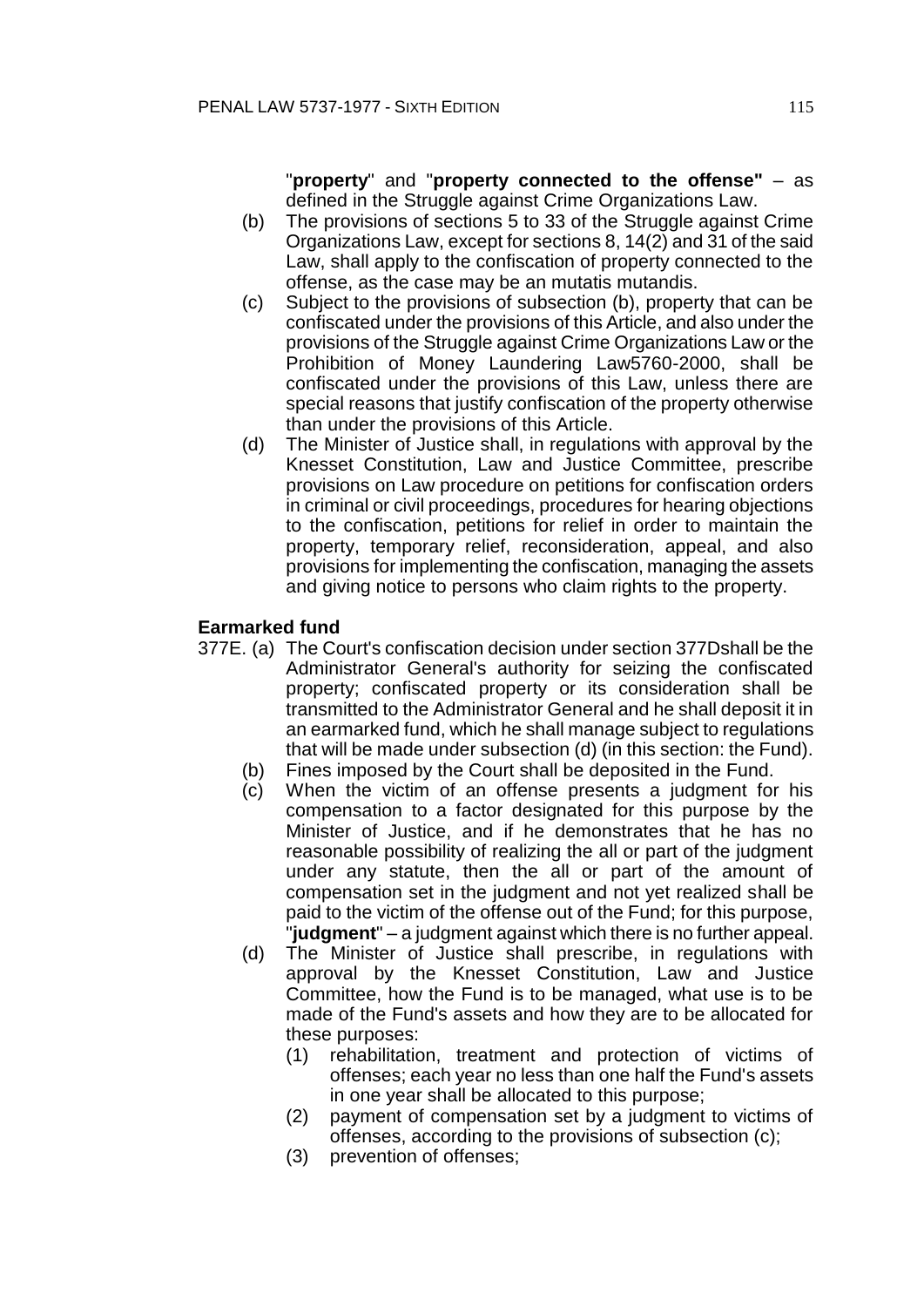(4) performance of the tasks of the Law enforcement authorities, in order to enforce the provisions of this Law about offenses.

# **Article Eight: Assault**

### **Definition of assault**

378. If a person strikes, touches, pushes or otherwise applies force to another person, whether directly or indirectly, either without his consent or with his consent, which was obtained fraudulently, then that constitutes assault; for this purpose, "**application of force**" includes the application of heat, light, electricity, gas, smells or any other thing or substance, if it is applied to a degree that causes injury or discomfort.

## **Common assault**

379. If a person unlawfully assaults another, then he is liable to two years imprisonment and that if no different punishment is provided in this Law for that offense or due to its circumstances.

### **Assault that causes actual bodily harm**

380. If a person commits assault that causes actual bodily harm, then he is liable to three years imprisonment.

### **Various kinds of assault**

- 381. (a) If a person does one of the following, then he is liable to three years imprisonment:
	- (1) he assaults another person in order to commit a felony;
	- (2) he assaults another person in order to steal anything;
	- (3) he assaults another person in order to resist the lawful arrest or apprehension of himself or of another, for any offense, or he prevents an aforesaid arrest or apprehension.
	- (4) Repealed
	- (5) Repealed
	- (b) If a person assaults a public servant, a person who performs a duty or function lawfully imposed on him, or a person who renders a service to the public on behalf of a body that provides a service to the public, and if the assault is connected to the performance of the assaulted person's duty or function, then he is liable to five years imprisonment.

### **Assault under aggravating circumstances**

- 382. (a) If any offense under sections 379, 380 or 381(a)(1) or (3) was committed in the presence of two or more persons who combined for the commission of the act by one or several of them, then each of them is liable to double the penalty set for the offense.
	- (b) If a person commits an offense under section 379 against his relative, then he is liable to double the penalty set for the offense;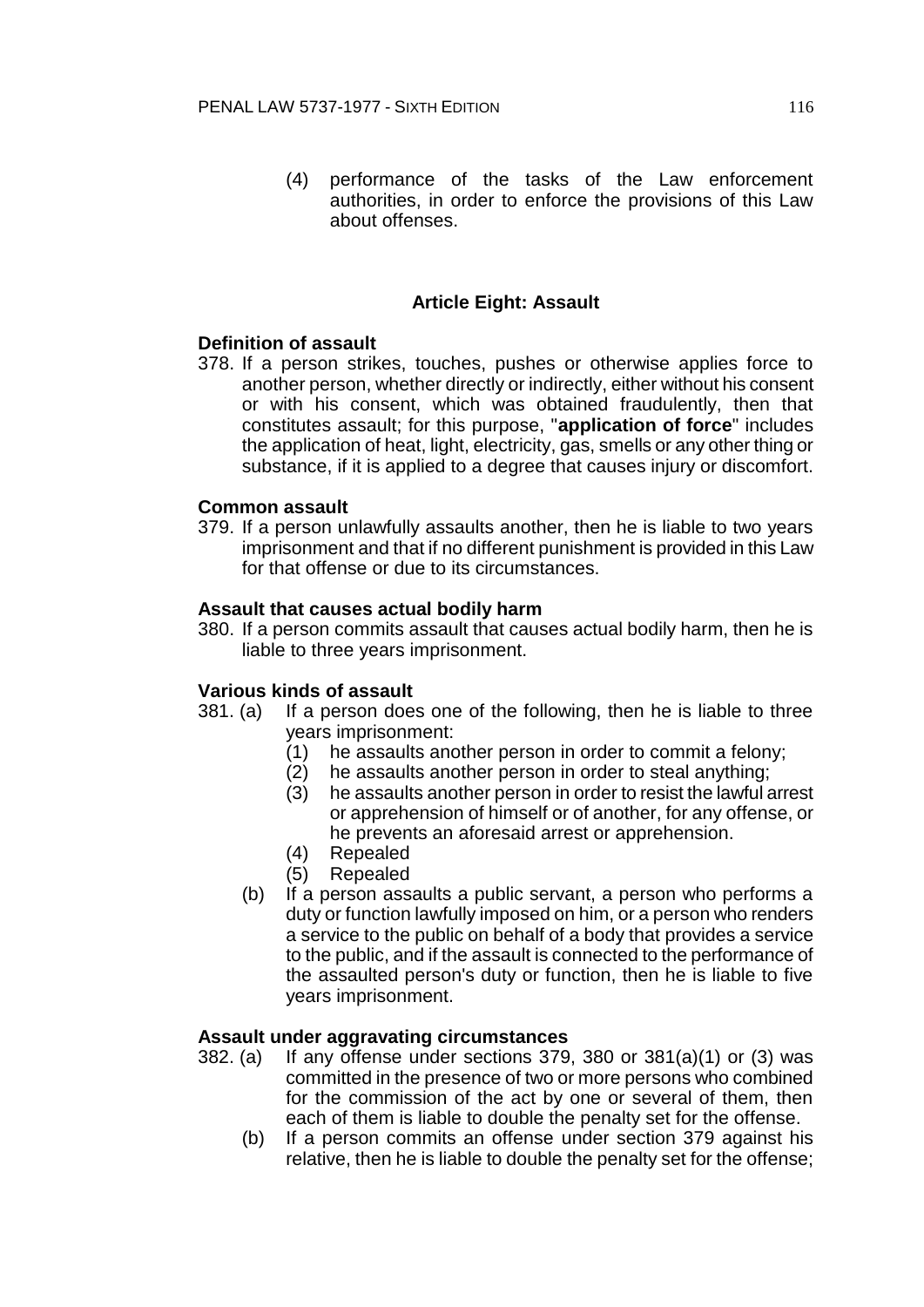for purposes of this section,

"**relative**" includes a person who was his relative in the past and is one of the following:

- (1) his spouse, including the person publicly known as his spouse;
- (2) a minor or helpless person, for whom the offender is responsible, as said in the definition of "guardian of minor or helpless person" in section 368A.
- (c) If a person commits an offense under section 380 against his spouse, within the meaning of the term in subsection (b), then he is liable to double the penalty set for the offense.

# **CHAPTER ELEVEN: OFFENSES AGAINST PROPERTY**

## **Article One: Theft**

# **Definition of theft**

- 383. (a) A person commits theft if he
	- (1) takes and carries away a thing capable of being stolen, without the owner's consent, fraudulently and without the claim of a right in good faith, intending when he takes it to deprive its owner of it permanently;
	- (2) while he has lawful possession either as a deposit or as partial ownership – of a thing capable of being stolen, and if he fraudulently converts it to his own use or to the use of another person who is not the owner of that thing.
	- (b) In respect of theft under subsection (a), it is immaterial that the person who takes or converts is a director or officer of the body corporate to which the thing belongs, on condition that the other circumstances add up to theft.
	- (c) For purposes of theft
		- (1) "**taking**" includes obtaining possession
			- (a) by a trick;
			- (b) by intimidation;
			- (c) by the owner's mistake, the person who takes the object knowing that its possession was thus obtained;
			- (d) by finding, if at that time of the find the finder believes that the owner can be discovered by reasonable means;
		- (2) "**carrying away**" includes the removal of a thing from the place which it occupies, and in the case of an attached object, its removal after it was completely detached;
		- (3) "**ownership**" includes part ownership, possession, the right of possession and control;
		- (4) "**thing capable of being stolen**" a thing which has a value and is the property of a person, and in the case of an object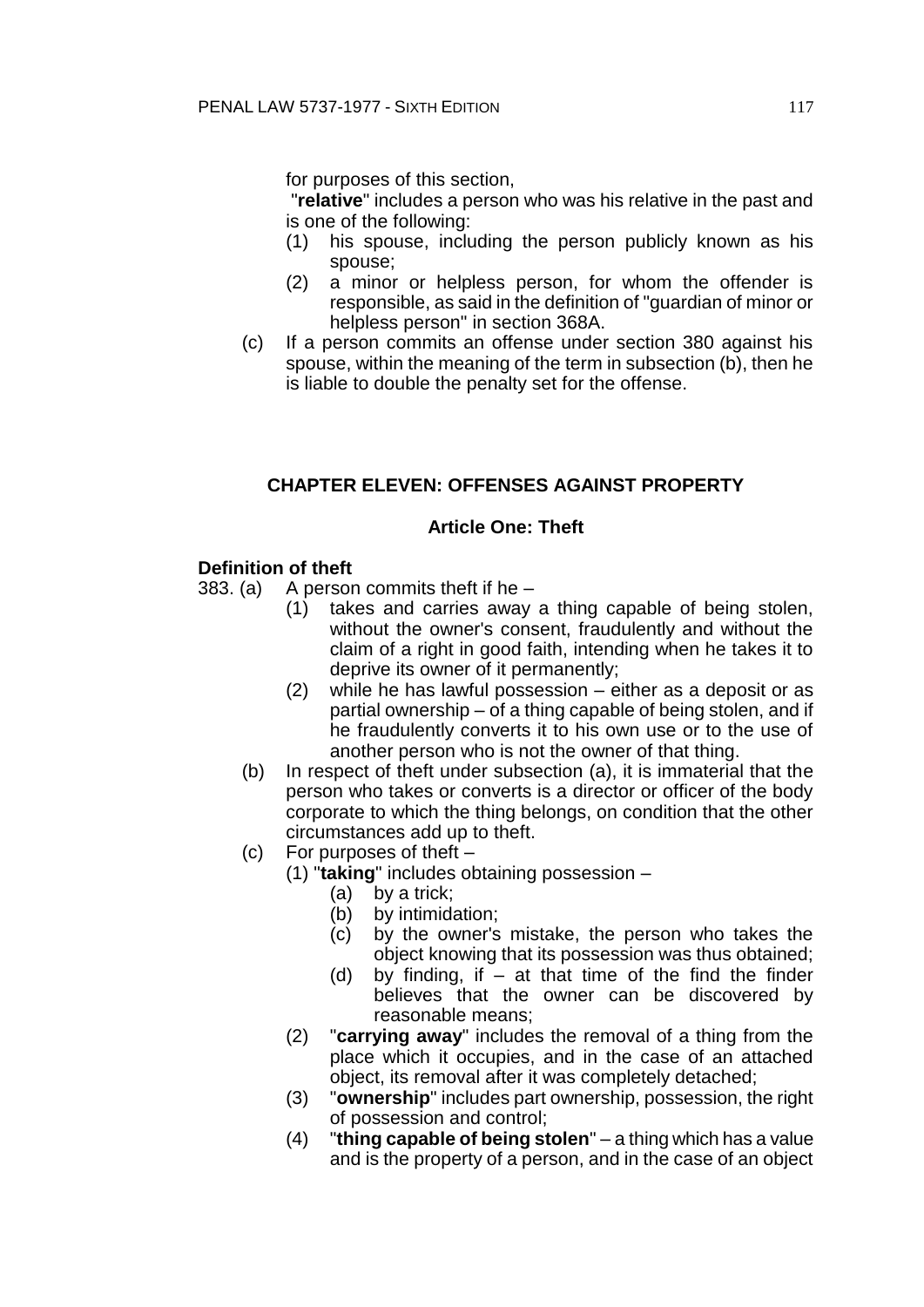attached to real estate, after it was completely detached therefrom.

#### **Penalty for theft**

384. A person who commits theft is liable to three years imprisonment, and that if no other penalty is set for the theft because of its circumstances or because of the nature of the stolen object.

#### **Taking that does not constitute theft**

- 385. (a) If a factor or agent charges goods or a document of title to them, which were entrusted to him for sale or some other purpose, and if the charge is surety for an amount of money not greater than the amount due to him from his principal when the charge was created, including the amount of a bill of exchange accepted or promissory note or made by him on his principal's account, then that does not constitute theft.
	- (b) If an employee takes food from his employer's possession, contrary to his orders, in order to give it to an animal that belongs to his employer or is in his possession, that does not constitute theft.

### **Funds held under instructions**

386. If a person – alone or with another – receives money, a security or a power of attorney for the sale, mortgage, pledge or other disposition of any asset – whether or not it is capable of being stolen – with instructions that that money, asset or consideration received therefor or income therefrom be – in whole or in part – applied to a certain purpose or paid to a person as specified in the instructions, then the money or its consideration is deemed property of the person for whom the money, security or power of attorney was received, until the instructions have been complied with.

#### **Money received for another**

387. If a person – alone or with another – receives money on behalf of another, then the money is deemed the property of the person on whose behalf it was received, unless it was given in order to constitute an item in a debit and credit account and that in its respect relations of debtor and creditor shall exist only between the parties.

### **Funds received by agent**

388. If a person – alone or with another – receives an asset from another person with authority to sell it or to deal with it otherwise and to pay all or part of the proceeds from the asset to the person from whom the asset was received or to some other person, or to deliver to them whatever replaced the asset or to account for them, then the proceeds of the asset or its replacement shall be deemed the asset of the person from whom the asset was received, until the asset has been dealt with in accordance with the conditions on which it was received, unless the authorization includes instructions that the proceeds constitute an item in a debit and credit account between the person authorized as aforesaid and the person to whom he must pay or account for it, and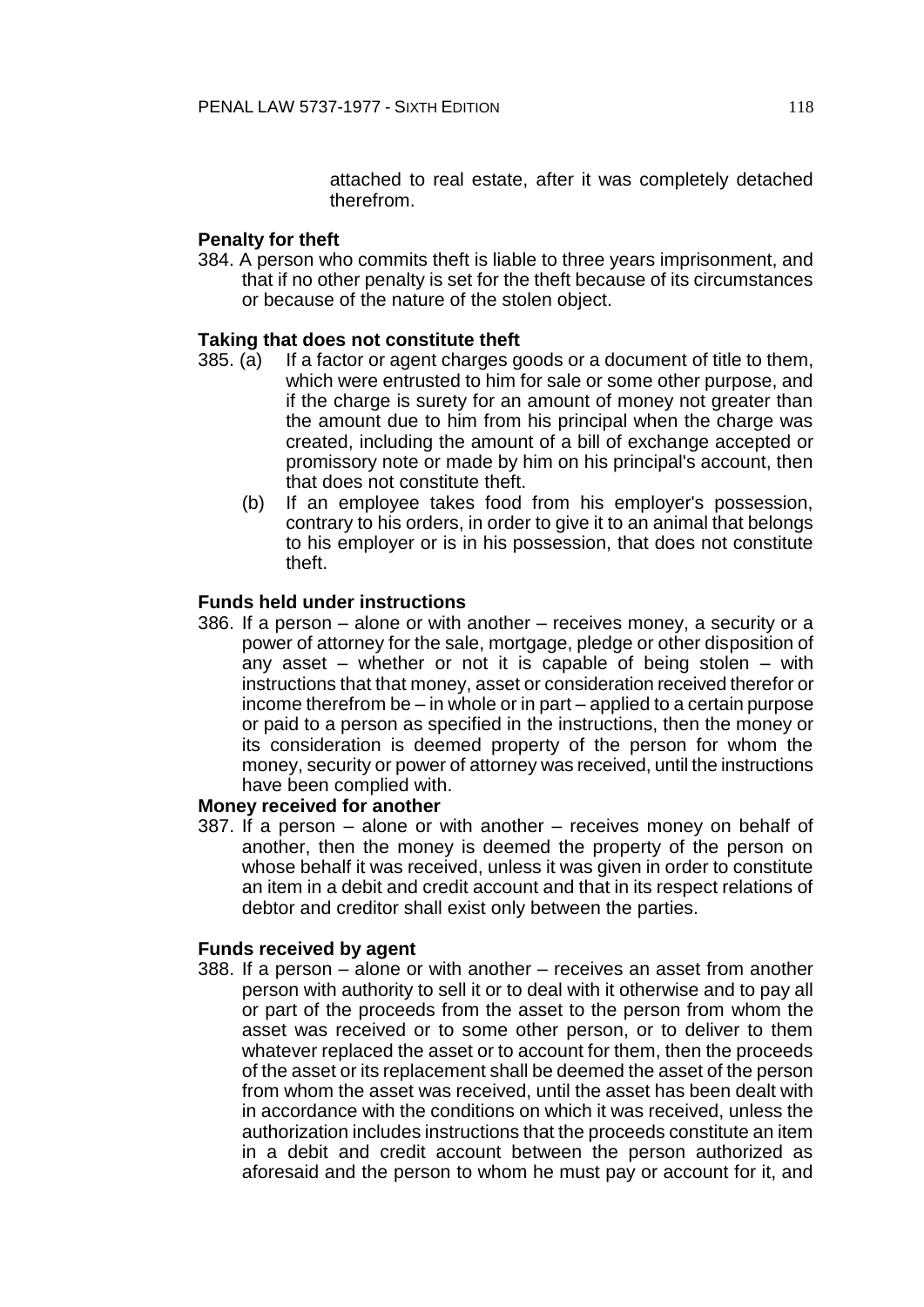that in respect of that consideration there shall be between them only a debtor / creditor relationship.

389. Repealed

### **Theft by public servant**

390. If a public servant steals a thing which is an asset of the State or which came into his possession by virtue of his employment, and if its value exceeds NS1,000, then he is liable to ten years imprisonment.

#### **Theft by employee**

391. If an employee steals anything that an asset of his employer or which came into his possession for his employer, and if its value exceeds NS1,000, the he is liable to seven years imprisonment.

#### **Theft by director**

392. If a director or officer of a body corporate steals anything that is an asset of the body corporate, he is liable to seven years imprisonment.

#### **Theft by agent**

- 393. If a person does one of the following, then he is liable to seven years imprisonment:
	- (1) he steals an asset that he received with a power of attorney to deal with it;
	- (2) he steals an asset deposited with him  $-$  alone or with another  $$ that he keep it in safe custody, or that he use it or all or part of the consideration for it for a certain purpose, or that he deliver all or part of it to a certain person;
	- (3) he steals an asset which he received alone or with another for or to the credit of another person;
	- (4) he steals from the proceeds of a security, or of the disposition of an asset under a power of attorney, having received instructions to use it for a certain purpose or to pay it to a certain person.

#### **Theft of cattle and livestock**

393A. If a person steals cattle or livestock, then he is liable to four years imprisonment.

# **Article Two: Offenses Associated with Theft**

#### **Concealment of register**

394. If a person, with intent to defraud, conceals or takes from its place of deposit a register that is authorized or required by law to be kept in order to authenticate or to record ownership of an asset, or in order to record births, baptisms, marriages, deaths or burials, or a copy of any part of a said register which under Law must be sent to a public office, then he is liable to five years imprisonment.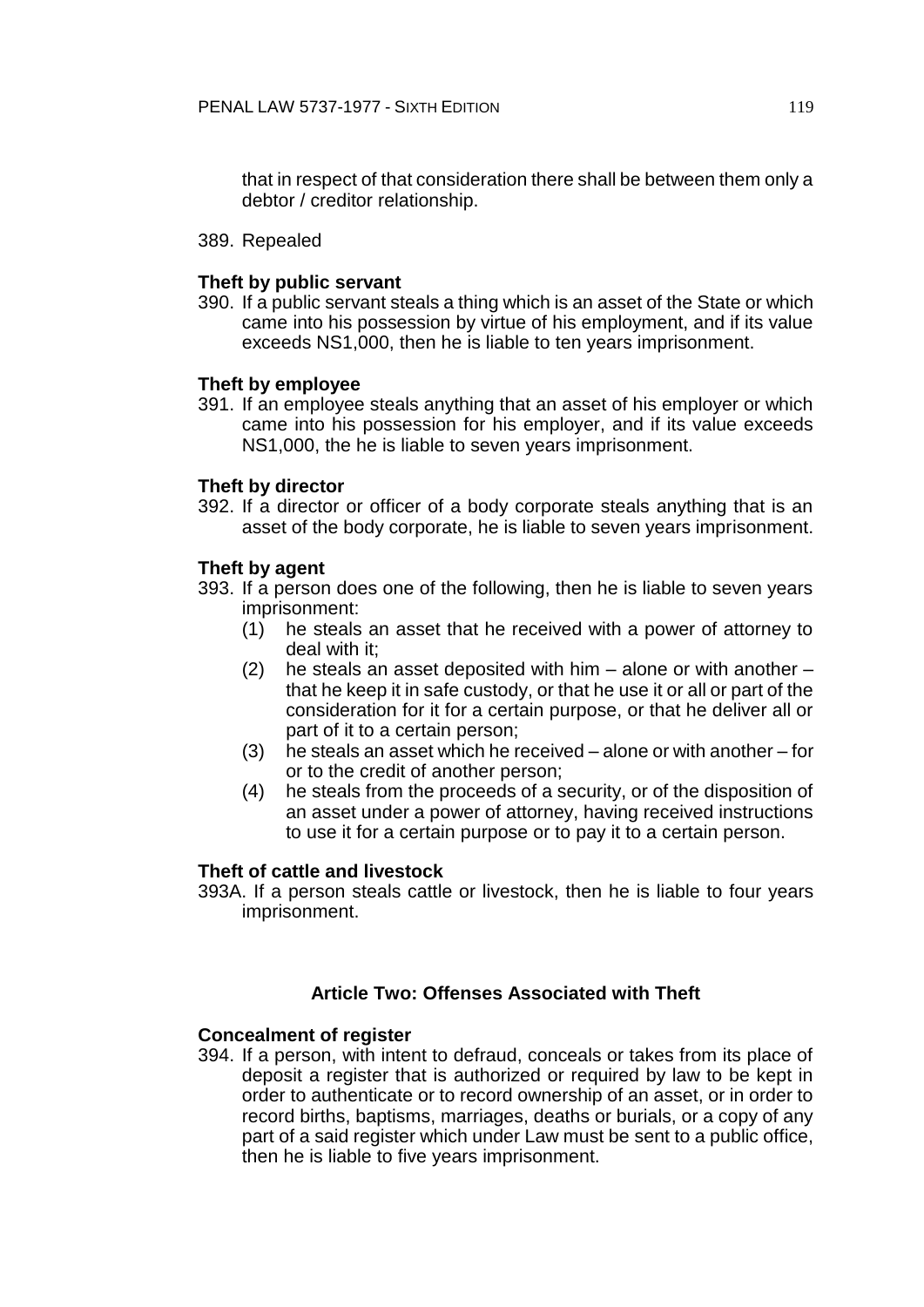### **Concealment of will**

395. If a person, with intent to defraud, conceals a testamentary instrument, whether the testator is living or dead, then he is liable to five years imprisonment.

## **Concealment of deed**

396. If a person, with intent to defraud, conceals a document or part of a document which is evidence of ownership or of a right to ownership of real estate, then he is liable to three years imprisonment.

## **Killing an animal with intent to steal**

397. If a person kills an animal that is capable of being stolen with the intent to steal its skin or carcass or part of them, then he is liable to the penalty to which he would have been liable if he had stolen the animal.

### **Detachment with intent to steal**

398. If a person completely detaches anything attached to real estate with the intent to steal it, then he is liable to the penalty to which he would have been liable if he had stolen the thing after it was detached.

### **Mineral fraud**

399. If a person takes conceals ores, metals or minerals in or near a mine or deals with them otherwise there with intent to defraud any person, then he is liable to three years imprisonment.

### **Abstracting electricity, water or gas**

- 400. (a) If a person maliciously or fraudulently abstracts or consumes electricity, water or gas to which he is not entitled, or if he uses them or causes them to be diverted or wasted, then he is liable to three years imprisonment.
	- (b) If a person fraudulently abstracts or diverts flowing water that belongs to another for his own use or for use by some other person, then he is liable to three years imprisonment.

### **Theft of vessel or aircraft**

401. If a person uses a vessel or an aircraft without getting permission from its owner or from the person who lawfully holds it, then he is liable to three years imprisonment; in this section –

"**vessel**" – any vessel capable of moving on water, other than a vessel propelled only by oars;

"**aircraft**" – a motorized instrument or device intended or used for flight through the air.

# **Article Three: Robbery**

### **Robbery**

402. (a) If a person steals a thing and, while he does so or immediately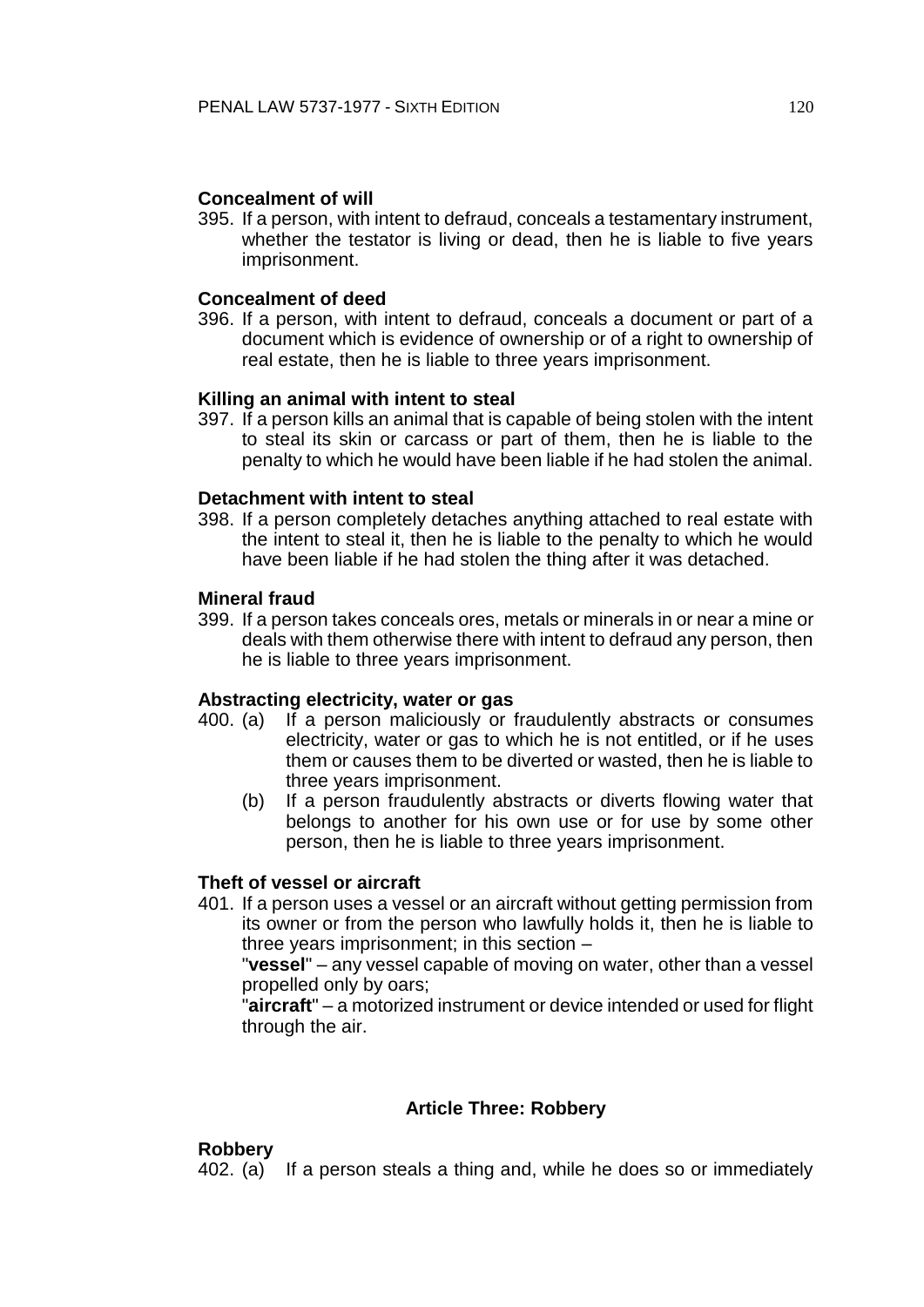before or immediately thereafter, performs or threatens to perform an act of violence against a person or an asset in order to obtain the stolen thing or to retain it or to prevent or overcome resistance to its being stolen, then that constitutes robbery and the robber is liable to fourteen years imprisonment.

(b) If the robber is armed with a weapon or with a dangerous or offensive object, or is one of a group or if – during, immediately before or immediately after the robbery – he wounds, strikes or otherwise uses personal violence against a person, then he is liable to twenty years imprisonment.

#### **Attempted robbery**

403. If a person assaults another in order to commit robbery, then he is liable to seven years imprisonment; if the offense is committed under circumstances said in section 402(b), then he is liable to twenty years imprisonment.

#### **Demanding an asset by threats**

404. If a person uses threats or force in demanding a valuable thing from another with the intent to steal it, then he is liable to five years imprisonment; if the offense is committed while the offender carries a firearm or other weapon, then he is liable to ten years imprisonment.

### **Article Four: Breaking and Housebreaking**

#### **Breaking, entering and housebreaking**

- 405. (a) If a person breaks any external or internal part of a building, or if he opens – with a key, by pulling, pushing, lifting or in any other manner – a door, window, shutter or anything intended to close or cover an opening in a building or an opening that permits passage from one part of a building to another, then he commits breaking.
	- (b) If a person introduces any part of his body or of an instrument used by him into a building, then he commits entering.
	- (c) If a person breaks and enters or breaks and exits, then he commits housebreaking.
	- (d) If a person enters a building by a threat, by artifice or in collusion with a person in the building, or if he enters a chimney or other aperture of a building permanently left open for a particular purpose but ordinarily is not intended to be used for entry, then he is deemed to have broken and entered.

#### **Entering and breaking into or out of a dwelling or place of worship**

- 406. (a) If a person enters a place used as a human dwelling or for worship, with intent to commit theft or a felony, then he is liable to five years imprisonment.
	- (b) If a person breaks into a place said in subsection (a) with intent to commit theft or a felony, or if he breaks out of any such place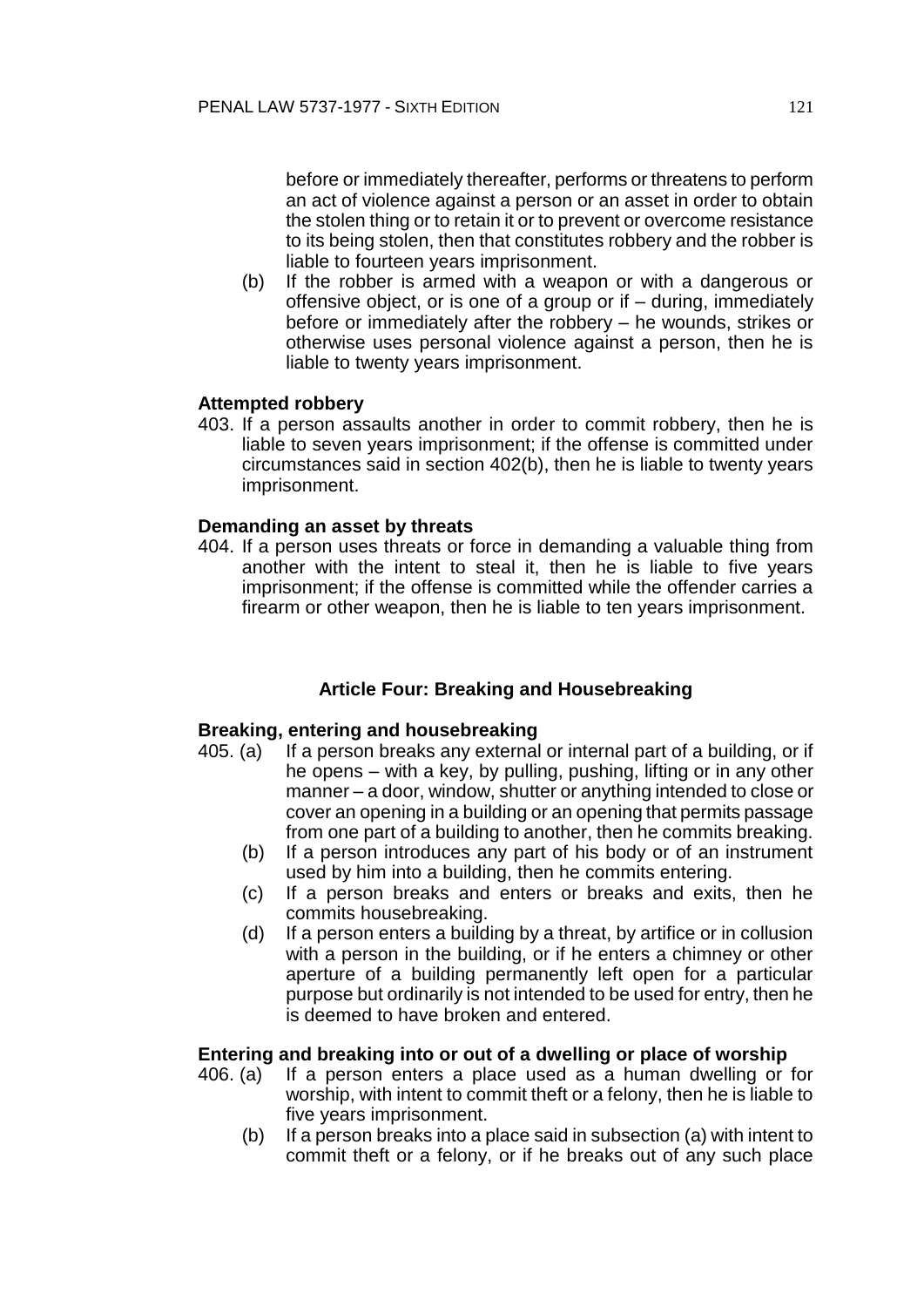after he there committed theft or a felony or after he entered it in order to commit theft or a felony, then he is liable to seven years imprisonment.

### **Breaking into or out of a building that is not a dwelling or place of worship**

- 407. (a) If a person breaks into a building that is not used as a dwelling or place of worship, or into a building adjacent to a dwelling and occupied with it, but not part of it, with intent to commit theft or a felony in it, then he is liable to five years imprisonment.
	- (b) If a person breaks into a building said in subsection (a) and there commits theft or a felony, or if he breaks out of such a building after he there committed theft or a felony, then he is liable to seven years imprisonment.

#### **Breaking and entering under aggravating circumstances**

408. If an offense under section 406 or 407 is committed while the offender carries a firearm or other weapon, then he is liable to double the penalty set for the offense.

#### **Possession of housebreaking implements**

409. If a person has in his possession an implement for housebreaking without any reasonable explanation, then he is liable to three years imprisonment.

#### **Circumstances that arouse suspicion of housebreaking**

- 410. If a person is found under one of the following circumstances, then he is liable to five years imprisonment:
	- (1) he is armed with a weapon or with a dangerous or offensive or instrument, with intent to break or enter a building and there to commit theft or a felony;
	- (2) he has in his possession a housebreaking instrument, with intent to use it for the commission of theft or a felony;
	- (3) his face is masked or blackened or he is otherwise disguised, with intent to commit theft or a felony;
	- (4) he is in a building with intent there to commit theft or a felony, and he has taken steps to conceal his presence.

### **Article Five: Stolen Property**

#### **Receiving property obtained by felony**

411. If a person, in person or through an agent, maliciously receives – in person or through an agent – money, securities or any other asset, knowing it to have been stolen, procured by blackmail, or obtained or dealt with by a felony, or if he – in person or through an agent, alone or with another – assumes control of or deals with a said asset, then they are liable to seven years imprisonment; however, they may be tried by the Court competent to try the person who committed the felony and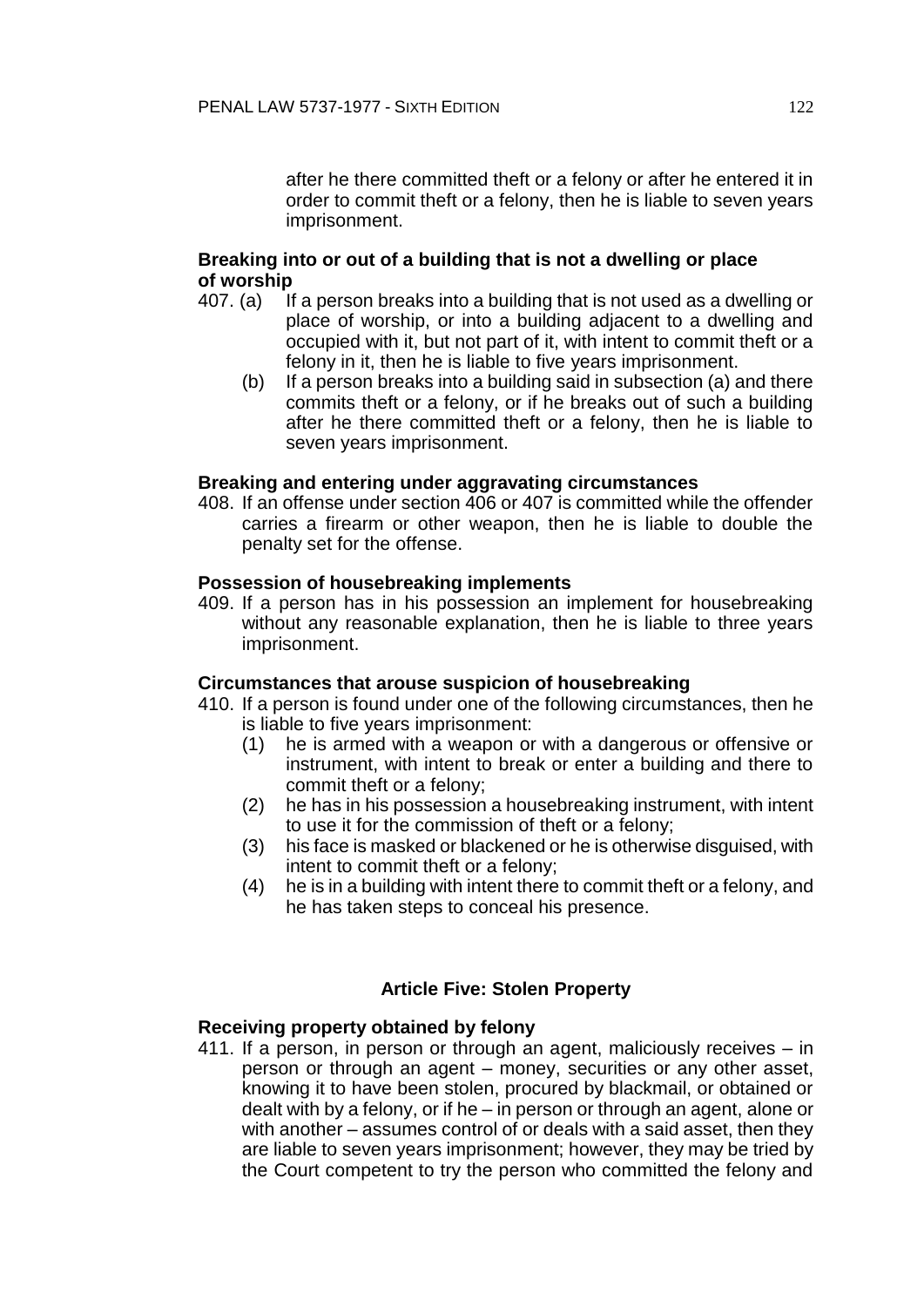shall be liable to the same penalty as that person.

#### **Receiving assets obtained by misdemeanor**

412. If a person – in person or through an agent – receives a thing, money, securities or another asset, knowing it to have been taken, obtained, converted or dealt with by a misdemeanor, and if he – in person or through an agent, alone or with another – assumes control of or deals with a said asset, then he is liable to the same penalty as the person who committed the misdemeanor.

### **Possession of suspect property**

413. If a person has possession of a thing, of money, a security or another asset, in respect of which there is a reasonable suspicion that it was stolen, and if he is not able to establish to the Court's satisfaction that he acquired possession of it lawfully, then he is liable to six months imprisonment,

### **Article Five "A": Vehicular Offenses**

#### **Definitions**

413A. In this Article –

"**owner of vehicle**" includes a person who has lawful possession;

"**breaks**" or "**breaks in**" – within their meaning in section 405, with "building" replaced by "vehicle";

"**vehicle**" – a vehicle moved by any kind of mechanical power or towed by a vehicle, as well as a machine or implement moved or towed as aforesaid, and including motorcycles with or without sidecars or trailers, three wheeled motorcycles, and also bicycles or tricycles, if they have auxiliary motors;

"**forgery**" and "**document**" – as defined in section 414 of the Law.

## **Vehicle theft**

- 413B. (a) If a person steals a vehicle, then he is liable to seven years imprisonment.
	- (b) If a person takes a vehicle without its owner's permission, and if he moves it to another place or another person under circumstances that indicate the intention not to return it to its owner, then – even if he performed each of those acts through another – he is liable to the penalty of a vehicle thief.

#### **Use of vehicle without permission**

413C. If a person drives, uses or moves a vehicle from one place to another without its owner's permission, and if he abandons it at or near the place from which it was taken, then he is liable to three years imprisonment; if he does so and abandons the vehicle in any other place, then he is liable to five years imprisonment.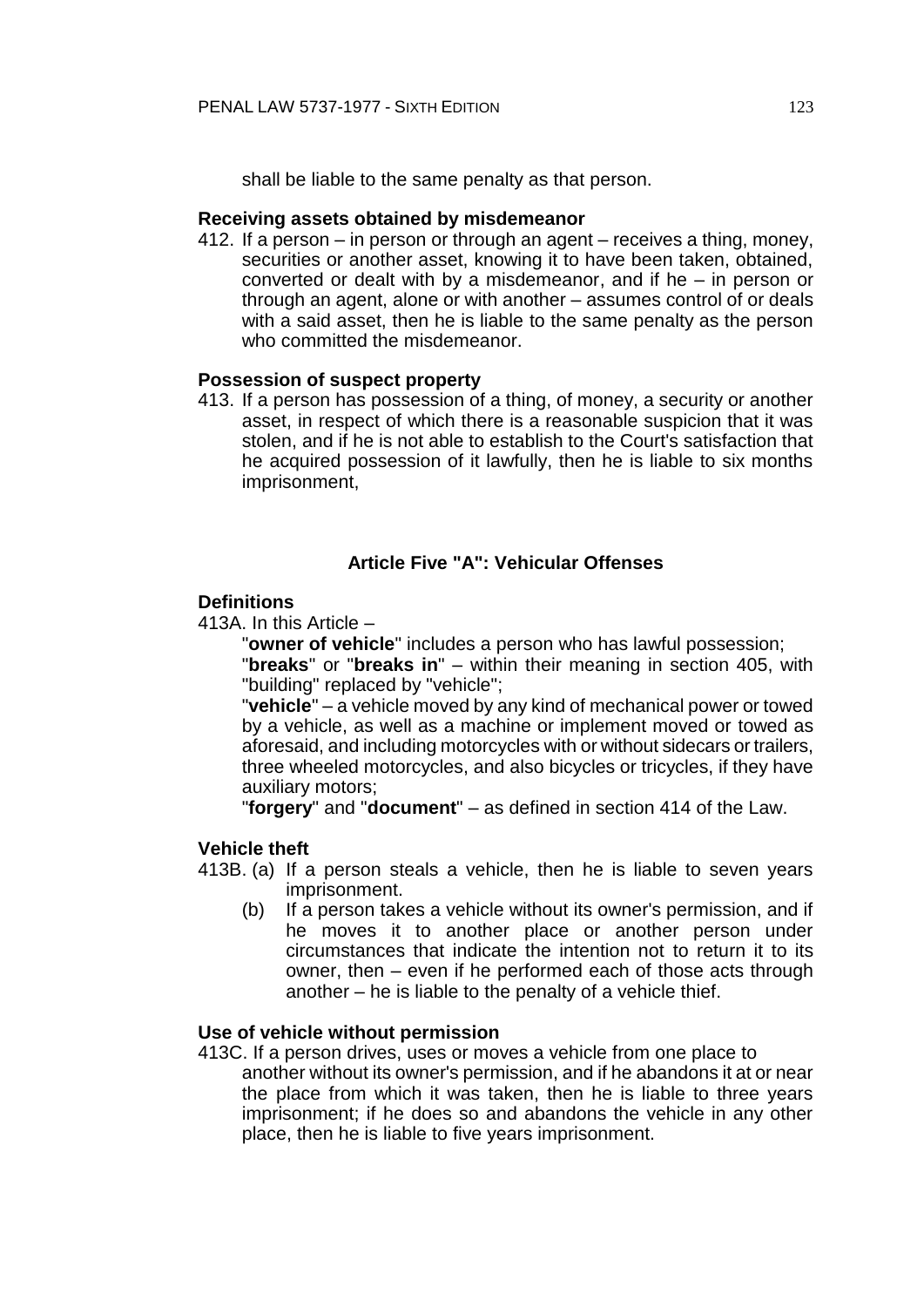## **Theft from vehicle or disassembly of vehicle**

- 413D.(a) If a person steals anything from inside a vehicle, he is liable to three years imprisonment.
	- (b) If a person disassembles a part of a vehicle without its owner's permission – whether or not that part is permanently attached to the vehicle – then he is liable to five years imprisonment.
	- (c) If a person does as said in subsection (b), knowing that the vehicle is stolen, then he is liable to seven years imprisonment.

### **Malicious damage**

413E. If a person maliciously destroys or damages a vehicle or part of it, then he is liable to five years imprisonment.

### **Breaking into vehicle**

413F. If a person breaks a vehicle or breaks into it, then he is liable to three years imprisonment; if he does with the intent to commit a theft or a felony, then he is liable to seven years imprisonment.

### **Possession of burglary tools**

413G. If a person has in his possession an implement for breaking into vehicles and has no reasonable explanation therefor, then he is liable to three years imprisonment.

## **Theft or forgery of document**

- 413H. If a person steals or forges a document or uses it deceitfully and
	- (1) the document is connected to the ownership, possession or use of a vehicle; or –
	- (2) the act is perpetrated in order to commit or facilitate an offense under this Article,

then he is liable to five years imprisonment.

### **Changing identity of a vehicle or of a vehicle part**

413I.If a person forges or obliterates identifying marks of a vehicle or of a vehicle part, or if he does anything that makes their identification more difficult, then he is liable to seven years imprisonment.

### **Receiving stolen vehicle or parts**

413J. If a person receives – by himself or through another – a vehicle or vehicle part, knowing the vehicle or the part was obtained by an offense under this Article, or if a person assumes – by himself, through another or together with another – control over a said vehicle or part, then he is liable to seven years imprisonment.

### **Commerce in stolen vehicles or parts**

413K. If a person knowingly deals with the sale, purchase, disassembly or assembly of a stolen vehicle or of stolen vehicle parts, then he is liable to ten years imprisonment.

### **Disqualification from holding license**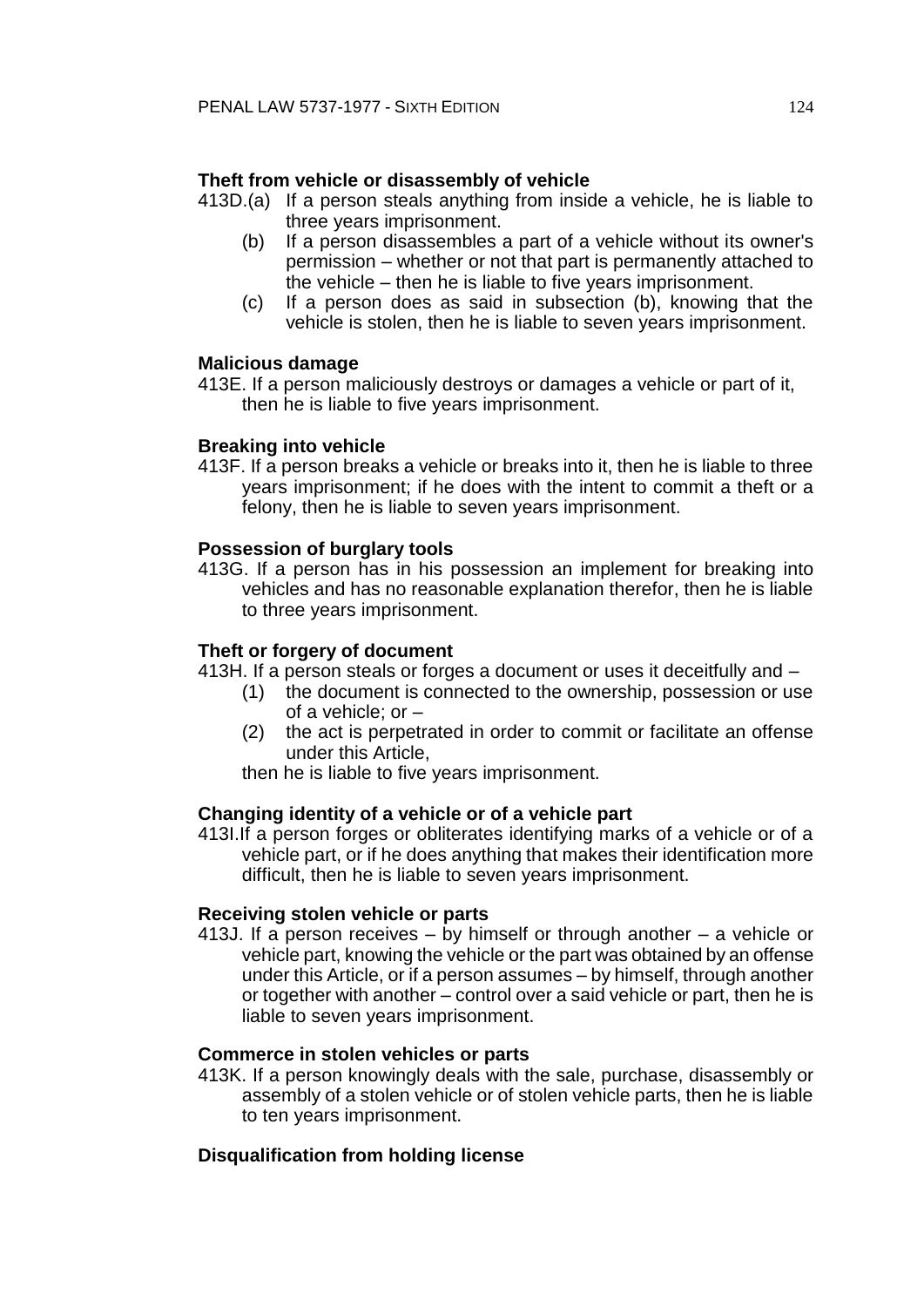413L. If a person was convicted under this Article, then the Court may – in addition to any other penalty and in addition to its power under section 43 of the Traffic Ordinance – disqualify him from holding a driver's license or a vehicle license for a period to be determined by it.

### **Saving of Laws**

413M. The provisions of this Article shall add to and not derogate from the provisions of this Law and of any other enactment.

# **Article Six: Deceit, Blackmail and Extortion**

## **Definitions**

414. In this Article –

"**thing**" – real estate, movables. rights and any benefit;

"**deceit**" – an assertion about any matter in the past, present or future, made in writing, orally or by conduct, which the person who makes it knows to be untrue or does not believe to be true; and "**to deceive**" – to induce a person by deceit to perform or to refrain from performing any act;

"**document**" – a written instrument and any other medium, whether written or in any other form, which can be used as evidence; "**forgery**" –

- (1) making a document which purports to be what it is not, and which is liable to mislead;
- (2) altering a document including the addition or deletion of a particular – with intent to deceive, or made without lawful authority and purporting to have been made with lawful authority;
- (3) signing a document in the name of a certain person without lawful authority, or with a fictitious name in a manner to be thought to have been signed by a particular person;

"**check**" – within its meaning in the Bills of Exchange Ordinance, including a bill of exchange drawn on a cooperative credit society and payable on demand;

"**banker**" – the person on whom the check is drawn.

# **Obtaining anything by deceit**

415. If a person obtains a thing by deceit, then he is liable to three years imprisonment; if the offense is committed under aggravating circumstances, then he is liable to five years imprisonment.

# **Trickery**

416. If a person obtains anything by trickery or by deliberately taking advantage of another person's error without deceit, then he is liable to two years imprisonment.

# **Witchcraft**

417. (a) If a person pretends to perform witchcraft with intent to obtain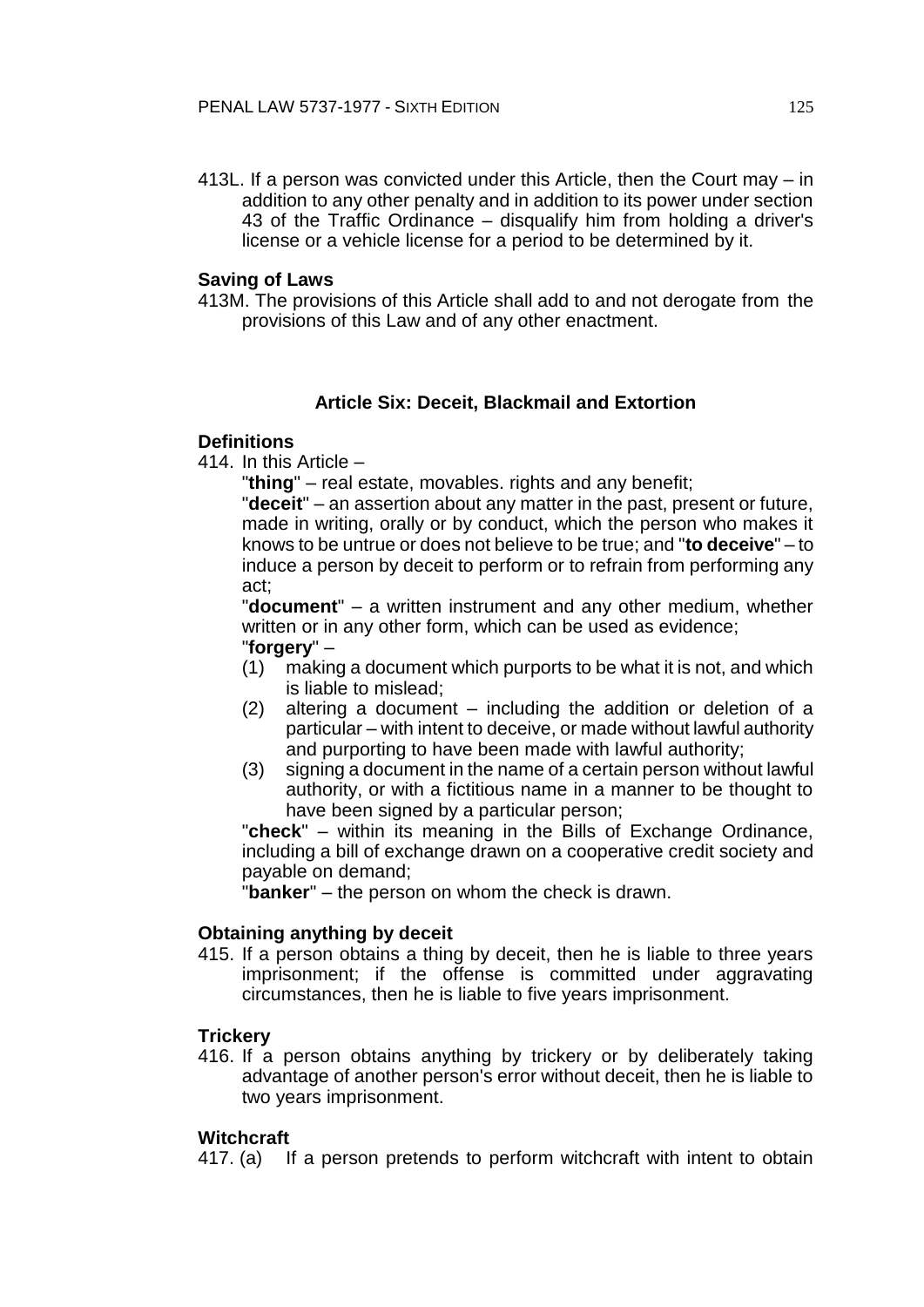anything, then he is liable to two years imprisonment; if he obtained anything for or on the strength of the witchcraft, then he is liable to three years imprisonment; for purposes of this section, "**witchcraft**" includes magic and fortune telling.

(b) The provisions of subsection (a) shall not apply to magic or fortune telling, which does not exceed the scope of amusement or entertainment, that amusement or entertainment being provided free of charge or for a consideration that is only of the price of admission to the place where it is held.

## **Forgery**

418. If a person forges a document, then he is liable to one year imprisonment; if a person forges a document with intent to obtain anything by it, then he is liable to three years imprisonment; if the offense is committed under aggravating circumstances, then he is liable to five years imprisonment.

## **Forgery that affects transactions**

419. If a person forges – with intent to deceive – a document that contains information about a person or body corporate, then he is liable to three years imprisonment; for this purpose, it is immaterial whether the person or body corporate exists or was about to be set up, but was not set up.

### **Use of forged document**

420. If a person submits or issues a forged document or uses it in some other manner in the knowledge that it is forged, then he shall be treated lie the person who forged it.

### **Forgery by public servant**

421. If a public servant forges a document which he is charged to make or to keep, or to which he has access by virtue of his office, then he is liable to three years imprisonment, with or without a fine; if he does so with the intent to obtain anything, then he is liable to five years imprisonment, with or without a fine; if he obtained anything by means of an aforesaid forged document, then he is liable to seven years imprisonment, with or without a fine.

## **Inducement by deceit**

422. If a person induces another, by means of deceit, to make or sign a document or to obtain another person's signature or a seal on a document, then he shall be treated like a forger and the document shall be treated like a forged document; if a person, by means of deceit, induces another to destroy a document and that is liable to cause him material loss, then he shall be treated like a person who obtained a thing by deceit; these provisions shall not derogate from the provisions of any other enactment on the matter of inducement.

### **False entry in documents of body corporate**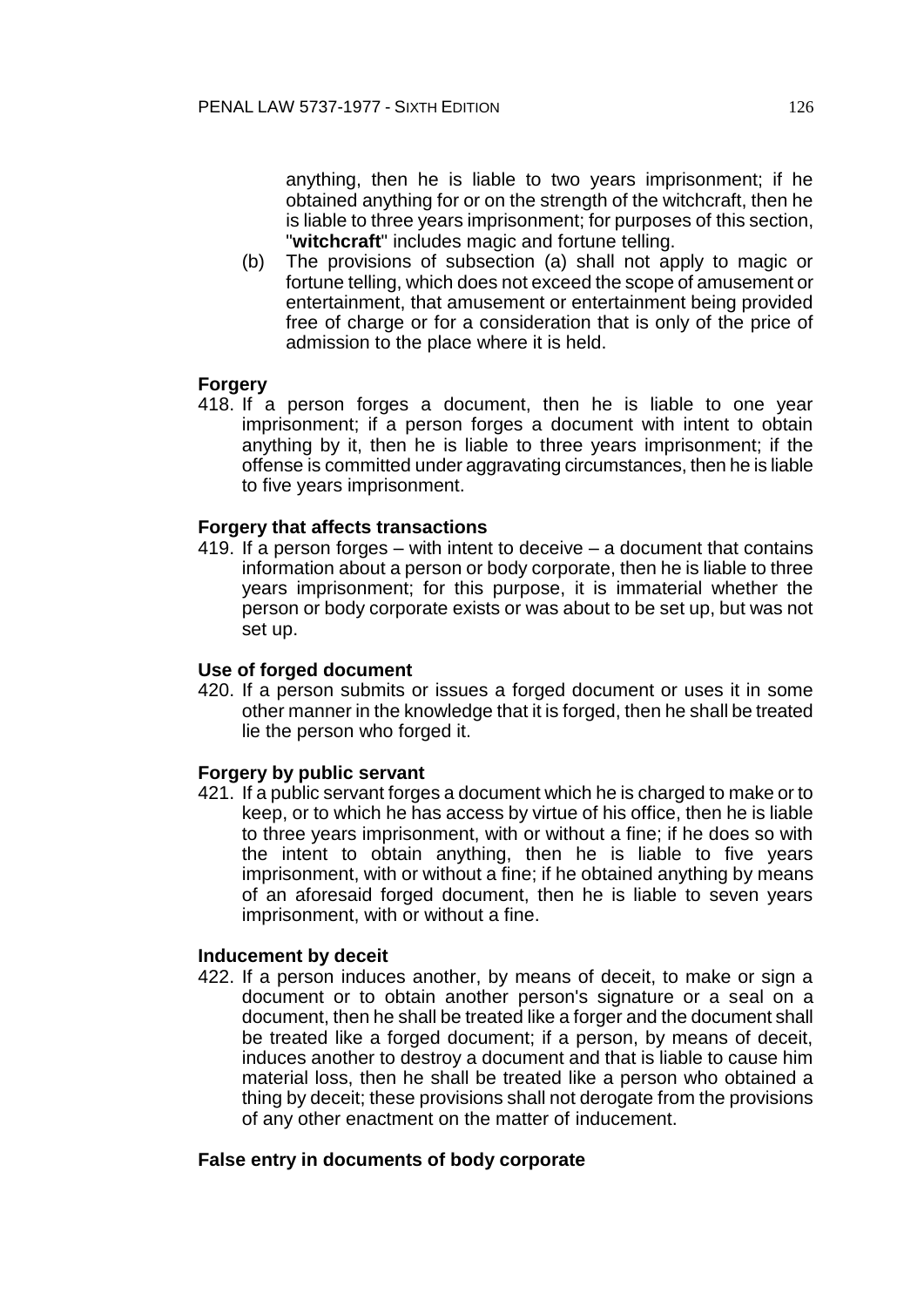423. If a founder, manager, member or officer of a body corporate enters or causes to be entered a false particular in a document of the body corporate with the intent to deceive, or if he refrains from entering in it any particular which he should have entered with the intent to deceive, then he is liable to five years imprisonment; for purposes of this section and of sections 424and 425, "**body corporate**" includes a body corporate about to be established.

### **Offenses by directors or employees of a body corporate**

- 424. If a director, a business manager or any other employee of a body corporate –
	- (1) knowingly does anything in the body corporate's business or assets, which impairs the body corporate's ability to meet its obligations, then he is liable to five years imprisonment or a fine of NS9,600;
	- (2) knowingly does anything, in the body corporate's business in a manner that impairs the proper conduct of its business, then he is liable to one year imprisonment or a fine of NS9,600.

## **Failure to disclose information and misleading publication by a ranking officer of body corporate**

- 424A.(a) If a ranking officer of a body corporate, in which the public has an interest, did one of the following:
	- (1) did not deliver to his superior correct information on a transaction or event, particulars of which he learned by virtue of his position with the body corporate, in order to mislead him and in the knowledge that that is liable to have a substantial adverse effect on the body corporate's ability to meet its obligations;
	- (2) did not deliver to his superior vital information in accordance with a lawful demand, or delivered misleading information on the business, assets and obligations of the body corporate in order to mislead him, knowing that the information, or the failure to deliver it, or the said delivery of misleading information, liable to have a substantial adverse effect on the body corporate's ability to meet its obligations or to have a substantially adverse effect on the body corporate's business status;

then he is liable to three years imprisonment or to a fine.

- (b) The provisions of subsection (a) do not abrogate the right of a ranking official to refrain, in accordance with any enactment, from delivering information.
- (c) If a director or ranking official of a body corporate, in which the public has an interest, issues – with intent to defraud – an announcement that includes incorrect information or a substantially incorrect particular about the body corporate's ability to meet its obligations, or a said announcement which significantly misleads about the body corporate's business condition, then he is liable to three years imprisonment or a fine, unless he proved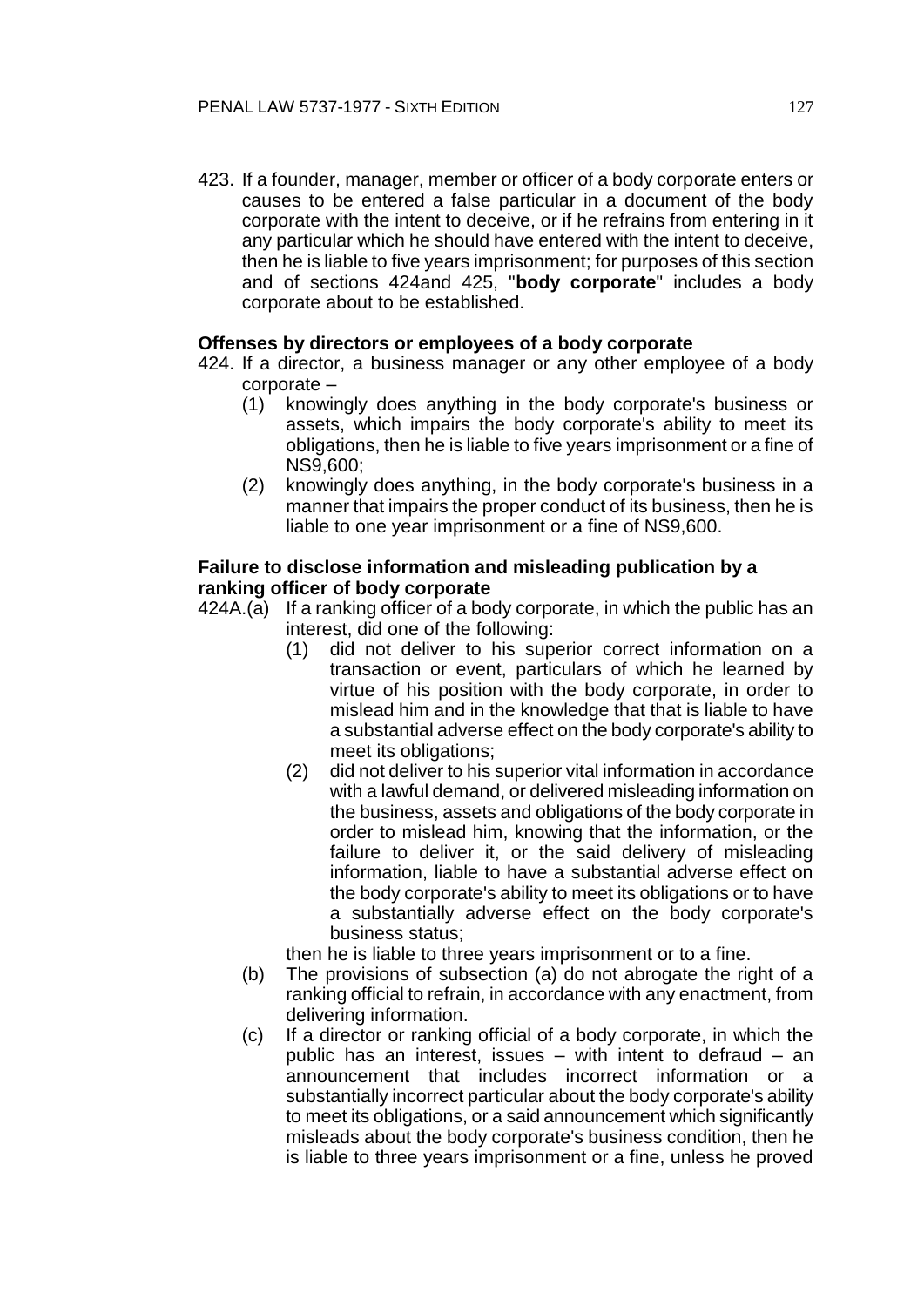that the announcement was not made at his initiative and in order to protect the interests of the body corporate or of its customers, and that it was not likely to mislead a reasonable investor.

- (d) If a person was convicted for an offense under this section, and if the Court finds that in consequence commission of the offense damage was done to the body corporate, then it may – in addition to any other penalty – obligate the convicted person to compensate the body corporate for the damage caused to it by the offense, on condition that the compensation not exceed four times the amount said in section 77.
- (e) The obligation to pay compensation as said in subsection (d) is  $$ for all intents and purposes – like a judgment given in a civil action; an appeal against the conviction, which led to the said obligation, may also include an appeal against that obligation.
- (f) In this section  $-$

"**ranking officer**" – general manager, general business manager, deputy general manager, vice general manager, chief accountant, internal auditor, secretary of the body corporate and any person who holds a said position, no matter what his title;

"**superior**" – the person to whom the ranking official is directly subordinated, and for a general manager – the company's board of directors or a person named by it as the superior for purposes of this section; if the body corporate does not have a board of directors, then the superior shall be the body or person which holds a position similar to that of a company's board of directors, or the person designated by them;

"**publishes**" – includes delivery of information to a public body;

"**body corporate in which the public has an interest**" – one of these:

- (1) a body corporate, securities of which were offered to the public by prospectus and are held by the public;
- (2) a body corporate, securities of which are traded or listed for trading on an exchange;
- (3) a body corporate which according to its financial reports for December 31 that preceded the day on which the offense was committed – supplied sales and services in excess of NS100 million during the year to which the said reports apply, or which has an equity of more than NS20 million, or which employs more than 200 persons; the Minister of Justice may, with approval by the Knesset Constitution, Law and Justice Committee, change all or some of the amounts stated in this paragraph by order;
- (4) a Government company, as defined in the Government Companies Law 5735-1975.

### **Deceit and breach of trust in body corporate**

425. If a director, business manager or other employee of a body corporate, or a receiver, liquidator, temporary liquidator, asset manager or special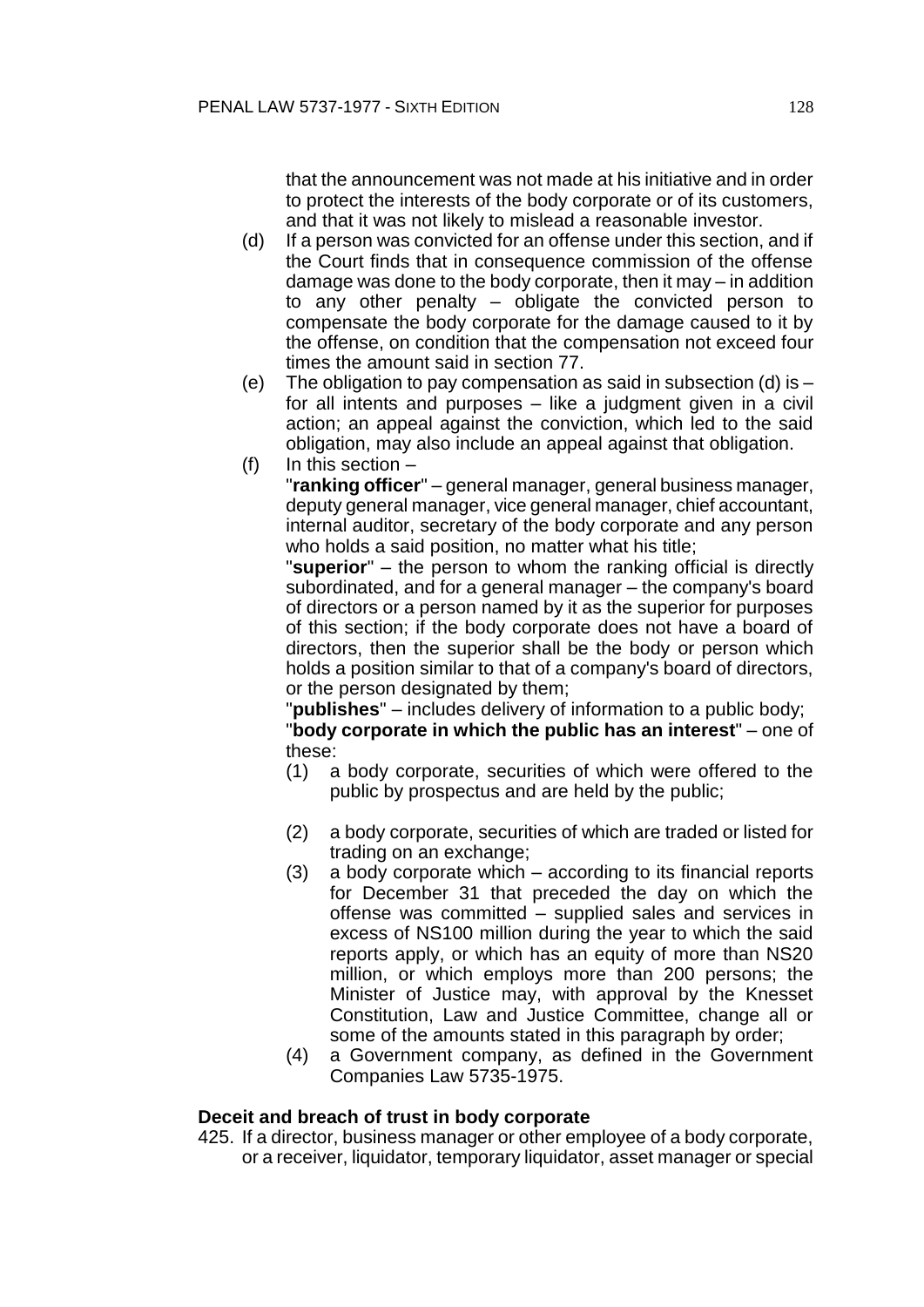manager of a body corporate committed in connection with his position deceit or a breach of trust that injured the body corporate, then he is liable to three years imprisonment.

## **Deceitful concealment**

426. If a person conceals or destroys or relinquishes a document or asset with intent to deceive, then he is liable to three years imprisonment.

## **Blackmail with use of force**

- 427. (a) If a person unlawfully uses force to induce a person to do something or to refrain from doing anything which he is entitled to do, then he is liable to seven years imprisonment; if the use of force resulted in the performance or omission of the act – then he is liable to nine years imprisonment.
	- (b) For purposes of this section, if a person administers drugs or intoxicating liquors, then he shall be treated like a person who uses force.

## **Blackmail by threats**

- 428. If a person threatens anybody in writing, verbally or by his conduct with unlawful injury to his or some other person's body, freedom, property, livelihood, reputation or privacy or if a person threatens to make public or to refrain from making public anything that relates to him or to another person, or if he terrorizes a person in any other manner, all in order to induce that person to do something or to refrain from doing anything which he is entitled to do, then he is liable to seven years imprisonment; if the act was performed or omitted because of or during the said threat or terrorization, then he shall be liable to nine years imprisonment.
- 429. Repealed

### **Taking assets in order to blackmail**

430. If a person unlawfully takes another person's asset in order to induce him to give something or to make or sign a document, then he is liable to one year imprisonment.

### **Extortion**

- 431. If a person takes advantage of the distress, physical or mental weakness, inexperience or carelessness of another person for one of the following, then he is liable to three years imprisonment:
	- (1) he demands or obtains a thing not legally due to him;
	- (2) he demands or obtains a consideration for a commodity or service that is unreasonably higher than the customary consideration;
	- (3) he gives for a commodity or service a consideration that is unreasonably lower than the customary consideration.

### **Issuing a check without cover**

432. (a) If a person issues a check drawn by him, knowing that the banker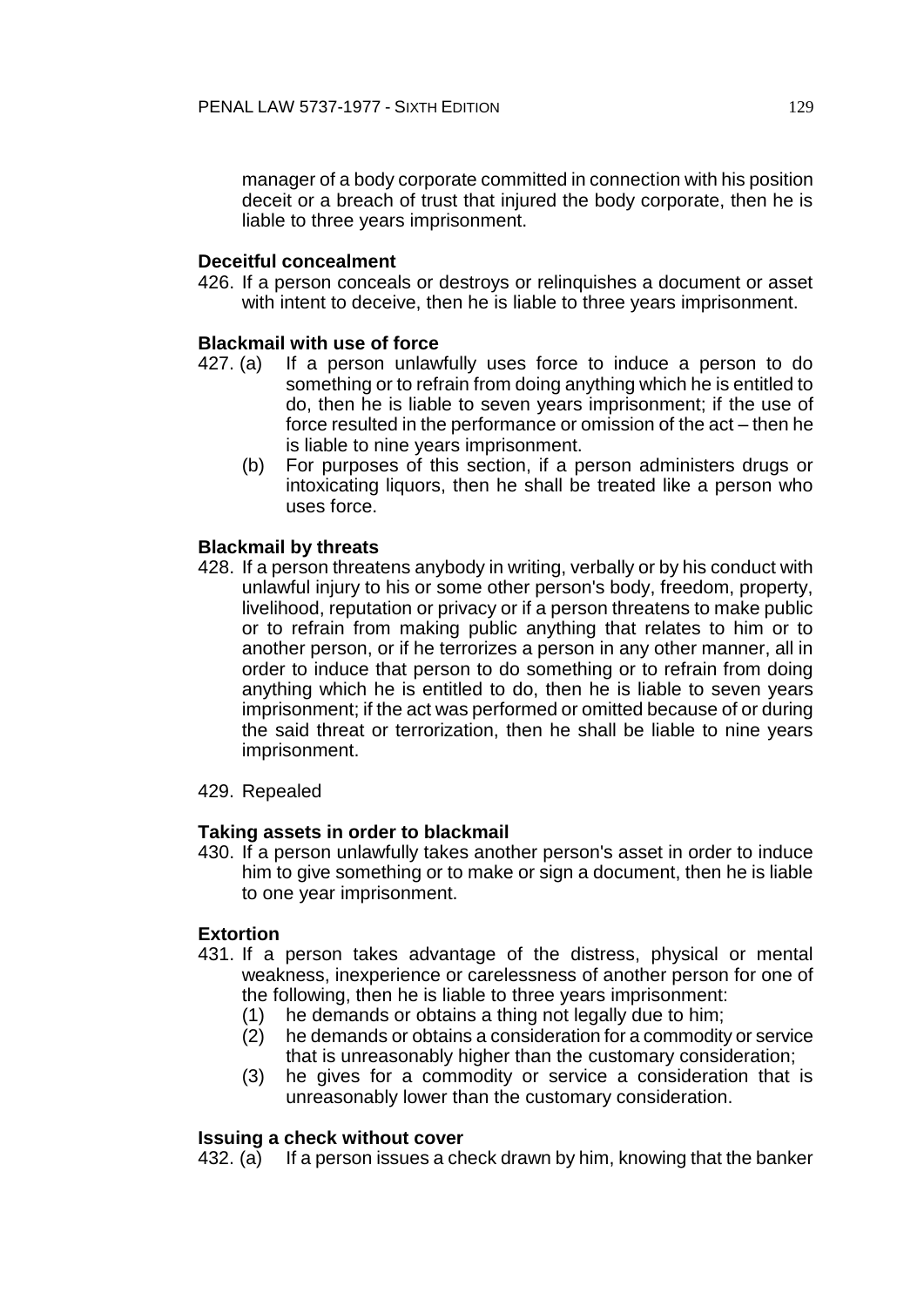is not bound to pay the check between the date specified on it and 30 days thereafter, or if he has no reasonable grounds for assuming that the banker is so bound, and if the check is presented for payment within that period and is not honored, then he is liable to one year imprisonment or to the fine said in section 61, or four times the amount stated on the check, whichever is larger.

- (b) If no date is stated on the check, then for purposes of this section it shall be deemed that the date of the day of issue is stated on it.
- (c) If a check is presented for payment within the period said in subsection (a) and is not honored, and if the issuer does not pay it within ten days after the day on which the holder so demands of him, then it is presumed that the issuer issued the check in the knowledge, or the without reasonable grounds for assuming said in subsection (a), and he bears the onus of proving the opposite.

433. and 434. Repealed

### **Saving of criminal liability under other laws**

435 Criminal liability under section 432 does not derogate from criminal liability under any other enactment.

#### **Restriction on right to write checks**

436. If an offense under this Article also involves checks, the Court may – in addition to any other penalty – restrict the defendant's right to draw checks, and it may use the other powers under section 19 of the Checks without Cover Law 5741-1981.

### **Special cases**

- 437. For purposes of this Article
	- (1) if a person orders commodities or services at a restaurant, hotel or the like, then he shall be deemed to have asserted that he has sufficient money to pay for those commodities or services;
	- (2) if a person pays by check, then he shall be deemed to have asserted that – from the date stated on the check until the last reasonable date for its presentation for payment – sufficient money to cover it stands to the order of the person who gave the check at the bank on which it is drawn.

### **Obtaining and giving**

438. For purposes of this Article, obtaining a thing – whether ownership of the thing passed to the person who obtained it or not, whether the thing was obtained for the person who performed the act or for another, whether by the person who performed the act or by another; and giving a thing whether to the person who performed the act or to another.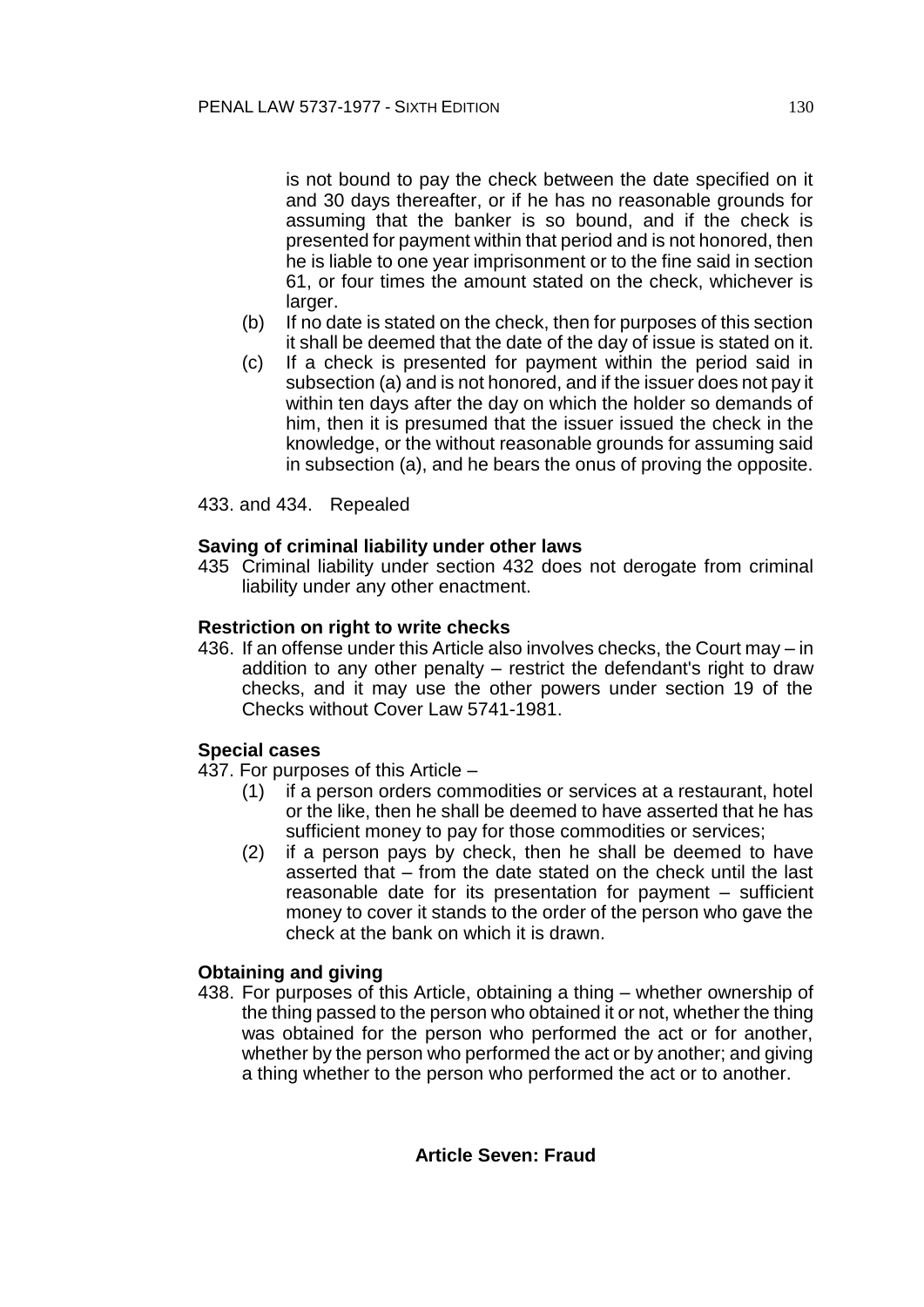#### **Defrauding creditors**

- 439. (a) If a person with intent to defraud one of his creditors makes a gift or delivers, transfers or charges any of his assets, or causes any of those things to be done, then he is liable to three years imprisonment.
	- (b) If a person sells or removes part of his assets after the date on which a judgment or order to pay money, with which he did not comply, was made against him – or within two months before the said date – all with intent to defraud his creditors, then he is liable to three years imprisonment.

#### **Conspiracy to defraud**

440. If a person conspires with another to affect the market price of a thing which is publicly sold by deceit or by fraudulent means, or to defraud the public or any person, or to extort an asset from a person, then he is liable to three years imprisonment.

#### **Impersonating another person**

441. If a person falsely represents himself as another person, whether living or dead, in order to defraud, then he is liable to three years imprisonment; if he represents himself as a person entitled by will or under Law to a certain asset and he does so in order to obtain that asset or its possession, then he is liable to five years imprisonment.

#### **False acknowledgment of liability**

442. If a person acknowledges a liability or an instrument in the name of another person before a Court or a person lawfully authorized to accept such acknowledgment, and if he is unable to prove any authorization or lawful justification, then is liable to three years imprisonment.

#### **Impersonation of holder of document**

443. If a document is given by a competent authority to another person, certifying that that person possesses a qualification recognized by Law for a certain purpose, or that he holds a certain office, or that he is entitled to engage in a certain profession, trade or business, or that he is entitled to any right, privilege, rank or status, and if a person issues a document and falsely represents himself as the person named in it, then he is liable to punishment, as if he had forged the certificate.

### **Transfer of document for purposes of impersonation**

444. If a person was given a document by lawful authority, certifying that anything said in section 443 applies to him, and if he sells, gives or lends the document to another person with the intent that the other person be able to represent himself to be the person named in the document, then he is liable to three years imprisonment.

#### **Impersonation as holder of another person's testimonial of character**

445. If a person uses the testimonial of character of another person in order to obtain employment, then he is liable to one year imprisonment.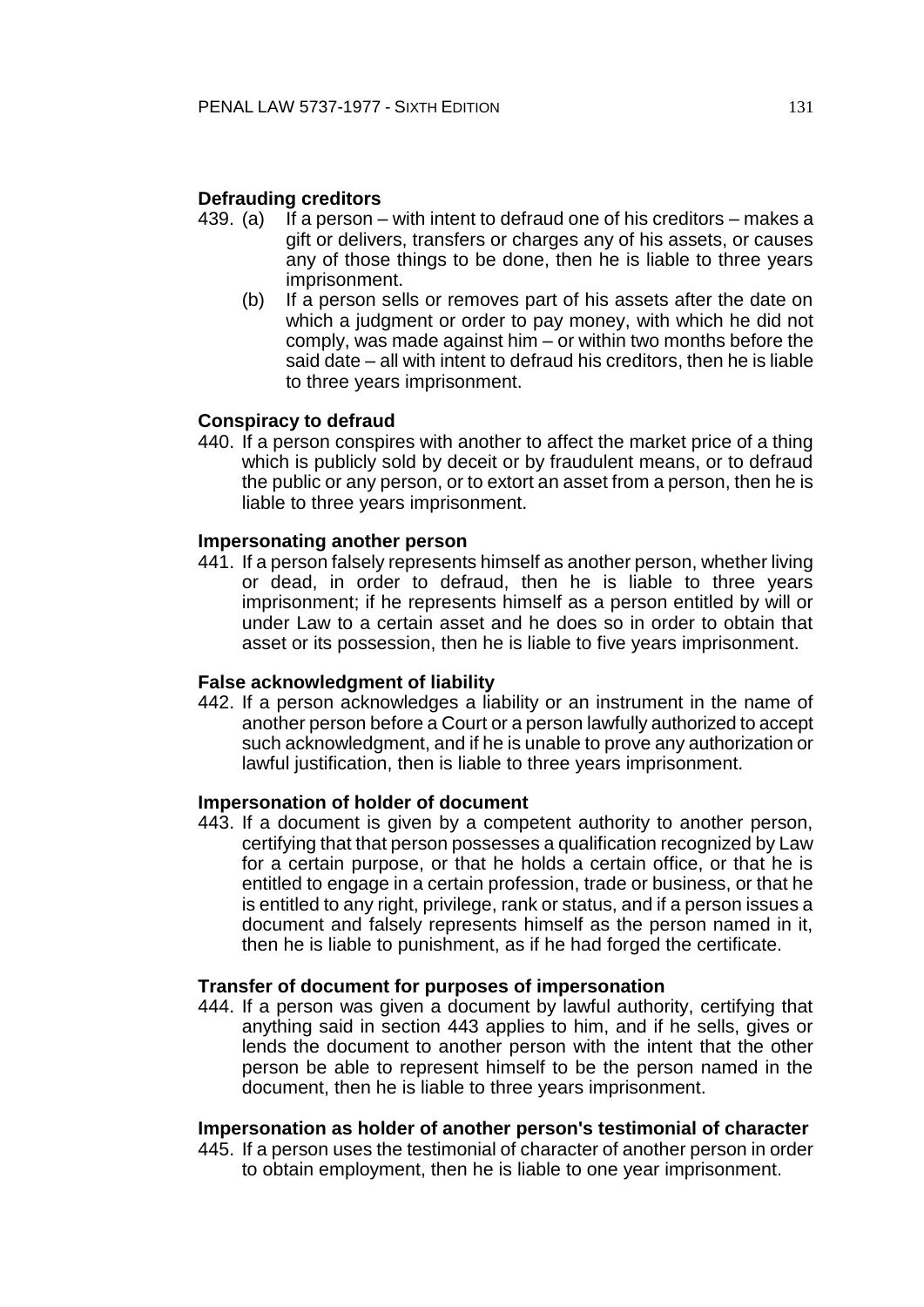# **Passing on testimonial of character**

446. If a person was given a testimonial of character and if he sells, gives or lends it to another with intent that the other person be able to use it in order to obtain employment, then he is liable to three years imprisonment.

# **Article Eight: Trespass**

### **Trespass with intent to commit an offense**

- 447. (a) If a person does one of the following in order to intimidate, insult or annoy a person in possession of an asset or in order to commit an offense, then he is liable to two years imprisonment:
	- (1) he enters into or upon the asset;
	- (2) having entered the asset lawfully, he remains there unlawfully.
	- (b) If an offense under this section is committed while the offender is carries a firearm or another weapon, then he is liable to four years imprisonment.

### **Article Nine: Damage**

# **Arson**

- 448. (a) If a person maliciously sets fire to anything that is not his, then he is liable to fifteen years imprisonment; if he does so in order to damage an asset of the State, an asset used by the public, a nature site, the flora, or in order to endanger people who live nearby, or in order to injure people, then he is liable to twenty years imprisonment.
	- (b) Repealed

# **Causing fire by negligence**

449. If a person by negligence causes anything that is not his to be burned, or if he by negligence causes a danger of fire to anything that is not his, then he is liable to three years imprisonment.

### **Causing the loss of a vessel or aircraft**

- 450. If a person does one of the following, the he is liable to fifteen years imprisonment:
	- (1) he maliciously and unlawfully causes the loss of a vessel or destroys it, whether it was completed or not;
	- (2) he maliciously and unlawfully commits an act which results in the immediate loss or destruction of a vessel or aircraft in distress;
	- (3) he interferes with any light, beacon, buoy, mark or signal used for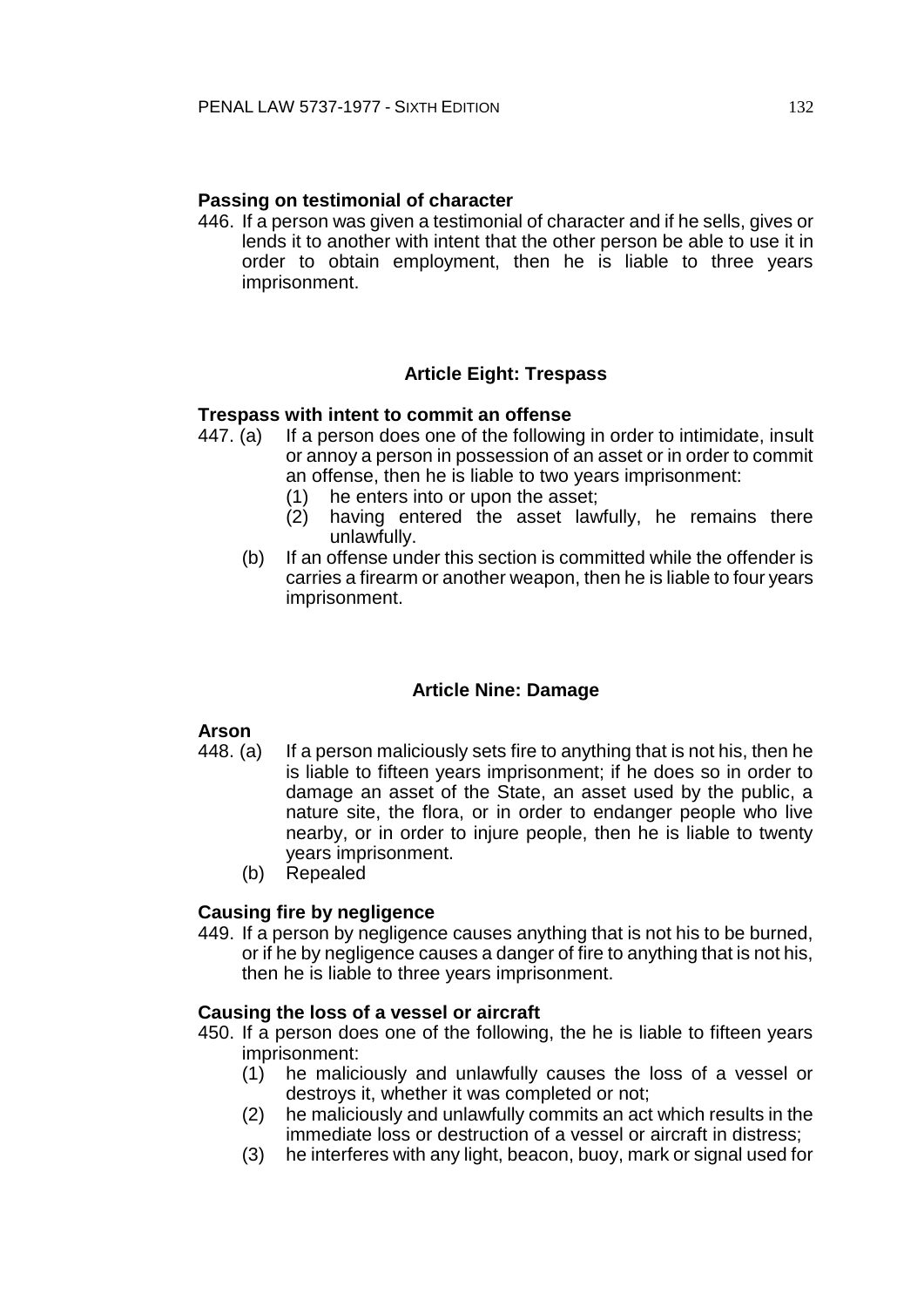navigation, or exhibits a false light or signal, with intent to bring a vessel or aircraft into danger.

### **Injury to animal**

451. If a person maliciously and unlawfully kills, injures, wounds or administers poison to an animal which can be stolen, then he is liable to three years imprisonment.

## **Malicious damage**

452. If a person maliciously and unlawfully destroys or damages an asset, then he is liable to three years imprisonment, and that when no other penalty is prescribed.

## **Damage in special cases**

453. If a person commits an offense under section 452 in respect of a well or bore for water, to a dam, bank, wall or floodgate of a pool or mill pond, or to cultivated trees, to a bridge, water carrier or water reservoir, then he is liable to five years imprisonment.

## **Damage by explosive**

454. If a person commits an offense under section 452 by means explosive material, then he is liable to fifteen years imprisonment if a person was in the place where the offense was committed or if the destruction or damage actually endangered human life.

### **Damage to will or register**

455. If a person commits an offense under section 452 against a testamentary instrument, whether the testator is alive or dead, or against a record which under an enactment may or must be kept in order to authenticate or record title to an asset, or to record births, baptisms, marriages, deaths or burials, or to a copy of part of a said a register, which under an enactment must be sent to a public office, then he is liable to five years imprisonment.

## **Attempt to destroy property by explosive**

456. If a person unlawfully puts explosive in any place whatever, with intent to destroy or damage an asset, then he is liable to fifteen years imprisonment.

### **Communicating infectious disease to animals**

457. If a person maliciously and unlawfully causes an animal that can be stolen to be infected with an infectious disease, then he is liable to five years imprisonment.

### **Damage to boundary mark, with intent to defraud**

458. If a person maliciously, unlawfully and with intent to defraud removes or defaces an object or mark lawfully positioned in order to indicate the boundary of any real estate, then he is liable to three years imprisonment.

# **Damage to certain marks**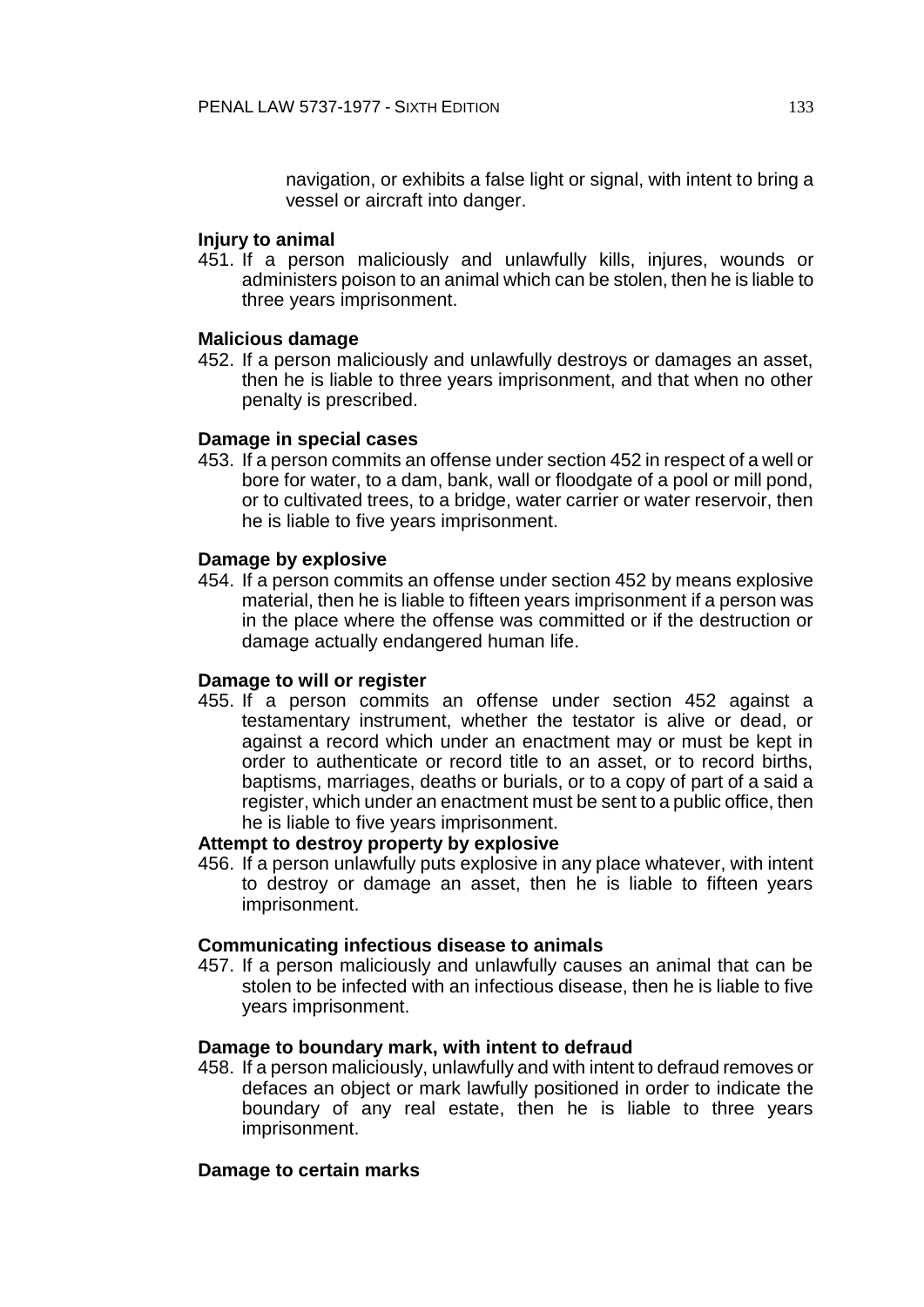- 459. (a) If a person does one of the following, then he is liable to three months imprisonment:
	- (1) he maliciously removes, defaces or disturbs a survey mark or boundary mark put up by or under the direction of a Government Ministry or for purposes of a Government survey;
	- (2) being under obligation to maintain a boundary mark put up as aforesaid, he fails or refuses to repair it;
	- (3) he maliciously removes or disturbs a mark put up by a person who intends to apply for a lease, license or other right under mining or mineral law.
	- (b) In case of an offense under this section, the Court may also order the offender to pay the cost of repairing or replacing the survey mark or boundary mark, and the cost of any survey rendered necessary because of his act or omission.

### **Threat to burn or destroy**

460. If a person sends a letter or note, knowing that it contains a threat to burn or destroy a house, barn or other building, or agricultural produce, or a vessel, motor vehicle or aircraft, or to kill or injure an animal, then he is liable to three years imprisonment; if a person delivers or issues an aforesaid letter or note or directly or indirectly causes it to be received, then he is liable to the same penalty as the person who sent it.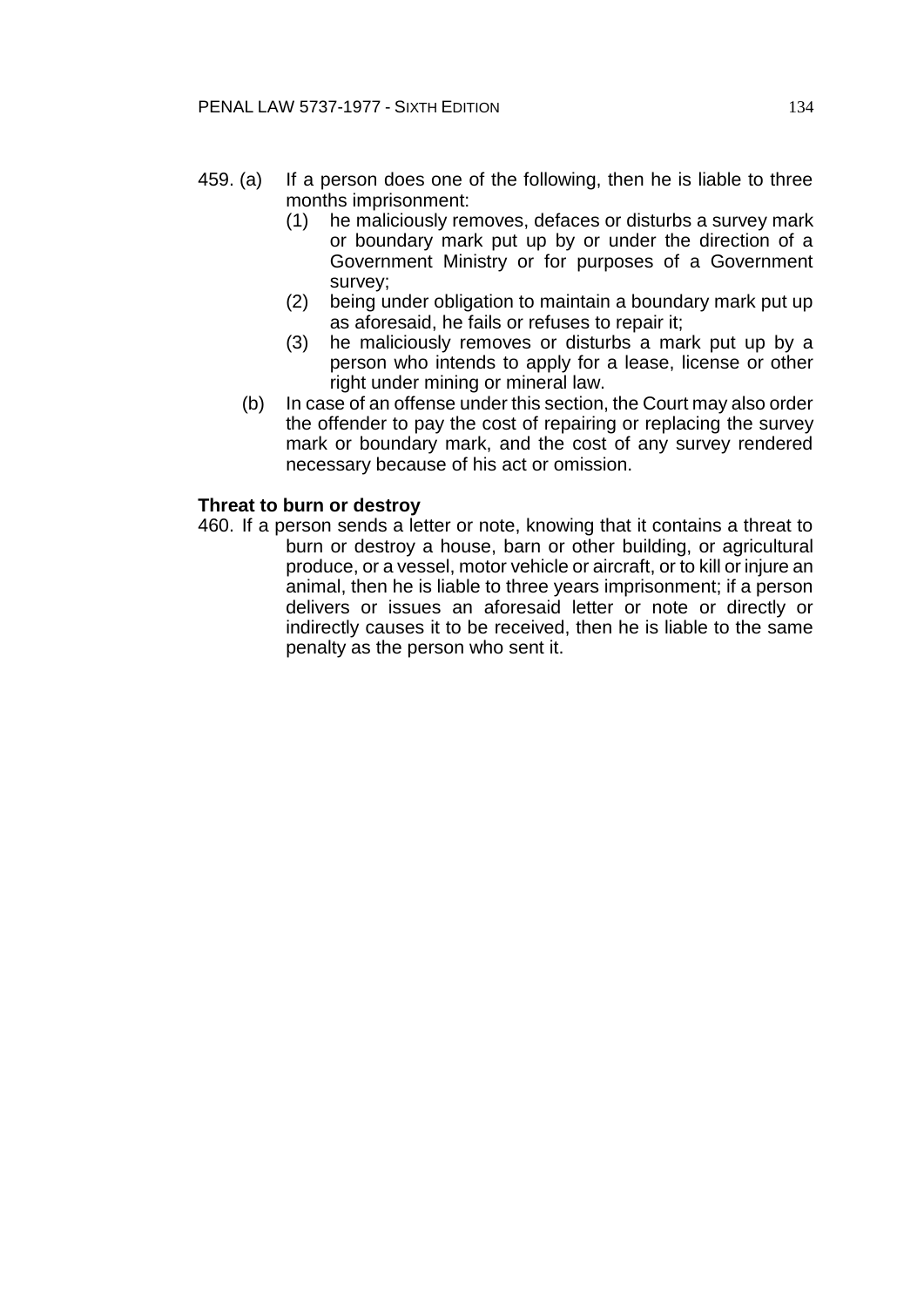# **CHAPTER TWELVE: FORGERY OF MONEY AND STAMPS**

### **Article One: Banknotes**

### **Definition**

461. For purposes of this Article, "**banknote**" – any note or bill of exchange issued by a bank in Israel, including the Bank of Israel, or by a person or body corporate who carries on a banking business anywhere in the world, and a banknote, a blank bill of exchange and any currency note which is legal tender in Israel or in the country in which it was issued.

## **Forgery of banknote**

- 462. If a person does one of the following, then he is liable to seven years imprisonment:
	- (1) he forges or alters a banknote with intent to defraud, or circulates a note that appears to be a banknote, knowing that it is forged or altered;
	- (2) he brings or receives from abroad or acquires or receives in Israel or has in his possession or custody a note that appears to be a banknote, knowing it to be forged or altered, and he cannot prove lawful authority or justification.

### **Imitation of banknotes**

- 463. (a) If a person makes or causes to be made a document, which appears to be a banknote part of a banknote, or which resembles them in any respect, or which so nearly resembles them that it can deceive, and if he uses an aforesaid document for any purpose whatsoever or circulates it, then he is liable to three months imprisonment, and the Court shall order confiscation of the document and its copies and of any instrument or other thing in the offender's possession, which was used or is capable of being used by him to print or reproduce the said document.
	- (b) If a person's name appears on a document, the making of which is an offense under this section, and if he knows the name and address of the person who printed or made the document, but refuses to disclose them to a police officer, then he is liable to three months imprisonment.
	- (c) If the name of a person appears on a document in respect of which a person is charged with an offense under this section, or on another document used or circulated for purposes of the document under discussion, then that shall constitute prima facie evidence that he caused the document to be made.

#### **Possession of material for forging banknotes**

- 464. If a person does one of the following without being able to prove that he has lawful authority or justification therefor, then he is liable to five years imprisonment:
	- (1) he makes, sells or displays for sale paper similar to the special paper used for making banknotes and is liable to be accepted as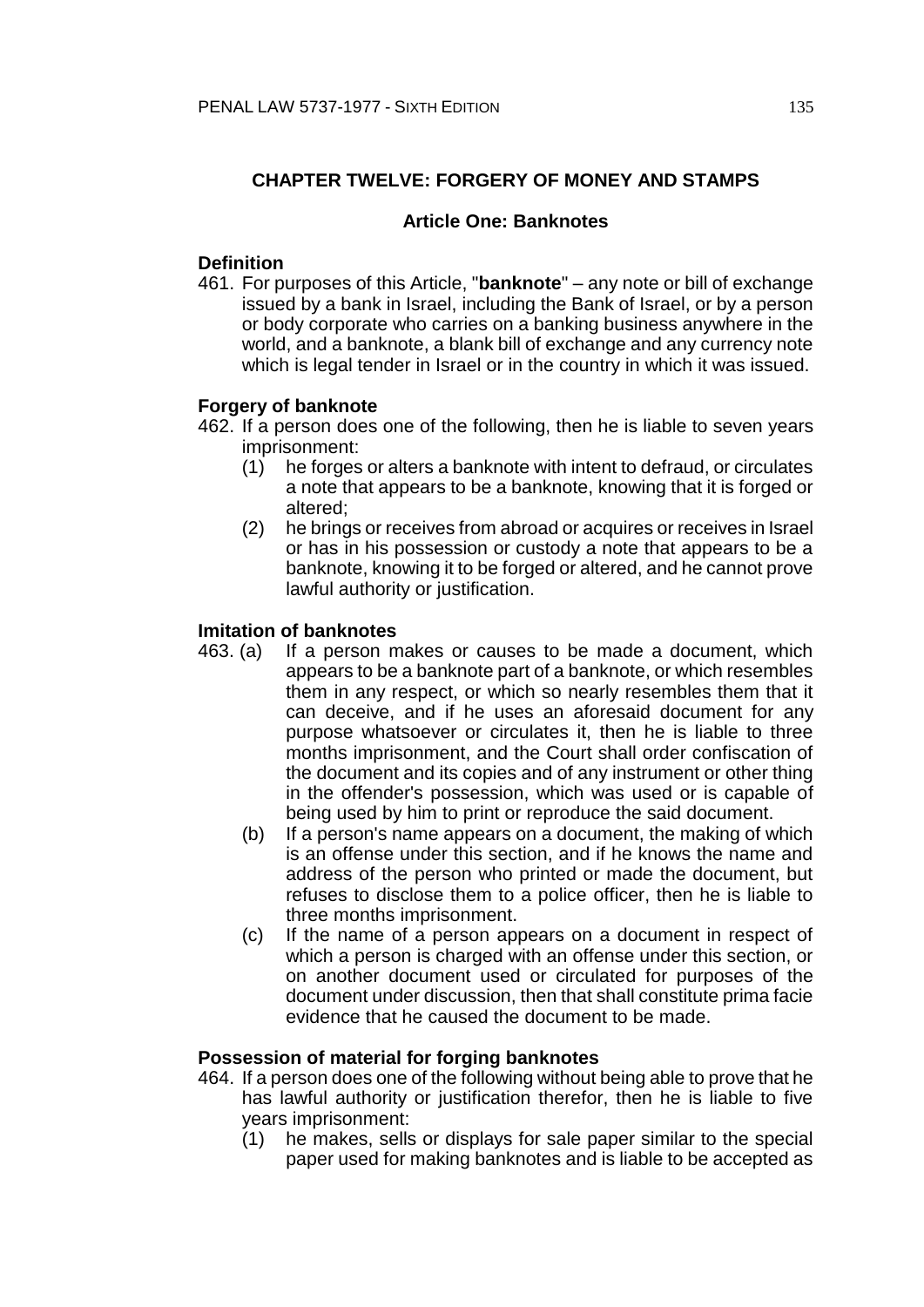such, or uses it or knowingly keeps or holds aforesaid paper;

- (2) he makes a frame, mold or instrument used for making paper said in paragraph (1), or for producing on or in paper words, numbers, devices that are distinctive of it and appear on it, or uses the said utensils or knowingly keeps and holds them;
- (3) he causes by deceit or trickery words, a device or distinctive mark said in paragraph (2), or such as are intended to resemble them and are liable to pass for them, to appear visibly in the substance of any paper;
- (4) he engraves or otherwise makes on a plate or on any material a note that purports to be a banknote or part of it, or a name, word, number, figure, device, character or ornament which resembles or apparently is intended to resemble an aforesaid signature;
- (5) he uses a plate, material, instrument or device said in this section for the production or printing of banknotes, or he knowingly keeps and holds them;
- (6) he knowingly circulates a paper on which an aforesaid matter was made or printed, or he knowingly keeps and holds them.

# **Unlawful circulation of banknote**

465. If a person circulates a banknote without lawful authority, then he is liable to five years imprisonment.

## **Mutilating currency**

466. If a person maliciously defaces, tears, cuts or otherwise mutilates a currency note which is legal tender in Israel, then he is liable to three months imprisonment.

# **Imitation of banknote**

467. If a person makes or circulates anything that is not a currency note, but which is essentially similar to a currency note that is legal tender in Israel, then he is liable to a fine of NS 9,600.

# **Confiscation of forged banknote**

468. The Court shall order that every forged or imitated banknote and anything said in section 467 found in the possession of a person convicted of making or of circulating it, shall be confiscated without compensation to its holder, and when it has been confiscated it shall be destroyed or otherwise dealt with, as the Minister of Justice shall direct.

# **Search for and confiscation of counterfeiting equipment**

- 469. (a) If a Magistrates Court concludes on the strength of an affidavit that there are reasonable grounds to assume that a person has or had any of the following objects in his custody or possession without lawful authority or justification, then it may issue a search warrant:
	- (1) a forged or imitated banknote;
	- (2) an implement for making paper used for banknotes or an imitation of it;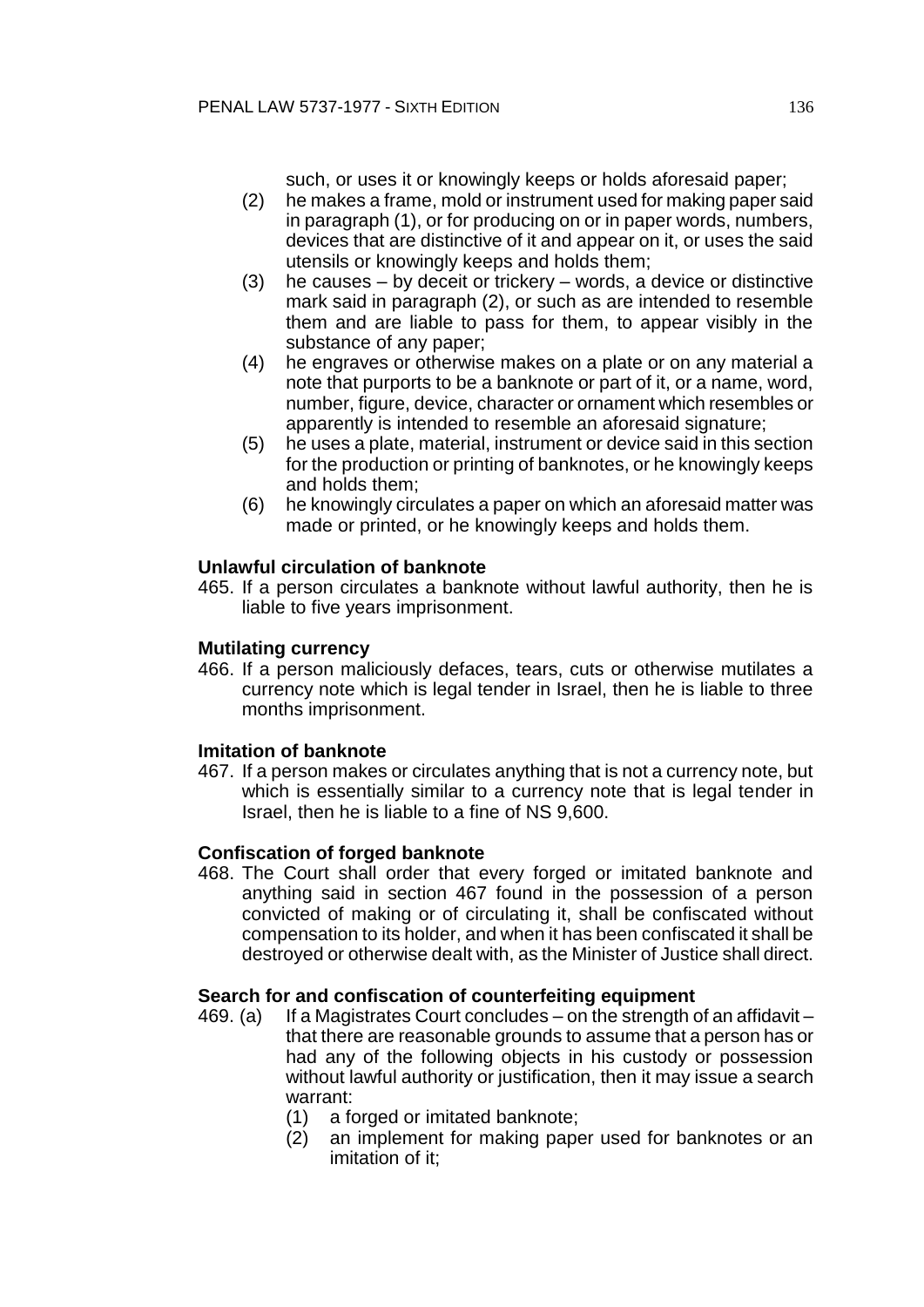- (3) material that has on it any words, forms, devices or characters that are liable or intended of creating the impression of a banknote.
- (b) If anything searched for is found, it shall be seized and confiscated by order of the Court which tries the offender, or if there is no trial – by order of a judge of a Magistrates Court, and when it has been confiscated it shall be destroyed or otherwise dealt with, as the Minister of Justice shall direct.

# **Article Two: Coins**

## **Definitions**

470. In this Article:

"**coin**" – a metal coin of any kind and denomination, which is in lawful circulation in Israel or in another state;

"**metal**" includes any mixture or alloy of metals;

"**counterfeit coin**" – a coin that is not genuine, but resembles a genuine coin, or which is liable to resemble or to be accepted in its place, including a genuine coin which has been altered to resemble a coin of a higher denomination or which is liable to resemble it or to be accepted in its place, and also genuine a coin which was clipped or filed or the size or weight of which was otherwise diminished and which has been altered to conceal that clipping, filing or diminution; all irrespective of whether the coin is or is not in a fit condition for circulation and whether the process of altering it has or has not been completed;

"**precious coin**" – gold or silver coin;

"**base coin**" – a coin that is not a precious coin;

"**gilding**" and "**silvering**", applied to coins, include any other means of producing the appearance of gold or silver;

"**installs**" – makes, repairs, begins to make or to repair, or makes preparations for making or repairing;

"**implement**" includes a machine.

# **Counterfeiting precious coins**

471. If a person makes or begins to make counterfeit precious coins, then he is liable to seven years imprisonment.

# **Preparation of metal for counterfeiting precious coins**

472. If a person gilds or silvers a piece of metal appropriate in size or form for coining, with the intention that it be coined into a counterfeit precious coin, or if he gives a piece of metal a size and form appropriate to facilitate coining it as an aforesaid coin, with the intention that it be coined, then he is liable to seven years imprisonment.

### **Preparation of implements for counterfeiting of precious coins**

473. If a person does one of the following and if he is not able to prove lawful authority or justification, then he is liable to seven years imprisonment: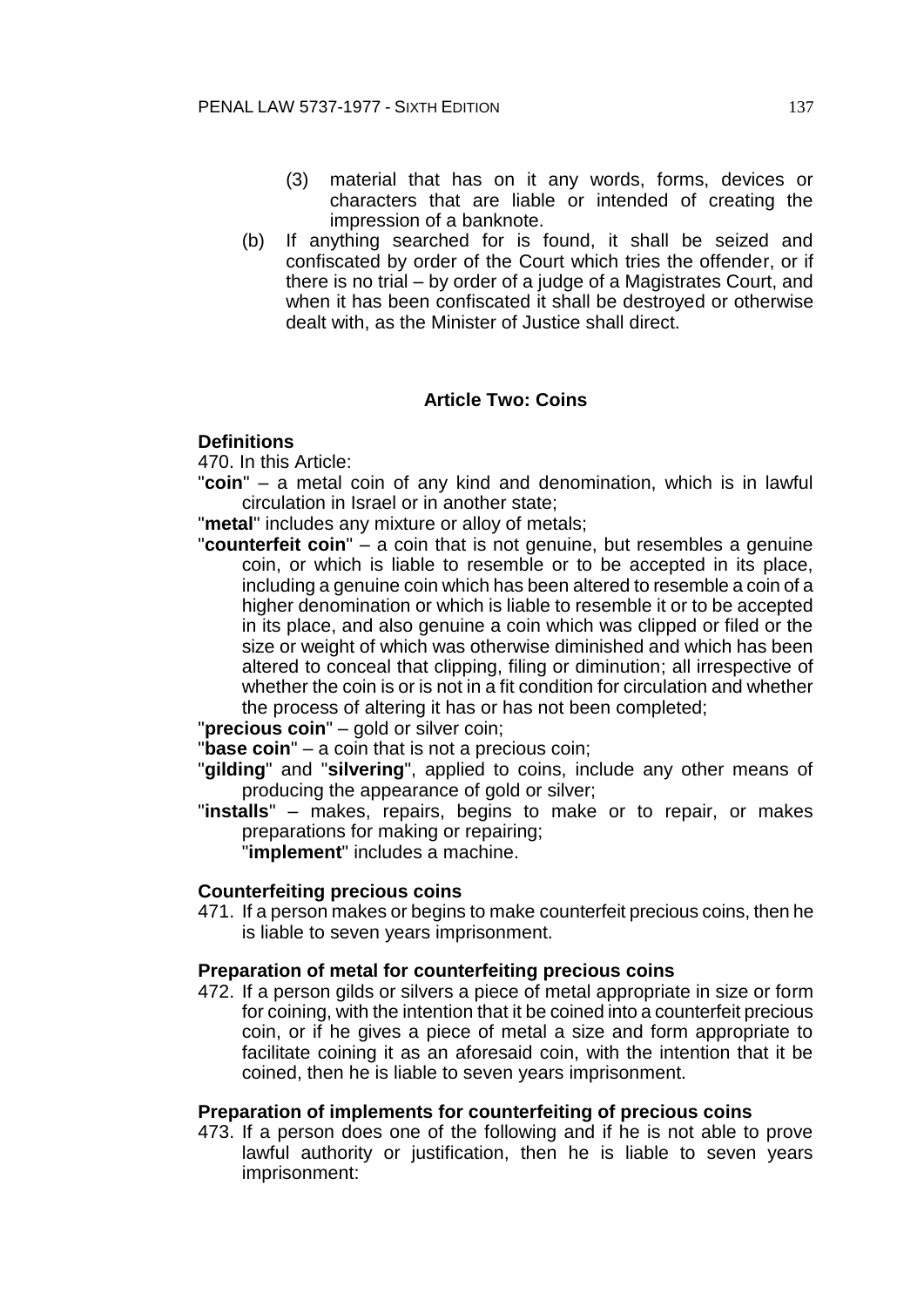- (1) he makes, has in his possession or transfers a stamp or mould suitable for making the complete or partial form of one face of a precious coin or of both, knowing that it is suitable as aforesaid;
- (2) he makes, has in his possession or transfers an implement suitable for or intended to be used for marking the edges of coins with marks or figures that appear similar to those on the edges of a precious coin, knowing that it is suitable or intended as aforesaid;
- (3) he makes, has in his possession or transfers a press for coining, or an implement adapted to cutting round blanks of gold, silver or other metal, knowing that the press or implement was used or is intended to be used for making counterfeit precious coins.

## **Clipping precious coins**

474. If a person does anything with a precious coin that is liable to reduce its weight, with the intention that thereafter the coin will be accepted as a precious coin, or if he unlawfully holds or transmits filings or clippings of gold or silver, or gold or silver in the form of bars, dust, solution or other form, which was obtained by treating precious metal coins as aforesaid, knowing that it was so obtained, then he is liable to seven years imprisonment.

### **Trade in counterfeit precious coins**

475. If a person buys, sells, accepts, pays with or transfers counterfeit precious coins at a value below the value it represents or below the value that it apparently is intended to represent, or if he proposes to do so and is not able to prove lawful authority or justification, then he is liable to seven years imprisonment.

### **Importing counterfeit precious coins**

476. If a person imports to Israel or receives from abroad counterfeit precious coins, knowing them to be counterfeit and if he is not able to prove lawful authority or justification, then he is liable to seven years imprisonment.

### **Counterfeit base coins**

- 477. If a person does one of the following, then he is liable to seven years imprisonment:
	- (1) he makes or begins to make counterfeit base coins;
	- (2) he knowingly installs, holds or transfers a tool adapted and intended for making counterfeit base coins, and he is not able to prove lawful authority or justification;
	- (3) he buys, sells, accepts, pays or transfers counterfeit base coins at a value below the value they represent or below the value that they apparently are intended to represent, or if he proposes to perform one of these acts.

#### **Removal of tools and materials from State mint**

478. If a person knowingly removes from a mint of the State a stamp, mold,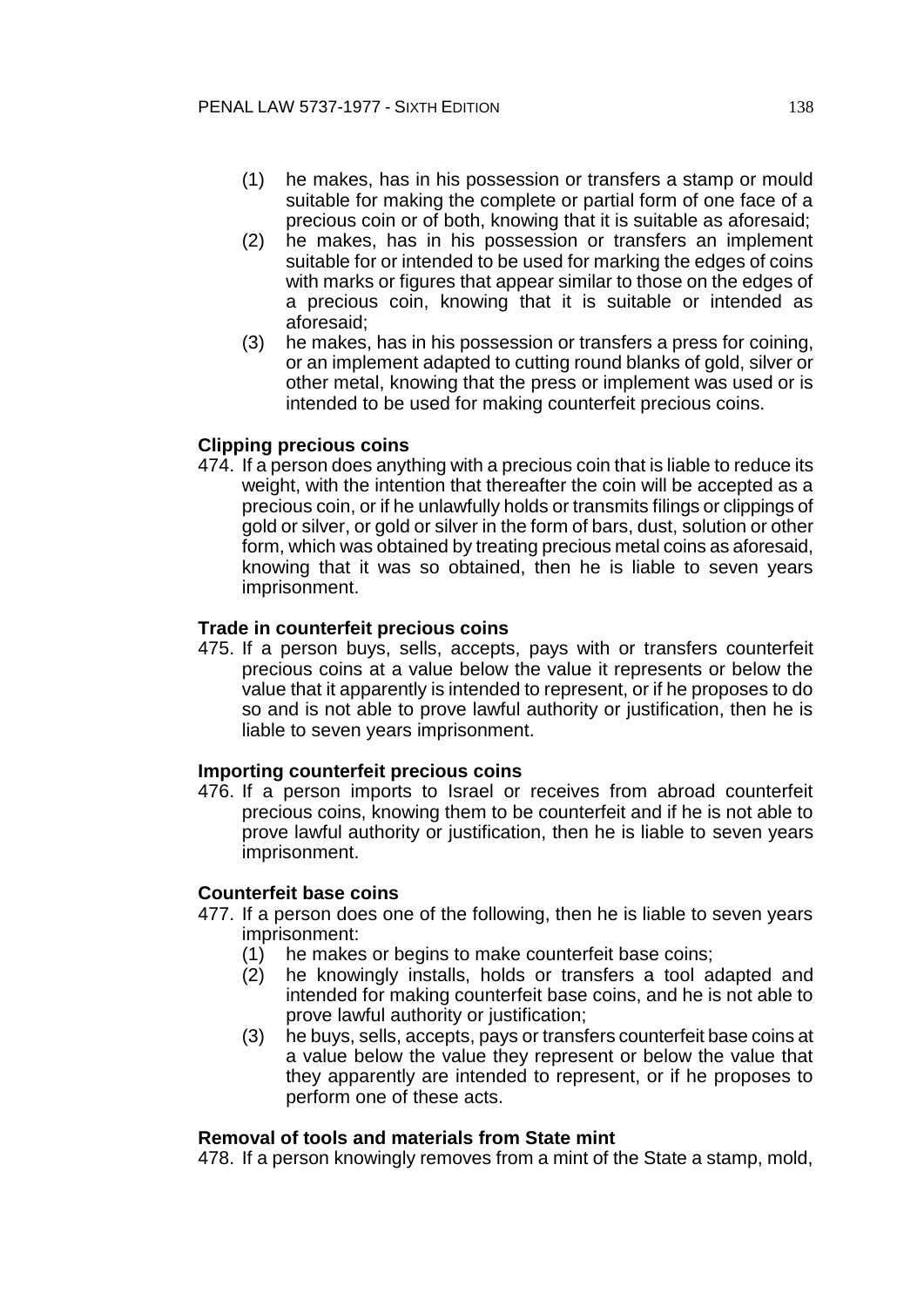tool or press used in coining or a serviceable part of any of these, or coins, bars or metal, and if he is not able to prove lawful authority or justification, then he is liable to seven years imprisonment.

## **Putting counterfeit coins into circulation**

- 479. If a person does one of the following, he is liable to three years imprisonment:
	- (1) he knowingly puts counterfeit coins into circulation;
	- (2) he knowingly has in his possession not less than three counterfeit coins in order to put some of them into circulation.

## **Defacing coins**

480. If a person defaces a coin by stamping a name or word on it or if he maliciously melts a coin down, then he is liable to one year imprisonment.

## **Circulating substitute coins**

- 481. If a person puts one of the following into circulation as a precious coin with the intention to defraud, then he is liable to three years imprisonment:
	- (1) a coin which is not a coin within its meaning in this Article;
	- (2) metal which is of less value than the coin, as which it is put into circulation, whether it is or is not a coin.

## **Exporting counterfeit coins**

482. If a person knowingly exports counterfeit coins or places it in a vessel or vehicle so that it will be exported, and if he is not able to prove lawful authority or justification, then he is liable to three years imprisonment.

### **Search for and confiscation of counterfeit coins**

- 483. (a) If a judge of a Magistrates Court concludes on the strength of an affidavit that there are reasonable grounds to believe that a person has or had one of the things enumerated below in his custody or possession and is not able to prove lawful authority or justification, then he may issue a search warrant:
	- (1) counterfeit coins;
	- (2) an implement suitable or intended for counterfeiting coins;
	- (3) gold or silver bars or filings, clippings, dust, solution, or gold or silver in any other form, produced or obtained by diminishing or lightening precious coins.
	- (b) If the thing sought is found, then it shall be seized and confiscated by order of the Court that tries the offender, or – if there is no trial – by order of a judge of a Magistrates Court.

### **Power to seize counterfeit currency notes and coins**

484. If a State employee, a Bank of Israel employee or a bank employee receives a currency note or coin and has reasonable grounds to believe that it is counterfeit, then he shall seize it and deliver it to the police forthwith, and the police – after doing with it or conducting any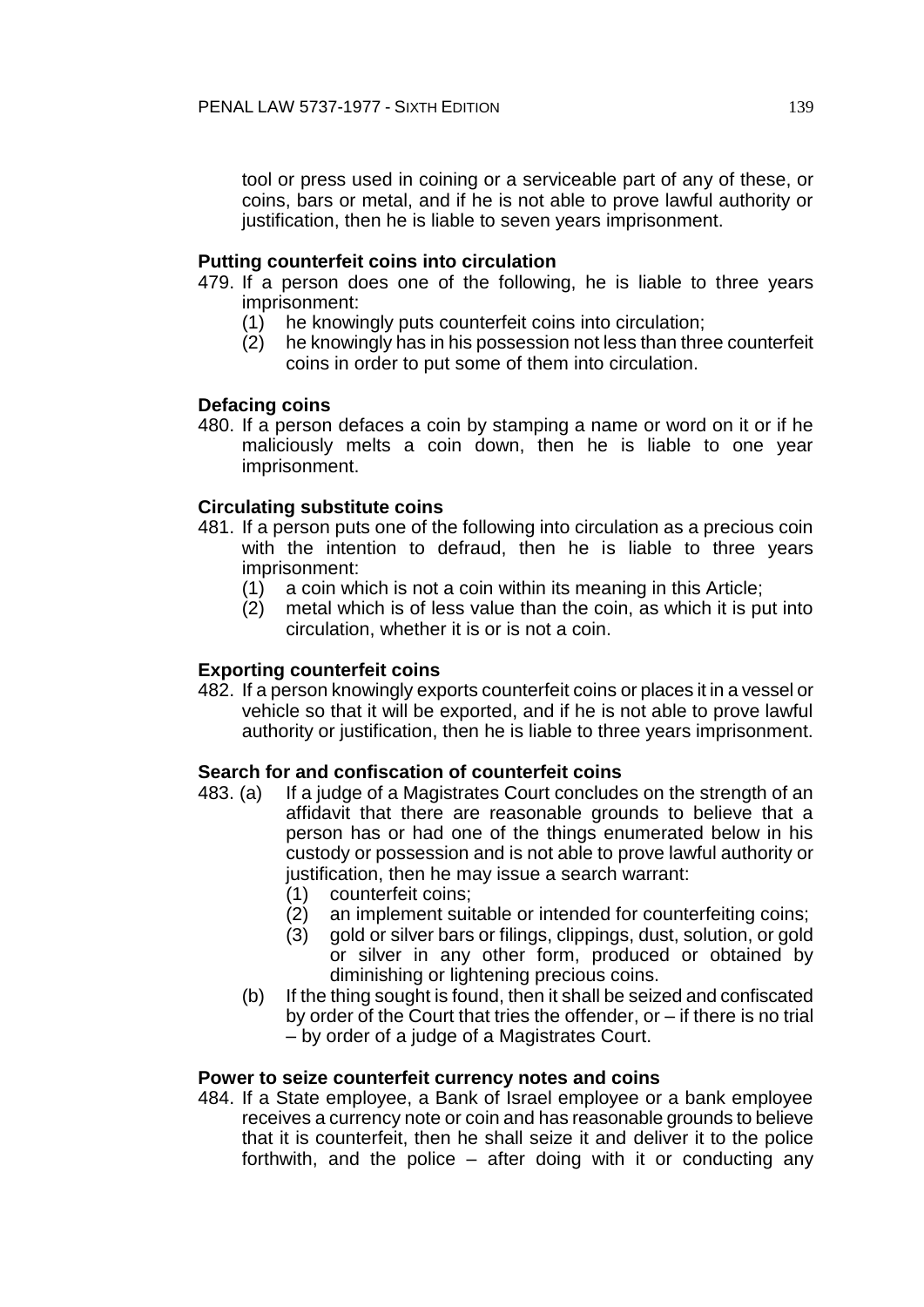investigation it deems appropriate – shall transmit it to the Bank of Israel; if the Governor of the Bank of Israel decides that the currency note or coin is counterfeit, then he may cut, deface or destroy it, with or without compensation.

# **Article Three: Stamps**

## **Definitions**

485. In this Article, "**installs**" – makes, repairs, begins to make or to repair, or makes preparations for making or repairing.

## **Installation of tool for making stamps**

- 486. If a person does one of the following and if he is not able to prove lawful authority or justification, then he is liable to seven years imprisonment:
	- (1) he knowingly holds, transfers, installs, manufactures or prepares for use a press other implement, and by their use an impression can be made similar to the impression obtained from such implements in the printing or impressing of glued or impressed revenue stamps or postage stamps, used for the requirements of the State of Israel or of a foreign state, or from which may be obtained words, figures, letters, marks or lines similar to those that appear on special paper for the aforesaid purposes, which is supplied by the authority designated therefor;
	- (2) he knowingly holds or transfers paper or other material, on which is the impression of a press tool said in paragraph (1), or paper on which are words, figures, letters, marks or lines as said there.

### **Making or preparing to make forged postage stamps**

- 487. (a) If a person does one of the following and if he is not able to prove lawful authority or justification, then he is liable to one year imprisonment:
	- (1) he makes or begins or prepares to make on paper or other material an imitation or image of a stamp used as a postage stamp in the State of Israel or in a foreign state, or he holds or transfers an aforesaid imitation or image or uses it for a postal purpose;
	- (2) he installs, holds or transfers a tool or material for making an imitation or image said in paragraph (1).
	- (b) Any of the things said in subsection (a) and found in the possession of an offender, shall be confiscated.
	- (c) For purposes of this section, a stamp that denotes a rate of postage in any country shall be taken to be a stamp used for postal purposes in that country, as long as the opposite has not been proven.

### **Implement for making seals**

488. If a person does one of the following and if he is not able to prove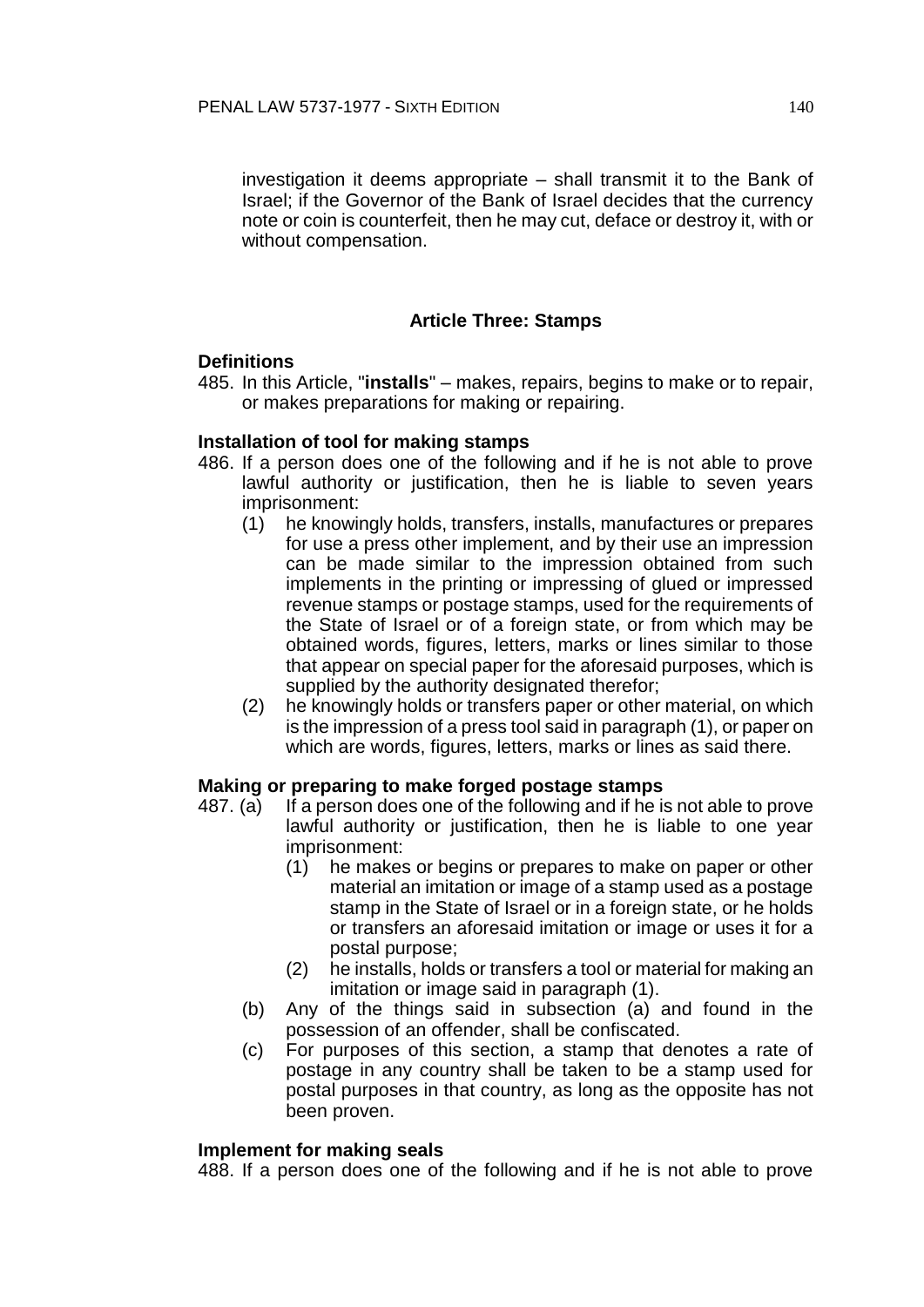lawful authority or justification, then he is liable to one year imprisonment:

- (1) he knowingly holds or transfers or installs an implement, by which an impression similar to the impression made by an implement by which are produced stamped or glued seal used for purposes of a public service or of a person duly authorized to use the seal, or from which may be obtained words, figures, letters, marks or lines similar to those that appear on special paper for the aforesaid purposes, which is supplied by the authority designated therefor;
- (2) he knowingly holds or transfers paper or other material on which is the impression of an implement said in paragraph (1), or paper which has on it words, figures, letters, marks or lines said in paragraph (1).

# **CHAPTER THIRTEEN: MINOR OFFENSES**

### **Refusal to accept currency at face value**

489. If a person refuses to accept coins or notes that are legal tender in Israel at their face value, then he is liable to three months imprisonment.

### **Street offenses**

- 490. If a person does one of the following without lawful grounds, then he is liable to one month imprisonment and, for offenses under paragraphs (1), (4), (5) or (9), also to payment of the costs involved in removing the obstruction or repairing the damage:
	- (1) he blocks free passage on a public way by placing or leaving anything there or by placing or permitting a object to be placed so that it projects over it and interferes with the safety or freedom of passage on it, or by digging excavations on it, or by encroaching on it in any other manner;
	- (2) after he lawfully excavated or erected buildings or placed anything on a public way, he does not display a lamp or light on a heap of earth, stones or other material or on any ditch, pipe or excavation, or he otherwise does not act to protect or warn passersby;
	- (3) he extinguishes a lamp or lantern used for lighting a public way or removes or extinguishes a light placed to indicate an excavation or anything else on a public way;
	- (4) he places or leaves on a public way dirt, garbage, waste or any other offensive thing;
	- (5) he puts out garbage or other objects on a public way in a manner liable to cause injury or inconvenience to passersby;
	- (6) leaves or ties up an animal in a manner that causes obstruction on a public way, or he allows any animal used for draught, burden or riding to stray on a public way, or he leaves a vehicle on a public way in a manner that causes obstruction longer than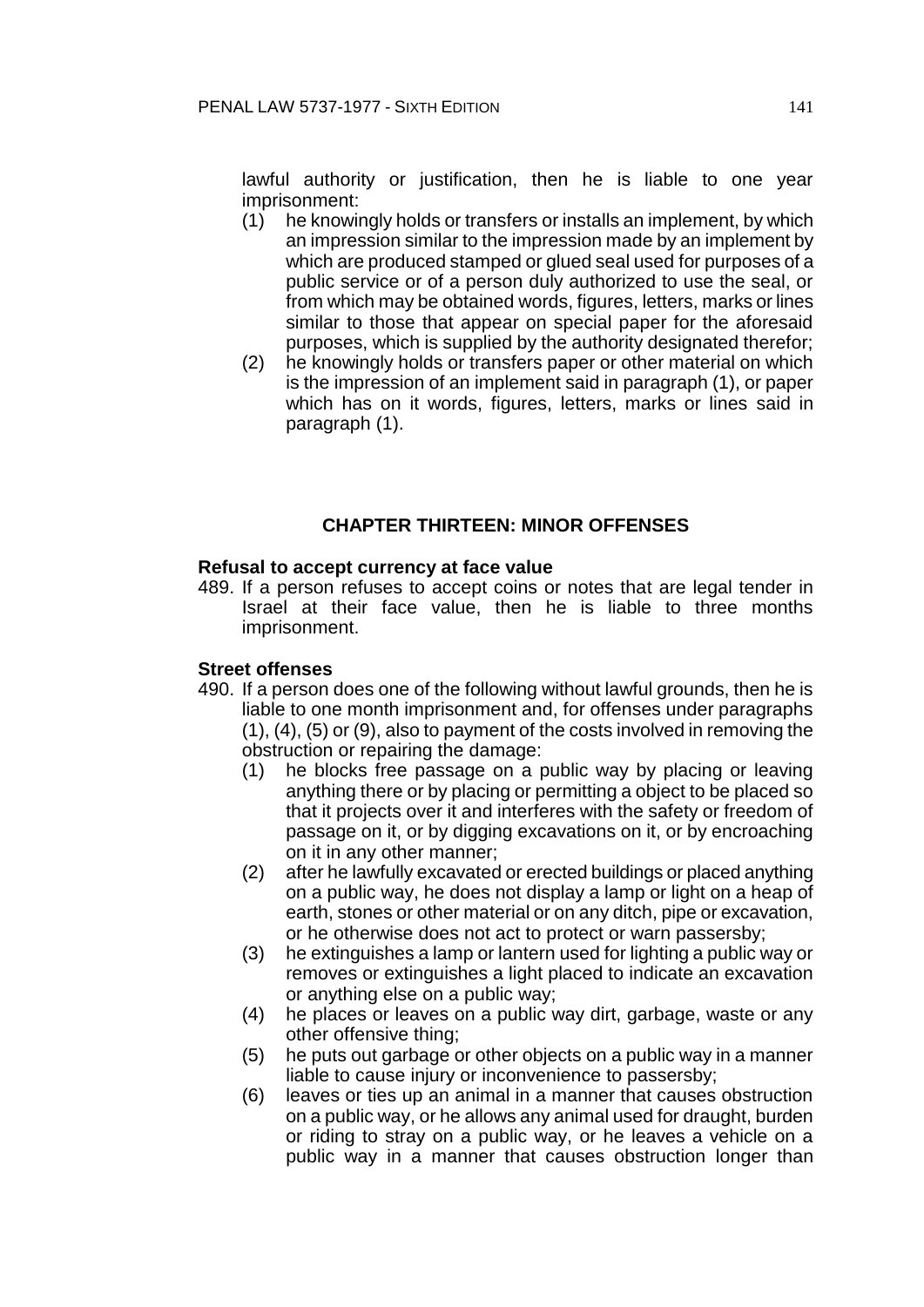necessary to load or unload or to pick up or discharge passengers;

- (7) he does not repair or does not demolish a building or structure which is in a dangerous or ruinous state, after the local authority ordered him in writing to do so;
- (8) he does not clean or repair a furnace or chimney of a house, workshop or factory;
- (9) he sets off fireworks on a public way, where they are liable to cause damage or inconvenience;
- (1) he makes noise or disturbance that upsets the public's tranquility.

# **Refusal to give assistance**

491. If a person refuses to give assistance within his power, when a public servant demands that he do so in the case of an offense in progress, or of shipwreck, a fire, inundation, earthquake or other public calamity, then he is liable to one month imprisonment.

## **Offenses by hotel owners**

492. If the owner of a hotel or lodging house does not exhibit a lantern or light on his premises at night, in accordance with regulations in effect at the time, does not keep a register of guests or lodgers, or does not show the register to a policeman for inspection on his demand, then he is liable to one month imprisonment.

### **Cultivation of land adjacent to public way**

493. If a person sows, plants or cultivates land that lies within 75cm from the outer edge of a public way, and if he does not have permission, then he is liable to one month imprisonment; for purposes of this section, a public way is deemed to extend to the outer edge of any ditch, gutter or embankment next to it.

# **Entry into agricultural area**

- 494. (a) If a person does one of the following and if he is not able to prove lawful authority or justification, then he is liable to three months imprisonment:
	- (1) he enters a garden, land sown or prepared for sowing or land on which stands crop or grass sown for pasture, or he stays in a garden or land as aforesaid;
	- (2) he causes an animal to enter a garden or land said in paragraph (1) or land which was cultivated during twelve months before the entry or to stay there, or he lets an animal of which he is the owner or is in charge to enter and stay as aforesaid.
	- (b) If an animal enters land prepared for crops or on which there are crops and if it causes damage to that land, to the crops or to anything on ready for the requirements of the crops, or if it enters an area kept for pasture and grazes on it, then the owner or keeper of the animal shall be liable to one month imprisonment, unless he proves to the satisfaction of the Court that he adopted reasonable means to prevent the said entry.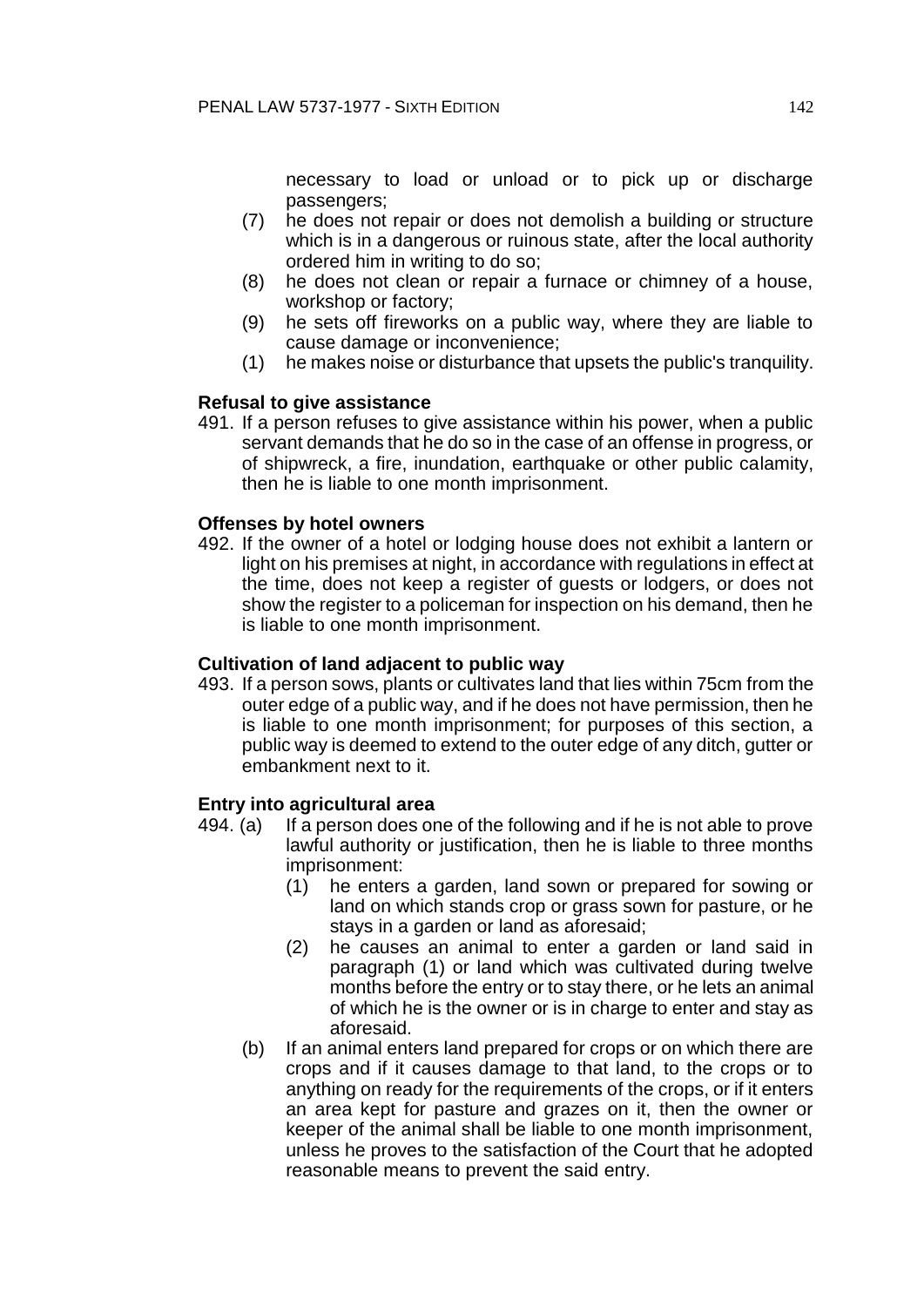### **Disclosure of professional secret**

496. If a person discloses secret information which he was given because of his profession or occupation – other than an official secret within its meaning in Article Five of Chapter Seven, and he was not required to disclose it by virtue of an enactment, then he is liable to six months imprisonment.

# **CHAPTER FOURTEEN: OFFENSES OF PREPARATION AND CONSPIRACY**

### **Preparation of offense with dangerous substance**

497. If a person makes or knowingly has in his possession an explosive substance or a machine, implement or anything else that is dangerous or harmful, with intention to commit with them a felony or misdemeanor or in order to enable another to use them for the commission of a felony or misdemeanor, then he is liable to three years imprisonment.

#### **Provision of means for commission of felony**

- 498. (a) If a person gives another tools, materials, money, information or any other means, knowing that they may directly or indirectly be used for the commission or to facilitate its commission, then he is liable to three years imprisonment.
	- (b) For purposes of this section, it does not matter whether the thing was given permanently or temporarily, for consideration or without consideration, and whether a felony was committed or not.
	- (c) The provisions of this section shall not derogate from other provisions of this Chapter and from the provisions of Chapters Four and Five and of sections 260 to 262, but shall add to them.

#### **Conspiracy for a felony or misdemeanor**

- 499. (a) If a person conspires with another to commit a felony or misdemeanor, or to commit an act in a place abroad which would be a felony or misdemeanor if it had been committed in Israel – and which also is an offense under the Laws of that place, then he is liable –
	- (1) if the offense is a felony, to seven years imprisonment or to the punishment prescribed for that offense, whichever is the lighter punishment;
	- (2) if the offense is a misdemeanor, to two years imprisonment or to the punishment prescribed for that offense, whichever is the lighter punishment.
	- (b) A conspirator shall bear criminal liability also for the offense for which the conspiracy was made or which was committed in order to advance its objective, only if he was party to its commission under Article Two, Chapter Five.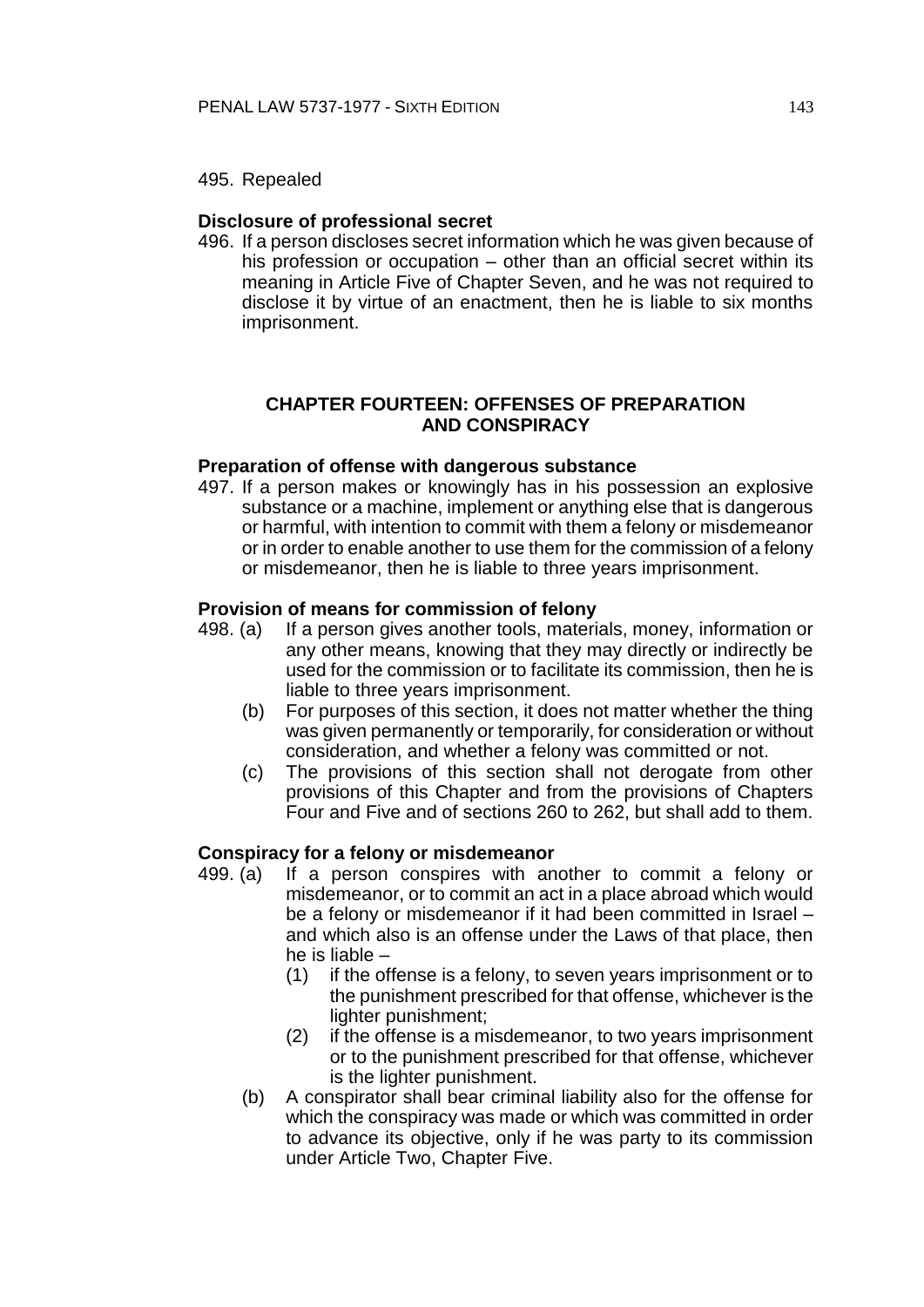# **Conspiracy to commit other acts**

- 500. If a person conspires with another for one of the following purposes, he is liable to two years imprisonment:
	- (1) to prevent or defeat implementation or enforcement of a law;
	- (2) to cause injury to a person's body or reputation;
	- $(3)$  to lower the value of a person's asset;<br> $(4)$  to prevent or obstruct the free and law
	- to prevent or obstruct the free and lawful transfer of an asset by its owner at its fair value;
	- (5) to injure a person in his vocation or profession;
	- (6) to prevent or obstruct a person's free and lawful exercise of his vocation, profession or occupation, on condition that the act would have constituted an offense, had it been committed by an individual;
	- (7) to attain a prohibited objective;
	- (8) to effect a lawful purpose by prohibited means.

# **CHAPTER FIFTEEN: MISCELLANEOUS PROVISIONS**

## 501. Repealed

# **Order in respect of possession of real estate**

- 502. (a) If a person is convicted under section 189 or 447 and if the finds Court that the act of the offense deprived a person of real estate assets, then it may make an order to evict the offender from that real estate or an order to restore possession of the real estate be restored to the person who was deprived or to some other person whom the Court deems entitled to it, or both orders; an aforesaid order shall be enforced in the manner of a judgment given in a civil proceeding is enforced.
	- (b) For purposes of subsection (a)
		- (1) a finding that a person does not bear criminal responsibility because of insanity or of a defect in his mental faculties under section 19 shall also be deemed to be a conviction;
		- (2) appeal against an order may only be lodged together with an appeal against the conviction, if any and attached thereto, and it shall be heard by the Court which hears the appeal against the conviction; there is no appeal against a refusal to make an order;
		- (3) submitting an appeal against an order shall not stay execution of the order, unless the Court appealed against or the appellate Court directs otherwise; an application for a stay of execution of the order shall in the first instance be made to the Court against who the appeal is made;
		- (4) an order shall not prejudice any right to or interest in the real estate concerned, which can be realized by a civil action.

# **Custody of child whose guardian is convicted or charged**

503. (a) If a person has custody of a child that has not reach age sixteen